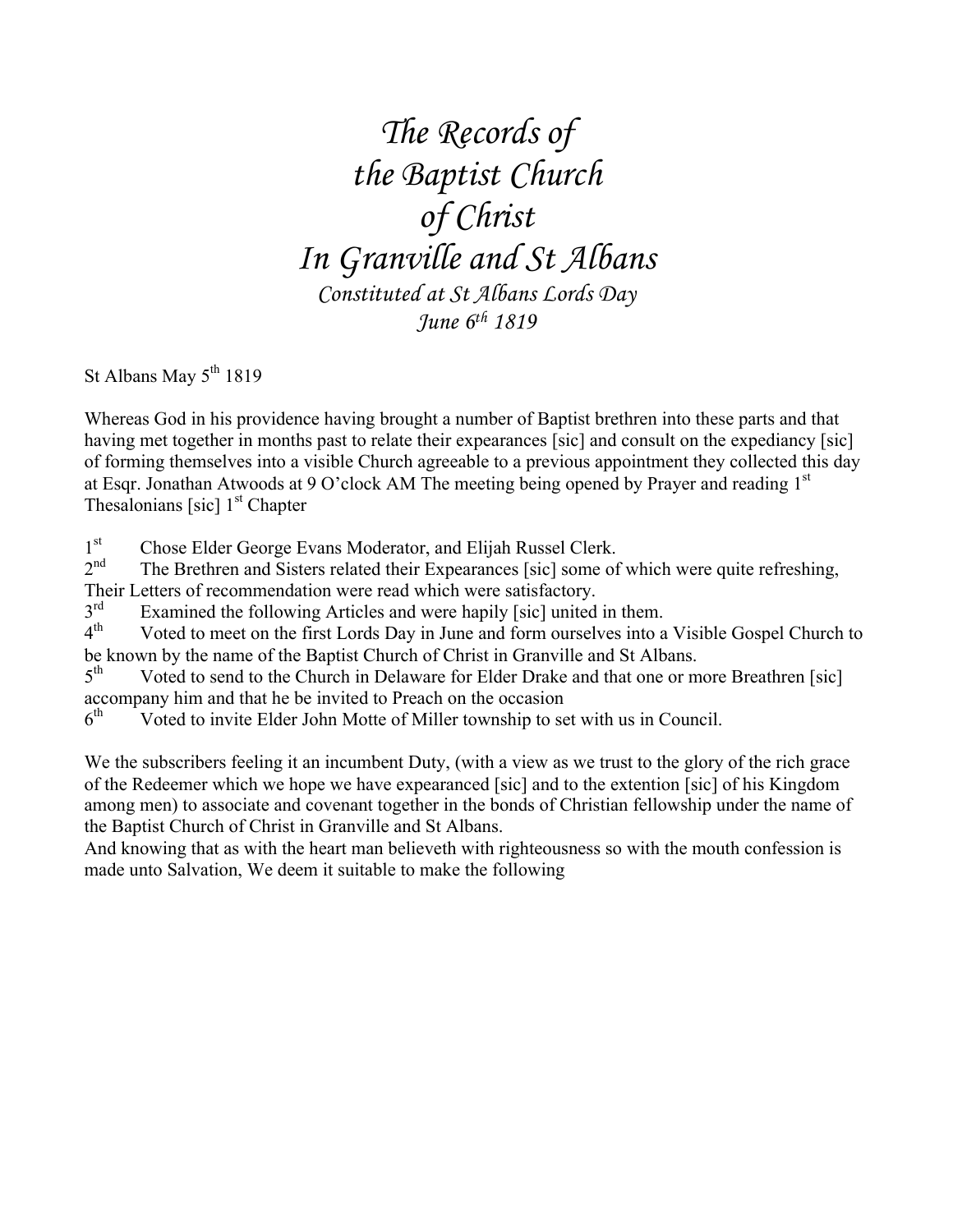## *Declaration*

Doctrine 1<sup>st</sup> Of our views of divine Truth of God.

- Art  $1<sup>st</sup>$  We believe in God, supreme in his dominion, and infinite in his being and perfections: the Creator, Possessor, Upholder, and disposer of all things.
- Art 2<sup>nd</sup> The mode of divine existance [sic], is unity in Trinity (three in one) Father, Son, and Holy Ghost; one in nature; coequal, coessential and coeternal: equally worthy of divine honors and religious worship.

## Doct.  $2<sup>nd</sup>$  Of the holy scriptures

God has given us a Revelation of his mind and will in the Scriptures of the old and new Testaments, which being given by inspiration of God, and divine authority and our only rule of Faith and practice.

- Doct.  $3^{\text{rd}}$ ; Of man's first state.<br>Art  $1^{\text{st}}$  God created ma
- God created man at first, holy or upright, in the divine image; being a rational living Soul; was capable of serving and enjoying God.
- Art.  $2^{nd}$  The condition of life, or the perpituity [sic] of holiness and happiness in that paradisical State, was perfect, personal and unceasing obedience.
- Art.  $3<sup>rd</sup>$  Man being in honor did not long abide but many things respecting his fall are as unaccountable as inexcuseable [sic]
- Doct. 4<sup>th</sup> Of man's fallen state
- Art.  $1<sup>st</sup>$  The fall of man consisted in his voluntarily transgressing the divine will, by adhearing [sic] to the temptations of Satan and eating the forbidden fruit.
- Art.  $2<sup>nd</sup>$  By sin mankind lost the divine image, became defiled and debased in all the powers and passions of the soul, and consequently incapable of serving or enjoying God truly, until he is renewed by grace.
- Art.  $3<sup>rd</sup>$  As this depravity does not consist in a privation or lack of the natural powers and faculties necessary to serve God; but in a total voluntary and wicked love of sin and aversion to God and holiness they are still under obligation of perfect obediance [sic], to all the precepts of law and Gospel.
- Art.  $4<sup>th</sup>$  Adam being the natural head or root of mankind, in consequence of our relation to him, we all came into the world poluted [sic] or defiled with sin.

Doct.  $5^{th}$  Of Election.<br>Art  $1^{st}$  God in

- God in mere mercy has been pleased before time, the devise a way for mans recovery by the Gospel.
- Art.  $2<sup>nd</sup>$  God's eternal purpose of salvation called Election; includes the subjects of salvation with all the necessary means and qualifications for obtaining it.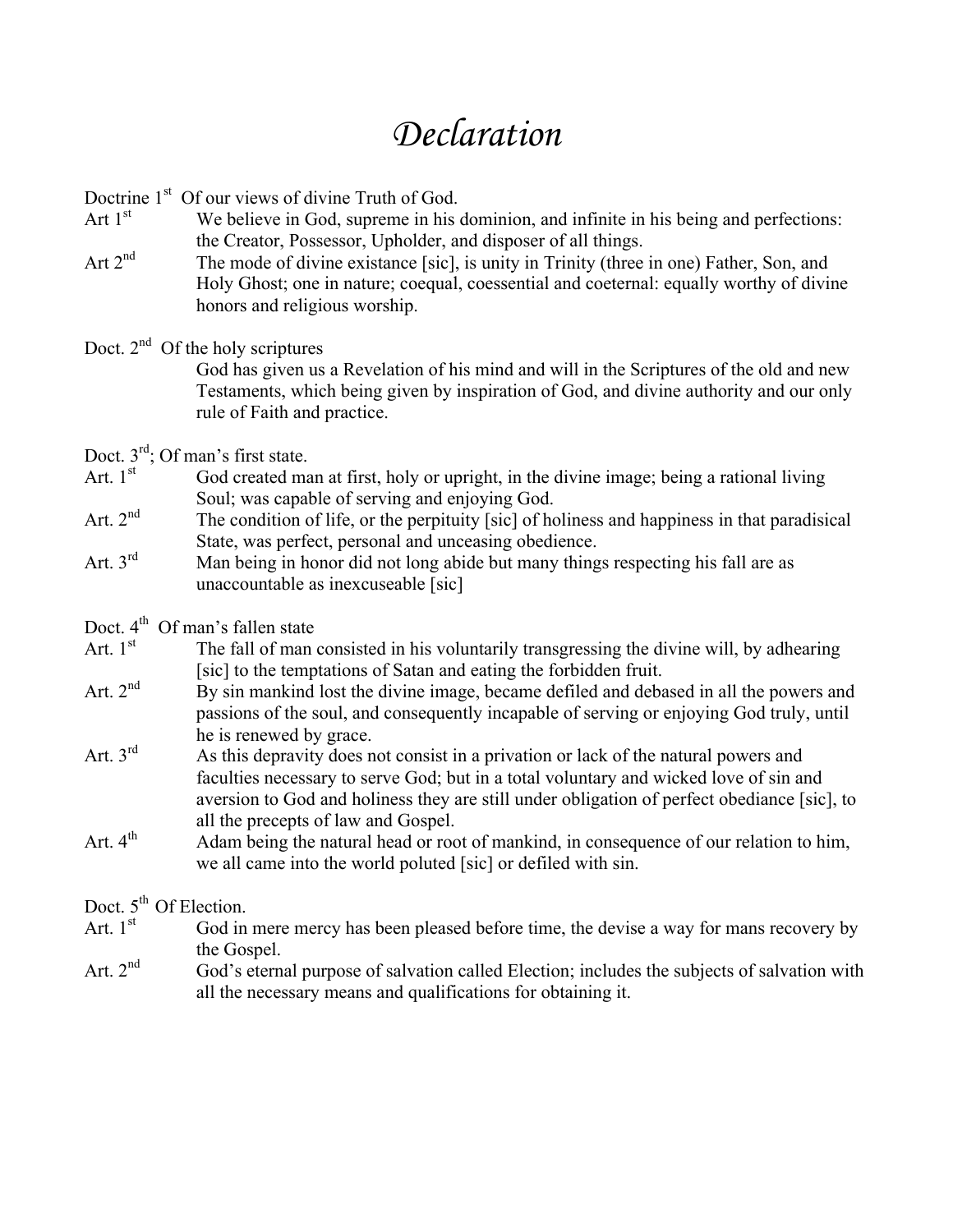# Doct.  $6^{th}$  Of Christs atonement.<br>Art  $1^{st}$  God the Son or 1

- God the Son, or the second person in the trinity, in order to open the way for our salvation, came down from heaven, took upon him human nature, in which nature he obeyed the Law; suffered death, rose from the dead, ascended to glory and lives to make intercession for his people
- Art. 2<sup>nd</sup> Although there is an infinite fullness in the atonement or merits of Christ sufficient for all mankind; yet none are justified or entitled to any of the spiritual benefits of it until they are united to Christ by faith.
- Art. 3<sup>rd</sup> Christ has procured all spiritual blessings for his people, which are freely bestowed on the elect for his sake, as a mere act of grace, and not at all on account of any worthiness of their own.

# Doct.  $7^{th}$  Of Regeneration.<br>Art. 1<sup>st</sup> Although the

- Although there is a most full and free declaration of mercy in the Gospel, to mankind, through faith and repentance, yet through the native opposition of the heart, none ever do, will nor can savingly acquiesce and receive Christ until the heart be renewed.
- Art.  $2^{nd}$  Regeneration is usually preceeded [sic] by deep conviction of sin and followed by divine comfort and exercise of grace; but the change itself is wrought instantaneously by the powerful operation of the divine Spirit upon the heart, by which its enmity is slain and the creature disposed and enabled to receive Christ and depend on him as a whole and complete Savior.

# Doct.  $8^{th}$  Of Adoption<br>Art.  $1^{st}$  All beli

- All believers are adopted; that is, received into the number, entitled to the privileges, and by the Father acknowledged as the Sons of God.
- Art.  $2<sup>nd</sup>$  The grace of adoption is freely given as a token of access in prayer, and pledge of the redemption of the body.

## Doct. 9<sup>th</sup> Of Justification

True believers are justified freely through the righteousness of Christ; received by faith without the deeds of the Law, it being an act of God's free grace.

### Doct. 10<sup>th</sup> Of Sanctification.

Sanctification or growth in grace, is a gradual progressive influence of the spirit of truth on the heart whereby a believer is enabled more and more to bring under and mortify corrupt nature, and increase in grace, spiritual knowledge etc. but is never perfected in this life.

## Doct.  $11<sup>th</sup>$  Of persevearance [sic]

That nothing can separate true believers from the love of God, but they will be kept by his power, through faith, unto salvation.

### Doct.  $12<sup>th</sup>$  Of the Sabbath, Or Lords Day.

The weekly Sabbath is to be observed on the first day of the week under the New Testament; and wholly employed in devotion and worship, except works of necessity and mercy.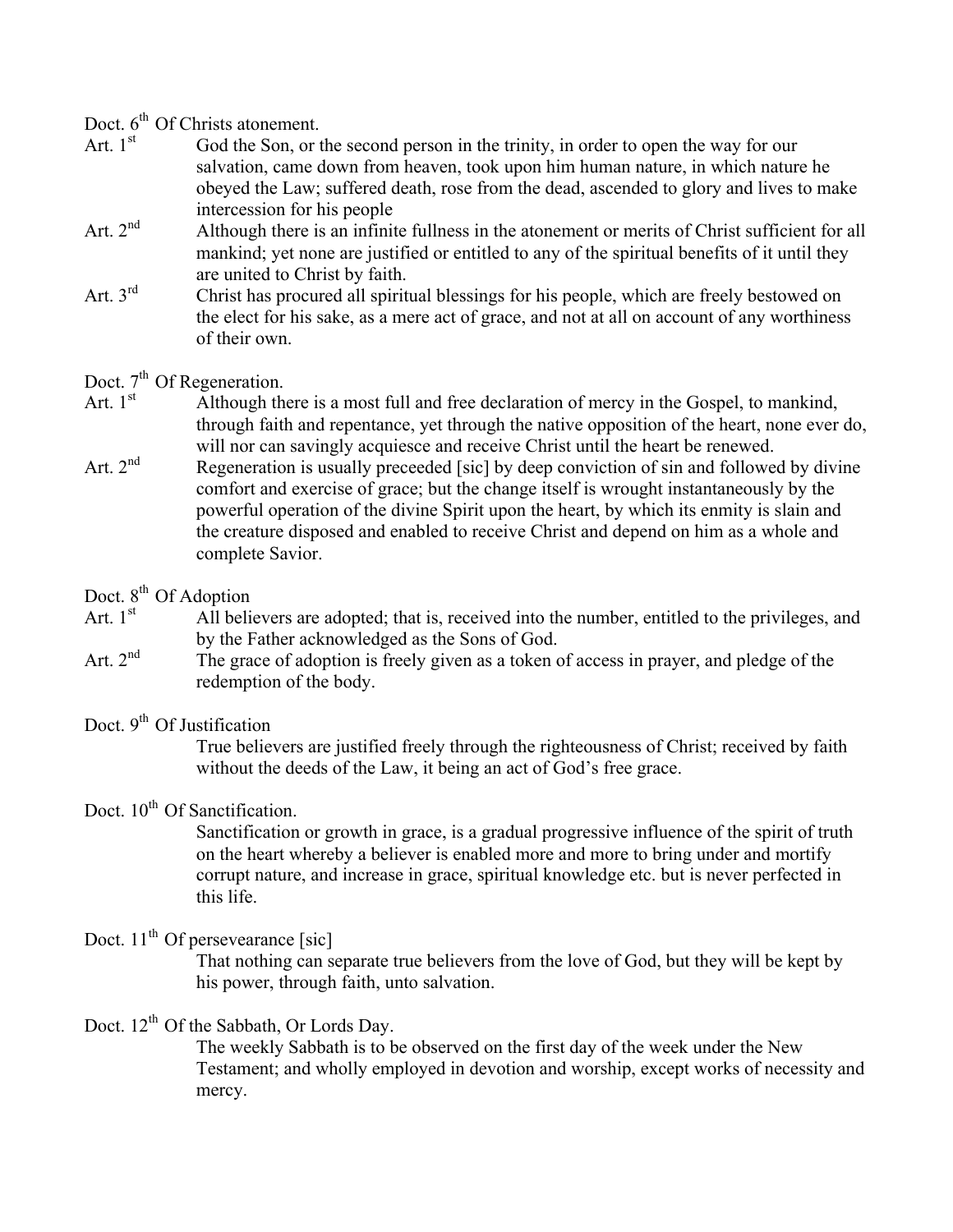### Doct. 13<sup>th</sup> Of the Resurrection.

That there will be a resurrection, both of the just and unjust; and that Christ will come a second time to judge both the quick and the dead; when those who die impenitent, and unreconciled to God, will be sentenced to endless misery, as the just desert [sic] of their sins; and those who have been renewed by grace, and washed their robes in the blood of the Lamb, will be completely delivered from the dominion of sin, and admitted into the holy and heavenly Jerusalem, with songs and everlasting joy. So shall they be ever with the Lord.

## *Part Second*

## *Of the Visable [sic] Church, its order, Discipline, etc.*

Chap.  $1<sup>st</sup>$  Of the Church

- Art $\int$ <sup>st</sup> . A Church of Christ is a number of Saints by mutual acquaintance and fellowship, uniting or embodying together, maintaining the true gospel doctrine, Ordinances, worship and discipline.
- Art.  $2<sup>nd</sup>$  Christ alone is head of the Church, excludeing [sic] all human authority in its discipline, worship, etc.
- Art. 3<sup>rd</sup> The Church of Christ has power to choose and and [sic] call to ordination their own officers, depose such as walk contrary to the gospel, discipline its members, etc. tho' in difficult cases and when the Church is divided, it is proper to call the assistance and concurrence of Sister Churches, and one or more ministers of Christ, and even in ordinary cases it is well for the increase of union and fellowship.

Chap.  $2^{nd}$  Of Baptism.<br>Art  $1^{st}$  Gospel

Gospel baptism is to be administered by ordained ministers, to such only as give evidence of true faith, by immersion in water, in the name of the Father, Son, and Holy Ghost. Art.  $2<sup>nd</sup>$  By this Ordinance believers are admitted into the visible Church, and entitled to all its privileges.

Chap.  $3^{\text{rd}}$  Of the Eucharist.<br>Art  $1^{\text{st}}$  The ordinance

- The ordinance of the Lords Supper is to be administered to none out of the visible Church; unbaptised persons, disorderly members, or those sensurable [sic] for heresy, are not to be admitted.
- Art.  $2<sup>nd</sup>$  In this Ordinance, by receiving Bread and Wine, consecrated by a regular minister of the gospel, we show our union and communion with Christ, and one with another.

Chap.  $4^{th}$  Of Church Officers.<br>Art.  $1^{st}$  There are two o

- There are two officers in the Church, (viz) Bishops or Elders, and Deacons; who are to serve the Church, in the functions attached to their office.
- Art. 2<sup>nd</sup> Ministers must be qualified according to scripture, approved by the Church, and ordained by prayer and laying on hands of the Presbytery.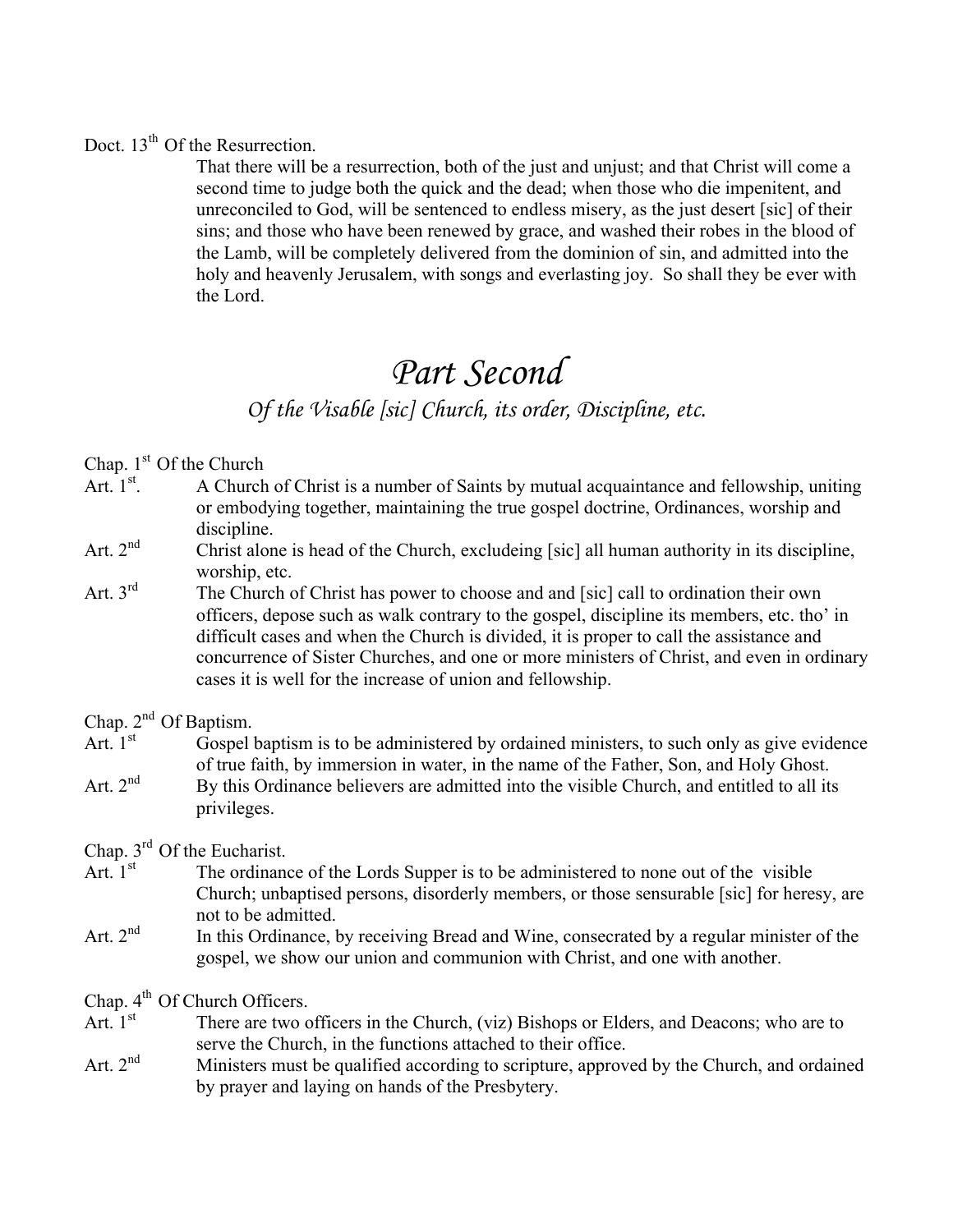- Art. 3<sup>rd</sup> The Bishop's work is to gather and organize Churches, administer ordinances, and rule and govere [sic] in the Church of God as under shepherds etc.
- Art. 4<sup>th</sup> The Deacon's work is to serve tables, and oversee the temporal concerns of the church, in order to lighten the cares of the minister, and enable him to give himself wholly to the duties of his office.

Chap.  $5<sup>th</sup>$  Of Divine worship.

- Art.  $1<sup>st</sup>$  The worship of God should be attended devoutly and conscienciously [sic] by all, secretly in the closet, privately in the family and publickly [sic] in the house of God.
- Art.  $2<sup>nd</sup>$  In public worship the minister should lead or govern and improve his gift as a public teacher.
- Art.  $3<sup>rd</sup>$  Every gift should be used and improved for the mutual comfort and edification of the body.

# Chap.  $6^{th}$  Of Discipline.<br>Art. 1<sup>st</sup> Members

- Members walking disorderly or holding doctrine contrary to the gospel, should be dealt with by way of discipline, according to the laws and order of Christ's house.
- Art.  $2<sup>nd</sup>$  Personal injuries and private offences should be taken up by the individual who receives or knows them and buried forever on private confession.
- Art.  $3<sup>rd</sup>$  Although such offenders should be laboured with by the individual, and the subject examined, for light or evidence, by the second labourer; yet, it should not be brought to the Church until they judge the evidence will convince them.
- Art. 4<sup>th</sup> Public transgressions should be laboured with by suitable breathren [sic], according to Gospel rule, and restored only on confession made sufficiently public, to relieve the wound the cause of Christ may have sustained.
- Art.  $5<sup>th</sup>$  Though personal injuries are to be forgiven on suitable retraction; yet, one indulging habit of scandalous immorality should not be restored without amendment.
- Art.  $6<sup>th</sup>$  A member under labour by the church, should be suspended from communion, until his case be decided.

Chap.  $7^{th}$  Of civil causes.<br>Art. 1<sup>st</sup> As it is unl

- As it is unlawful for brother to go to law with brother, the Church should appoint one or more wise and discerning brethren, with full power to judge and decide all civil causes and controversies among its members.
- Art.  $2^{nd}$  A member refusing to submit to the judgment of the Church, it becomes a crime and should be dealt with accordingly.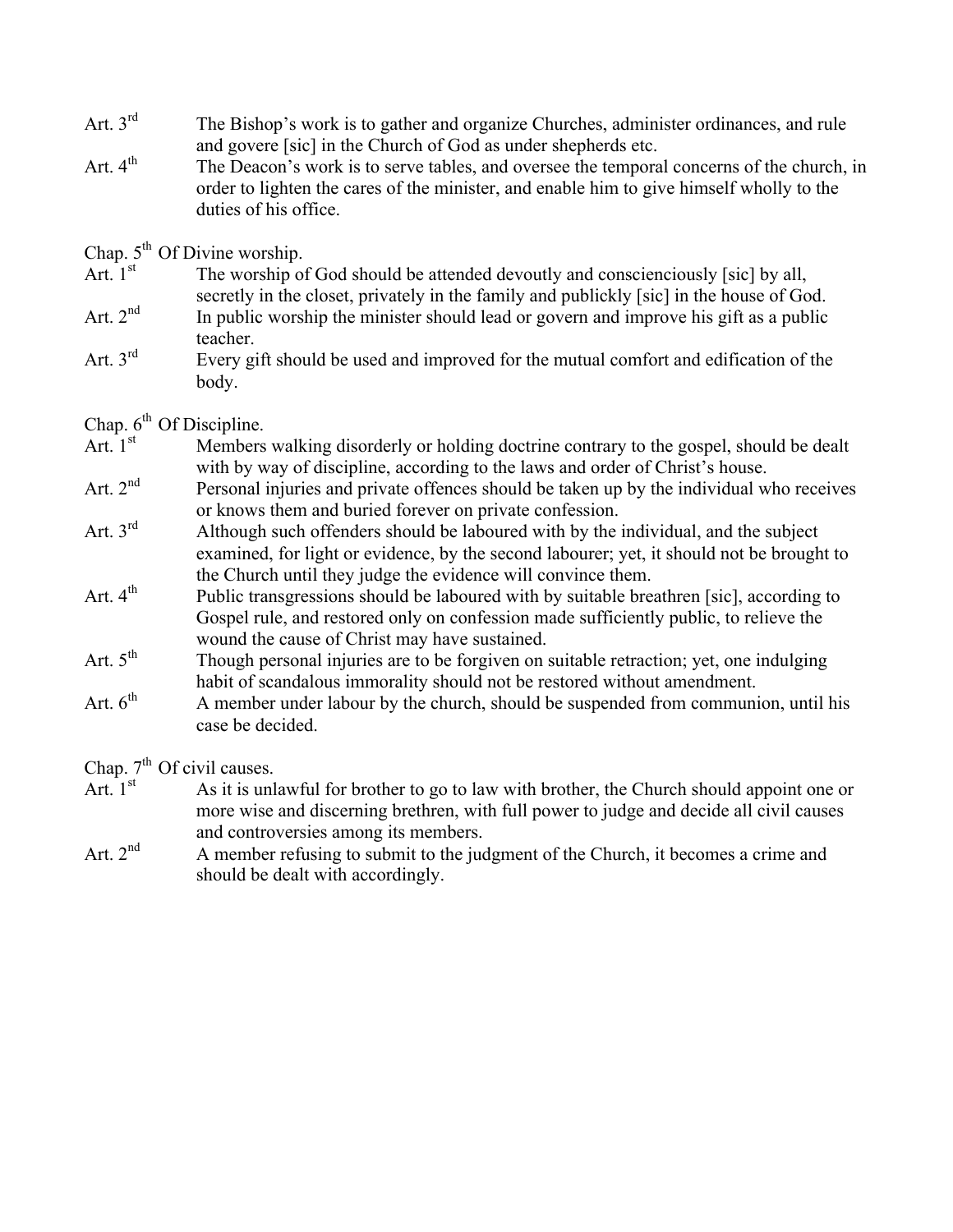# *The Covenant.*

We do now in the presence of the great, all seeing and most glorious God, and before angels and men, give up ourselves to the Lord Jehovah, Father, Son, and Holy Ghost; and avouch him this day, to be our God, our Father, our Saviour and our leader; and receive him as our portion forever.

We give up ourselves to the Lord Jesus Christ, and engage to adhere to him as the head of his people, in the covenant of grace, and rely on him, as our Prophet, Priest and King, to bring us to eternal blessedness.

We acknowledge our everlasting and indispensable obligation to glorify God, by living a holy, righteous and godly life in this present world, in all our several places and relations; and we engage, by the assistance of the Divine Spirit, to improve our time, strength, talents and advantages to his glory and the good of our fellow men, promising by divine help, to walk in our houses as becomes those professing godliness, and to maintain the worship of God in our families, and to train up those under our care in the way of religion and virtue.

We also give up ourselves to one another in covenant, promising to conduct towards each other as breathren [sic] in Christ, watching over one another in the love of God, and to watch not only against the most gross evils, but also against all foolish talking and jesting, which are not convenient; vain disputing about words and things, which gender strife; disregarding promises, and not fulfiling [sic] engagements; tatling [sic] and backbiting; spending time idly at taverns or else where, and vain and unnecessary worldly conversation on the Lord's Day and whatsoever else is contradictory to sound doctrine, according to the glorious gospel of Christ; promising to hold communion together in the worship of God, and in the ordinances and discipline of his Church, according as we are, or shall be, guided by the Spirit of God in his word, applying to the blood of the everlasting covenant for the pardon of our many errors; and praying the Lord would prepare and strengthen us for every good work, to do his will, working in us that which is well pleasing in his sight, through Jesus Christ, to whom be glory forever and ever, - Amen.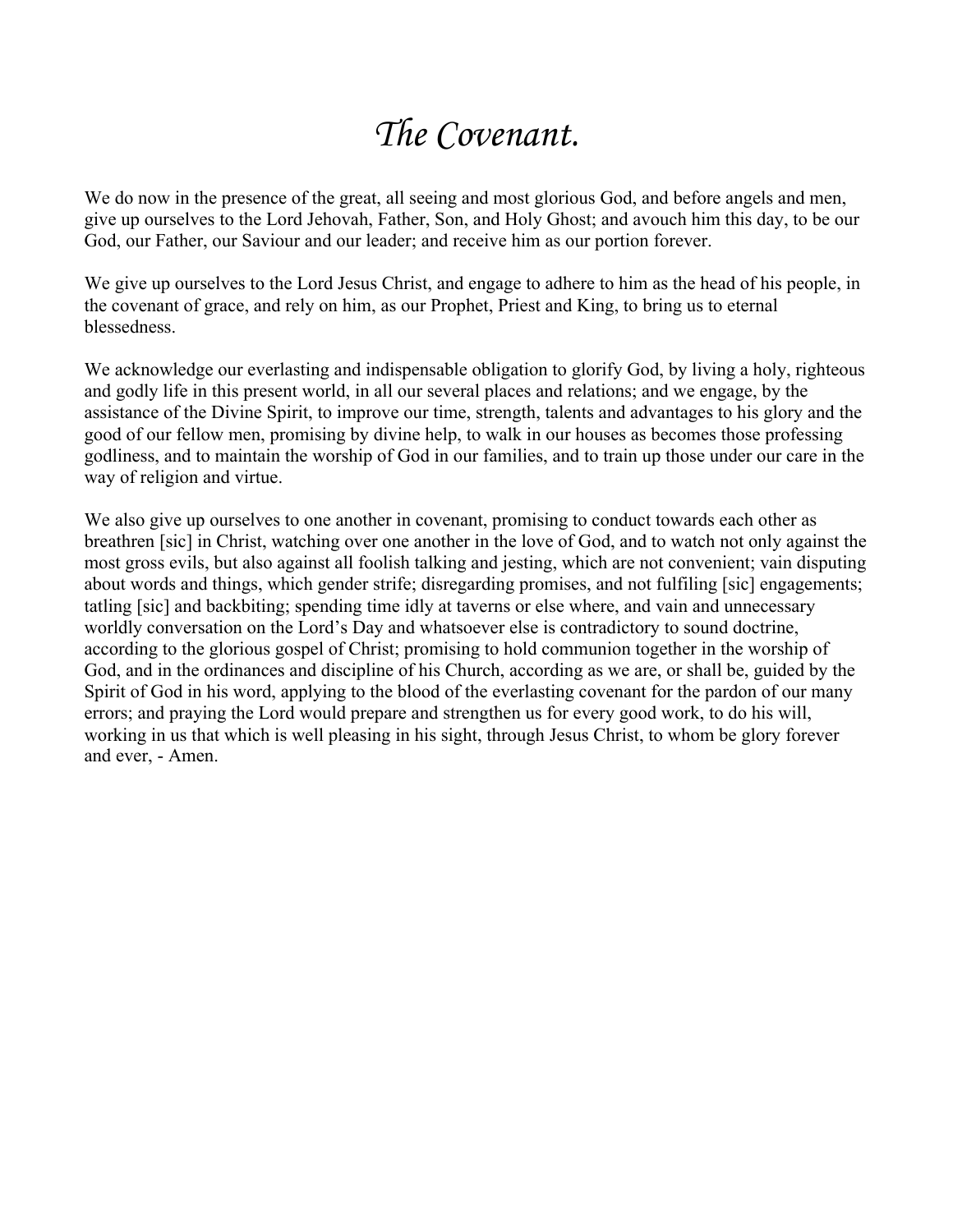## *St Albans Lord's Day June 6th 1819*

Agreeable to appointment the following Breathren met at 9 O'Clock AM at the house of Jonathan Atwoods Esq.

From Liberty Church Elder Jacob Drake, Breathren Daniel Nettleton and Charles Waters. From Miller Church Elder John Mott.

Elder George Evans having laboured in this place in Months past being presant [sic] was considered One of the Council

1<sup>st</sup> Chose Elder Jacob Drake Moderator and Elder George Evans Clerk

2<sup>nd</sup> Voted to invite Brother Nathan Nettleton from Liberty Church and Brother John McLeod from Harlem to sit in Council with us.<br> $3<sup>rd</sup>$  Having thus formed Praye

- Having thus formed Prayer was offered up by the Moderator The Articles of Faith and Church Covenant being read.
- $4<sup>th</sup>$  Voted that we approve of the same –<br> $5<sup>th</sup>$  Voted that Elder Mott Preach first and

Voted that Elder Mott Preach first and that Elder Drake follow him immediately without any dismission of the assembly - - -<br> $6^{\text{th}}$  Voted that Elder Evans

Voted that Elder Evans give the Right-hand of fellowship to the Breathren in behalf of the Council as a Church of our Lord Jesus Christ - -

Elder Mott spake from  $1<sup>st</sup>$  Peter. 2,7.

Unto you therefore which believe he is precious: but unto them which be disobedient, the stone which the builders disallowed, the same is made the head of the corner.

Elder Drake spake from  $1<sup>st</sup>$  John. 1,3.

That which we have seen and heard declare we unto you, that ye also may have fellowship with us: and truely [sic] our fellowship is with the Father, and with his Son Jesus Christ. Then Elder Evans gave the Right-hand of Fellowship.

After a short intermision [sic] the people reassembled and Elder Evans addressed them from Titus. 3,8. Be careful to maintain good works applying it more particularly to the Church.

To close the solemnities of the day the precious Ordinance of the Lords supper was celebrated by the newly Constituted Church and a number of Breathren from various Sister Churches had the privilege of united with them. The day was remarkably Plesant [sic] the assembly pretty large and the Season Solemn and delightful and many hearts rejoiced to see another Church of Jesus formed in this Western Wilderness.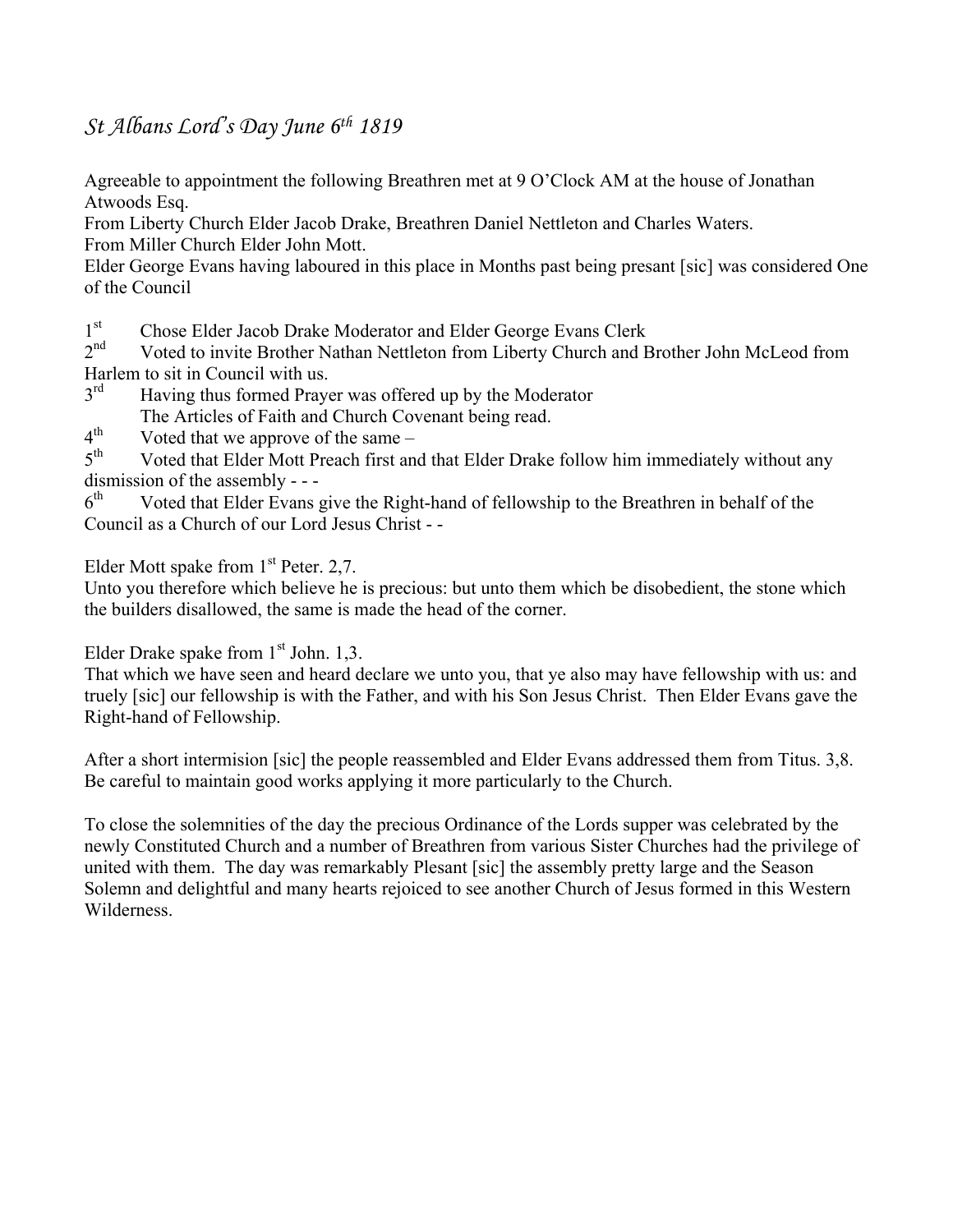| Males                         | Rec'd.    | Dismissed.     | Excluded. | Died.                 |
|-------------------------------|-----------|----------------|-----------|-----------------------|
| Levi Nichols                  | By Letter | March 24, 1827 |           |                       |
| James Hair                    | By Letter | Oct 21.1820    |           |                       |
| Abraham Chandler              | By Letter | Nov 5.1826     |           |                       |
| Sandford Castle               | By Letter | March 24. 1827 |           |                       |
| <b>Timothy Spelman</b>        | By Bap'm  | Apr 26. 1824   |           |                       |
| Thomas Green                  | By Bap'm  |                |           |                       |
| David Adams                   | By Bap'm  | Nov 25. 1820   |           |                       |
| Females                       | Rec'd.    | Dismissed.     | Excluded. | Died.                 |
| Salome Squire                 | By Letter |                |           |                       |
| Mary Atwood                   | By Letter | March 24, 1827 |           |                       |
| Philenda Jewet                | By Letter |                |           | Aug. $29^{th}$ . 1823 |
| Sarah Craw                    | By Letter |                |           | June 26, 1826         |
| Mary Drake                    | By Letter | March 24, 1827 |           |                       |
| Rhoda Burnet                  | By Letter | March 24, 1827 |           |                       |
| Anna Chandler                 | By Letter | Nov 5.1826     |           |                       |
| Jerusha Baker 2 <sup>nd</sup> | By Bap'm  |                |           |                       |
| Sarah Kelly                   | By Bap'm  |                |           |                       |
| <b>Betsa Case</b>             | By Bap'm  |                |           |                       |
| Loisa Woods                   | By Bap'm  |                |           | Aug 10. 1831          |
| Polly Phelps                  | By Bap'm  | March 24. 1827 |           |                       |

The following Persons united in the Constitution.

Added to the Church After the Constitution.

| Males                  | Rec'd.                             | Page   | Dismissed.                 | Excluded.     | Died.              |
|------------------------|------------------------------------|--------|----------------------------|---------------|--------------------|
| Nathan Brooks          | By L                               | see 22 |                            |               | March $1st$ , 1826 |
| Asa Shepardson         | $\mathbf{B} \mathbf{v} \mathbf{B}$ | see 22 | March 23, 1833             |               |                    |
| Hugh Kelly             | By B                               | see 26 |                            |               |                    |
| Oliver Allen           | $\mathbf{B} \mathbf{v} \mathbf{B}$ | see 34 |                            |               |                    |
| Joseph Allen           | $\mathbf{B} \mathbf{v} \mathbf{B}$ | see 35 |                            |               |                    |
| Daniel Shepardson      | $\rm By \, L$                      | see 36 |                            |               |                    |
| Isham Sinnet           | $\rm By B$                         | see 36 |                            |               | March 1838         |
| Joseph Bains           | By B.                              | see 39 | March 24, 1827             |               |                    |
| Thomas Spelman         | By B.                              | see 60 | March 24, 1827             |               |                    |
| Daniel Baker           | By B.                              | 60     |                            |               |                    |
| <b>AZARIAH HANKS</b>   | By L. $60$                         |        | April 21, 1827             |               |                    |
| Daniel Dusenbury       | $\rm By \, L$                      | 60     |                            |               |                    |
| Erastus Allyn          | By B                               | 64     |                            |               |                    |
| <b>Alanson Sinnett</b> | $\rm By B$                         | 64     |                            |               |                    |
| Levi Morton            | By B                               | 74     | June 28 <sup>th</sup> 1834 |               |                    |
| Luther Woods           | By B.                              | 78     |                            |               | July 23, 1832      |
| Elijah Russell         | By L.                              | 79     |                            |               |                    |
| Harris Thurston        | By B.                              | 80     |                            | Sep. 22, 1832 |                    |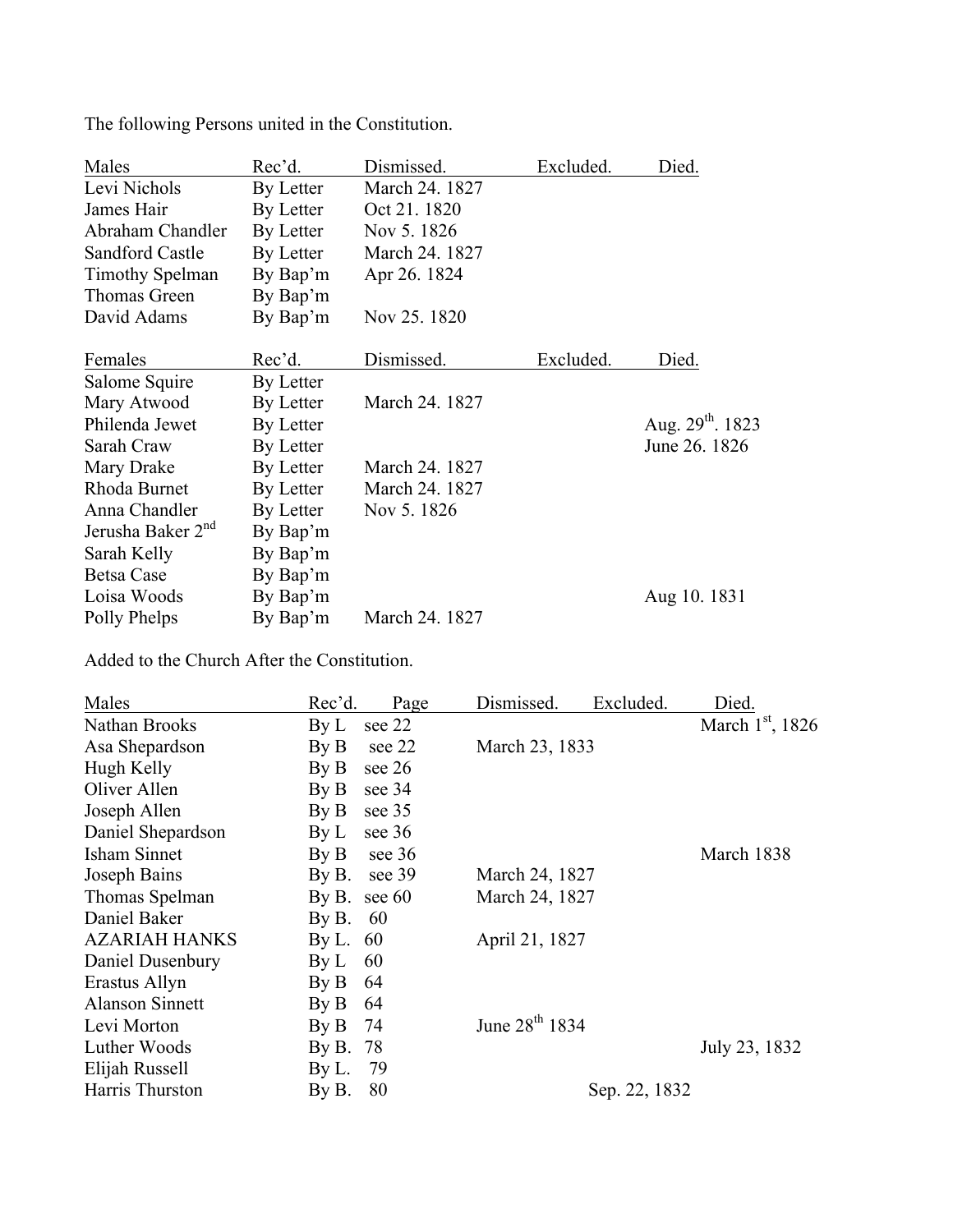Stephen Ashton By B 80

Added to the Church After the Constitution.

| Females               | Rec'd.                             | Page        | Dismissed.     | Excluded.    | Died. |
|-----------------------|------------------------------------|-------------|----------------|--------------|-------|
| Phebe Hair            | $\rm By \, L$                      | see 22      | Oct. 21, 1820  |              |       |
| Rhoda Baker           | $\rm{By}$ $\rm{L}$                 | see 22      | Oct. 21, 1820  |              |       |
| Sarah Brooks          | $\rm By\,L$                        | see 22      |                |              |       |
| Mary Santee           |                                    | By L see 22 | Nov 15, 1832   |              |       |
| <b>Betsa Nichols</b>  | By Letter                          |             | March 24, 1827 |              |       |
| Sarah Chadwick        | $\rm{By}$ $\rm{B}$                 | see 26      |                |              |       |
| Luna Rose             | By B                               | see 26      |                | Nov 26, 1831 |       |
| <b>Bethiah Castle</b> |                                    | By B see 30 | March 24, 1827 |              |       |
| Cynthia Spelman       | By B                               | see 31      | Apr 26, 1828   |              |       |
| Hannah Granger        | $\rm By~B$                         | see 31      |                |              |       |
| Lucretia Allen        | $\rm By~B$                         | see 34      | Jan 26, 1833   |              |       |
| Mary Martin           | By B                               | see 35      | Nov 24, 1827   |              |       |
| Prudence Shepardson   | $\rm By L$                         | see 36      |                |              |       |
| Maria Barnes          | $\mathbf{B} \mathbf{v} \mathbf{B}$ | see 41      | March 24, 1827 |              |       |
|                       |                                    |             |                |              |       |

Continuation of Brethrens Names.

|                      | Rec'd.                             | Page   | Dismissed.            | Excluded.              | Died.                        |
|----------------------|------------------------------------|--------|-----------------------|------------------------|------------------------------|
| David Chadwick       | $\mathbf{By}\,\mathbf{B}$          | see 80 |                       |                        |                              |
| Joseph Ashton        | By B                               | 80     |                       |                        |                              |
| Ronson Case          | $\mathbf{B} \mathbf{y} \mathbf{B}$ | 80     |                       |                        |                              |
| <b>Cyrus Brooks</b>  | By B                               | 80     |                       | March 26, 1831         |                              |
| Gideon Dagget Jun.   | $\rm By B$                         | 81     |                       |                        |                              |
| Perren Shepardson    | By B                               | 81     |                       |                        |                              |
| John Strickler       | By B                               | 82     | Oct 24, 1829          |                        |                              |
| John Cubberly        | $\rm By B$                         | 83     |                       |                        |                              |
| Jael Philbrook       | By B                               | 83     |                       |                        |                              |
| <b>James Peasley</b> | By B                               | 84     |                       |                        |                              |
| George Gardner       | By B                               | 85     |                       |                        |                              |
| <b>Allen Darrow</b>  | By L                               | 85     | Oct. $26^{th}$ , 1833 |                        |                              |
| <b>JAMES BERRY</b>   | By L                               | 87     |                       |                        | July 28 <sup>th</sup> , 1834 |
| Charles Sawyer       | $\rm By\,L$                        | 88     |                       |                        |                              |
| William Rose         | By B                               | 90     |                       |                        |                              |
| Isaiah Miller        | $\rm By\,L$                        | 98     | Oct 23, 1830          |                        |                              |
| John E. Vance        | By B                               | 110    | Feb 25, 1832          |                        |                              |
| Mahlon Holden        | $\mathbf{B} \mathbf{v} \mathbf{B}$ | 110    | Sep 22, 1832          |                        |                              |
| George Armstrong     | $\rm By B$                         | 113    | Feb 25, 1832          |                        |                              |
| Whiten Holsclaw      | By B                               | 114    |                       | March $29^{th}$ , 1834 |                              |
| John Vance           | By Exp. 114                        |        | Feb 25, 1832          |                        |                              |
| Alexander Holden     | By Exp. 117                        |        |                       |                        | Sep 25, 1832                 |
| Joseph English       | By B 119                           |        | Feb 25, 1832          |                        |                              |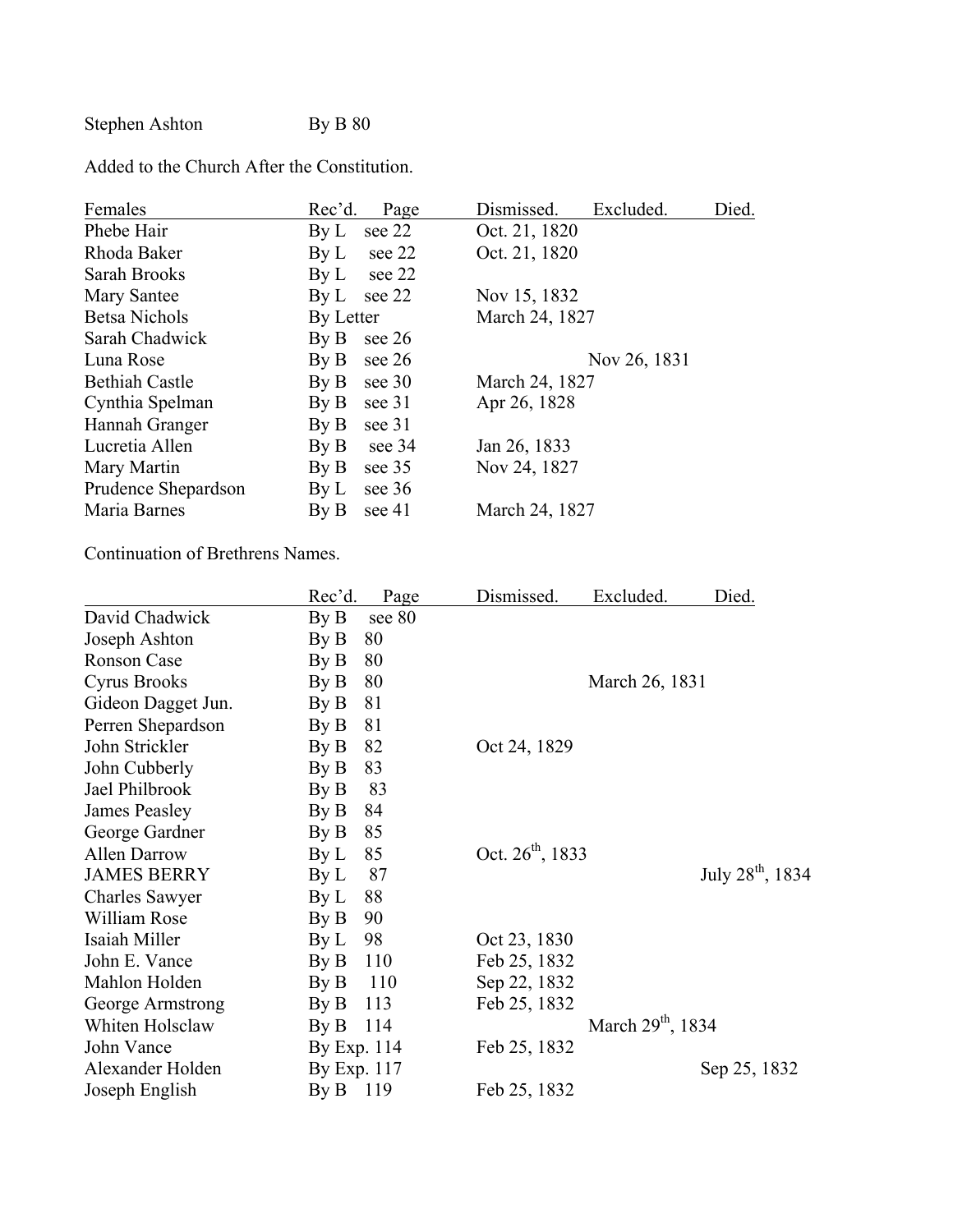| Aaron Pond         | By B 122   |                   |
|--------------------|------------|-------------------|
| Myron Gardner      | By B $123$ |                   |
| Frederick Gardner  | By B $123$ |                   |
| Obed Holsclaw      | By B 122   | March $29th 1834$ |
| Daniel Jewett Jun. | $BvL$ 127  | Aug 30, 1834      |

Continuation of Sisters' Names

|                         | Rec'd. | Page   | Dismissed.     | Excluded.                            | Died.      |
|-------------------------|--------|--------|----------------|--------------------------------------|------------|
| Jerusha Baker           | By B   | see 60 |                |                                      |            |
| Keziah Hanks            | By L   | 60     | April 21, 1827 |                                      |            |
| Nancy Dusenberry        | By L   | 60     |                |                                      |            |
| Julia Sinnet            | By L   | 64     |                |                                      |            |
| Alvin Kelly             | By B   | 78     |                |                                      |            |
| Louisa Thomas           | By B   | 80     |                | Nov 24, 1832                         |            |
| Polly Thurston          | By B   | 80     |                | Sep 22, 1832                         |            |
| Lydia Nicoll            | By B   | 80     |                |                                      |            |
| Elizabeth Powell        | By B   | 80     |                |                                      |            |
| Polly Rose              | By B   | 79     |                |                                      |            |
| Mary Ashton             | By B   | 80     |                |                                      |            |
| Polly Dagget            | By L   | 80     |                |                                      |            |
| Rebecca Cramer          | By B   | 80     |                |                                      |            |
| Anna Case               | By B   | 80     |                |                                      |            |
| Mary Sinnet             | By B   | 80     | Aug 12, 1832   |                                      |            |
| <b>Adaline Chadwick</b> | By B   | 80     |                | April $26^{th}$ , 1834               |            |
| Electa Bigelow          | By B   | 80     |                |                                      |            |
| Hannah Cramer           | By B   | 80     | Oct 22, 1831   |                                      |            |
| Elizabeth Russell       | By B   | 80     |                |                                      |            |
| Joanna Ashton           | By B   | 80     |                |                                      |            |
| Polly Bigelow           | By B   | 80     | Feb 25, 1832   |                                      |            |
| Nancy Ashton            | By B   | 81     |                |                                      |            |
| <b>Sally Graves</b>     | By B   | 82     |                |                                      |            |
| Maretta Atwood          | By B   | 82     | May 22, 1830   |                                      |            |
| Melinda Chadwick        | By B   | 82     |                |                                      |            |
| Samantha Carpenter      | By B   | 82     |                |                                      |            |
| <b>Elizabeth Rose</b>   | By B   | 82     |                |                                      |            |
| Sally Holler            | By B   | 81     |                |                                      | Jany. 1831 |
| Elizabeth Connell       | By B   | 81     | Dec 27, 1828   |                                      |            |
| Sarah Alder             | By B   | 82     | July 24, 1830  |                                      |            |
| Mehitabel King          | By B   | 82     |                | March 24, 1832                       |            |
| <b>Sally Nicoll</b>     | By B   | 82     |                | Jan 21, 1832                         |            |
|                         |        |        |                | Restored 20 <sup>th</sup> April 1833 |            |
| Sally Cubberly          | By B   | 82     |                |                                      |            |
| Mary Thrall             | By B   | 82     |                |                                      |            |
| Mary Cubberly           | By L   | 83     |                | Jan. 26, 1833                        |            |
| <b>Lucy Peasley</b>     | By B   | 84     |                |                                      |            |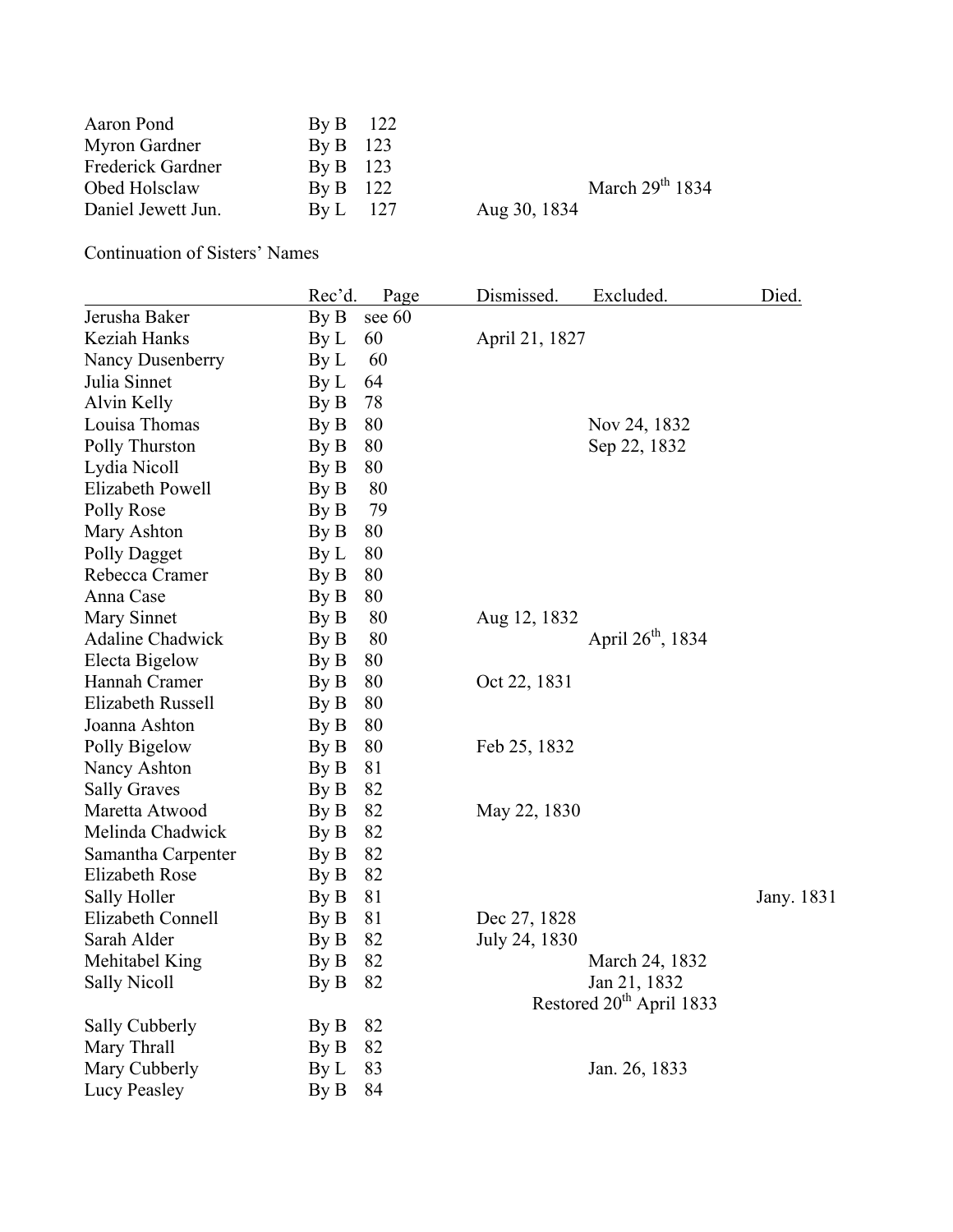| Eliza Richmond       | By B                               | 84  |                      |           |
|----------------------|------------------------------------|-----|----------------------|-----------|
| Roxanny Gardner      | $\mathbf{B} \mathbf{y} \mathbf{B}$ | 84  |                      |           |
| <b>Sally Darrow</b>  | $\rm By\,L$                        | 85  | Oct $26^{th}$ , 1833 |           |
| Phebe Miligan        | $\rm By \, L$                      | 87  |                      |           |
| Susan Cubberley      | $\rm By B$                         | 89  |                      |           |
| <b>Esther Miller</b> | $\rm By \, L$                      | 98  | Oct 23, 1830         |           |
| Elizabeth Fowls      | $\rm By \, L$                      | 98  | Oct 23, 1830         |           |
| Polly Smith          | $\rm By B$                         | 102 |                      |           |
| Abagail Shepardson   | $\rm By B$                         | 105 |                      |           |
| Mary Peters          | $\rm By B$                         | 107 |                      |           |
| Lydia Philbrook      | $\mathbf{By}\,\mathbf{B}$          | 107 |                      |           |
| Maria Vance          | $\rm By B$                         | 110 | Feb 25, 1832         |           |
| Jane Holden          | $\mathbf{B} \mathbf{v} \mathbf{B}$ | 110 | Sep 22, 1832         |           |
| Anna Chamberlin      | $\rm By B$                         | 112 |                      |           |
| Alice Armstrong      | $\rm By B$                         | 113 | Feb 25, 1832         |           |
| Sarah Holden         | $\rm By \, L$                      | 116 |                      | June 1833 |
| Mary English         | $\rm{By}$ $\rm{B}$                 | 116 | Feb 25, 1832         |           |
| Maria Holden         | $\rm By B$                         | 124 | Feb 25, 1832         |           |
| Lovina Sinnet        | $\rm{By}$ $\rm{B}$                 | 122 |                      |           |
|                      |                                    |     |                      |           |

Continuation of Brethrens Names.

|                        | Rec'd.                             | Page    | Dismissed.                     | Excluded. | Died. |
|------------------------|------------------------------------|---------|--------------------------------|-----------|-------|
| <b>JOSHUA BRADLEY</b>  | $\rm By \, L$                      | see 131 | July 20, 1834                  |           |       |
| <b>JOHN PRATT</b>      | $\rm By \, L$                      | 132     |                                |           |       |
| Thomas Evans           | $\rm By \, L$                      | 135     | March 23, 1833 (147)           |           |       |
| Paschal Carter         | $\rm By \, L$                      | 136     |                                |           |       |
| Alexander H. Frink     | $\rm By \, L$                      | 137     |                                |           |       |
| <b>William Roberts</b> | By B                               | 141     |                                |           |       |
| William Whitney        | $\rm By \, L$                      | 141     |                                |           |       |
| <b>Timothy Hixon</b>   | $\rm By \, L$                      | 142     |                                |           |       |
| Philip Ewings          | By B                               | 144     |                                |           |       |
| Abner Wright           | $\mathbf{B} \mathbf{y} \mathbf{B}$ | 144     | Oct. $26^{th}$ , 1833          |           |       |
| <b>Charles Bryant</b>  | <b>B.L.</b>                        |         |                                |           |       |
| Daniel Wildman         | <b>B.</b> B.                       |         |                                |           |       |
| Adam Bell              | By B.                              |         | August 24, 1833                |           |       |
| Sylvester Spelman      | By B.                              |         |                                |           |       |
| Marcus: Morton         | By B.                              |         |                                |           |       |
| Allen Sinnett          | By B.                              |         |                                |           |       |
| Wm Downes              | By B.                              |         | August 24 <sup>th</sup> , 1833 |           |       |
| Hiram Boardman         | By B.                              |         |                                |           |       |
| Joseph Pratt           | By B.                              |         | July 27, 1833                  |           |       |
| Thomas Wickham         | By B.                              |         |                                |           |       |
| Hiram Langdon          | By Letter                          |         |                                |           |       |
| O. N. Sage             | By Letter                          |         |                                |           |       |
| Monceir Jones          | By Letter                          |         |                                |           |       |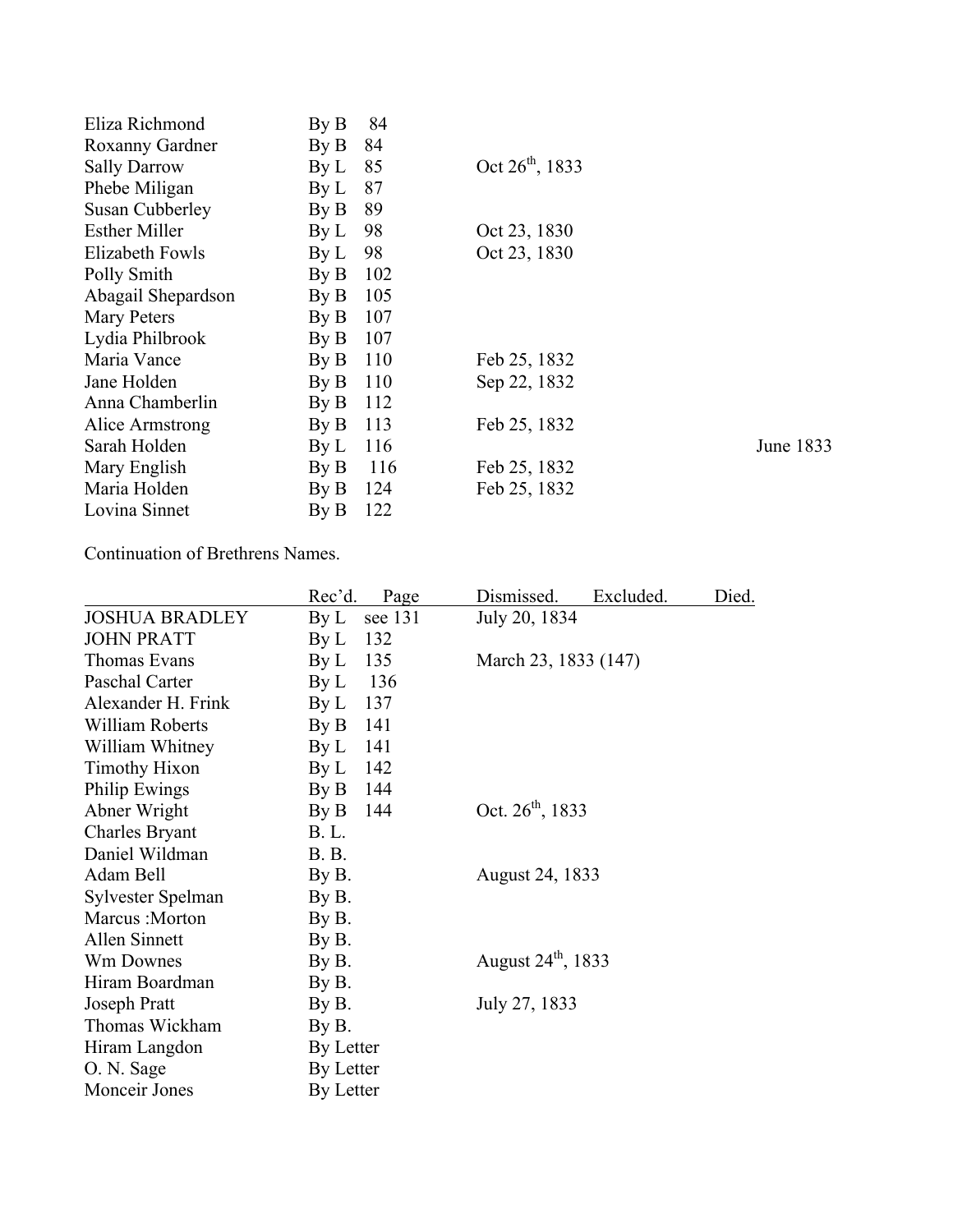| Asa Shepardson      | By Letter |                            |
|---------------------|-----------|----------------------------|
| <b>Edward Miles</b> | By Letter |                            |
| Burwell G. Allgood  | By Letter | Aug. 31 1834               |
| Wm Downs            | By Letter |                            |
| John R. Williams    | By B.     |                            |
| Milton Bush         | By B.     |                            |
| John T. Weaver      | By B.     | July 26 <sup>th</sup> 1834 |
| Wm Allgod           | By Letter | Aug 30, 1834               |

Continuation of Sisters' Names

|                       | Rec'd.<br>Page         | Dismissed.           | Excluded. | Died.                 |
|-----------------------|------------------------|----------------------|-----------|-----------------------|
| Mary Pratt            | $\rm By\,L$<br>see 133 |                      |           |                       |
| Mary Ann Carter       | 136<br>By L            |                      |           |                       |
| Electa Wing           | 139<br>By B            |                      |           |                       |
| Jerusha Gear          | 141<br>By B            | March 23, 1833 (147) |           |                       |
| Nancy Mallory         | 141<br>$\rm By\,L$     |                      |           |                       |
| Laura R. Jones        | 141<br>By L            |                      |           | Jan. $21^{st}$ , 1834 |
| Eliza Asher           | 141<br>By L            |                      |           |                       |
| Mabel Thrall          | 145<br>By L            |                      |           | Dec 7, 1834           |
| Matilda Bailey        | 145<br>By L            |                      |           |                       |
| Sarah Woodard         | 142<br>By B            |                      |           |                       |
| Rebecca Cubberley     | 142<br>By B            |                      |           |                       |
| Cynthia Smith         | By B.                  |                      |           |                       |
| S. Jewett             | By B.                  |                      |           |                       |
| Nancy Sinnet          | By Bap.                |                      |           |                       |
| Emily Spellman        | By Bap.                |                      |           |                       |
| Harriet Woods         | By Bap.                |                      |           |                       |
| Jane Anderson         | By Bap.                |                      |           |                       |
| Matilda Whiteford     | By Bap.                |                      |           |                       |
| <b>Betsey Langdon</b> | By Letter              |                      |           |                       |
| Laura Beeman          | By Letter              |                      |           |                       |
| Phebe Anderson        | By Letter              |                      |           |                       |
| Frances S. Ingraham   |                        |                      |           |                       |
| Caroline Brown        | By Baptism             |                      |           |                       |
| <b>Emily Carter</b>   | By Letter              |                      |           |                       |
| Sarah Taylor          | By Letter              |                      |           |                       |
| Cooke                 | By Bap.                |                      |           |                       |
| Gardner               | By Bap.                |                      |           |                       |
| Julia Eddy            | By Bap.                |                      |           |                       |
| Phebe Pond            | By Bap.                |                      |           |                       |
| Mary Pond             | By Bap.                |                      |           |                       |
| Nancy Wilson          | By Letter              |                      |           |                       |
| Mary Horton           | By Letter              |                      |           |                       |
| Mary Rose             | By Letter              |                      |           |                       |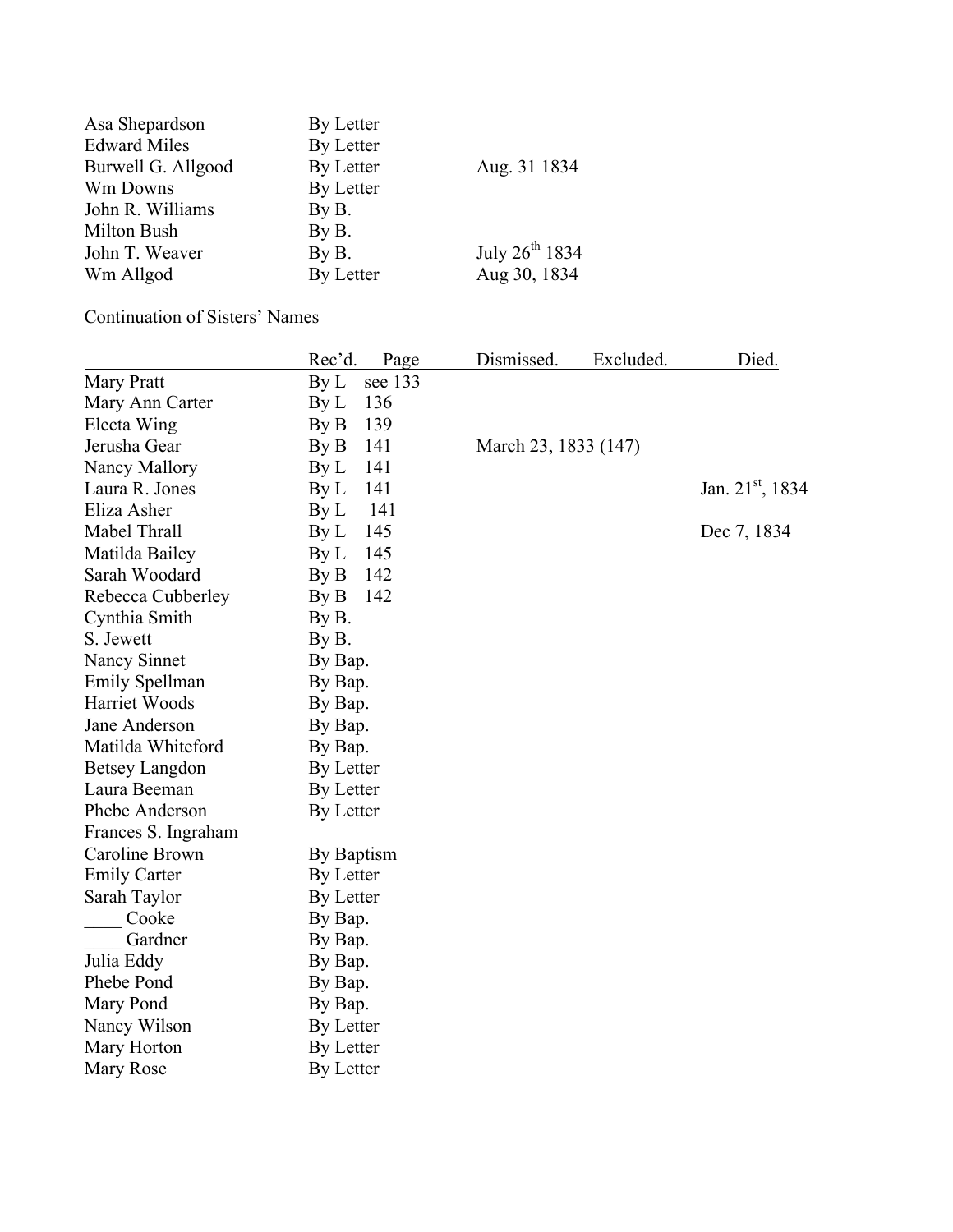Brethrens Names continued.

|                       | Rec'd.<br>Page | Dismissed.<br>Excluded. | Died. |
|-----------------------|----------------|-------------------------|-------|
| Griffith E. Roberts   | B. Letter      | July 26, 1834           |       |
| E. E. Barnes          | B. Letter      | May 31, 1834            |       |
| Henry Clark           | By Baptism     | Oct 25, 1834            |       |
| Francis Metcalf       | By Baptism     |                         |       |
| Jonathan Wilson       | By Letter      |                         |       |
| <b>Spencer Turner</b> | By Letter      |                         |       |
| Orson S. Knapp        | By Baptism     |                         |       |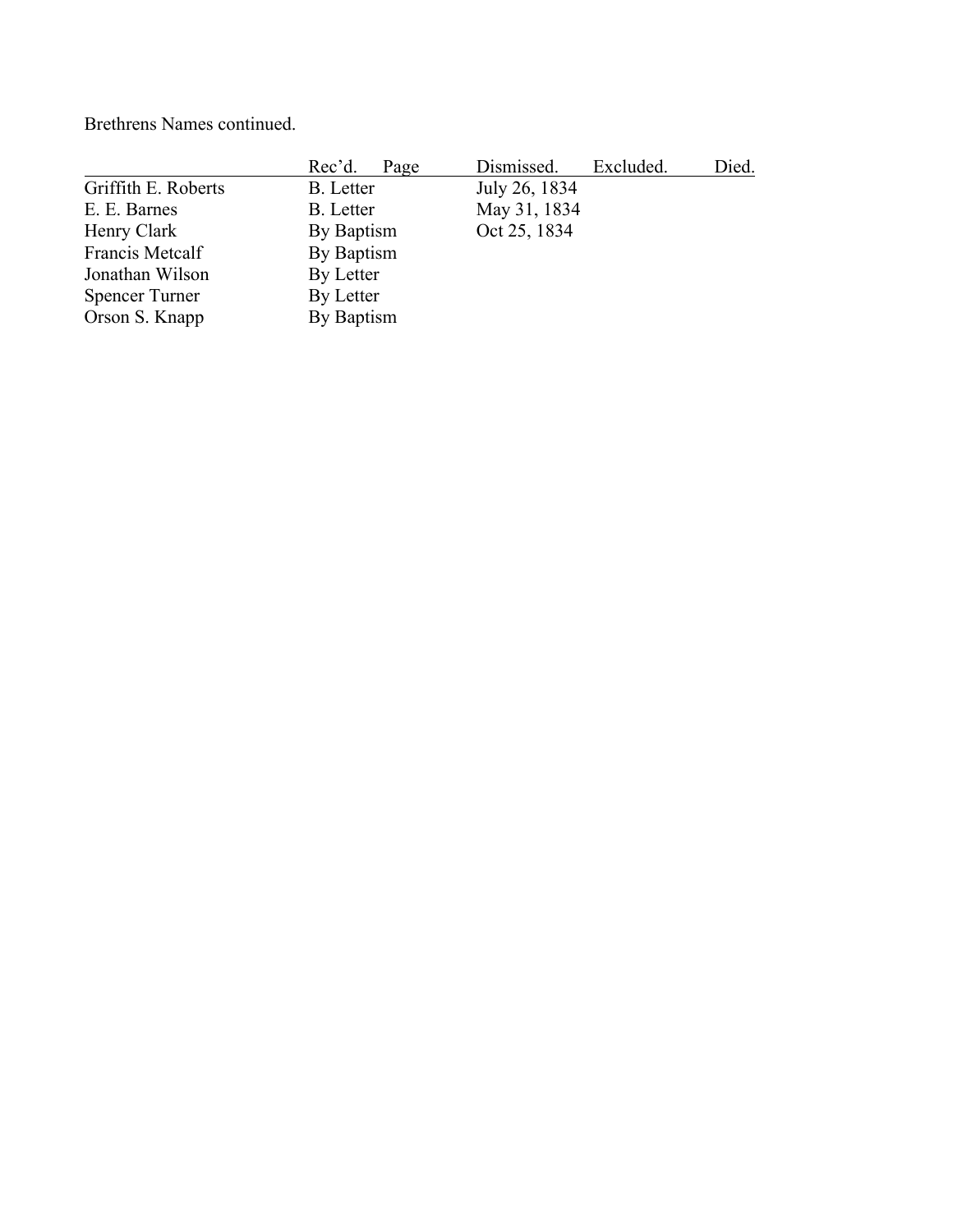June  $17^{th}$  1819

At our first Church Confrence [sic] after the constitution after relating the expearances [sic] received Phebe Hair and Rhode Baker By Letter as an addition to our little number the meeting was plesant [sic] and harmonious Blessed be God.

July  $15^{th}$  1819

At our Church Confrence [sic] Brother Nathan Brooks and Sarah his Wife were received by Letter having related their Expearances heretofore

Lords Day August 1<sup>st</sup> 1819 Asa Shepardson was received into the Church having been Baptised heretofore

August  $12^{th}$  1819

Met in church Confrence Elder George Evans acted as moderator

 $1<sup>st</sup>$ Voted to receive Sister Mary Santee as a member with us she being dismissed from The Welch Church in Granville<br> $z<sup>nd</sup>$  Voted to join the Co

Voted to join the Columbus Association and that Elder Evans write the Letter and that he and Brother James Hair be our messengers to bear the same.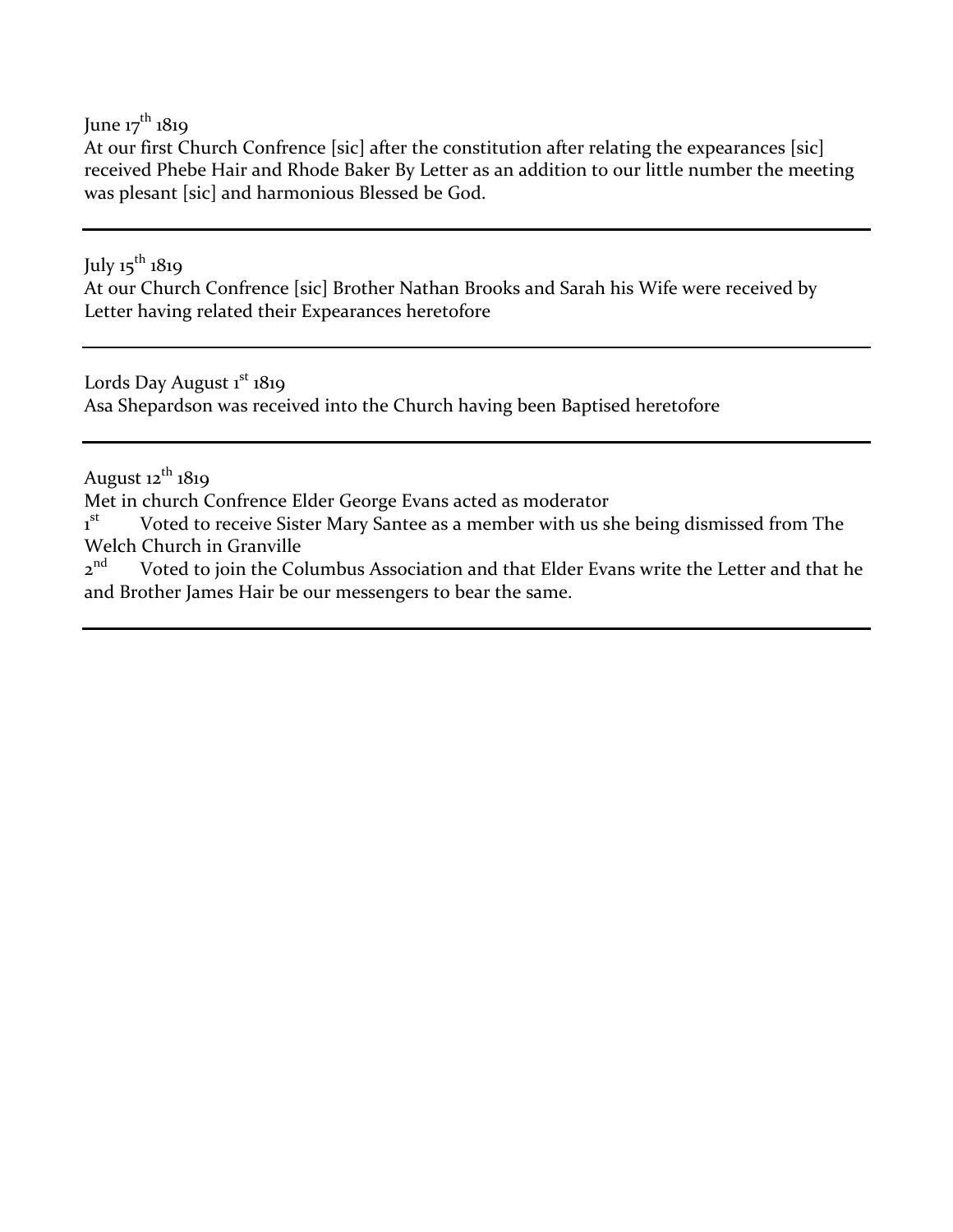*The following is a copy of the Letter to the Columbus Association to be holden [sic] at Troy Baptist Meeting house Delaware County Ohio September 4th 5th 6th 1819*

The Baptist Church of Christ in Granville and St Albans to the Columbus Association assembled in Troy Delaware County Ohio - - - - - - - -

Beloved in the Lord. God in his providence has brought us from different parts of the United States of America into this County – Some of us who had been without Church privileges for four some of us even seven years were almost ready to say with the Psalmist Will the Lord be favourable no more? So his mercy clean gone forever? Doth his promise fail forevermore? Hath he forgotten to be gracious? - --

Or with the Prophet Amos By whom shall Jacob arise for he is small? Amos 7,2. But to our great joy within two years past the Chief Shepherd (in answer to our feeble cries and; not withstanding our innumerable wanderings) Sent an under Shepherd Eight hundred miles to gather his scattered sheep here whose comeing [sic] (to some at least) was as the comeing [sic] of Titus to the people of old. A goodly number gladly received the word: And as Jesus (who has left us an example that we should follow his steps) went almost three days journey to the wilderness of Judea and was baptized of John in Jourdan [sic] even so some of these went a Sabbath days journey and were Baptised in our little Jourdan in the wilderness of St Albans.

Having ourselves as we trust to the Lord in secret we publicly gave ourselves to one another and united as a visible Church on the first Lords Day in June last. Our number is small and we live scatered [sic] as to our local situation; but blessed be God we are hapily [sic] united in the faith and fellowship of the Gospel: Dear Brethren pray for us that we may keep together, as a company of horses in Pharough [sic] Chariot, that brotherly love may continue and abound; that we may all speak the same thing, contend earnestly and meekly for the faith once delivered to the Saints.

Dear Brethren we rejoice to hear that one Article in your constitution declares you to be a missionary society. O that the streams which shall hereafter flow from your fountains may gladen [sic] the harts [sic] of thousands. We should rejoice were it in our power as a Church to send much to augment your store but so it is in the providence of God we are in general quite low as to property and we have exerted ourselves to support a gospel ministry amongst us and have thought it our duty to spend something of out little store for internal conveaniences [sic] wich [sic] we trust will be for the glory of God and the good of his cause in this place. Another year we are in hopes to be able to forward something for Missionary purposes –

We have chosen our beloved Brethren Elder George Evans (who has laboured with us to our edification and comefort [sic]) and James Hair as our Messengers to you; desireing [sic] to join with you as a member of your body. As to our Faith you will be informed by our Articles and messengers.

May the King of Zion grant you his presents in your session and cause the word spoken to reach every heart. Our presant [sic] number is twenty five, nine received by Baptism and sixteen by letter: Several more are expected to join us soon both by Baptism and Letter.

Done in Church Meeting August  $12^{th}$  1819 George Evans Moderator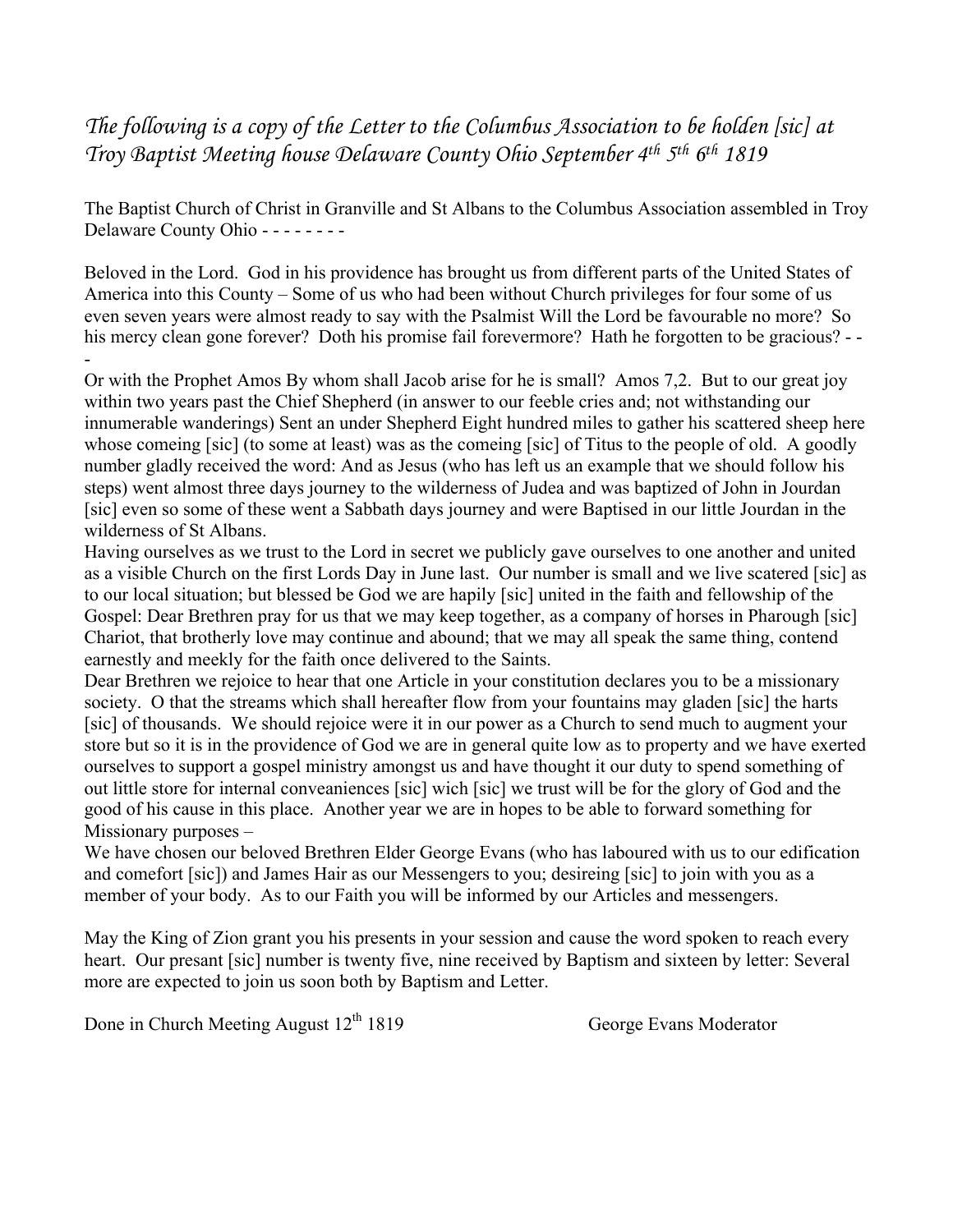Lords Day October 3<sup>rd</sup> 1819 Sister Luna Rose was Baptised and added to the Church

St Albans October 14<sup>th</sup> 1819

Met in Church Conference Elder George Evans acted as Moderator – Some time was occupyed [sic] in the Brethren's relating their Exercises – and the following things were attended to and voted passed - - -  $1<sup>st</sup>$  Made choice of Brother James Hair for our Deacon - - - -

 $1<sup>st</sup>$  Made choice of Brother James Hair for our Deacon - - - -  $2<sup>nd</sup>$  Choose Brother Asa Shenardson Clerk

 $2<sup>nd</sup>$  Choose Brother Asa Shepardson Clerk<br> $3<sup>rd</sup>$  Voted that Deacon Hair take the lead of

Voted that Deacon Hair take the lead of the meetings and improve the time in Prayer Exhortation and Expounding the scriptures and that whereas he has been in the practice of improving his gift in this way in time past: Voted that we approbate the same among ourselves and occasionally in adjacent neighborhoods and Churches.

Lords Day December 5<sup>th</sup> 1819 Sarah Chadwick having been Baptised by Elder Evans before our constitution was added to the Church.

Fourth Lords Day in April 1820

Brother Hugh Kelly was Baptised by Elder John Mott and added to the Church- - - - - - -

July  $22<sup>nd</sup> 1820$ 

Agreeable to appointment Met in Church Confrence [sic] at the South School house in St Albans The following votes were taken

 $1<sup>st</sup>$  Choose Brother Hugh Kelly Moderator<br> $2<sup>nd</sup>$  Voted thought not best to give Deacon I

Voted thought not best to give Deacon Hair licence [sic] to preach he having made application to the Church for the same heretofore  $3<sup>rd</sup>$  Voted that Deacon James H

Voted that Deacon James Hair write the corresponding letter for the Church to the association - -Asa Shepardson Chh Clerk

August  $25<sup>th</sup> 1820$ 

Met in Church Meeting at Sister Squires

after the meeting was opened the following votes were taken

 $1<sup>st</sup>$  Voted to send a letter to the association<br>  $2<sup>nd</sup>$  Choose Brother James Hair and Brother

 $2<sup>nd</sup>$  Choose Brother James Hair and Brother Nathan Brooks as delegates –<br> $3<sup>rd</sup>$  Voted to give Deacon Hair a conv of the fourth vote of the Church at the

Voted to give Deacon Hair a copy of the fourth vote of the Church at their meeting at St Albans Oct.  $14^{th}$  1819 with the faith and order of the Church ---<br> $4^{th}$  Voted that we hold our Church Meetings statedly

Voted that we hold our Church Meetings statedly on the Saturday before the fourth Lords Day in each Month - - -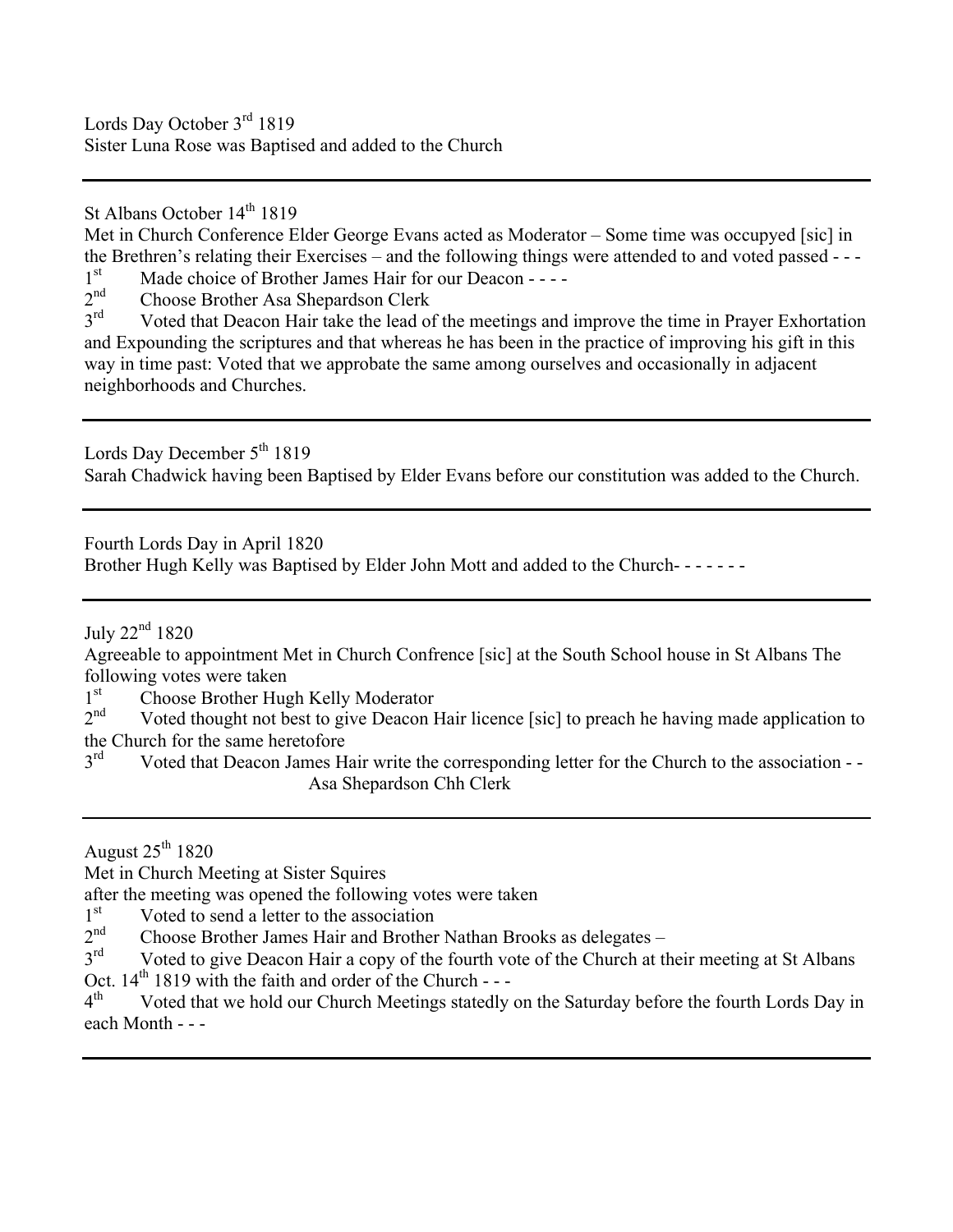October 21<sup>st</sup> 1820 Agreeable to our appointment Met at Sister Squires in Church Conference 1<sup>st</sup> Voted to give Deacon Hair Sister Phebe Hair and Sister Rhoda Baker Letters of Recommendation and Dismision [sic] . . .

Asa Shepardson Chh. Clerk

November  $25<sup>th</sup> 1820$ Met Esq. Atwoods in Church Conference Brother David Adams wishing to be dismissed from the Church in order to join the Church in Johnstown where he can be better accommodated; The Church voted to give him a letter of recommendation and dismision [sic]

December 23rd 1820 Met at Sister Squires, No business transacted except appointed some of the Sisters to visit some of the Sisters who had been absent for some time…

January 27<sup>th</sup> 1821

Met at St Albans in Church Conference no business done except appointed Brother Castle to visit Brother Green and Sister Atwood to visit Sister Drake, they having been absent from Church Conference for some time, was but eight members present, but had a good meeting all being very free in conversation…….

February  $24^{\text{th}}$  1821

Met in Church Conference at Brother Shepardsons after the meeting was opened by reading and prayer Brother Castle was appointed to visit Brother and Sister Nicholas they having been absent for some time also appointed Brother Shepardson to visit Brother Spelman…

Voted to have Brother Kelly invite Elder Mott to come and preach with us one Lords Day Asa Shepardson Chh. Clerk

St Albans May 19<sup>th</sup> 1821

Met in Church Conference, and had the pleasure of Elder George Evans company after a privation of more than fifteen months (that is) in our Church Meetings; though he had preached two Lords Days with us in the time. Sister Bethiah Castle related her expearance [sic] the Church voted to receive her as a candidate for Baptism: On account of ill health her Baptism was defered [sic]

Lords Day May  $20^{th}$  1821 Elder Evans preached at St Albans and administered the Lords Supper.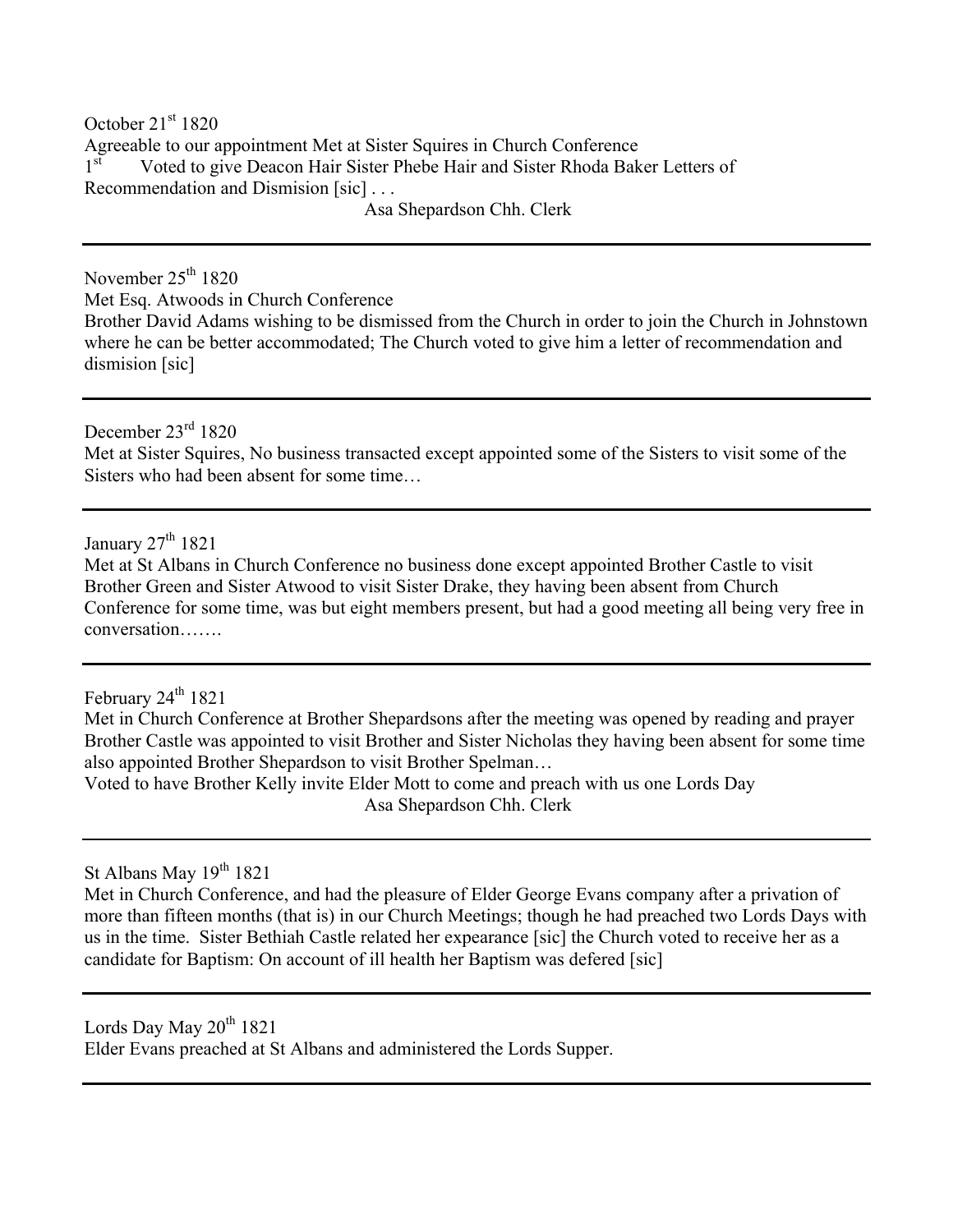August  $9^{th}$  1821

Met in Church Conference at the house of Sister Squire Elder George Evans again was present Some were melted while relating the travel of their minds. Sister Cyntha Spelman related a very clear Christian expearance [sic], and was received as a candidate for Baptism. Our meeting was truely [sic] refreshing which caused us to thank God and take courage…

Voted that Elder George Evans write a letter to the Association and that he Brother Hugh Kelly and Brother Timothy Spelman be our Messengers to bear the same.

Asa Shepardson Chh. Clerk

August  $19^{th}$  1821

Being Lords Day Elder Evans preached at Esq. Atwoods in St Albans administered the Lords Supper, and Baptised Sister Bethiah Castle and she was added to the Church…

#### October  $20^{th}$  1821

Met in Church Conference at Brother Timothy Spelmans after the meeting was opened by reading and prayer Sister Hannah Granger related a very bright expearance [sic] and was received as a candidate for Baptism. We have reason to bless God that he is makeing [sic] some additions to our little number of such as we hope will be saved.

### Lords Day November 4<sup>th</sup> 1821

Elder Evans preached with us again; Sister Cyntha Spelman, and sister Hannah Granger was Baptised in our little Jourdan in the wilderness of St Albans, and added to the Church: The day was very plesant [sic], the assembly pretty large, the Ordinance was attended with the greatest decency and solemnity, after the usual exercises of the day was over the ordinance of the Lords Supper was administered. Asa Shepardson Chh. Clerk

#### Saturday Jan'y  $19<sup>th</sup> 1822$

Met in church Conference at Esq. Atwoods in St Albans we had no business in particular to attend to Elder Evans was present with us we had a very comfortable season believing that God granted us the sweet influence of his holy Spirit in some good degree… The day following being the Lords day we met again at the same place Elder Evans delivered two very affecting discourses from the words of our Savior to his desiples [sic]. I am the way.

Saturday March  $16<sup>th</sup> 1822$ Held a church Conference at St Albans Elder G. Evans was with us and the day following he preached with us and administered the Lords supper.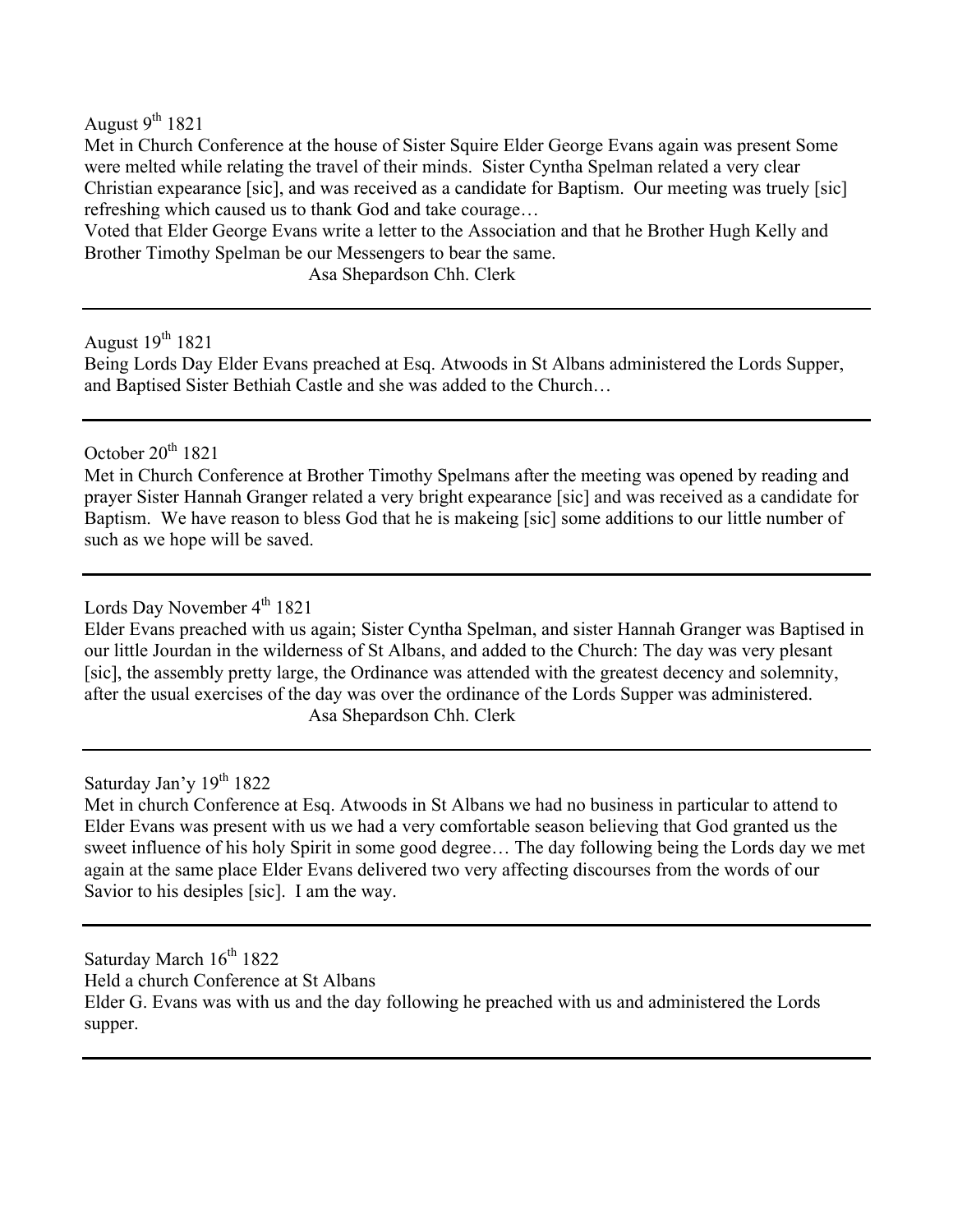Saturday April  $27<sup>th</sup> 1822$ 

Met in Church Conference at Sister Squires Elder Evans was presant [sic] with us We voted that we each and individually would for the presant [sic] pray in secret at least once a day for the Church in particular that God would enable us to arise and trim our lamps and be engaged in the cause of Zion; and that God would bless every house and Family to which we belong. We also agreed to observe the Second day of May as a day of Fasting Humiliation and Prayer.

Asa Shepardson Chh. Clerk

May 2<sup>nd</sup> 1822

This day we met at the house of Ormon Rose in Loudon Street at ten O'Clock AM, the time was spent in Prayer, Exhortation, Singing, confessing, etc. We had a very comfortable season, Some at least we believe got their Spiritual strength renewed, while waiting before the Lord.

St Albans June  $1<sup>st</sup> 1822$ 

Met at Brother Castles for Church Conference

Elder G. Evans was with us, a goodly number were together, we had a very good meeting, and the following votes were taken.

 $1^{\rm st}$ . . Voted that we would hold Church Conferences two Lords-days in Each month when we had no Preaching (viz) the second Lords-day at Sister Squiers in Granville, and the fourth at Brother Castles in St Albans<br> $2^{nd}$  Vc

Voted that Elder Evans write a letter to Elder Hanover, and so in behalf of the Church and send it by Brother Castle, Inviting him to come and see us, and preach with us.

Saturday June  $15^{th}$  [1822]

Met at Brother Castles for Church Conference

Had a very agreeable intervew [sic], Sister Lucretia Allen, came foward [sic] and related her expearance [sic] which was satisfactory, and the Church Voted to receive her as a candidate for Baptism.

Lords-day June  $16^{th}$ . [1822]

Sister Lucretia Allen was Baptised By Elder Evans, in our little Jourdan in the wilderness of St Albans, and added to the Church.

The day was plesant [sic] the assembly pretty large and the ordinance attended with great decency and solemnity.

Elder Hanover Preached with us this day.

Saturday June  $29<sup>th</sup>$ . [1822]

This day held a church Conference at Sister Squires, Brother Oliver Allen, and Sister Mary Martin, related their expearances [sic] and were received as candidates for Baptism.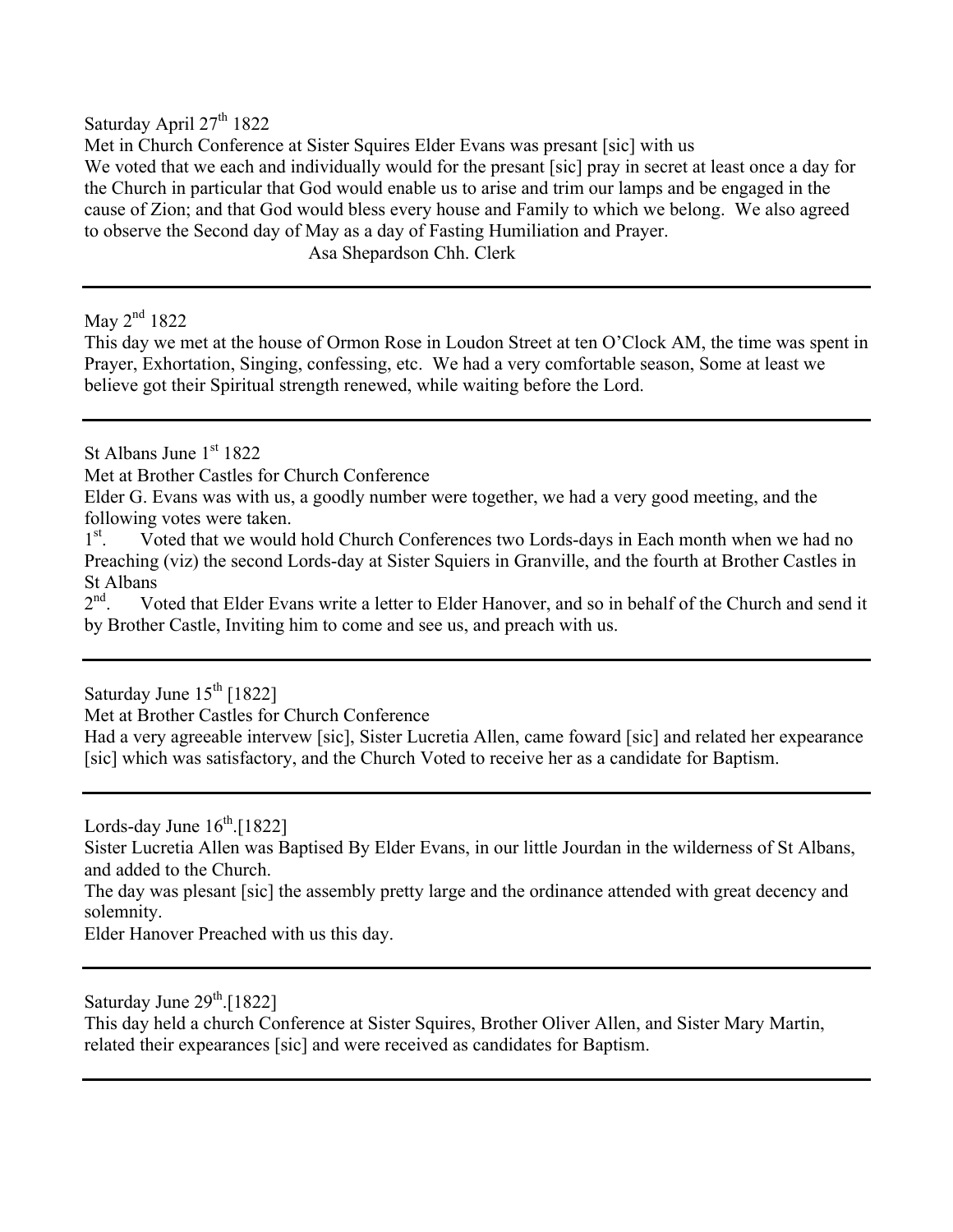Lords-day June  $30^{th}$ .[1822]

We assembled by a river side, where Prayer had been wont to be made, and Brother Oliver Allen was Baptised By Elder Evans, and added to the Church.

We have great reason to bless the Lord that he is adding to our numbers of such as we believe will be saved.

July 27th [1822]---- Had a Church conference at Brother Castles, Brother Joseph Allen related his expearance [sic] and the Church Voted to receive him----

Elder Evans being about to go to New England and whereas he had been with us, and preached with us occasionly [sic], for more than four years, but had never became a member with us, the Church Voted to give him a letter of recommendation.

Lords-day July 28<sup>th</sup> Brother Joseph Allen, and Sister Mary Martin was baptized, and added to the Church Elder Evans preached a sermon on baptism, and administered the Lords supper to us.

Saturday, August.  $24^{\text{th}}$  [1822]

According to appointment met for Church Conference at Sister Squires, the following votes were taken.  $1^{\rm st}$ . . Voted to send Brother Sandford Castle, and Brother Asa Shepardson, as Delegates to the association.<br> $2<sup>nd</sup>$  Vote

 $2<sup>nd</sup>$ . Voted to send a letter to the association.<br> $3<sup>rd</sup>$ . Choose Brethren Timothy Spelman Sand 3rd. Choose Brethren Timothy Spelman Sandford Castle and Nathan Brooks, a committee to give Elder Evans an invitation to come back and settle with us he being about to go to New England.

October  $26^{th}$ . [1822]

Met at Sister Squires for monthly Conference, the Meeting being opened by reading and Prayer Proceeded to business.

 $1<sup>st</sup>$ . . Voted unanimously to give Elder Hanover an invitation to preach with us one fourth part of the time for the present.

After which Brother Daniel Shepardson, and Brother Isham Sinnet, related their expearances [sic].<br>2<sup>nd</sup>. Voted to receive Brother Daniel Shepardson (by letter) as a member of this Church.

 $2<sup>nd</sup>$ . Voted to receive Brother Daniel Shepardson (by letter) as a member of this Church.<br> $3<sup>rd</sup>$ . Voted to receive Brother Isham Sinnet as a candidate for baptism.

Voted to receive Brother Isham Sinnet as a candidate for baptism.

Asa Shepardson Chh. Clerk

November  $23^{\text{rd}}$  [1822]

In Church Conference at Brother Castles, sister Prudence Shepardson related her expearance [sic] and the Church Voted to receive her by Letter.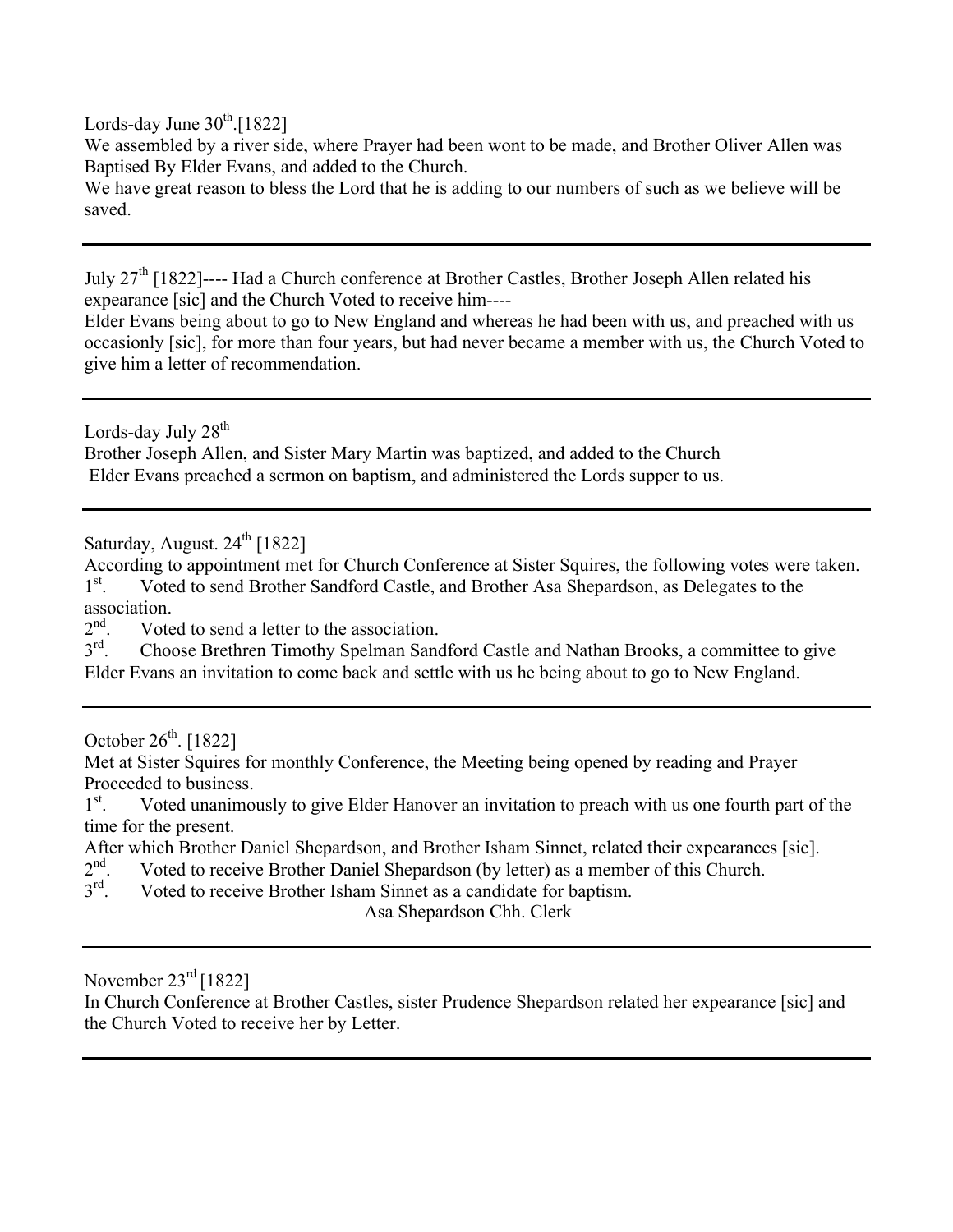November  $24<sup>th</sup>$ . [1822]

Elder Hanover Baptised Brother Isham Sinnet, and gave him and Brother Daniel Shepardson and Sister Shepardson, the right hand of Fellowship in behalf of the Church. Elder Hanover Preached and administered the Lords supper

Feb.  $22^{nd}$ . 1823.

At a Church Meeting in Granville, at Brother Daniel Shepardsons The following votes were passed ---viz.<br> $1<sup>st</sup>$  Voted that in case that any member

Voted that in case that any member shall absent him or herself for two Church meetings in succession, and the Church not knowing the reason, it shall be the duty of the Church to inquire after such member, by a member of the Church, and the member after enquireing [sic] to make report of the same at the next Church meeting.<br> $2<sup>nd</sup>$  Voted that whereas Broth

Voted that, whereas, Brother Nicholds and Brother Chandler, having been absent from Church meetings and other meetings also the most part of the time for a long while: that Brethren Sandford Castle and Asa Shepardson visit our absent Brethren to know the cause of their absence.

March  $22<sup>nd</sup>$  [1823]

This day met at Brother Castle for Church Conference the meeting being opened by reading and prayer, the following votes were taken.

 $1<sup>st</sup>$  Voted that Elder Hanover act as moderator in this meeting<br> $2<sup>nd</sup>$  Voted that the Saturday before our Communion that we att

Voted that the Saturday before our Communion that we attend one hour sooner than the usual time and that so much of the time as may be nessasary [sic] shall be taken for the members to relate there [sic] minds and whether they are in fellowship and union with the Church, and their feelings with regard to going forward to Communion, and the rest of the time to be improved in such way as may be thought proper.<br>3<sup>rd</sup> Voted th

Voted that the report of Brother Castle and Shepardson in regard to visiting Brother Nicholds and Brother Chandler be satisfactory. After which the brethren and sisters expressed their minds with regard to their fellowship and union with the Church and in regard to going forward on the morrow to Communion

Blessed be God for so much love and fellowship as is subsisting with us.

Lords day March 23<sup>rd</sup>. [1823]

We went forward to the Communion Elder Hanover administered to us.

At a Meeting at B Spelmans April  $26<sup>th</sup>$  the following votes were taken (viz)

 $1<sup>st</sup>$  Voted that B Daniel Shepardson serve as moderator in our meetings.<br>  $2<sup>nd</sup>$  B Asa Shepardson being about to go to Vermont on a visit Voted to go

B Asa Shepardson being about to go to Vermont on a visit Voted to give him a letter of recommendation.<br>3<sup>rd</sup> Voted that

 $3<sup>rd</sup>$  Voted that B Isham Sinnet serve as Clerk in the absence of B Asa Shepardson  $4<sup>th</sup>$  Voted to Send a letter to Elder Evans in Mass Inviting him to come and settle

Voted to Send a letter to Elder Evans in Mass. Inviting him to come and settle with us.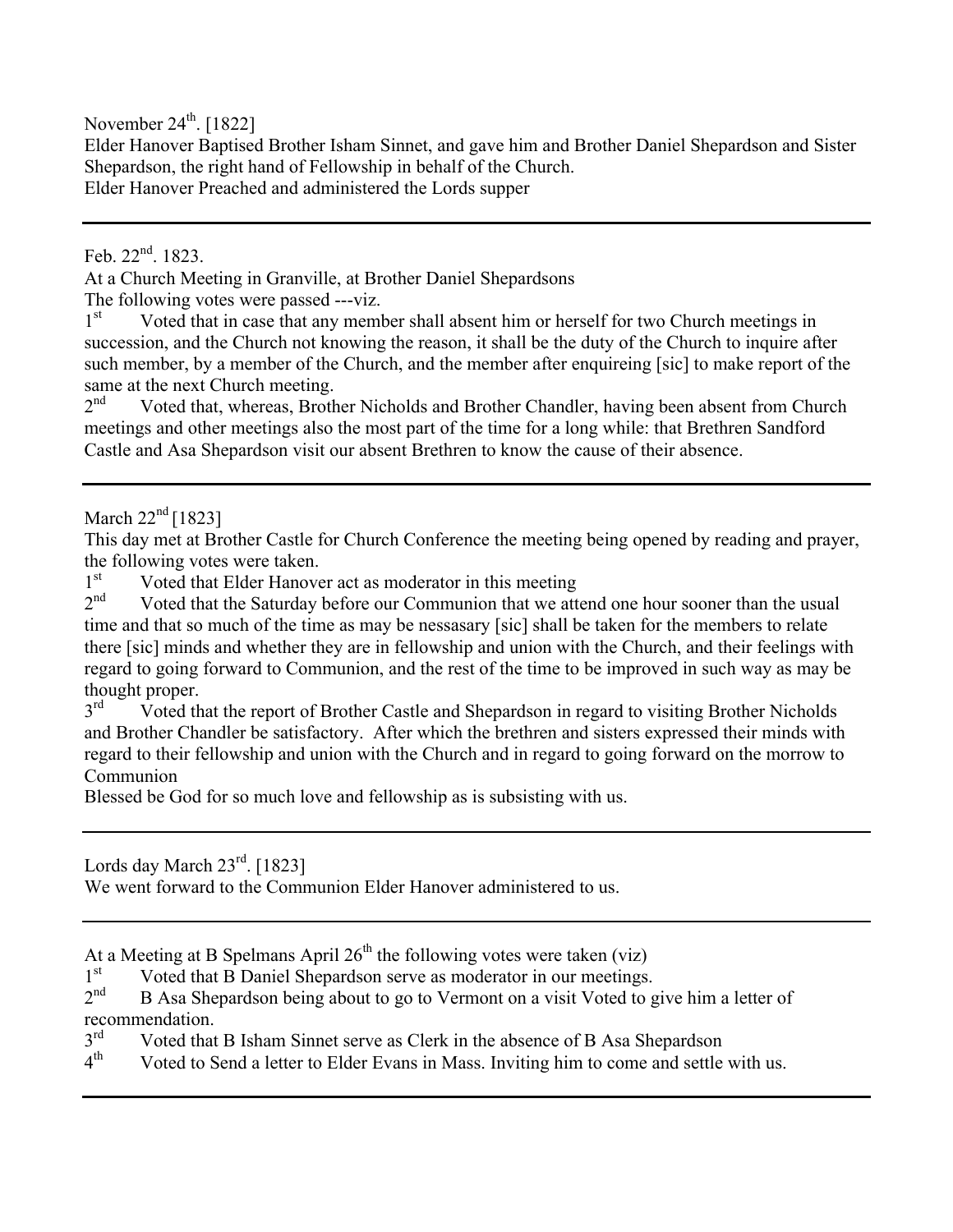Church M. July  $26^{th}$  1823.

- Voted  $1<sup>st</sup>$  That Bs D. Shepherdson and Kelly visit B Thomas Green and make report next meeting.<br> $2<sup>nd</sup>$  Voted that B Kelly visit B Joseph Allen and make report next meeting.
- $2<sup>nd</sup>$ . Voted that B Kelly visit B Joseph Allen and make report next meeting.<br> $3<sup>rd</sup>$  Voted that B I Sinnet write a letter (to be read next Chh Meeting) to set
- Voted that B I Sinnet write a letter (to be read next Chh. Meeting) to send to the Association.

Curch [sic] meeting August  $19^{th}$ . [1823]

Reference laid over till next meting [sic].

Voted that Bs. Sanford Castle, Kelly and Sinnet serve as Delegates to the Assocation.

- 2. Voted that we in future meet at 11 O'clock punctually.
- 3. That the preparatory letter for the Association be conceded to.

Church Meeting Sept.  $20^{th}$ . [1823]

References of B Green satisfied by his acknowledgement before the Church. Voted that Brother Joseph Barns be admitted as a candidate for Baptism.

Sept. 29<sup>th</sup>. Elder Hanover Baptised Brother Joseph Barns and gave him the right hand of fellowship.

Church Mt. Oct. 25 [1823]

Brother Moses Tharp came forward and related his experience. Voted that Brother Moses Tharp be admitted as a candidate for Baptism.

Church M. Nov. 22 [1823] Voted to give Brother Ishum Sinnet a letter of recomendation [sic].

January  $24^{\text{th}}$  1824.

Met at B Castles and meeting being opened in the usual manner, the following votes were taken,  $1<sup>st</sup>$  Voted to send a letter to Elder Sedwick inviting him to come and preach with us.<br>  $2<sup>nd</sup>$  Voted that B Castle serve as Clerk in the absence of Brethren. Shenardson and Si Voted that B Castle serve as Clerk in the absence of Brethren, Shepardson and Sinnet.

March  $27<sup>th</sup>$ , 1824.

Met at B. Castles, Elder Hanover being present acted as Moderator. Moses Tharp having heretofore came forward and related his expearance [sic] and been received as a candidate for baptism but not Baptised, and he since relating his experance [sic], having been accused of the crime of whiping [sic] a boy in such a manner as was supposed to be unhuman, and the business prosecuted in behalf of the State.

Voted that S Granger visit S Sawyer and enquire the cause of her absenting herself from meeting, and make returne [sic] at the next meeting. As Asa Shepardson Chh Clk.

The Church took the thing into consideration and after conversing on the subject, thought best to let the matter rest untill [sic] Esq. Tharp should have his trial and then some of the Brethren attend in order to satisfy ourselves.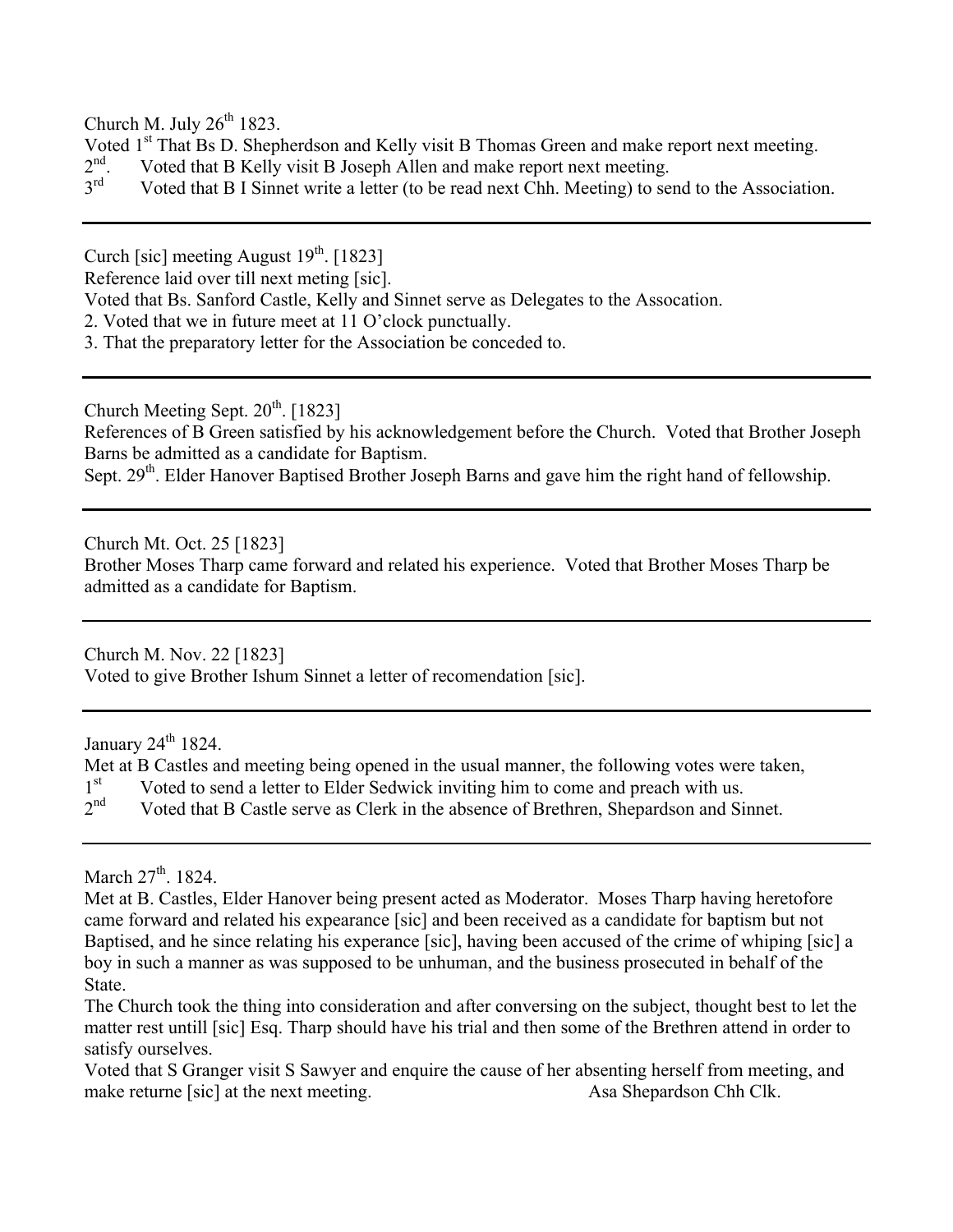#### April  $24^{th}$ .[1824]

Met at B Spelmans and the meeting being opened by reading and prayer. Voted that B Asa Shepardson visit B Thomas Green and inquire the cause of his not attending with us and to make report at our next meeting. The rest of the time taken up in relating the exercises of our minds.

#### May  $22^{nd}$ . [1824]

Met for covenant meeting at B Castles in St Albans but having some business on hand the following votes were taken. (viz)

 $\frac{1}{2}$ <sup>st</sup>. . Voted that B Greens acknowledgement for not attending meetings be satisfactory.

 $2<sup>nd</sup>$ . Voted that the report of S Granger in regard to S Sawyer be satisfactory.<br> $3<sup>rd</sup>$  Voted that S Phelps visit S Chadwick and inquire the cause of her absence

Voted that S Phelps visit S Chadwick and inquire the cause of her absence and make report to the Church.<br> $4^{\text{th}}$ 

Voted to receive S Mariah Barnes as a candidate for Baptism, after hearing her expearance [sic]. After having gone through with the business and our meeting being pretty full, and the time far spent, it was thought expedient for the members to relate their minds in regard to going to communion, in a short way which was done very much to our satisfaction to find so much love and union subsisting.

### Lordsday May  $23^{\text{rd}}$ . [1824]

Elder Hanover baptised S. Maria Barns, gave her the right hand of fellowship in behalf of the Church. Preached with us and administered the Lords supper.

#### Saturday June  $26<sup>th</sup>$ . [1824]

Met at B Spelmans agreeable to our monthly appointment the meeting being opened by singing and prayer, the following question was presented to the Church by B Asa Shepardson, that whereas B Sandford Castle has some time since been appointed to serve in the Church as Deacon for the time being. Is it not expedient to appoint him for our Deacon. After conversing on the subject and reading what Paul wrote in his Epistle to Timothy respecting the qualifications of Bishops and Deacons, the question was decided by the few members present (being nine in number) that it was expedient. B Castle being absent, and but few of the Church present, thought not best to take any vote upon it. The rest of the time taken up in expressing the travil [sic] of our minds.

## Saturday July  $24^{\text{th}}$ . [1824]

Held our monthly meeting at Brother Castles Elder Hanover being present acted as moderator, the meeting being opened in the usual way, the question was again proposed to the Church, for consideration. Is it not expedient to appoint B Castle for our Deacon, the members present seemed to be of one mind agreeing that it is expedient, it was however thought best to postpone the business till our monthly meeting in Sept, and then take a vote upon it. Voted that B Asa Shepardson write the Letter for the Church to the Association.

Asa Shepardson Chh Clerk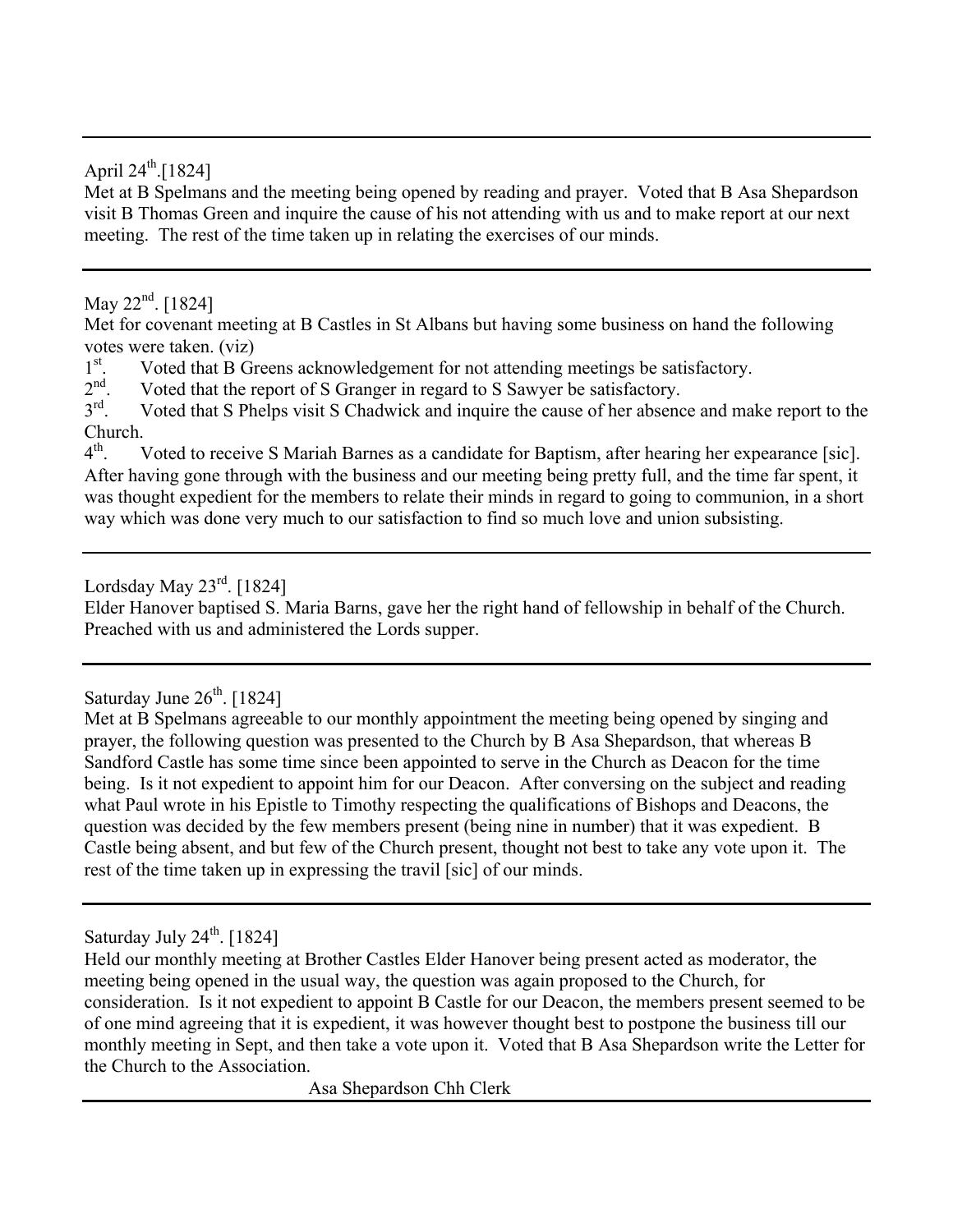Saturday August  $21<sup>st</sup>$  [1824]

Met in covenant meeting at Brother Spelmans the meeting being opened in the usual way the members present expressed their minds in regard to their union with the Church and going forward to communion after which the following votes were taken (viz)

1<sup>st</sup> Voted to receive the letter wrote by B Shepardson to the association.

 $2<sup>nd</sup>$  Voted that Brethren Asa Shepardson Hugh Kelly and Oliver Allen be our messengers to bear the same.

Lords-day  $22<sup>nd</sup>$ . [1824] Elder Hanover preached and administered the Lords supper to us.

Saturday Sept  $25<sup>th</sup>$  [1824]

Held our monthly meeting at Brother Castles. Elder George Evans being with us acted as Moderator, the meeting being opened the members were call'd on to relate the travel of their minds after which, Voted to come to communion on the morrow as we could have Elder Evans to administer to us. As this day had been fixed upon to make choice of a deacon the thing was brought forward, but with the advise of Elder Evans agreed to wave the matter and appoint one brother to converse with the members individually to ascertain the minds of all the Church more fully with respect to the expedience of choosing one at this time and the proper person.<br> $2<sup>nd</sup>$  Voted that Brother Asa Shenardson engu

Voted that Brother Asa Shepardson enquire the minds of the members in respect to a Deacon, and make report in two months.

3<sup>rd</sup> Brother Castle calculating to go to Vermont on a visit, Voted to give him a letter of recommendation.<br>4<sup>th</sup> Sister Mar

Sister Mary Merrill having joined the Church soon after the organization, but no record made of it, and she soon after removeing [sic] her residence near Johnstown, at her request, Voted to give her a letter of recommendation and dismision [sic] to join with the Johnstown Church.

Asa Shepardson Chh Clerk

October  $23^{\text{rd}}$  [1824]

Held our meeting at B Spelmans the meeting being opened by reading and prayer the following Votes were taken (viz)<br> $1<sup>st</sup>$  Voted that

Voted that S Kelly visit Sister Sawyer enquire the cause of her absence and make report to the  $\frac{\text{Chh}}{\gamma^{\text{nd}}}$ 

After hearing the report of the Breathren [sic] who attended the trial of Esq Tharp. Voted not satisfyed [sic]

 $3<sup>rd</sup>$  Voted that B Sinnet visit Esq Tharp enquire whether he is calculating to come forward to the Church, if so, to inform him that we are dissatisfyed [sic] with him.

 $4<sup>th</sup>$  B Asa Shepardson going to Zanesville this winter to live, Voted to give him a letter of recommendation And B Sinnet to write the same.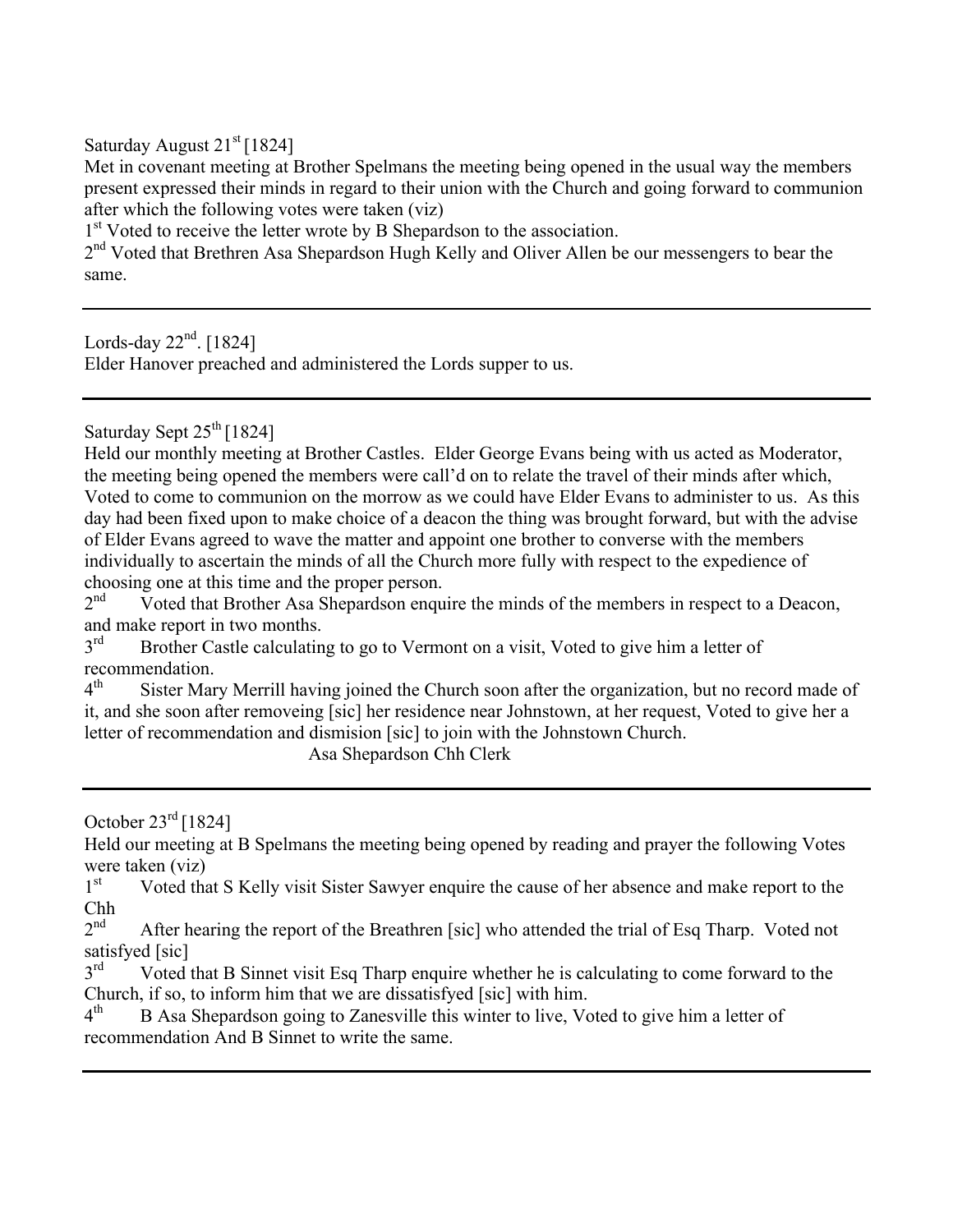Nov  $27^{th}$  [1824]

Met at Brother Castles the meeting being opened proceeded to business.

Heard the report of B Sinnet respecting Esq Tharp, which was that he was not prepared to give an answer, the query then arose is it expedient to decide on it at this time.

 $1<sup>st</sup>$  Voted that it is expedient.<br>  $2<sup>nd</sup>$  Voted that in consequence

Voted that in consequence of his unchristian like walk and conversation since his relating his expearance [sic], we cannot receive him as a member. Brother Brooks presented a request in behalf of Sister Woods that she wished to become a member of this Church if there were no objections in the minds of any of the members. Sister Kelly reported from S Sawyer

 $3<sup>rd</sup>$  Voted that her excuse be accepted.<br>  $4<sup>th</sup>$  Voted that our next Lords-day meet

Voted that our next Lords-day meeting on the  $4<sup>th</sup>$  Lords-day in next month be in Granville.

Dec  $25^{th}$  [1824]

Held our meeting at B Spelmans

Voted that we hold our Lords-day meetings of preaching one half of the time in the meeting house in St Albans, and the other half in the School-house in Mitchel District in Granville Township, The request of S Woods referred to our next meeting.

#### Jan 22nd 1825

Met at St Albans Our Moderator being absent Elder Hanover supplyed [sic] the vacancy.

1<sup>st</sup> Voted to receive S Chadwicks excuse after hearing S Phelps report.

The request of S Woods taken into consideration and as nothing appeared in the way on the part % of the Church.<br> $2<sup>nd</sup>$  Voted t

Voted that B Brooks notify her of the same B Green having for years past been negligent in not attending Lords-day and Chh meetings and having call'd upon him from time to time and have rec [sic] his acknowledgments but we still feel burdened with him on account of his not doing any better after confessing and promising to amend we feel it to be duty to admonish him to his duty.<br>3<sup>rd</sup> Voted that Brn Nichols and Barnes visit B Green and commence the labour

Voted that Brn Nichols and Barnes visit B Green and commence the labour. B Asa Shepardson reported that he had conversed with the members respecting the propriety of choosing a Deacon, and found that the majority were in favor of appointing one, but that there were different minds respecting the proper person and B Castle manifested that it was his wish to let the matter rest and that he was willing to serve as he has formerly done, after conversing on the subject thought best (all things considered) to not proceed to choose any and passed a Vote to that effect.

Saturday Feb 26<sup>th</sup> 1825

Met at B Spelmans for Covenant Meeting The meeting being opened in the usual way proceeded to hear the minds of the members, which were very uniform for they all expressed that their minds were very low, but still were in union with their breathren and intended to go forward to communion. O may the Lord in mercy revive us in the spirit of our minds. Heard the report from B Green by B Barns (B) Nicholds not present) which was that B Green thought that he had a reasonable excuse for not attending our meetings, that he thought there was more time consumed in our meetings with our business than was necessary, and that he was burdened with some of the members. B Barns stated that B Green was now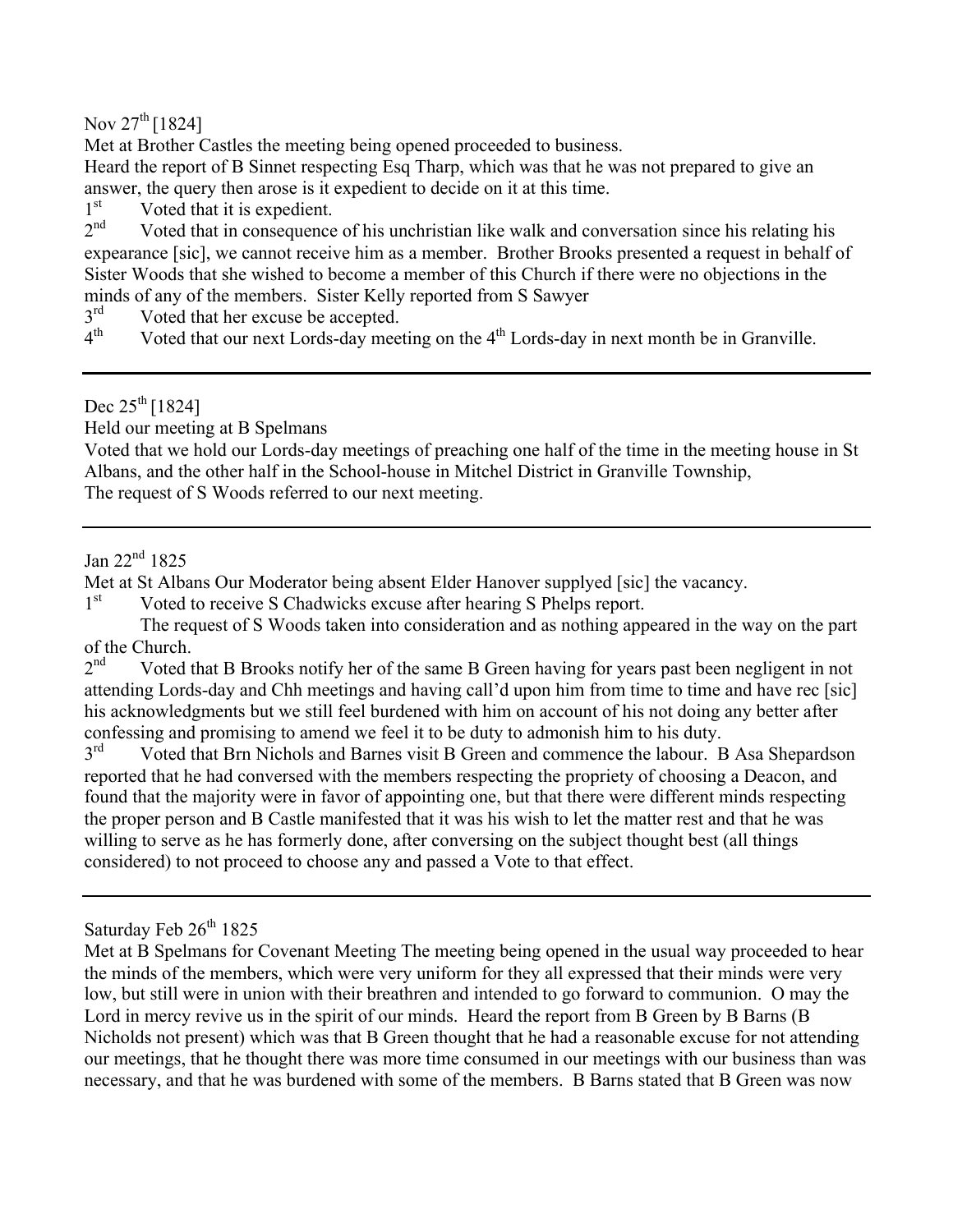lame and unable to come to meeting but that he should endeavour to attend our next meeting. Call'd for a vote to see if we were satisfyed [sic] with B Green. Voted not satisfyed [sic].

Lords-day 27 Feb. [1825]

Elder Hanover preached with us and administered the Lords Supper.

March  $26^{th}$  1825

In Church meeting at St Albans Brother Green came forward and acknowledged that he had been in the fault in absenting himself from meeting and was resolved to amend.

 $1<sup>st</sup>$  Voted to receive his acknowledgment.<br>  $2<sup>nd</sup>$  Voted that our next meeting be at B Ke

Voted that our next meeting be at B Kellys in Granville on the Saturday before the third Lordsday in April.<br> $3^{rd}$  Voted

Voted that B Daniel Shepardson and B Levi Nicholds be our Committee to circulate a Subscription to see what we can get for the purpose of obtaining preaching, whose duty it shall be to endeavour to obtain such person or persons to preach with us as the Church shall think proper. Asa Shepardson Chh Clk

#### April  $16^{th}$ . [1825]

Met at B Kellys in Granville agreeable to appointment, the meeting being opened in the usual way the following votes were passed (viz)

1st Voted that we approve of our committe [sic] employing Elder Debolt to preach with us.<br> $2<sup>nd</sup>$  Voted that we hold our Chh meetings one half of the time at this place

 $2<sup>nd</sup>$  Voted that we hold our Chh meetings one half of the time at this place Voted that we come into some regular method of doing our business in

 $3<sup>rd</sup>$  Voted that we come into some regular method of doing our business in meetings.<br> $4<sup>th</sup>$  Voted that a committee be appointed to form articles of decorum and forward the

Voted that a committee be appointed to form articles of decorum, and forward them at our June meeting.<br> $5^{\text{th}}$  V

 $5<sup>th</sup>$  Voted that Brethren Asa and Daniel Shepardson and Sandford Castle be said committee<br> $6<sup>th</sup>$  Voted that Lords-days when we have no preaching that we meet at this place at 4 O Cloc

Voted that Lords-days when we have no preaching that we meet at this place at 4 O Clock PM for Prayer meeting.

This day being our Covenant meeting the time was occupied in relating the travel of our minds and our feelings with regard to going forward to communion on the morrow, find a great simirarity [sic] in our feelings all manifest a great degree of coldness, yet (blessed be God) all in fellowship and determined to go forward to communion. We have great reason to bless the Lord that since the formation of the Chh which is almost six years we have had no jars nor divisions but still continue in love and fellowship. Yet we have reason to mourn our great declention [sic] and coldness, and may with propriety say with the Prophet Amos. "By whom shall Jacob arise for he is small." Yet we trust that he that has began a good work in our Souls will revive us in his own time, may the Lord in mercy hasten the time, yea the happy set time to favour Zion in this place.

Asa Shepardson Clerk.

May 21<sup>st</sup>. [1825]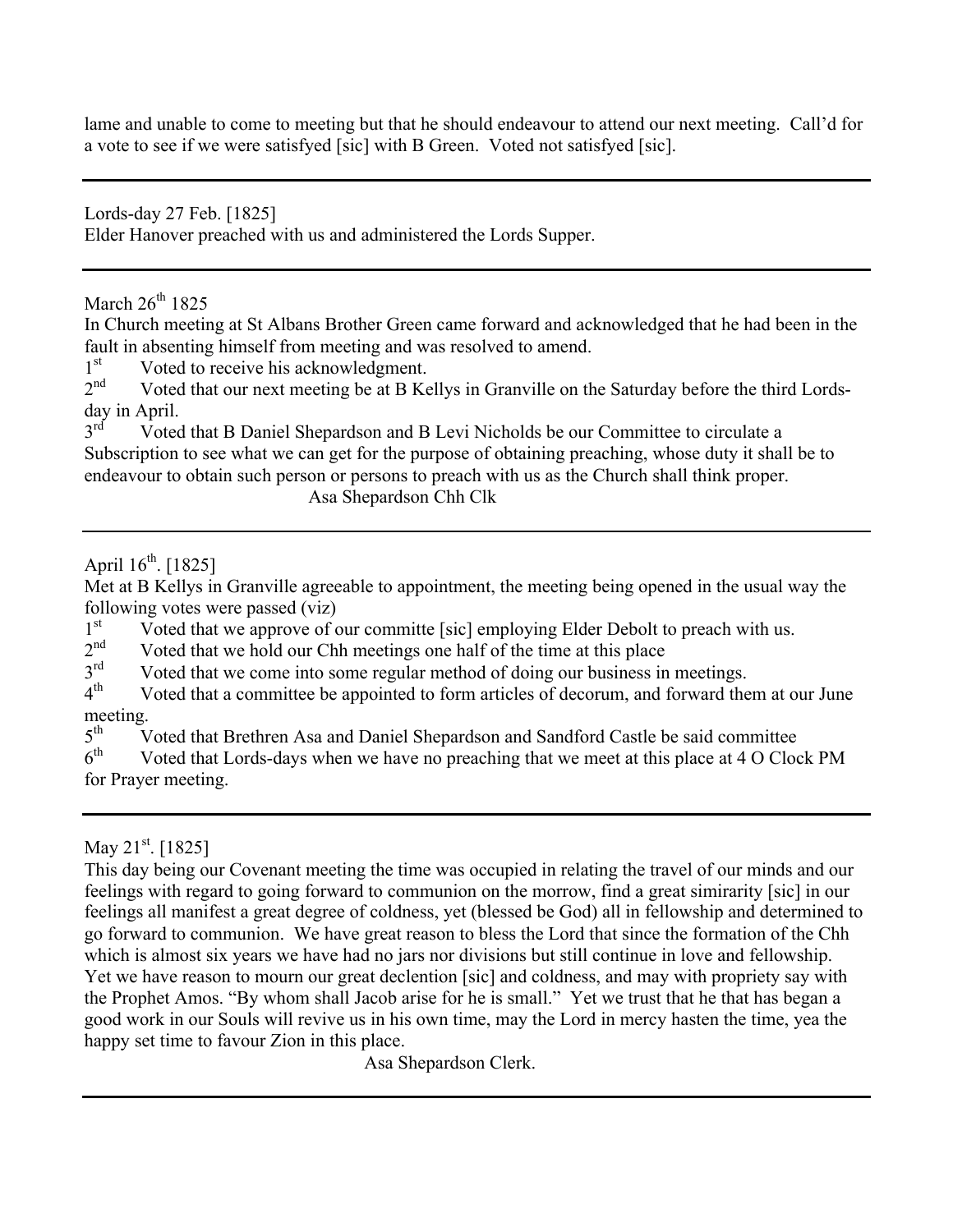Saturday June  $25<sup>th</sup>$ . [1825] Met in Granville at B Kelly's and adopted the following

# *Rules of decorum.*

Article

 $1<sup>st</sup>$ . . There shall be a moderator, whose duty it shall be to open the meeting (or cause it to be done) and to preside in meeting, receive all motions, call votes and declare the same.<br> $2<sup>nd</sup>$  There shall be a Clerk whose duty it shall be to record all votes and other

There shall be a Clerk whose duty it shall be to record all votes and other business necessary to be recorded done by the Church.

 $3<sup>rd</sup>$  The moderator and Clerk shall be chosen annually on the Saturday before the fourth Lord's day in September.<br> $4<sup>th</sup>$ . It shall

It shall be the duty of the moderator to invite members of Sister Churches that are in good standing to a seat with us in Council.<br> $5<sup>th</sup>$ . A time and place having been

A time and place having been previously appointed by the Church for business and a sufficient number of members being together shall be considered capable of transacting business, and whatever thus done shall be binding on the Church, and shall not be recall'd without a previous notice given of three months.<br> $6<sup>th</sup>$ . Any re

Any refferences [sic] left on record, shall be the first thing attended to after the opening of the meeting.<br> $7^{\text{th}}$  A

A member presenting any thing to the Church or speaking on any business before the Church, shall stand on their feet while speaking.<br> $8<sup>th</sup>$ . Any member not satisfying their

Any member not satisfying their own mind in speaking on a matter once shall have the privilege of speaking only once more without permission from the moderator.<br> $9<sup>th</sup>$  Any member makeing [sic] a motion, it shall be necessary for

Any member makeing [sic] a motion, it shall be necessary for them to obtain a second in order to their motion being attended to.

 $10<sup>th</sup>$ . Any member makeing [sic] a motion and meeting with a second it shall be attended to before any other motion unless the member shall see cause to withdraw his motion.  $11<sup>th</sup>$ . In all cases the majority shall rule, except in receiving members v

In all cases the majority shall rule, except in receiving members when the voice of the whole shall be required.

Asa Shepardson Chh Clk.

Saturday July 23<sup>rd</sup>. [1825]

Agreeable to appointment met at St Albans the meeting being opened the following business was attended to.

Our rules of decorum being read, Brethren Timothy Spelman and Nathan Brooks made a request that our Eighth article of Decorum be altered, that the power therein given to the moderator to grant liberty to a member to speak the third time on any subject, be vested in the Church.

1<sup>st</sup> Voted that the request of B'n Spelman and Brooks be attended to after three months according to our rules.<br> $2<sup>nd</sup>$  V

 $2<sup>nd</sup>$  Voted to send three Delegates to the Association  $3<sup>rd</sup>$  Voted that Brethren Daniel Shenardson Jshum Si

 $3<sup>rd</sup>$  Voted that Brethren Daniel Shepardson Ishum Sinnet and Asa Shepardson be our Delegates.<br> $4<sup>th</sup>$  Voted that B Asa Shepardson write a letter for the Church to the Association After which E

Voted that B Asa Shepardson write a letter for the Church to the Association. After which Elder Hanover made a request that the time which he preaches with us that we hold our meetings at the Schoolhouse in St Albans.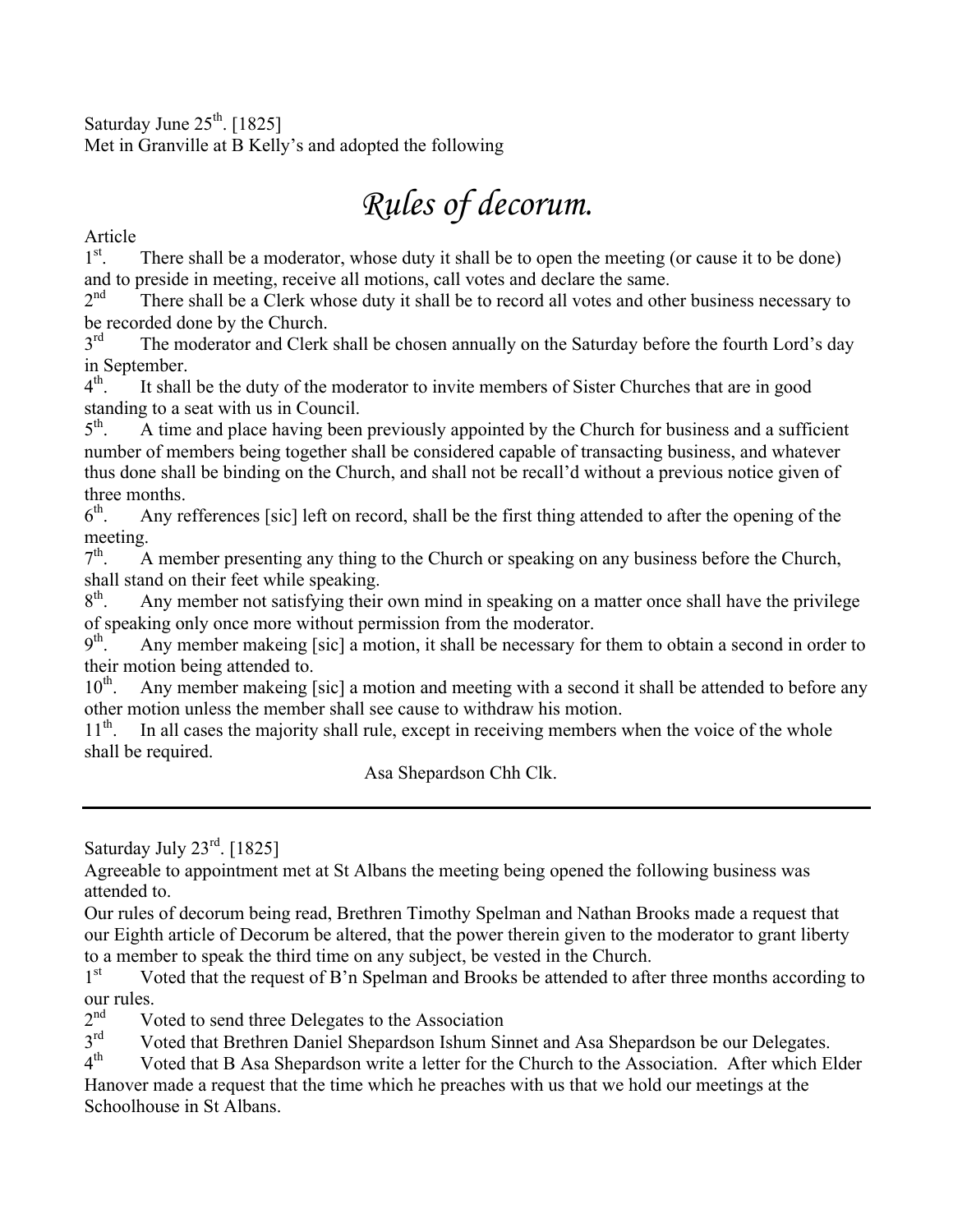Saturday August  $27<sup>th</sup>$ . [1825]

Met at Brother Kellys and but four members present, Agreed to act in a Church capacity opened the meeting by reading and prayer. B Asa Shepardson presented a letter to send to the association. Voted to send it.

Saturday Sept 24<sup>th</sup>. [1825] The meeting being opened by reading singing and prayer, proceeded to business.

 $1<sup>st</sup>$  Choose B Daniel Shepardson moderator for the year ensuing. he being absent.<br>  $2<sup>nd</sup>$  Choose B Kelly moderator for the day

 $2<sup>nd</sup>$  Choose B Kelly moderator for the day.<br> $3<sup>rd</sup>$  Choose B Asa Shenardson Clerk for the

Choose B Asa Shepardson Clerk for the ensuing year. It being thought expedient for us to go forward to Communion on the morrow proceded [sic] to renew our covenant, enjoyed a comfortable season a goodly number of the Church being together, and the minds of some seemed quite tender while relating the travel of their minds. Blessed be God for some small revival of his spirit in our Souls in this time of coldness.

October 22<sup>nd</sup> [1825] Being but few members present Voted to postpone the business of the request of Brethren Spelman and Brooks to alter one article in our rules of decorum.

Held our meeting according to appointment at Brother Castles, the meeting being opened in the usual way proceeded to business.<br> $1<sup>st</sup>$  Voted that Brother G

Voted that Brother Castle be moderator protem. Brother Kelly came forward voluntaryly [sic]and confesed [sic] that he had been out of the way in that he had suffered himself to get very angry. 2<sup>nd</sup> Voted to recieve [sic] his confession.

The request of Brethren Timothy Spelman and Nathan Brooks was then taken under consideration and after suitable discusion [sic] on the subject.<br> $3<sup>rd</sup>$  Voted not to grant the request

Voted not to grant the request.

Brother Green having previously conducted himself very unbecoming in publick [sic] and brought an open reproach upon the cause, and being present came forward (after being invited by the moderator) and confessed that he had been out of the way in getting ery angry but said he had been abused and that he thought that Brother Kelly had been the instigator of the thing, Brethren Kelly and Green in conversing on the subject did not agree. Brother Kelly also said that Brother Green Call'd him a d\_\_d son of a b h which he denyed [sic] B Kelly Said he could prove it. Finding matters thus thought best to choose a committee to go in search of evidence in this case and report at our next meeting.

 $4<sup>th</sup>$  Voted that Brethren Castle and Nicholds be said committee.

Asa Shepardson Chh Clk.

Saturday Dec  $24<sup>th</sup>$ . [1825]

A goodly number present, Elder Hanover being with us acted as moderator, the meeting being opened in the usual manner proceeded to business. The case of Brethren Kelly and Green was again Call'd in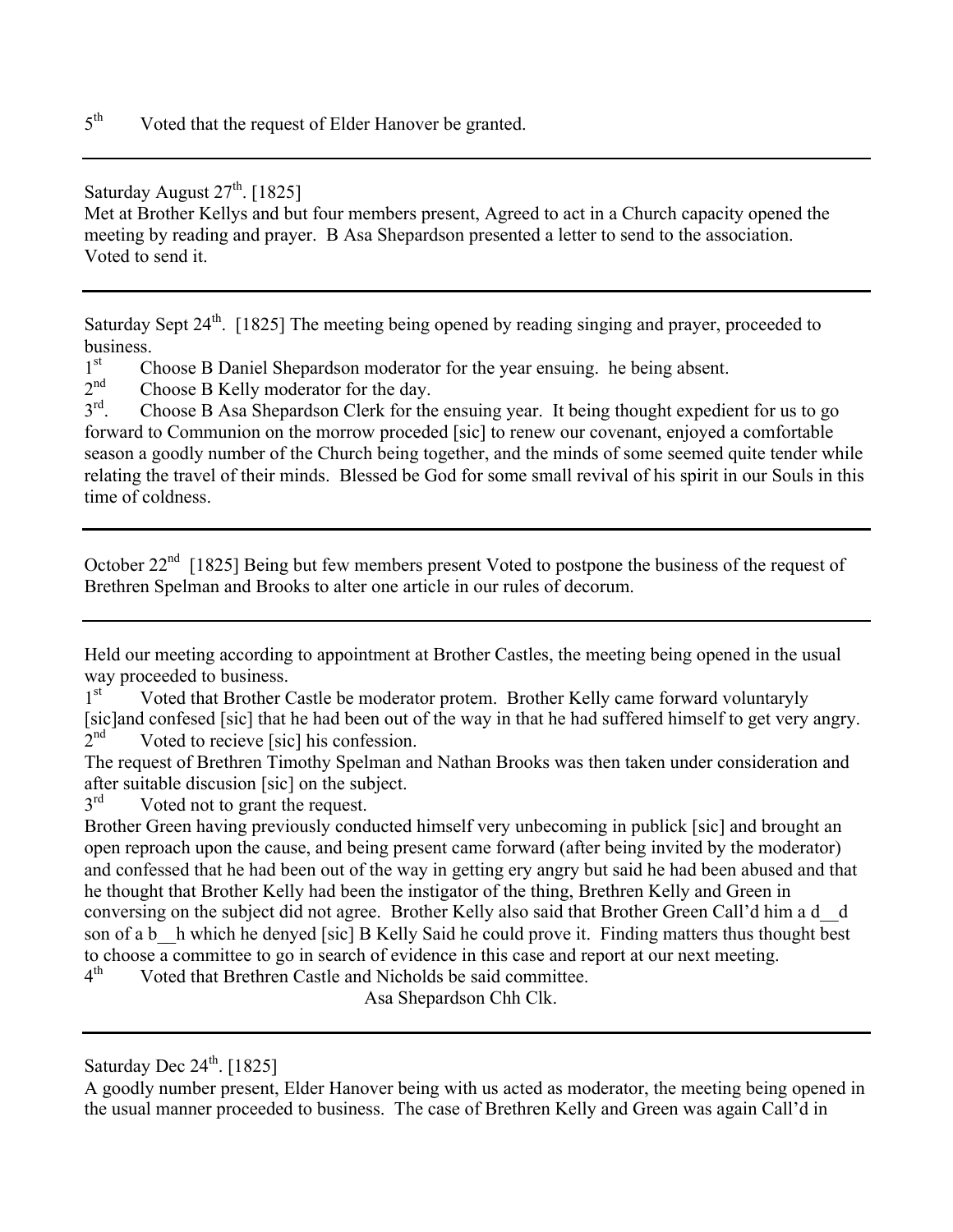question, the committee came forward and presented the testimony of a number of witnesses in writing three came forward and gave in their testimony in a verbal form. Brother Green made some confession as at the last meeting but still endeavored to defend his cause and seemed very loth [sic] to concede to the testimony against him.

 $1<sup>st</sup>$  Voted Brother Kelly clear from the charge by Brother Green.<br>  $2<sup>nd</sup>$  Voted Brother Green quilty of the charges against him (viz) for

Voted Brother Green guilty of the charges against him (viz) for getting angry, drawing a knife to defend himself with, and makeing [sic] use of profane language.

 $3<sup>rd</sup>$  Voted not satisfyed [sic] with B Greens confession. After some time conversing on the proper time to exclude B Green from the Church.

 $4<sup>th</sup>$  Voted that his case be laid over till our next monthly meeting and the meeting to commence at 9 O Clock AM.

Jan 21st 1826

The meeting being open'd proceeded to renew our Covenant, after which the case of Brother Green was again taken in to consideration, Brother Green being present again confessed that he had been in the fault, after considerable time spent in conversing on the subject it was motioned that the minds of the Church by tryed [sic]. Voted that B Greens confession be received on condition of his makeing [sic] a public confession. Lords day 22<sup>nd</sup> Jan Brother Green made his acknowledgement publickly [sic]. Asa Shepardson Chh Clk.

Feb  $25^{th}$ .[1826]

Held our meeting in Granville, the meeting being open'd in our usual manner, proceeded to business, Elder Debolt having been preaching with us for some time once a month and we now having a prospect of obtaining a preacher to be steady with us, thought best to dismiss Elder Debolt therefore. 1<sup>st</sup> Voted that our Committee make him acquainted with our situation.

Elder Drake having visited us twice this winter preached with us a number of times and given some encouragement of comeing [sic] to live with us, of comeing [sic] for a season upon trial at least.<br> $2<sup>nd</sup>$ . Voted that we send him a letter requesting him to come and make us another visit. Voted that we send him a letter requesting him to come and make us another visit.

St Albans 25 March. [1826] Elder Drake being with us

1<sup>st</sup> Voted that he be moderator, our moderator being absent. Elder Corbly Martin having sent us a circular letter from the board of the Baptist missionary society of Cincinnati wishing us to form an auxiliary society for the purpose of chooseing [sic] a delegate to meet our breathren in Zanesville for the purpose of considering the expediency of forming a State Convention. The bysiness [sic] was laid before the Church and after some time spent on the subject.<br> $2<sup>nd</sup>$  Voted to choose a committee to draught a constitution

 $2<sup>nd</sup>$  Voted to choose a committee to draught a constitution and present it at our next meeting.<br> $3<sup>rd</sup>$  Voted that Brethren Asa Shenardson and Hugh Kelly be said committee

Voted that Brethren Asa Shepardson and Hugh Kelly be said committee.

Some of our brethren stated to us that it was expected that Elder Wileman from Connecticut was comeing [sic] to live in St Albans and probaly [sic] might supply us as a minister, but considering it uncertain and Elder Drake and Elder Hanks being both with us and a probability that we can obtain either of them.<br> $4^{\text{th}}$  Voted r

Voted not to wait for Elder Wileman Elder Drake offering to supply us for the presant [sic].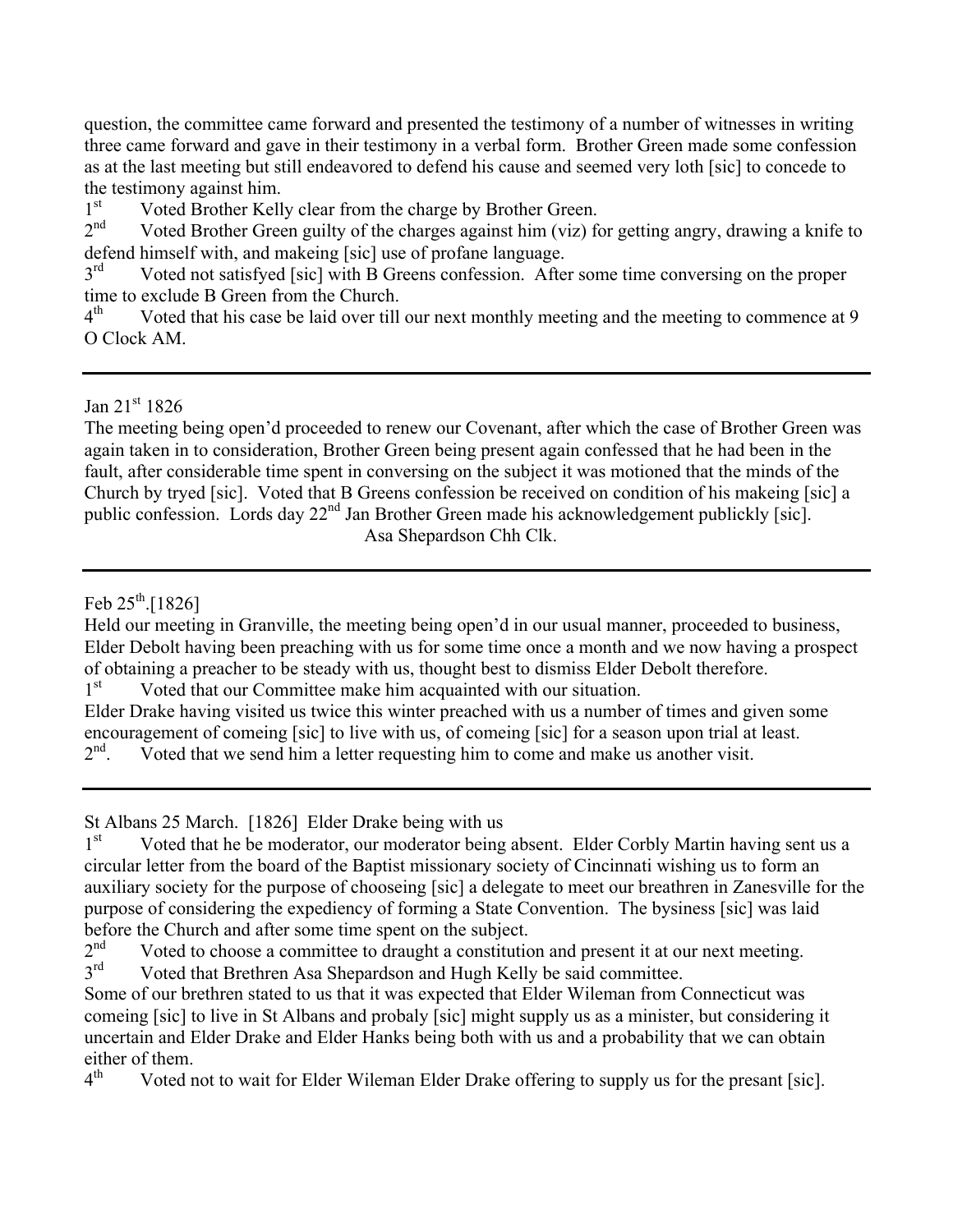$5<sup>th</sup>$  Voted to accept of Elder Drakes proposal. Also to invite Elder Hanks to make us a visit that we may have an opportunity to become acquainted with him.

Asa Shepardson Chh Clk.

April 22<sup>nd</sup>. 1826

In Covenant meeting held at the Academy in Granville the following things were attended to, a goodly number being together our moderator being absent, the meeting being open'd in the usual way by Elder Hanks.<br> $1<sup>st</sup>$ 

Voted Elder Hanks moderator.

Brethren Asa Shepardson and Hugh Kelly having been previously appointed by the Church to draught a constitution for forming an auxiliary Society and not being fully prepared to present it to the Church requested to withdraw a few minuets [sic].<br> $2<sup>nd</sup>$  Voted that the request be granted

Voted that the request be granted.

After which proceeded to renew our Covenant, the draught of the constitution being call'd for was read.<br> $3<sup>rd</sup>$  Voted not to receive it. After some deliberation on the subject

 $3<sup>rd</sup>$  Voted not to receive it, After some deliberation on the subject.<br> $4<sup>th</sup>$  Voted to postpone the forming of the Society until our last mee Voted to postpone the forming of the Society until our last meeting before the meeting of the State Convention next year and see what donations we can then obtain for the (?) Elder Hanks expecting to tarry with us for a short Season at least.<br> $5<sup>th</sup>$ . Voted that we hold our Lords-day i

Voted that we hold our Lords-day meetings half the time in Granville and the other in St Albans. Elder Hanks presented a subject to the Church for consideration that whereas there is a number of Baptist members within the bounds of this Church who have letters of recommendation from Churches at a distance and stand aloof from the Chh, whether it is not the duty of the Chh to call after them and if they returne [sic] not to their duty to Note them back to their Mother Church. The time being far spent thought best to let it rest until our next meeting, but no vote taken upon it.

Asa Shepardson, Chh Clk.

The meeting being open'd in the usual way, the subject presented by Elder Hanks at our last meeting was brought forward and after some deliberation on the matter,<br>1<sup>st</sup> Voted to postpone the business untill [sic] our next meet

Voted to postpone the business untill [sic] our next meeting. Lois Matthews made a request to join the Church by presenting her Letter.<br> $2<sup>nd</sup>$  Voted to postpone it untill [sic] or

 $2<sup>nd</sup>$  Voted to postpone it untill [sic] our next.<br> $3<sup>rd</sup>$  Voted that our Chh meetings be at one O

 $3<sup>rd</sup>$  Voted that our Chh meetings be at one O Clock PM.<br> $4<sup>th</sup>$  Choose Brother Castle to converse with Elder Drake

4th Choose Brother Castle to converse with Elder Drake (he being with us) with regard to our inviting him to supply us for the present. Brother Castle reported that Elder Drake considered himself under no particular obligations to us nor we to him.

 $5<sup>th</sup>$  Voted to choose a committee to get Elder Hanks proposals for to preach with us six months and circulate a subscription.

6<sup>th</sup> Choose Brethren Asa Shepardson and Hugh Kelly said Committee.

Brother Thomas Spelman related his expearance [sic]

 $7<sup>th</sup>$  Voted to receive him as a candidate for Baptism

May  $27^{th}$  [1826]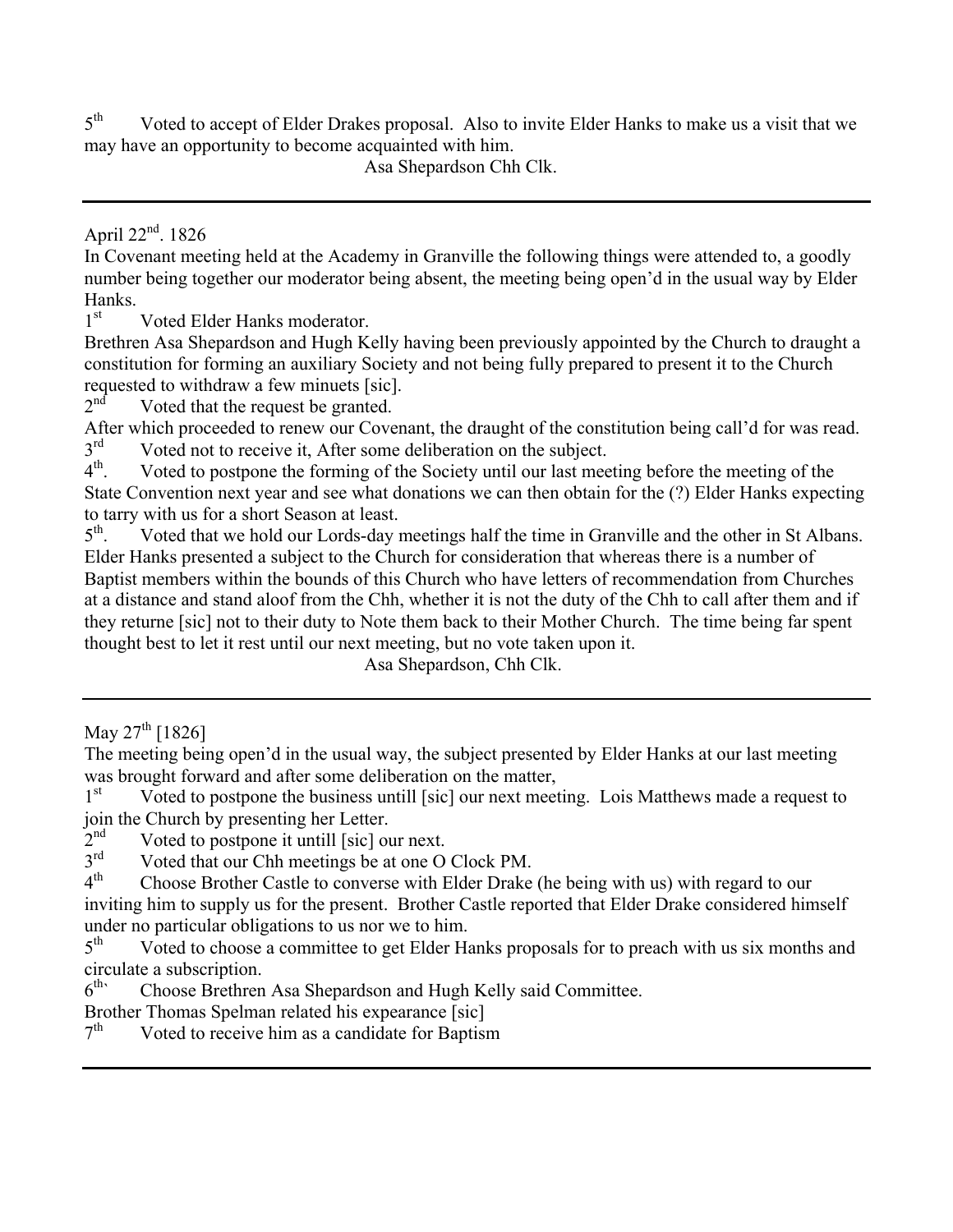Lords-day June  $11^{th}$ . [1826]

By the request of Elder Hanks met at B Kellys at nine O Clock AM Brother Daniel Baker and his wife Jerusha Baker related their expearances [sic] which were very dear and full, were received by the Church, after which we repared [sic] to the water where they and Brother Thomas Spelman were Baptised by Elder Hanks in the presence of a large concourse of people. The day was plesant [sic], the assembly solemn, the ordinance attended with propriety and decency.

Asa Shepardson, Clk.

June  $24^{th}$ . [1826]

The meeting being open'd Elder Azariah Hanks and his wife presented their Letter and requested to become members with us.

 $1^{\rm st}$ . . Voted to receive them.

After which Brother Daniel Dusenbury and his wife presented their Letter.<br> $2<sup>nd</sup>$  Voted to receive them

 $2<sup>nd</sup>$ . Voted to receive them.<br> $3<sup>rd</sup>$  Voted to look after such

Voted to look after such members as are within the bounds of the Church that have Letters from other Churches and Stand aloof from the Church.<br>4<sup>th</sup>. Choose Brother Kelly committee to enquire

Choose Brother Kelly committee to enquire after those members.

The committee appointed at our last meeting for the purpose of getting Elder Hanks's proposals to preach with us reported that for certain reasons they had engaged him to preach with us one year from the time he began, instead of six months.

 $5<sup>th</sup>$ . Voted satisfyed [sic] with the proceedings of the committee.

Mrs. Matthews sent a request by B Castle for her Letter which she left with us at our last meeting  $6<sup>th</sup>$ . Voted to give up her Letter.

Brethren Joseph Barnes and Sandford Castle stated that the inhabitants of St Albans were very anxious to hire Elder Wileman to preach, and that the members in St Albans wished the Church to appoint a committee to invite him to preach there and that they have the priviledge [sic] to pay their subscriptions to him in conjunction with the rest of the people there. The Brethren manifested a willingness to give them the privilege of paying what they were willing to pay for preaching to Elder Wileman, but as we had engaged one preacher already thought it improper for the Church to appoint a committee to employ another. After considerable conversation on the subject Brother Castle made a motion that it be laid over till our next meeting.<br> $7<sup>th</sup>$ . Voted not to postpo

 $7<sup>th</sup>$ . Voted not to postpone it.<br> $8<sup>th</sup>$ . Voted that the Brethren is

Voted that the Brethren in St Albans have the privilege to pay what they can raise by subscription to Elder Wileman in conjunction with others.

#### Lords-day July  $9^{th}$  [1826]

Being some differences in the Church, and our next monthly meeting being our covenant meeting thought best to appoint an extra meeting for the purpose of reconcileing [sic] those differences agreed therefore to meet at B Kellys on the  $15<sup>th</sup>$  (?) at 11 O Clock AM

July  $15^{th}$  1826

The meeting being open'd Proceeded to business which is to reconcile the differences subsisting in the Church which differences consisted of our brethren in St Albans being dissatisfyed [sic] because the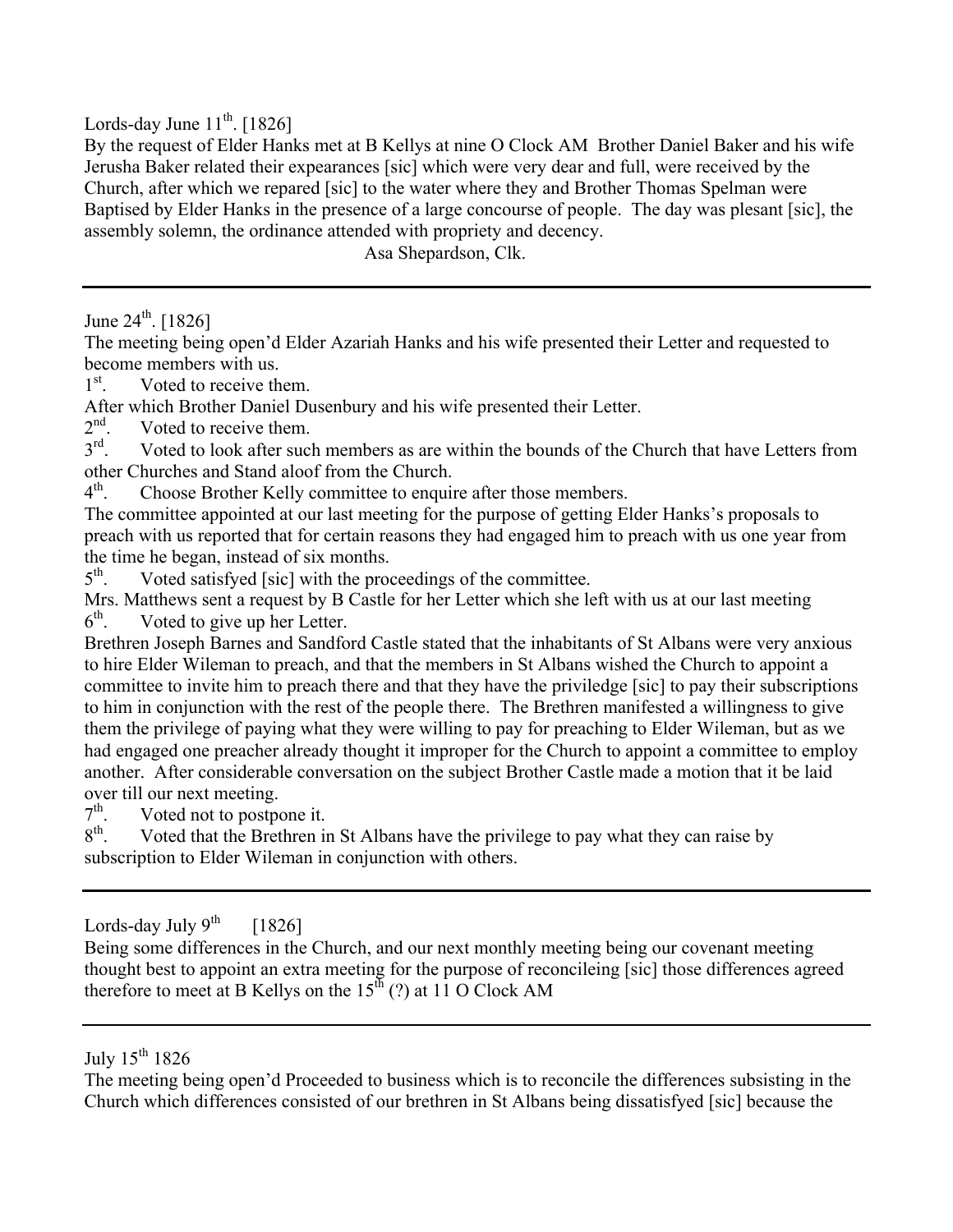Church were unwilling to hire Elder Wileman in the same way we had hired Elder Hanks. After considerable time spent in conversing on the subject and finding ourselves no nearer the point Elder Hanks proposed for the Chh to choose a Committee of five to withdraw and agree on some proposals to present to the Chh for a settlement.<br>1<sup>st</sup> Voted to choose such comm

 $1<sup>st</sup>$  Voted to choose such committee.<br>  $2<sup>nd</sup>$  Voted that Brethren Joseph Barns

Voted that Brethren, Joseph Barns Timothy Spelman, Daniel Baker, Sandford Castle and Asa Shepardson be said Committee.

The Committee withdrew, and returned with the following proposals (viz) That Elder Hanks preach in Granville Elder Wileman in St Albans and exchange occasionally if they think proper: our Chh meetings one half the time in Granville and the other half in St Albans, and our communion to be held where the Chh think proper.<br> $3<sup>rd</sup>$  Voted to re

Voted to receive the proposals of our committee After which some confessions were made by members on both sides which seem'd satisfactory to all, it was now agreed to bury all difficulties heretofore subsisting and go on together in love and fellowship-------

Blessed be God for the result of this meeting whereby peace and harmony is restored to us. How pleasant tis to see brethren dwell together in unity.

Before our meeting was concluded Elder Hanks gave B Thomas Spelman the right hand of fellowship in behalf of the Chh.

Asa Shepardson Chh Clk

Lords-day July  $16<sup>th</sup>$ . [1826] Brother Erastus Allyn related his Christian expearance [sic], and was received by the Church as a candidate for baptism.

Saturday July  $22<sup>nd</sup>$ . [1826]

The meeting being open'd proceeded to renew our Covenant was very happy to find all in Fellowship and union.

Sister Julia Sinnet requested to become a member by forwarding her Letter from Poultney Church.<br>1<sup>st</sup> Voted to receive her.

Voted to receive her.

Alanson Sinnet related his expearance [sic] and requested to become a member.<br> $2<sup>nd</sup>$  Voted to receive him for Bantism

Voted to receive him for Baptism.

Lords-day July  $23^{\text{rd}}$  [1826]

Elder Hanks Baptised Brethren, Alanson Sinnet and Erastus Allyn, in our little Jourdan [sic] in Granville gave them the right hand of fellowship at the water side. Blessed be God that he is adding to our numbers of such as we believe will be saved.

Lords-day August  $13^{th}$ . [1826] Voted that Brother Asa Shepardson write a letter to the Association in behalf of the Church.

August  $26^{th}$ . [1826]

After opening our meeting the following votes were taken.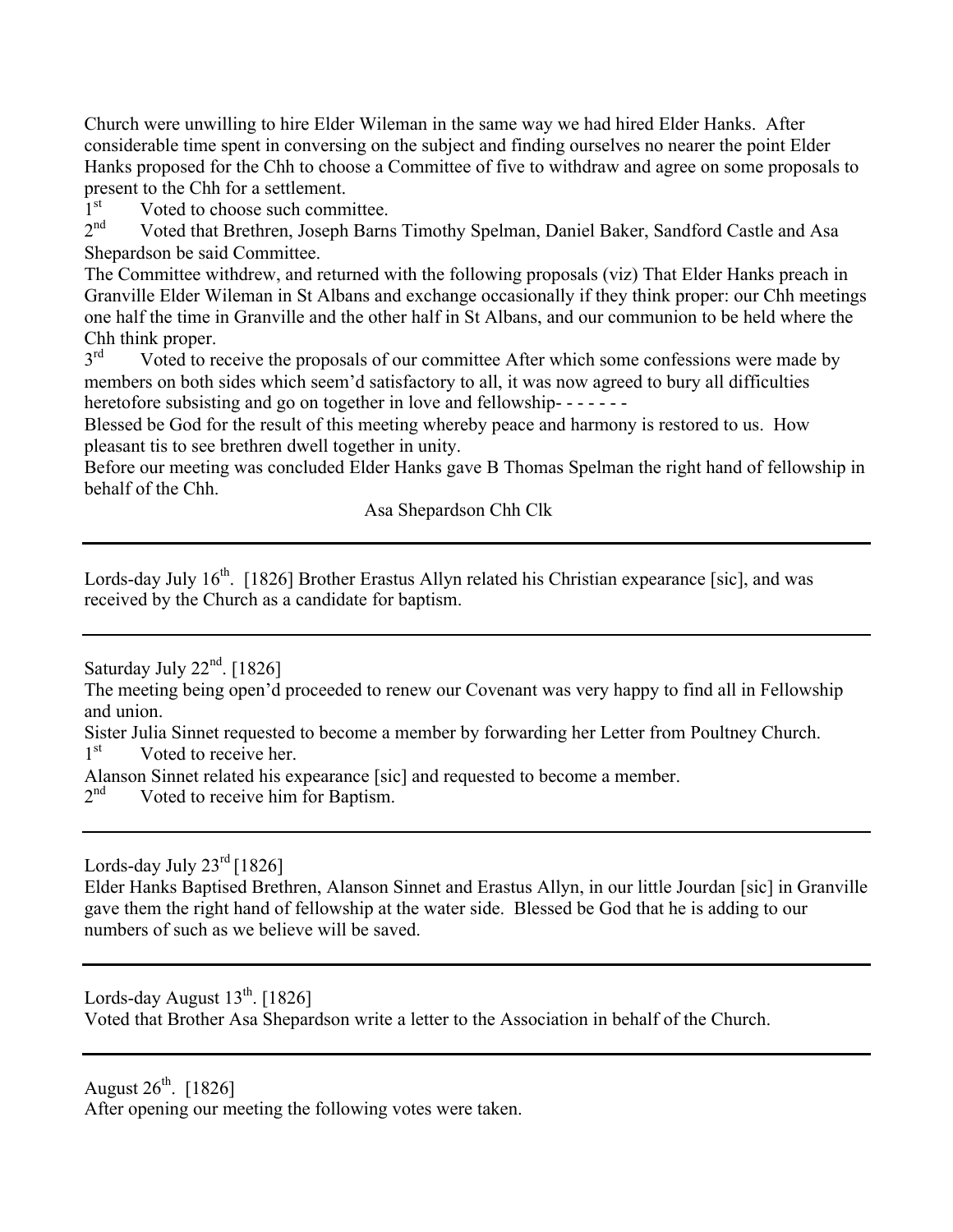$1<sup>st</sup>$  Voted to send to the Association. Brother Asa Shepardson having been previously appointed by the Church to write a letter to the Association, the letter being call'd for was read.<br> $2<sup>nd</sup>$  Voted to receive it

 $2<sup>nd</sup>$  Voted to receive it.<br> $3<sup>rd</sup>$  Voted that Elder H<sub>2</sub>

Voted that Elder Hanks, Brethren, Thomas Spelman Alanson Sinnet and Asa Shepardson (in case of failer [sic]) be our Messengers.

Sept 23<sup>rd</sup>. [1826]

 $1<sup>st</sup>$  Voted that Elder Hanks serve as moderator the ensuing year.<br>  $2<sup>nd</sup>$  Voted Asa Shenardson serve as Clerk

Voted Asa Shepardson serve as Clerk.

The question was then call'd where shall our communions seasons be held, it having heretofore been held half the time in St Albans and the Church now two thirds residing in Granville or can be better accommodated there the members thought it their privilege to claim their part of the time according to their numbers, after some time spent in convening on the subject  $3<sup>rd</sup>$  Voted that we hold our communions one third of the time

Voted that we hold our communions one third of the time in St Albans and two thirds in Granville.

 $4<sup>th</sup>$  Voted that we have six communions in the year and our covenant meetings on Saturday preceeding [sic] at the same place where the communion is to be held.

Sister Chadwick having absented herself from meeting for a long time.<br> $5<sup>th</sup>$  Voted that Elder Hanks visit her and make his report at our next

Voted that Elder Hanks visit her and make his report at our next meeting.

October  $21<sup>st</sup>$  [1826] Held our covenant meeting in St Albans agreeable to appointment. Asa Shepardson Chh Clk.

Lords-day Nov  $5^{\text{th}}$ . [1826]

Brother and Sister Chandler being about to remove to the State of Indiana requested letters of recommendation and dismision [sic].

 $1<sup>st</sup>$  Voted to give them Letters.

Saturday Nov 25 [1826]

Met at the academy in Granville, the meeting being open'd proceeded to business.

Elder Hanks having been appointed to visit Sister Chadwick and enquire the cause of her absence made his report.

1<sup>st</sup> Voted the report Satisfactory.

A proclamation having been issued by the Govenor [sic] of the State for a day of thanksgiving.<br> $2<sup>nd</sup>$  Voted to observe the day and hold a meeting

 $2<sup>nd</sup>$  Voted to observe the day and hold a meeting<br> $3<sup>rd</sup>$  Voted to observe the first day of Ian's next as

Voted to observe the first day of Jan'y next as a day of fasting and prayer agreeable to the request of our Association.

Brother Green having absented himself for some time.<br> $4<sup>th</sup>$  Voted to give him a letter of admonition requestion

Voted to give him a letter of admonition requesting him to attend and show the cause of his absence.

Asa Shepardson Chh Clk.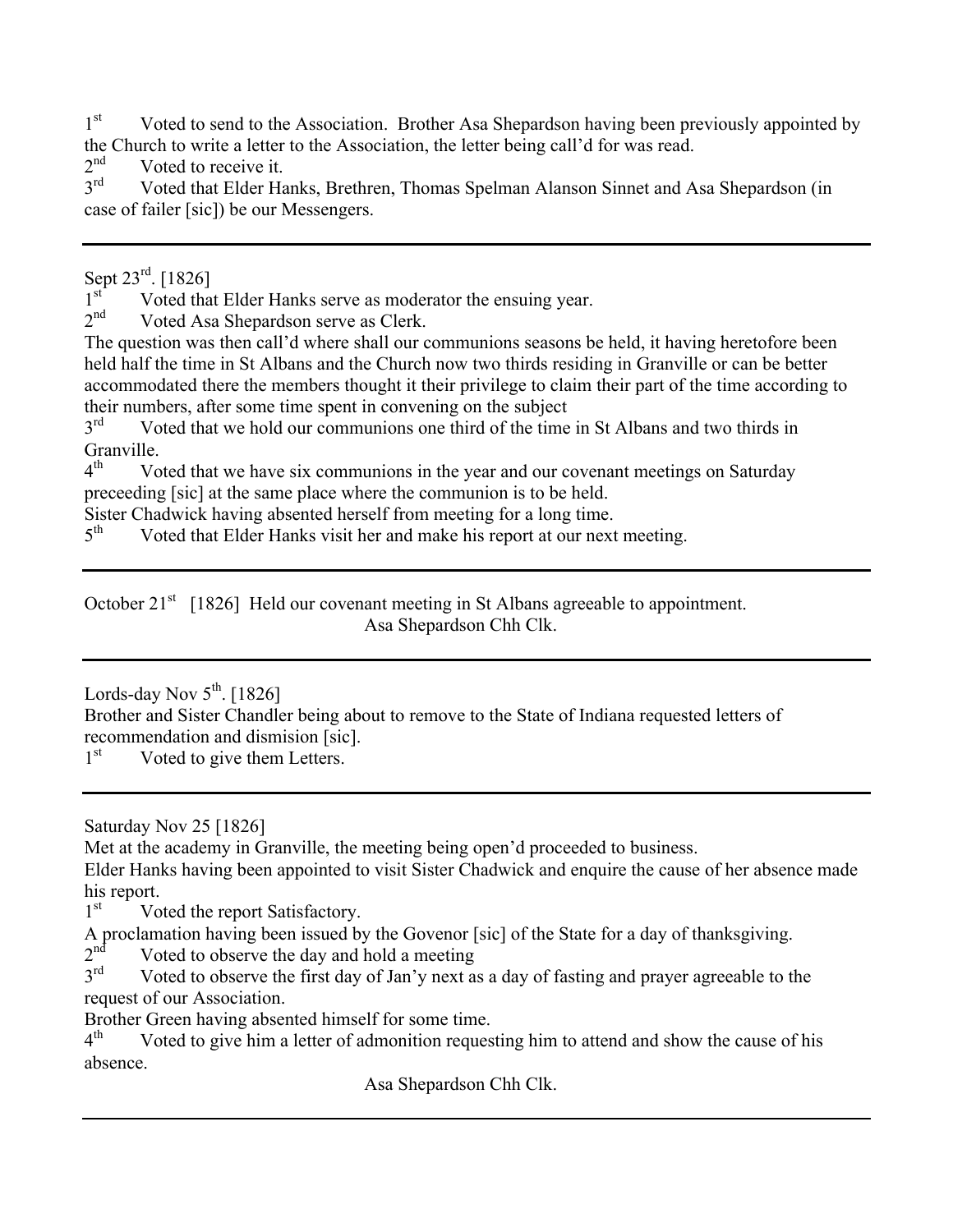Lords-day Dec  $10^{th}$ . [1826]

Agreeable to the  $4<sup>th</sup>$  Vote of our last meeting a letter of admonition to Brother Thomas Green was presented by the Clerk, read and approved.

Said Letter stating our cause of grief with him requesting him to attend our next meeting on the  $23<sup>rd</sup>$  of this month in Granville and show the cause of his abscence [sic] and take his place with us as a member.

Dec 23<sup>rd</sup>. [1826]

Held our covenant meeting in Granville after renewing our covenant had a letter presented from Brother Green which was read, the following is a copy of it.

Bennington Dec. 22<sup>nd</sup> 1826

To the Church of Jesus Christ in Granville and St Albans send greeting.

Dear Brethren in Christ I received your kind and inviting admonition which requested me to attend on the 23<sup>rd</sup> instant and give the reasons of my neglect of not attending with you. I take this method to express my mind to you, Which is as follows, my coldness and indifferency [sic] of mind and poverty as to the want of clothes, I feel to confess my fault and ask the Church's forgiveness and for them to continue their watch and care over me as a member hopeing [sic] that the Lord will bless and build you up in the faith of the Gospel. Thomas Green.

 $1<sup>st</sup>$  Voted that the business with Brother Green be postponed untill [sic] our next meeting. Asa Shepardson Chh Clk.

Lords-day Jan'y 14<sup>th</sup>. 1827

Sister Atwood having stop'd her travel with the Church.

 $1<sup>st</sup>$  Voted that we choose a committee to enquire the cause<br>  $2<sup>nd</sup>$  Voted that Brethren Asa Shenardson and Daniel Baker

Voted that Brethren Asa Shepardson and Daniel Baker be said committee.

Elder Hanks being about to go a journey requested a letter of recommendation.

 $3<sup>rd</sup>$  Voted to give him one.

St Albans Jan.  $27<sup>th</sup>$  [1827]

The cause of Brother Green taken up and lade [sic] over untill [sic] our next meeting Brother Baker expecting to see him shortly

1<sup>st</sup> Voted that he converse with him on the subject

The committee appointed to converse with Sister Atwood reported that her complaint is removed  $2<sup>nd</sup>$  Voted to give Brother Barnes a letter of recommendation. Voted to give Brother Barnes a letter of recommendation.

Saturday Feb  $24<sup>th</sup>$ . [1827] Held our covenant meeting in Granville.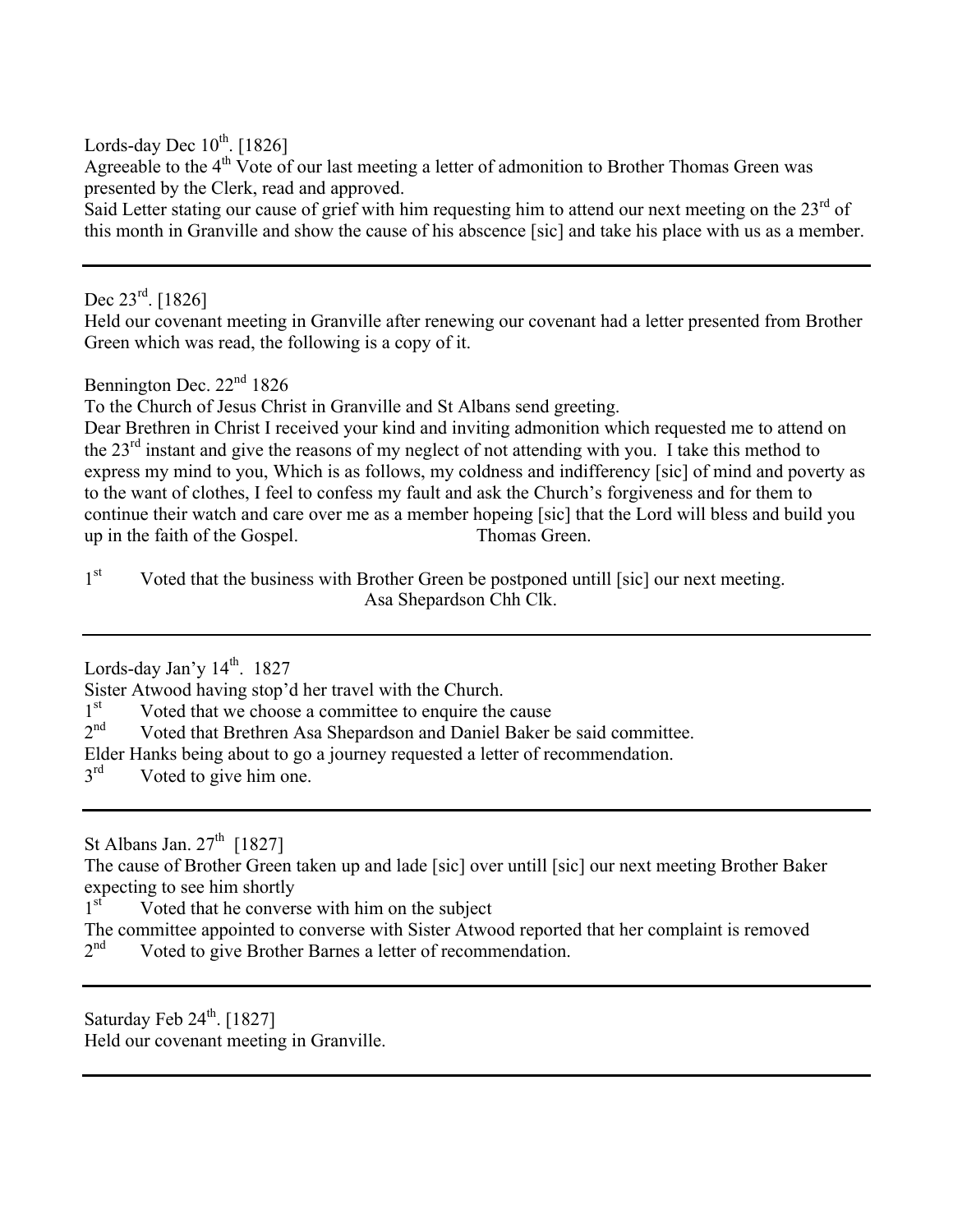March  $24^{\text{th}}$ . [1827]

The meeting being open'd in the usual way our moderator being absent.

1<sup>st</sup> Voted Brother Daniel Shepardson serve Brother Greens case call'd in question. Brother Baker stated he had not seen him as yet therefore.<br> $2<sup>nd</sup>$  Voted that the business rest untill  $\lceil s \rceil$ 

Voted that the business rest untill [sic] Brother Baker see him.

The members belonging to St Albans presented to the Church the following petition.

To the Granville and St Albans Baptist church.

Beloved Brethren and Sisters.

We the subscribers, Members of your boddy [sic] and maintaining the same faith and order with yourselves and now in fellowship and communion with you having of late duly considered our local situation and the difficulty that many of us labor under of attending worship and ordinances with you and also the hopeful conversion of a good number in our vicinity who have manifested a desire of uniting and enjoying membership and communion with us by which the cause we have espoused will doubtless be enlarged and strengthened and the light of truth more abundantly shone and we and our families receive additional religious privileges as also a number of members of sister Churches now residing in this town, do consider it our duty and have jointly agreed by these lines to petition you to take our case into consideration and if you shall think proper by your vote to set us off to be constituted as soon as conveinent [sic] into a distinct Church holding the same doctrine, discipline, and ordinances we now do, and maintaining the same fellowship with you and all Churches of the same faith and order which now exists.

Done and agreed to at a meeting call'd for the purpose at St Albans. March 21<sup>st</sup> 1827.

| Levi Nicoles           | Rhoda Burnet         | Polly Drake           |
|------------------------|----------------------|-----------------------|
| Thomas Spellman        | <b>Betsy Nicoles</b> | Mary Atwood           |
| Joseph Barnes          | Polley Phelps        | <b>Bethiah Castle</b> |
| <b>Sandford Castle</b> | Maria Barnes         |                       |

 $3<sup>rd</sup>$  Voted to grant the petition.<br> $4<sup>th</sup>$  Voted that the Church prop

Voted that the Church property be divided as follows (viz) Granville to have Benedicts history 2 Vol. The Chh Book of record and two cups.

St Albans the tankard and two cups.

The members from St Albans made a request for council at their constitution  $5<sup>th</sup>$  Voted Elder Hanks and Brother Asa Shenardson attend as council at S

Voted Elder Hanks and Brother Asa Shepardson attend as council at St Albans on the 14<sup>th</sup> day of April 1827<br> $6^{\text{th}}$  Vot

 $6<sup>th</sup>$  Voted that we wish to hire Elder Hanks to preach with us another year  $7<sup>th</sup>$  Voted Brethren Daniel Baker and Daniel Dusenberry be our committe

Voted Brethren Daniel Baker and Daniel Dusenberry be our committe [sic] to converse with him on the subject.<br> $8^{th}$  Voted t

Voted that all Church meetings be held in the town of Granville

Asa Shepardson Chh Clk

#### April  $21^{st}$  [1827]

 $1<sup>st</sup>$  Voted that we be known by the name of the Granville Church.<br>  $2<sup>nd</sup>$  Voted to give Elder Hanks and his wife letters of recommendation

Voted to give Elder Hanks and his wife letters of recommendation and dismission.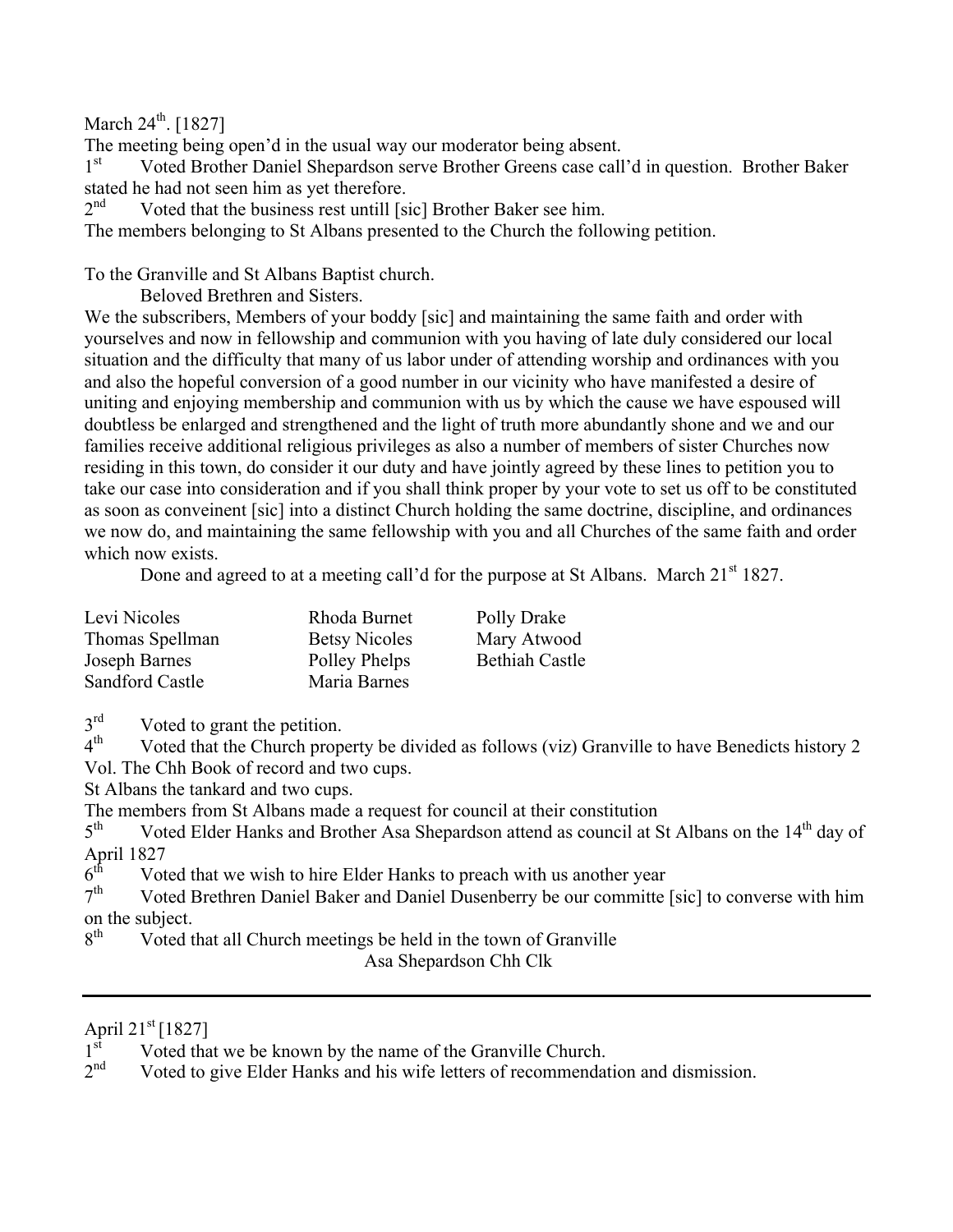$3<sup>rd</sup>$  Voted to give Elder Hanks a copy of the  $3<sup>rd</sup> 4<sup>th</sup>$  and 5 votes of our meeting in March 25<sup>th</sup> 1826. The 5<sup>th</sup> Vote of May 27<sup>th</sup> 1826, The 4<sup>th</sup> Vote of June 24<sup>th</sup> 1826. And the 6<sup>th</sup> and 7<sup>th</sup> Votes of March 24<sup>th</sup> 1827.

Also a copy of the petition of the St Albans members as recorded page 70.<br> $4<sup>th</sup>$  Voted to give Brother Ishum Sinnet a letter of recommendation

 $4<sup>th</sup>$  Voted to give Brother Ishum Sinnet a letter of recommendation.<br> $5<sup>th</sup>$  Voted that we hold our communions quarterly

- $5<sup>th</sup>$  Voted that we hold our communions quarterly  $6<sup>th</sup>$  Voted to go to communion on the morrow
- $6<sup>th</sup>$  Voted to go to communion on the morrow.<br> $7<sup>th</sup>$  Voted to give Elder Hanks an invitation to
- $7<sup>th</sup>$  Voted to give Elder Hanks an invitation to administer to us.<br>8<sup>th</sup> Voted that this Church become an auxiliary to the convention
- $8<sup>th</sup>$  Voted that this Church become an auxiliary to the convention of the State of Ohio.<br> $9<sup>th</sup>$  Choose Elder Hanks delegate to the convention
- $9<sup>th</sup>$  Choose Elder Hanks delegate to the convention  $10<sup>th</sup>$  Voted to receive Brother Greens confession
- $10^{th}$  Voted to receive Brother Greens confession.<br> $11^{th}$  Voted to reconsider the postponing Brother (

Voted to reconsider the postponing Brother Greens case and Brother Bakers appointment to visit him.

Asa Shepardson Chh Clk.

Saturday May  $26^{th}$ . [1827]<br>1<sup>st</sup> Voted Daniel Shepa

 $1<sup>st</sup>$  Voted Daniel Shepardson moderator for the day.<br> $2<sup>nd</sup>$  Voted that we meet every Lords-day except the th

Voted that we meet every Lords-day except the third at half past ten O Clock read a sermon in the AM. and in the PM a prayer and Conference meeting. Levi Morton related a very clear and pleasing expearance [sic].<br> $3<sup>rd</sup>$  Voted to 1

Voted to receive him as a candidate for Baptism

Saturday June  $23^{\text{rd}}$ . [1827]

1<sup>st</sup> Choose Oliver Allyn moderator for the day. Had no particular business to attend to but as we were destitute of preaching and none to administer to us in holy things and Brother Levi Morton standing as a candidate for Baptism. Conversed on the subject of obtaining some one to administer the ordinance of Baptism and also to obtain preaching but no Votes taken.

Asa Shepardson Clk.

Lords-day July  $8<sup>th</sup>$ . [1827] Elder James Berry preached with us, and Baptised Brother Levi Morton.

Saturday  $21^{st}$ . July. [1827]

Renewed our covenant and agreed to go forward to communion on the fifth Lords-day in this month as we expect Elder James Berry to be with us.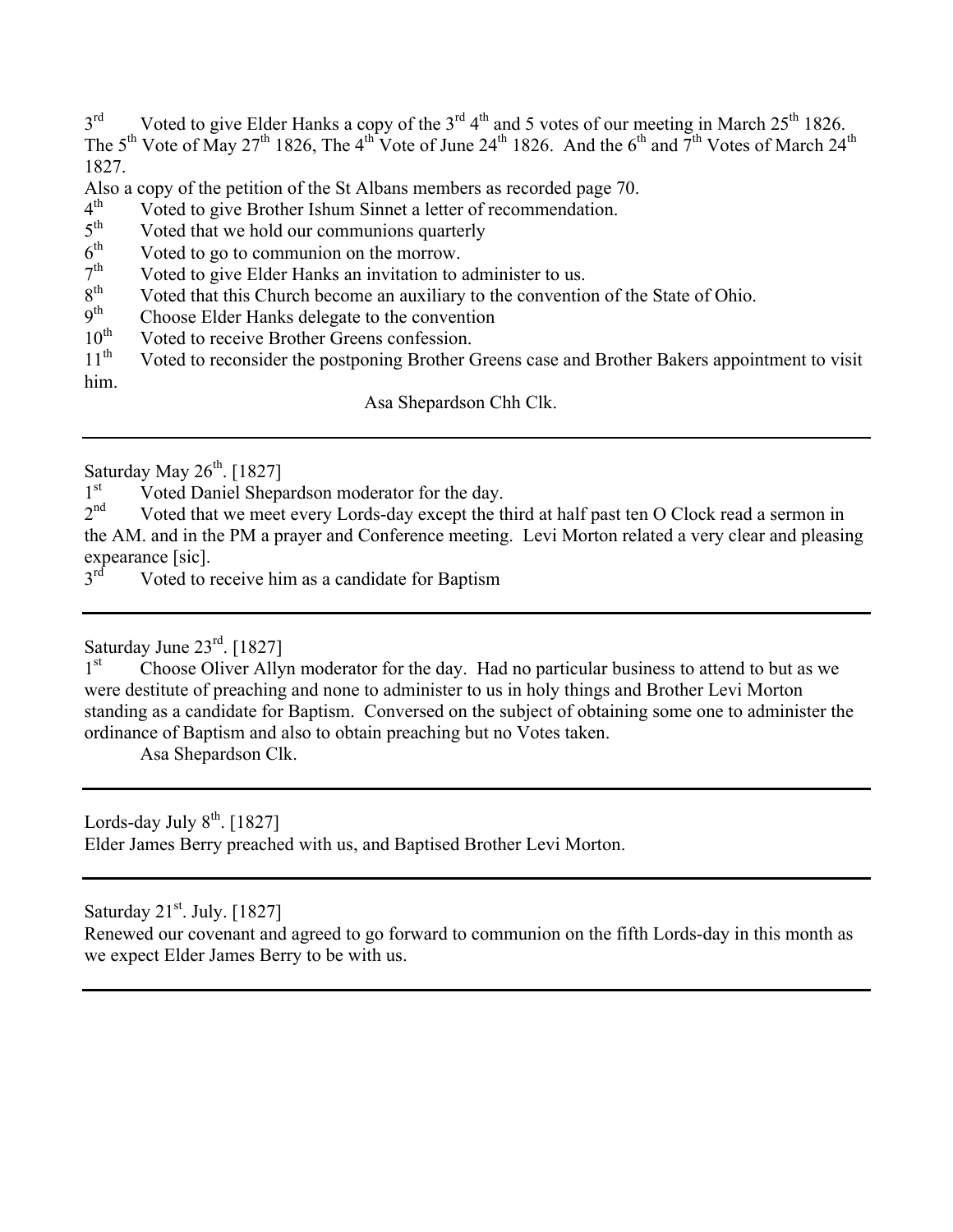Saturday August  $25<sup>th</sup>$ . [1827] Brother Asa Shepardson having been appointed to write a letter to the Association presented it, was read and approved.

Appointed Brethren Oliver Allyn and Asa Shepardson Messengers to the association Asa Shepardson Clk.

Saturday  $22<sup>nd</sup>$  Sept. [1827]

Met at Brother Bakers in Granville and according to our rules of decorum

- $1<sup>st</sup>$  Voted B Daniel Shepardson serve as moderator for the ensuing year.<br>  $2<sup>nd</sup>$  Voted Asa Shepardson Clk
- Voted Asa Shepardson Clk.

Nov 3<sup>rd</sup> [1827]

Our covenant meeting being postponed for one week met this day and renew'd our covenant and on Lords-day went forward to communion Elder Wildman administered to us

Saturday Nov  $24^{\text{th}}$  [1827]

Elder Nathan Wildman being with us opened the meeting by reading and prayer after which received a request from Sister Mary Martin presented by B Asa Shepardson for a Letter of recommendation and dismission for the purpose of Joining the Chh in St Albans<br> $1<sup>st</sup>$  Voted to give Sister Martin a Letter

 $1<sup>st</sup>$  Voted to give Sister Martin a Letter.<br>  $2<sup>nd</sup>$  Voted to request Elder Nathan Wildr

Voted to request Elder Nathan Wildman to preach with us a part of the time the ensuing winter as he is expecting to tarry here till spring.<br> $3<sup>rd</sup>$  Voted that B Alanson Sinnet visit

 $3<sup>rd</sup>$  Voted that B Alanson Sinnet visit B Timothy Spelman and enquire the cause of his absence.<br> $4<sup>th</sup>$  Voted that Sister Jerusha Baker the 1<sup>st</sup> Visit Sister Sawver and enquire after her

Voted that Sister Jerusha Baker the 1<sup>st</sup> Visit Sister Sawyer and enquire after her

Saturday Dec  $22<sup>nd</sup>$  [1827]

Brother Alanson Sinnet Stated had not seen B Spelman.

Sister Baker stated she had conversed with Sister Sawyer. She stated to the Church her excuse for not attending meetings.

 $1<sup>st</sup>$  Voted to rec. the excuse.

January  $26^{\text{th}}$  1828

A goodly number attended Elder Nathan Wildman being with us opened the meeting by singing and prayer after which proceded [sic] to read and renew our covenant…. Brother Timothy Spelman being present acknowledged his fault in absenting himself…

1<sup>st</sup> Voted to receive his confession.

Asa Shepardson Chh Clk.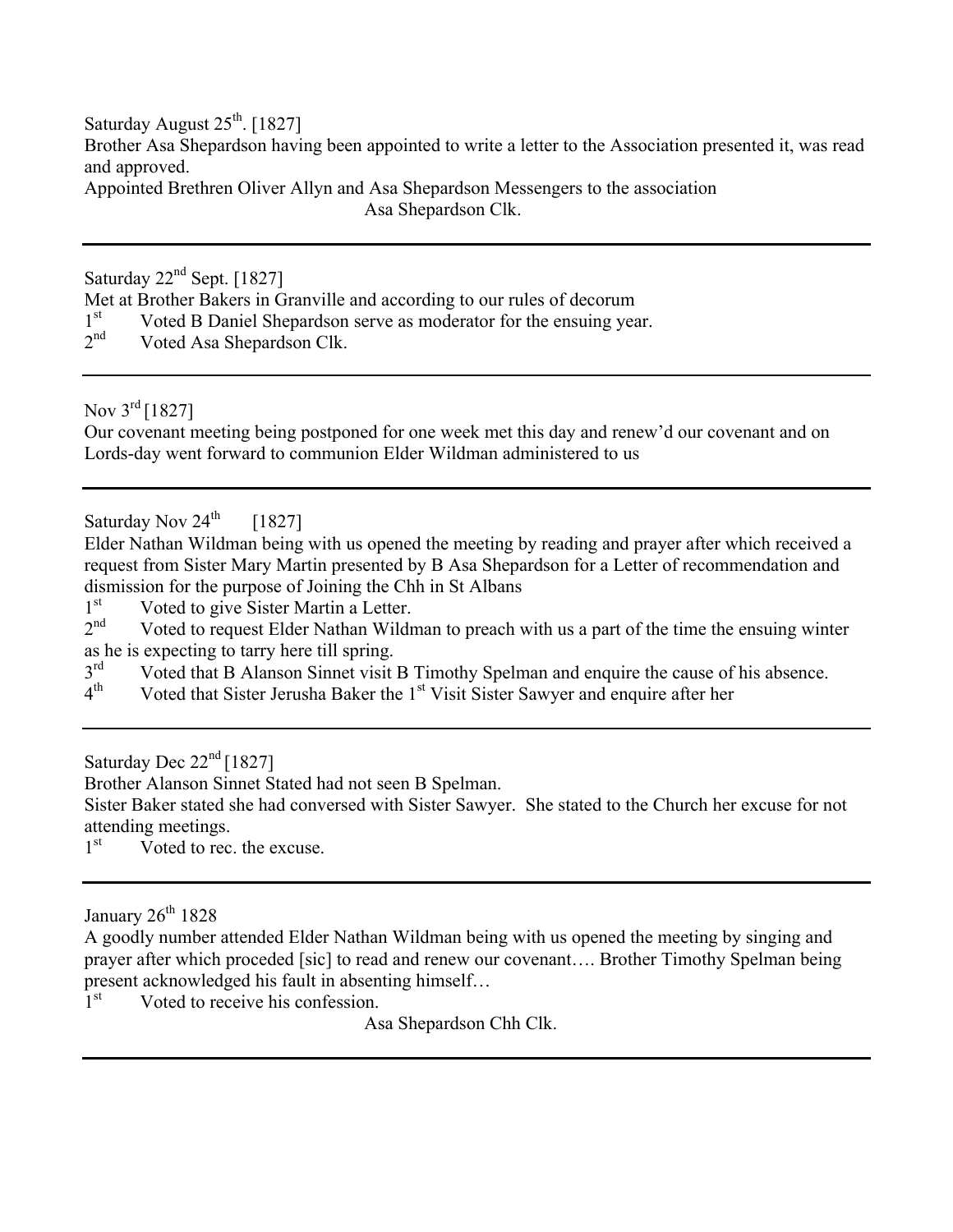Feb 23rd [1828]

1<sup>st</sup> Voted to circulate a subscription for the purpose of makeing [sic] a compensation to Elder Nathan Wildman for his labours with us.

 $2<sup>nd</sup>$  Voted that B Daniel Baker be our committee to circulate and rec the Subscription.<br> $3<sup>rd</sup>$  Annointed B Kelly to see Sister Santee and make some arrangment [sic] to provide

Appointed B Kelly to see Sister Santee and make some arrangment [sic] to provide a home for her.

Saturday March  $22<sup>nd</sup>$ . [1828]<br>1<sup>st</sup> Voted to build a cabb

 $1<sup>st</sup>$  Voted to build a cabbin [sic] for Sister Santee.<br>  $2<sup>nd</sup>$  Voted that Brother Erastus Allyn superintend t

Voted that Brother Erastus Allyn superintend the concerns of Sister Santee. Asa Shepardson Chh Clk.

Saturday, April  $26<sup>th</sup>$ . [1828]

A goodly number met to renew our covenant and was happy to find all in union and fellowship after renewing our Covenant.

 $1<sup>st</sup>$  Appointed Elder Berry and Brother Dusenberry our delegates to the convention.<br>  $2<sup>nd</sup>$  Voted to give Brother and Sister Spelman letters of recommendation and dismisi

Voted to give Brother and Sister Spelman letters of recommendation and dismision [sic] in order to join with a Church to be constituted in McKean where they reside.

Brother Spelman then presented a letter from the members in McKean requesting Counsel for organization.<br>3<sup>rd</sup> Annoi

Appointed Brethren Daniel Shepardson Asa Shepardson and Alanson Sinnet for Counsel to McKean.

#### Saturday May  $24^{\text{th}}$  [1828]

Elder Berry being present opened the meeting by Singing and prayer and acted as moderator

1<sup>st</sup> Voted that we have our covenant meetings and Communions once in two months and every other month a meeting of business.

 $2<sup>nd</sup>$  Voted that Brethren Levi Morton and Oliver Allyn be our Committee to procure preaching for us and circulate a Subscription.<br>3<sup>rd</sup> Annointed Asa Shena

Appointed Asa Shepardson to enquire of Eld. Nathan Wildman how much he has received for preaching with us and also who are willing to pay to him and how much.

Some being present who expressed a desire of relating their expearances [sic], open'd a door for them. Luther Woods related his exercises of mind and was rec. as a candidate for Baptism.

Alvira Kelly related her Expearance [sic], and was Received

Louisa Thomas related hers and Received

Polly Thurston related and rec. a candidate for Baptism

Lords-day May  $25<sup>th</sup>$ . [1828]

Lydia Nicoll having related her experance [sic] on Saturday was received for Baptism.

Elizabeth Powell related her expearance [sic] and was rec. for Baptism and the six Candidates were Baptised by Elder Berry.

Asa Shepardson Chh Clk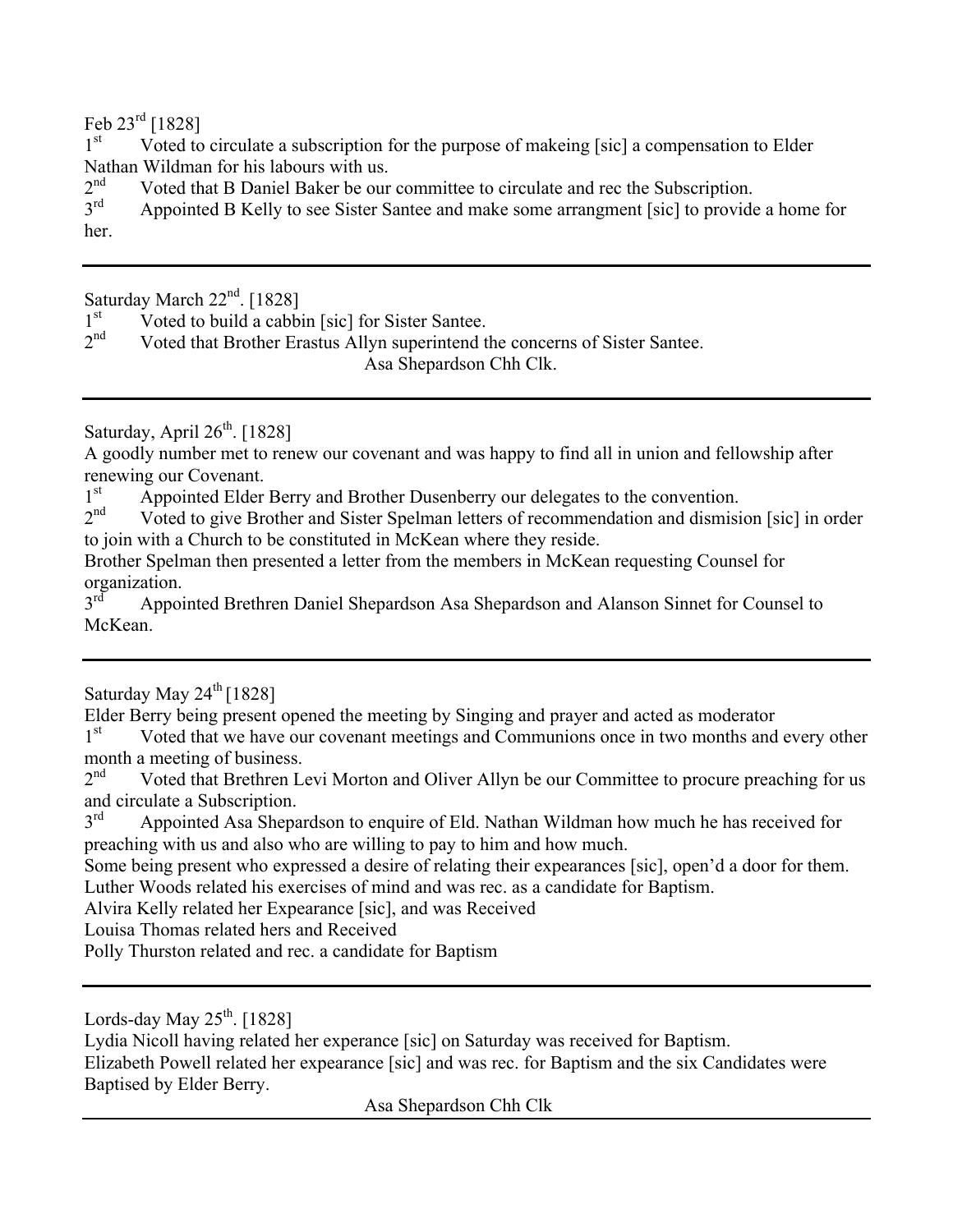Saturday June 21<sup>st</sup>. [1828] Renewed our covenant. 1<sup>st</sup> Voted to Received [sic] Brother Elijah Russell by Letter. Brother Allen Darrow made a request for himself and wife to enjoy Chh privileges with us for the present forwarded a letter of recommend.  $2<sup>nd</sup>$  Voted to grant their request Polly Rose, Mary Ashton, Harris Thurston and Stephen Ashton. Related their expearances [sic] and were received for Baptism.

Lords-day June  $22<sup>nd</sup>$ . [1828]

Polly Dagget rec by Letter. The four candidates were Baptised by Elder Berry and after the usual exercises of the day were over the ten recently Baptised with the two rec by Letter, rec the right hand of fellowship After which we enjoyed a very plesant [sic] and solemn season with a goodly number of our Brethren from a number of Sister Chh's in surrounding the table of the Lord to celebrate the death and sufferings of our ascended Lord and Saviour Jesus Christ………. Blessed be thy name O God that after a long season of darkness with us thou hast appeared in mercy and granted us fresh tokens of thy love and art making additions to us of such as we believe will be saved.

O Lord continue thy good begun work that we may see many more sinners born into thy kingdom. Asa Shepardson, Clk.

God in mercy having been recently pouring out his spirit among us and bringing many to the knowledge of the truth and a number having expressed a desire to unite with us in a Chh capacity. Therefore according to a previous appointment met at the Academy on the  $12<sup>th</sup>$  of July at two O Clock PM to hear from those who wish to go with us. The meeting being opened by prayer… singing and a very appropriate address by Elder Berry, opened a door for expearances [sic] when the following when the following persons came forward and gave in their relation.

Rebecca Cramer Anna Case Mary Sinnet Adaline Chadwick Electa Bigelow Hannah Cramer Elizabeth Russell David Chadwick Joanna Ashton Polly Bigelow Joseph Ashton Benson Case Cyrus Brooks were received…. Time failing adjourned till tomorrow at nine O Clock AM.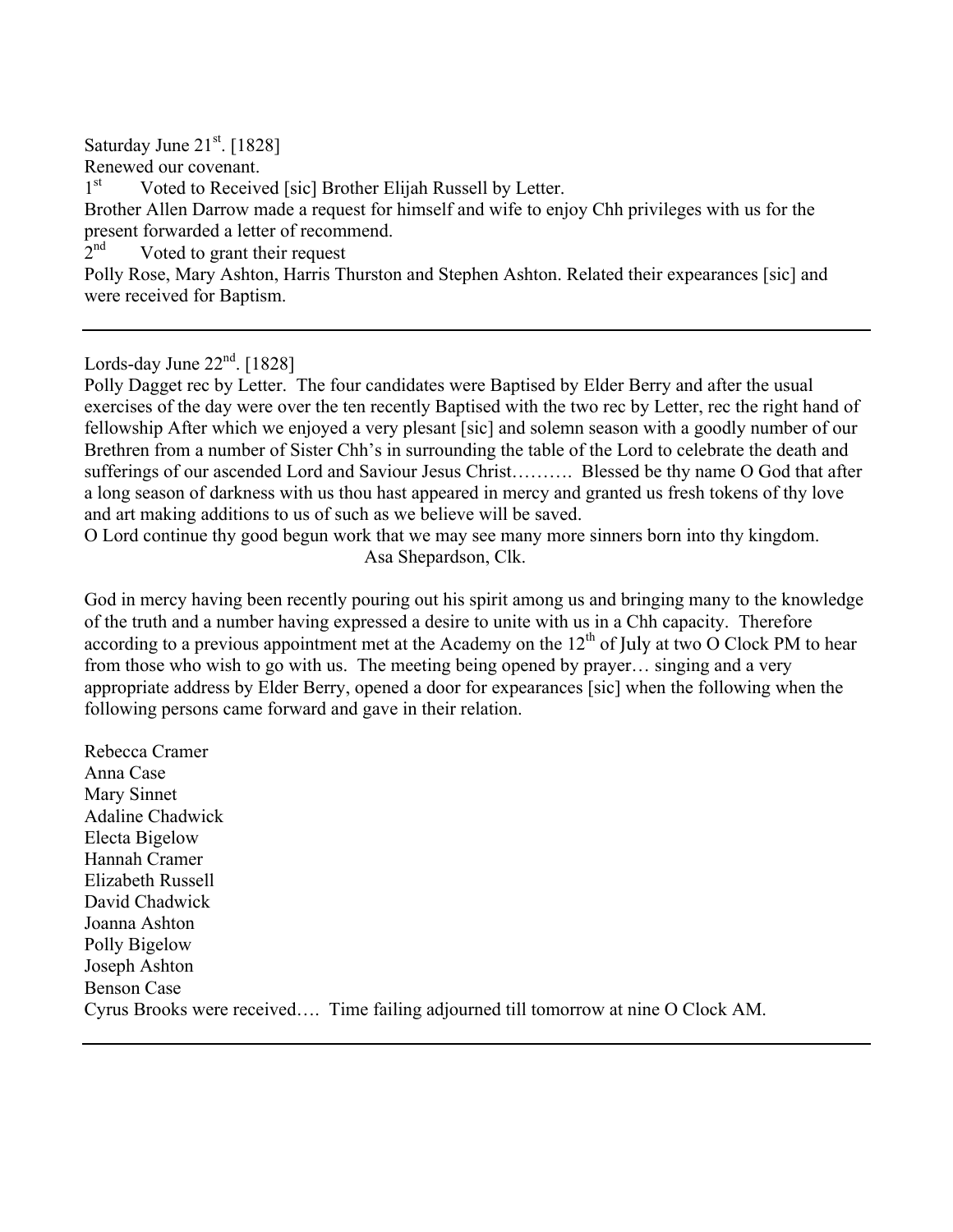Lords-day July  $13^{th}$  [1828]

Met according to adjournment but none came forward to relate their expearance [sic]. The thirteen who were rec yesterday were Baptised by Elder Berry and rec the right hand of fellowship.

Saturday July  $26<sup>th</sup>$ . [1828]

- $1<sup>st</sup>$  Voted to send a letter to the Association.<br>  $2<sup>nd</sup>$  Voted to send three Delegates to the Association.
- $2<sup>nd</sup>$  Voted to send three Delegates to the Association.<br> $3<sup>rd</sup>$  Voted Elder Berry be one of our messengers
- $3<sup>rd</sup>$  Voted Elder Berry be one of our messengers<br>  $4<sup>th</sup>$  Voted B Daniel Shenardson a messenger
- $4<sup>th</sup>$  Voted B Daniel Shepardson a messenger.<br> $5<sup>th</sup>$  Voted B Levi Morton third messenger
- Voted B Levi Morton third messenger.

Some wishing to join the Church, after reading our Articles of Faith and our covenant and singing a Hymn opened a door for them….. and the following persons came forward and related their expearances [sic]. Gideon Dagget Jun. Was rec as a candidate for Baptism. Nancy Ashton, rec, Perren Shepardson received.

Asa Shepardson Chh Clk

Lords-day July  $27<sup>th</sup>$ . [1828]

The three candidates rec yesterday baptised by elder Berry.

Friday 4 O Clock PM August  $15<sup>th</sup>$ . [1828]

Sally Graves, Millinda Chadwick, Elizabeth Rose & Samantha Carpenter, related their expearances [sic] and were received as candidates for Baptism.

Asa Shepardson Clk.

Saturday One O Clock PM August 23<sup>rd</sup> [1828]

After opening the meeting by singing and prayer….. Read our Covenant and proceeded to renew it and were happy to find all in love fellowship and union…..

Maretta Atwood related a very clear and pleasing expearance [sic] and was rec as a candidate for Baptism… Sally Holler, Elizabeth Connel and Sarah Alder related their expearances [sic] and requested to become members with us and were rec having been previously Baptised by Elder Berry in Newark. Asa Shepardson Clk.

Lords-day August  $24^{\text{th}}$ . [1828]

Elder Berry Baptised Sally Graves, Maretta Atwood, Melinda Chadwick, Samantha Carpenter & Elizabeth Rose. - - - John Strickler related his expearance [sic] and was rec having been recently Baptised in Newark by Eld Berry. - - and the right hand of fellowship given to all recently rec. and the Lords supper administered.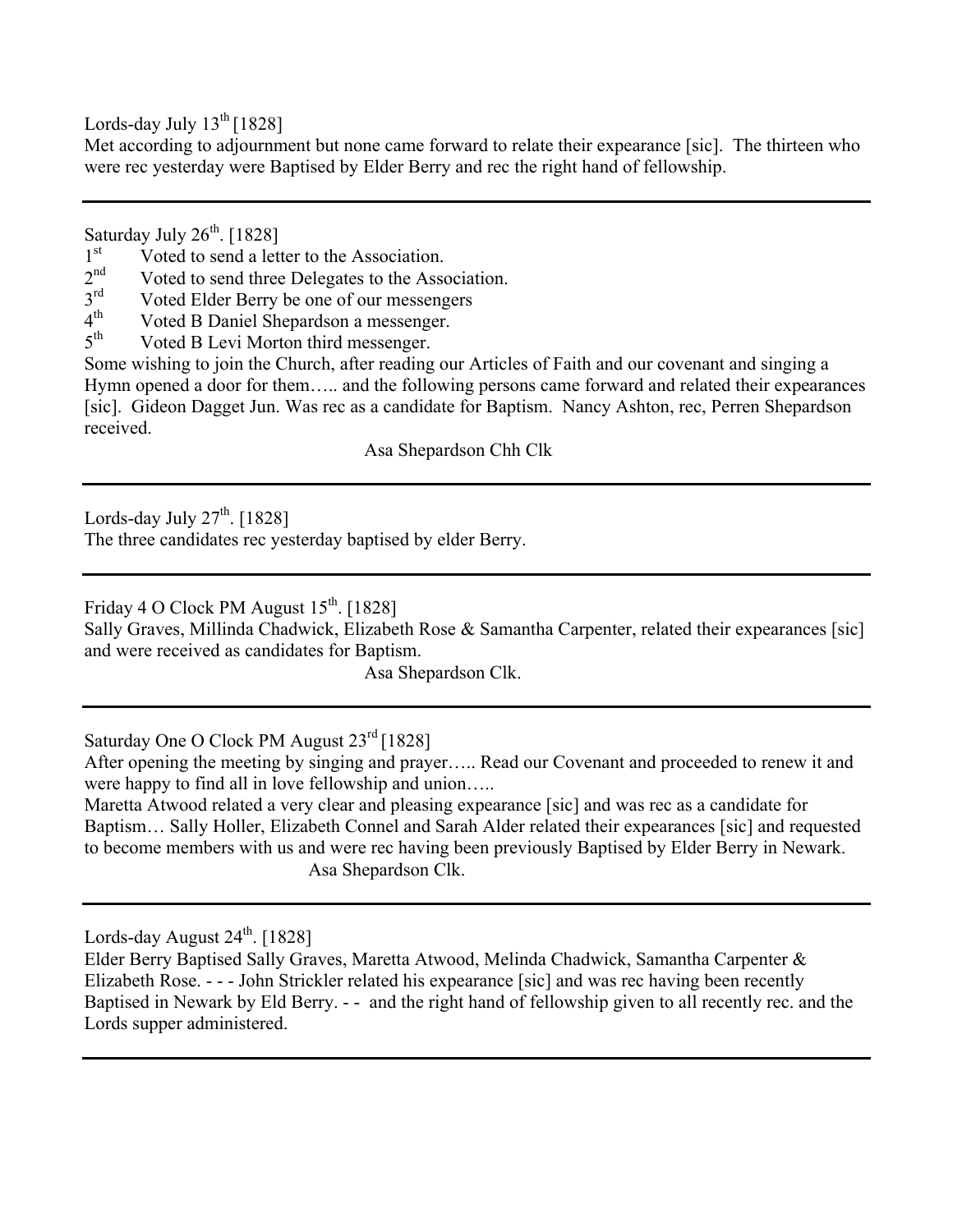Saturday September  $27^{th}$ . [1828]<br>1<sup>st</sup> Appointed Elder Berry M

 $1<sup>st</sup>$  Appointed Elder Berry Moderator for the ensuing year.<br>  $2<sup>nd</sup>$  And Asa Shenardson Clerk

And Asa Shepardson Clerk.

Brother Alanson Sinnet brought forward to the Church the propriety of choosing a deacon. After consulting on the subject.<br> $3<sup>rd</sup>$  Voted that we cho

 $3<sup>rd</sup>$  Voted that we choose a deacon in the Chh<br> $4<sup>th</sup>$  Voted that we postpone the choice for two

Voted that we postpone the choice for two months that we have time to consult with one another on the subject and make it a matter of prayer that our choice may be directed by God. - -

Mahitabel King Related her expearance [sic] was rec

Sally Nicoll rec from a relation of her expearance [sic]

Sally Cubberly and Mary Thrall rec on relation of their expearance [sic]

Lords-day September  $28<sup>th</sup>$ . [1828]

Elder Berry Baptised Mehitabel King, Sally Nicoll, Sally Cuberly, Mary Thrall.

Asa Shepardson Chh Clk.

Saturday October 25<sup>th</sup>. [1828]

Met at the Congregational meetinghouse, after opening the meeting by reading singing and prayer, read our Covenant and proceeded to renew it a goodly number being together – were happy to find ourselves as a Chh in love and fellowship. After which opened a door for expearances [sic]. Also for reception by Letter. John Cubberly related, and rec by a unanimous  $1<sup>st</sup>$  Vote

 $\frac{1}{2}$ <sup>st</sup> Vote

 $2<sup>nd</sup>$  Voted to rec Sister Mary Cubberly by Letter.<br> $3<sup>rd</sup>$  Voted to rec Joel Philbrook from a relation of

Voted to rec Joel Philbrook from a relation of his expearance [sic]

Lords-day Oct  $26^{th}$  [1828]

Elder Berry Baptised John Cubberly and Joel Philbrook and gave the right hand of fellowship to those recently received, and administered the Lords supper.

Asa Shepardson Chh Clk

Saturday Nov. 22<sup>nd</sup> [1828]

Met at the Academy. the day being very stormy was but a few members present. After opening the meeting by singing and prayer. Proceeded to business. And this being the day agreed upon to choose a deacon and being few present the question arose in regard to the propriety of postponing the Choice After consultation on the subject.

1<sup>st</sup> Voted that we postpone the Choice untill [sic] the Saturday before the fourth Lords-day in Dec next at 3 O Clock PM.

 $2<sup>nd</sup>$  Voted that through the winter season we attend our Chh meetings punctually at 11 O Clock AM. Enquired after the fellowship of the Church, found nothing disturbing or marring our peace. Opened a door for the reception of members by Letter or experance [sic]. James Peasley and Lucy his wife related their Christian expearance [sic] and were rec having been baptised heretofore.

Asa Shepardson Chh Clk.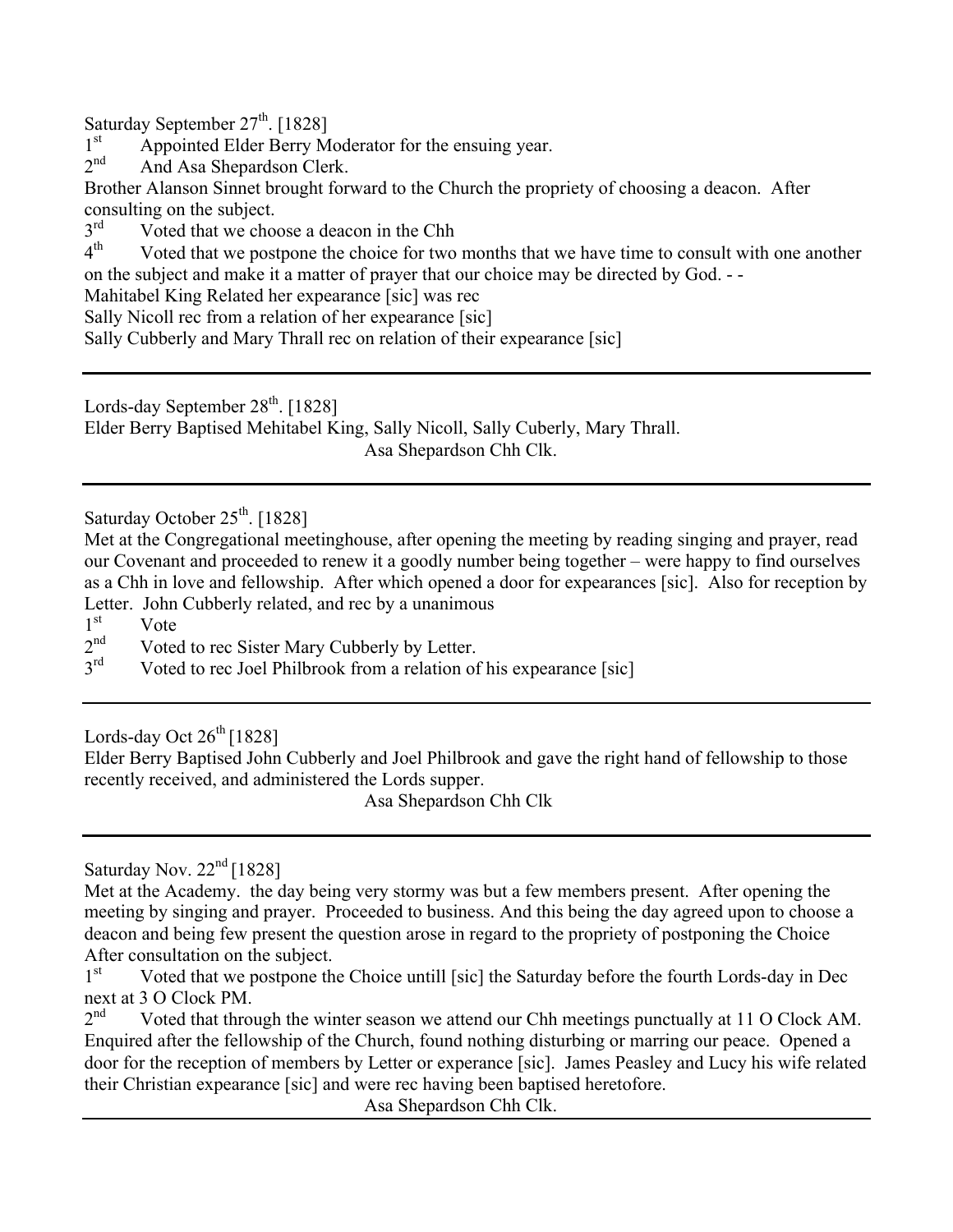Lords-day Nov  $23^{\text{rd}}$  [1828]

Eliza Richmond and Roxanny Gardner related their experances [sic], were rec and baptised by Elder James Berry. Blessed be God for enlarging the borders of Zion.

Dec  $27^{th}$  [1828]

Met at the Academy, Eld Berry opened the meeting by singing prayer and reading the 133 Psalm, read our Covenant and proceeded to renew it, had a goodly number presant [sic] and have reason to bless God for the opportunity, as we find love and fellowship still to continue, and some expressed seasons of great joy since our last Covenant meeting.

Opened a door for the reception of members.

1<sup>st</sup> George Gardner related his expearance [sic] and was received as a candidate for Baptism. Brother Allen Darrow and his wife sister Sally Darrow presented a letter of recommendation and dismission from the Chh to which they belong in Connecticut.<br> $2<sup>nd</sup>$  Voted to rec them as members of this Church

Voted to rec them as members of this Church.

Sister Elizabeth Connell having married and remooved [sic] from this place, made a request by Eld Berry for a letter of recommend and dismission

 $3<sup>rd</sup>$  Voted to grant it.

Agreeable to our former appointment opened our meeting of business at 3 O Clock PM.

Query. What way to proceed in Voted for a Deacon in the Church. After a number of remarks made on the subject.<br> $4^{th}$  Vote

 $4<sup>th</sup>$  Voted to choose by nomination.<br> $5<sup>th</sup>$  Voted that Brother Daniel Shena

Voted that Brother Daniel Shepardson be the Deacon of this Church. Concluded by singing and prayer by B Darrow.

 $\_$  , and the contribution of the contribution of the contribution of the contribution of  $\mathcal{L}_\text{max}$ 

James Berry Mod. Asa Shepardson Clk

Lord's-day Dec 28 [1828]

B. George Gardner Baptised by Elder Berry and those recently Baptised and rec. by letter rec. the right hand of fellowship after which we had a very solemn and pleasant season in comeing [sic] around the table of the Lord, a goodly number of our Brethren from Sister Churches being present.

Asa Shepardson Clk.

January  $24^{\text{th}}$  1829

- $1<sup>st</sup>$  Enquired for references, found none<br>  $2<sup>nd</sup>$  Invited visiting members to a seat with
- $2<sup>nd</sup>$  Invited visiting members to a seat with us<br> $3<sup>rd</sup>$  enquired after the fellowship of the Chh fa
- $3<sup>rd</sup>$  enquired after the fellowship of the Chh, found nothing marring our peace,<br> $1<sup>st</sup>$  Voted that we annoint a society meeting to be held at Brother Kelly's on th

Voted that we appoint a society meeting, to be held at Brother Kelly's on the  $5<sup>th</sup>$  of February at 6 O'Clock PM for the purpose of makeing [sic] some arrangment [sic] with regard to the building of our meeting house. Whereas we have heretofore been in the habit of holding meeting on Lord's-days only

Agreeable to our stated appointment Met at the Academy, Elder Berry pened the meeting by singing, prayer, and reading the 2<sup>nd</sup> Chapter of Paul's Epistle to the Phillipians [sic], after which proceeded to Business.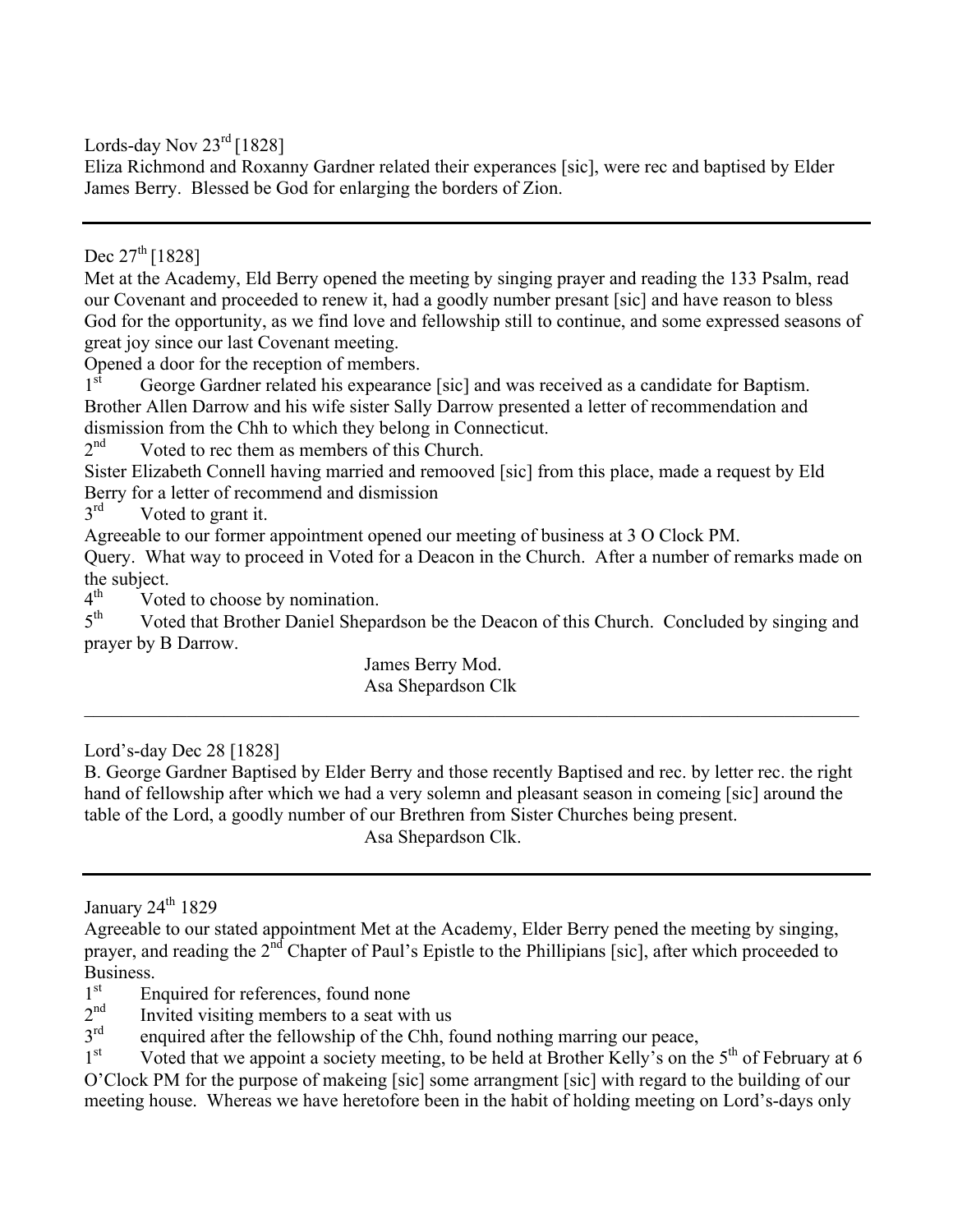every other day when we had preaching, it being suggested by some of our Brethren the propriety of holding meeting every Lord's-day after consultation held on the Subject.<br>
2<sup>nd</sup> Voted that we hold meetings on every Lord's-day. Brother Allen

Voted that we hold meetings on every Lord's-day. Brother Allen Darrow manifested to the Chh that he has for some time past thought whether the Lord had not called him to preach his Gospel and he wished to know the mind of the Church on the Subject and if they thought proper to give him a letter of License.

Voted to give B. Darrow a letter of Licence [sic] to preach wherever the Lord opens a door for him..... May the Lord make him a usefull [sic] Servant in the ministry.

Elder James Berry heaving been labouring with us for some time presented a letter of recommend and dismission from the Chh to which he belongs, wishing to become a member with us.<br> $4<sup>th</sup>$  Voted to rec him

Voted to rec him.

Asa Shepardson Clk

Feb  $21^{st}$  [1829]

After opening the meeting, read our covenant and proceeded to renew it. Still found fellowship existing, Some expressed a great deal of darkness since our last covenant meeting some great Seasons of joy, and some a mixture of both. - - - - - -

Sister Phebe Miligan rec by Letter and also rec the right hand of fellowship.

Brother Darrow closed the meeting by Prayer.

March  $21^{st}$  [1829]

The meeting being opened proceeded to business

 $1<sup>st</sup>$  Voted that a contribution be taken up on our meetings of business which money be lodged in the hands of the Deacon for the purpose of defraying the expenses of the Church and that he make an annual report.<br> $2<sup>nd</sup>$ 

Voted that B. Alanson Sinnet visit B. Thomas Green and enquire after him, and make return to the Church<br> $3<sup>rd</sup>$  Rec

Rec Brother Charles Sawyer by Letter from the McKean Church and gave him the right hand of fellowship.<br> $4^{th}$  Vot

Voted that we appoint a committee for the purpose of makeing [sic] some arrangements for to procure preaching for us the ensuing year and that B. Sawyer be one of Said committee.<br> $5<sup>th</sup>$  B. Daniel Dusenberry  $2<sup>nd</sup>$  Com

 $5<sup>th</sup>$  B. Daniel Dusenberry  $2<sup>nd</sup>$  Com<br>6<sup>th</sup> B. Asa Shenardson – 3<sup>rd</sup> Com

B. Asa Shepardson –  $3<sup>rd</sup>$  Com

And make return to the Chh as soon as convenient.

Brother Oliver Allyn being about to remove out of the bounds of the Church for a season requested a letter of recommend.

 $7<sup>th</sup>$  Voted to grant his request.

Brother Kelly having for some time past neglected to fill his place in the Church and also been guilty of improper and unchristian like conduct, made his acknowledgement.<br> $8<sup>th</sup>$  Voted to rec his confession

Voted to rec his confession.

His acknowledgment to be made known to the public by Elder Berry at our next communion Asa Shepardson Clk.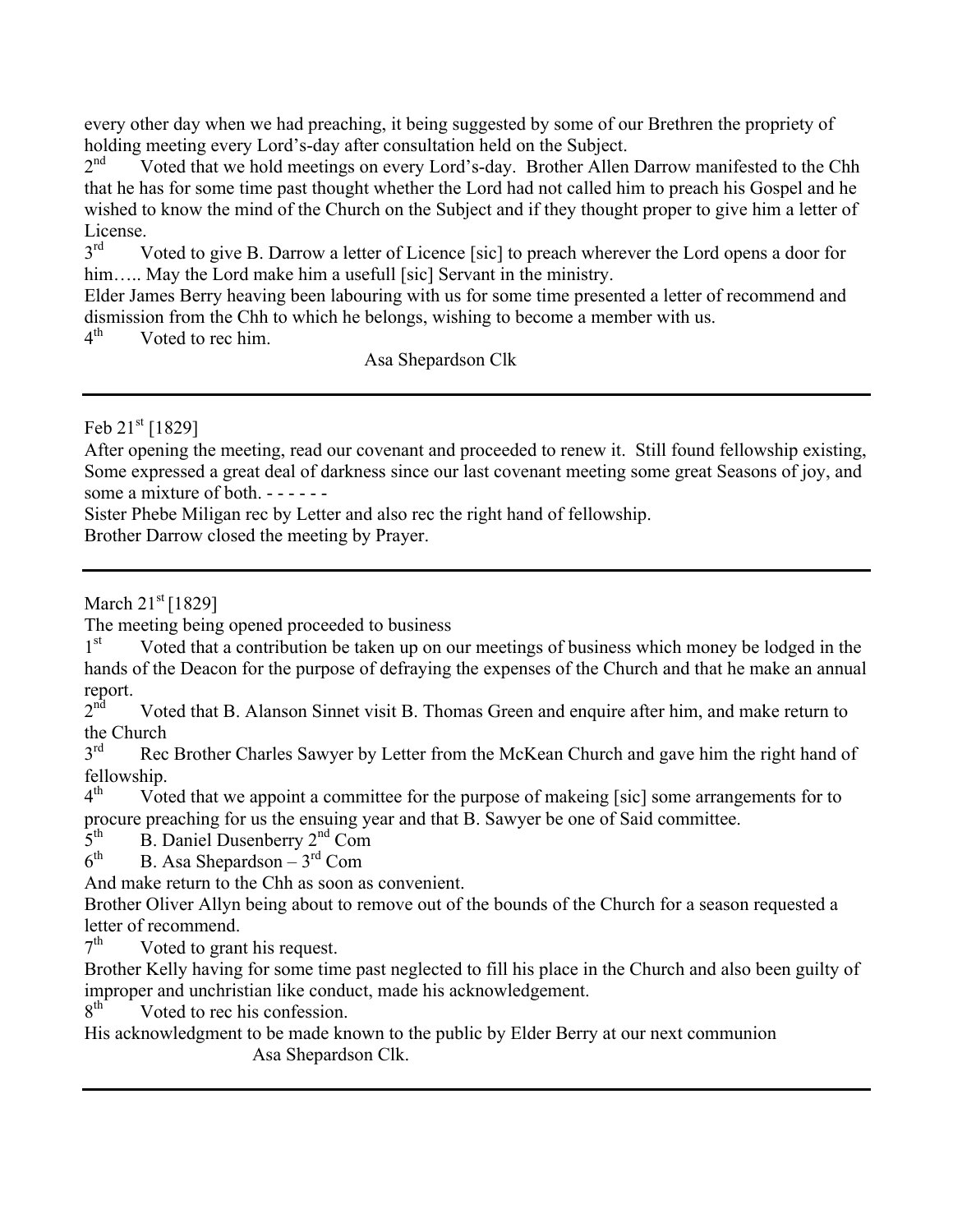April  $25^{th}$  [1829]

Met at the Academy for the purpose of renewing our Covenant, the meeting being opened by singing and prayer, read our covenant and proceeded to renew it. Had a goodly number together and a very comfortable season, found all in fellowship.

 $1<sup>st</sup>$  S. Susan Cubberley related her expearance [sic] and was rec for baptism.<br> $2<sup>nd</sup>$  Voted to give Sister Polly Bigelow a letter of recommend

Voted to give Sister Polly Bigelow a letter of recommend

The Committee appointed to make arrangement for preaching the ensuing year, reported that they had got Elder Berry's proposals to continue with us another year in the same manner as he has the year past.<br>3<sup>rd</sup> Voted that we acquiesce in the proceedings of said Committee Voted that we acquiesce in the proceedings of said Committee.

Lord's-day April  $26<sup>th</sup>$ . [1829]

Sister Susan Cubberley baptized by Elder Berry, and on the bank of our little Jourdan [sic] received the right hand of fellowship.

Saturday one O'Clock PM May 23<sup>rd</sup>. [1829]

The meeting being opened in the usual way

The moderator enquired first for references, second invited visiting brethren to a seat with us, third enquired for fellowship, found nothing marring our peace, fourth opened a door for business. Deacon Daniel Shepardson requested that one other Deacon be appointed in the Church to serve with  $\lim_{1^{st}}$ .

Voted that at the close of our next Covenant meeting we proceed to make choice of a deacon. Then opened a door for the reception of members.

William Rose related his expearance. [sic]  $2<sup>nd</sup>$  Voted to rec him

Voted to rec him.

Asa Shepardson Chh Clk

Lord's-day May  $24^{\text{th}}$ . [1829] William Rose Baptised by Elder Berry.

Saturday June  $27<sup>th</sup>$ . [1829]

Being our Covenant meeting day, met at the Methodist meeting house, the meeting being opened in the usual way, Brother Darrow read the 133<sup>rd</sup> Psalm. How pleasant it is for breathren [sic] to dwell together in unity, made some comments on it, and whereas some unfavourable reports had gone out against Elder Berry, which had disaffected the mind of some members, Brother Darrow suggested the propriety of having the minds of those disaffected, reconciled before renewing the Covenant. In order to which Elder Berry arose and made a Statement to the Church of what had transpired in regard to his conduct which gave rise to those unfavourable reports which had been greatly exaggerated in order that the Church might know the certainty of the thing. He acknowledged he had been overtaken in a fault and confessed the Same, which was youthful lightness and vanity. After some time taken up on the subject

 $1<sup>st</sup>$  Voted satisfied with his confession.<br>  $2<sup>nd</sup>$  Voted to go to Communion on the n Voted to go to Communion on the morrow. Then proceeded to renew our covenant, had a goodly number together and a good degree of fellowship to exist. Brother Darrow closed by Prayer.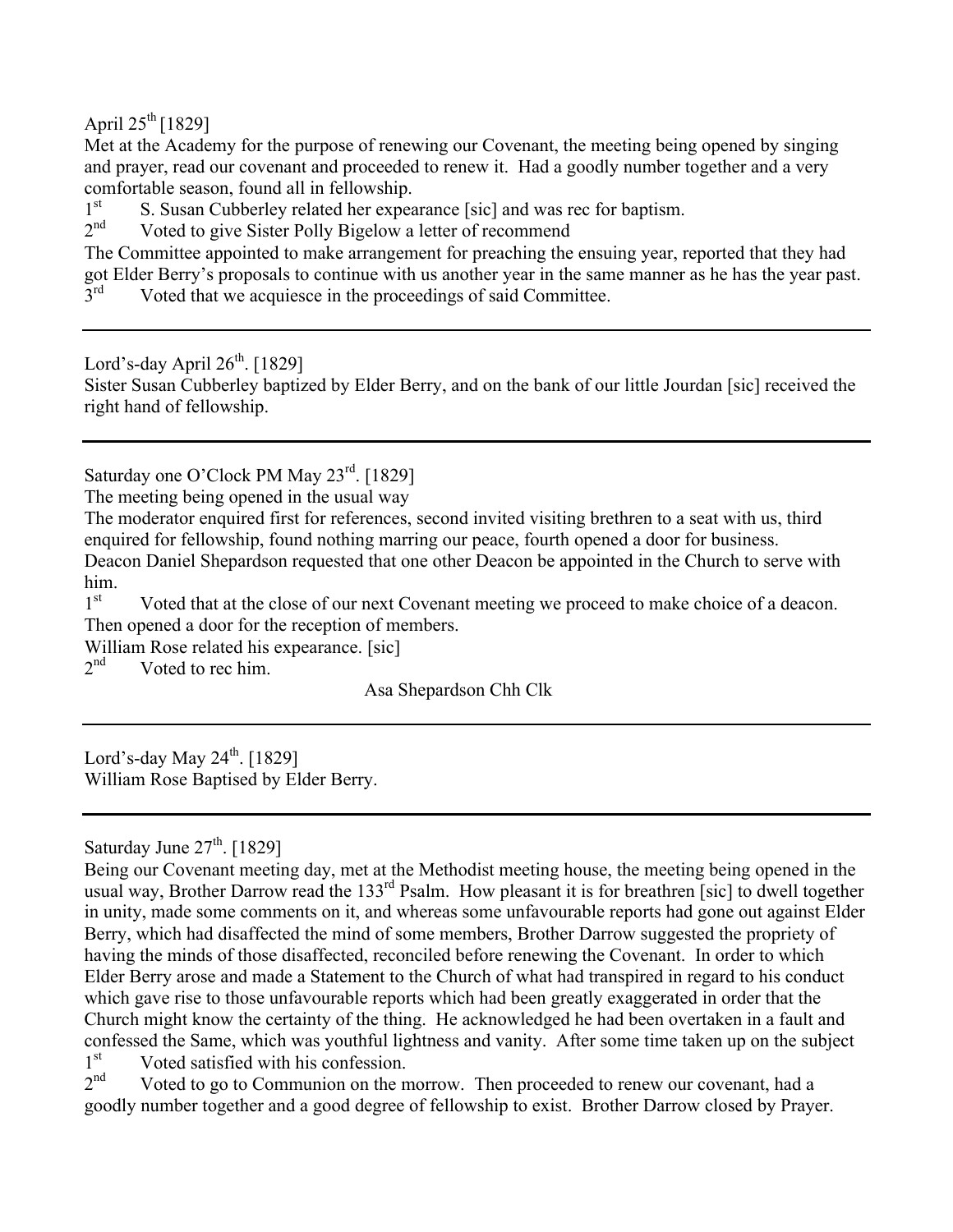Agreeable to a vote of our last meeting proceeded to make choice of an other Deacon.<br> $3<sup>rd</sup>$  Voted that Brother Russell be our  $2<sup>nd</sup>$  Deacon

Voted that Brother Russell be our  $2<sup>nd</sup>$  Deacon

Brother Alanson Sinnet reported that he had visited Brother Thomas Green agreeable to the request of the Church and stated the situation in which he found him.

 $4<sup>th</sup>$  Voted that the report be Satisfactory.

Adjourned by Prayer by B. Berry.

Asa Shepardson Chh Clk.

July  $25^{th}$  [1829]

Agreeable to our stated appointment met at 1 O Cock PM for business.

The committee appointed in March last, to make arrangments [sic] for preaching the ensuing year and having only obtained Elder Berry to preach with us every  $2^{nd}$  and  $4^{th}$  Lord's-day in each month, and we having given Brother Darrow Licence [sic] to preach and has improved with us some, the committee reported that they had agreed with him to preach every  $1<sup>st</sup>$  Lord's-day in each month.

 $1<sup>st</sup>$  Voted that we approve of the report.<br>  $2<sup>nd</sup>$  Voted that we send a letter and Deleg

 $2<sup>nd</sup>$  Voted that we send a letter and Delegates to the association.<br> $3<sup>rd</sup>$  Voted Brother Darrow 1<sup>st</sup> Delegate

 $3<sup>rd</sup>$  Voted Brother Darrow  $1<sup>st</sup>$  Delegate<br>
4<sup>th</sup> Voted Brother Berry 2<sup>nd</sup> Delegate

- $4<sup>th</sup>$  Voted Brother Berry  $2<sup>nd</sup>$  Delegate<br> $5<sup>th</sup>$  Voted Brother A. Shenardson  $3<sup>rd</sup>$  D
- $5<sup>th</sup>$  Voted Brother A. Shepardson  $3<sup>rd</sup>$  Delegate  $6<sup>th</sup>$  Voted Brother D. Shepardson in case of  $f_{0}$ 1
- $6<sup>th</sup>$  Voted Brother D. Shepardson in case of falier [sic].<br> $7<sup>th</sup>$  Voted that we invite the association to meet with us
- $7<sup>th</sup>$  Voted that we invite the association to meet with us next year.<br> $8<sup>th</sup>$  Voted that our Deacons be authorised [sic] to settle with B. Ke

Voted that our Deacons be authorised [sic] to settle with B. Kelly for Elder Berry's board the past year<br>9<sup>th</sup> V

Voted that our committee make arrangements for a home for Elder Berry the ensuing year.

Met at the Academy for the purpose of renewing our Covenant.

After reading the Same proceeded to renew it, had a goodly number together, and a very pleasant season, some indeed seemed to renew their strength while waiting before God. Found fellowship still existing, Blessed be the God of Jacob. - - - Closed by prayer by B. Darrow. After renewing our Covenant: having some business on hand proceeded to it.<br>1<sup>st</sup> The Clerk presented a letter to send to the Associa

The Clerk presented a letter to send to the Association. Read and approved with some little alteration made in phraseology.<br> $2<sup>nd</sup>$  Voted to give Elder Berr

Voted to give Elder Berry a letter certifying that we are in fellowship with him in order to remove any objections which may be brought against him abroad, on account of those unfavourable reports which have gone out.<br>3<sup>rd</sup> Voted that on laving the

Voted that on laying the corner Stone of our meeting house we observe the method frequently practised [sic] and that we invite Elder George C. Sedwick and Elder Hughes to attend.<br>4<sup>th</sup> Choose Brethren Charles Sawver and Allen Dawson Committee of arangment Is

Choose Brethren Charles Sawyer and Allen Dawson Committee of arangment [sic]. Asa Shepardson Chh Clk

The proceedings of laying the corner stone, being forgotten to be recorded in its proper place is inserted on page 95.

August 22nd One O Clock PM. [1829]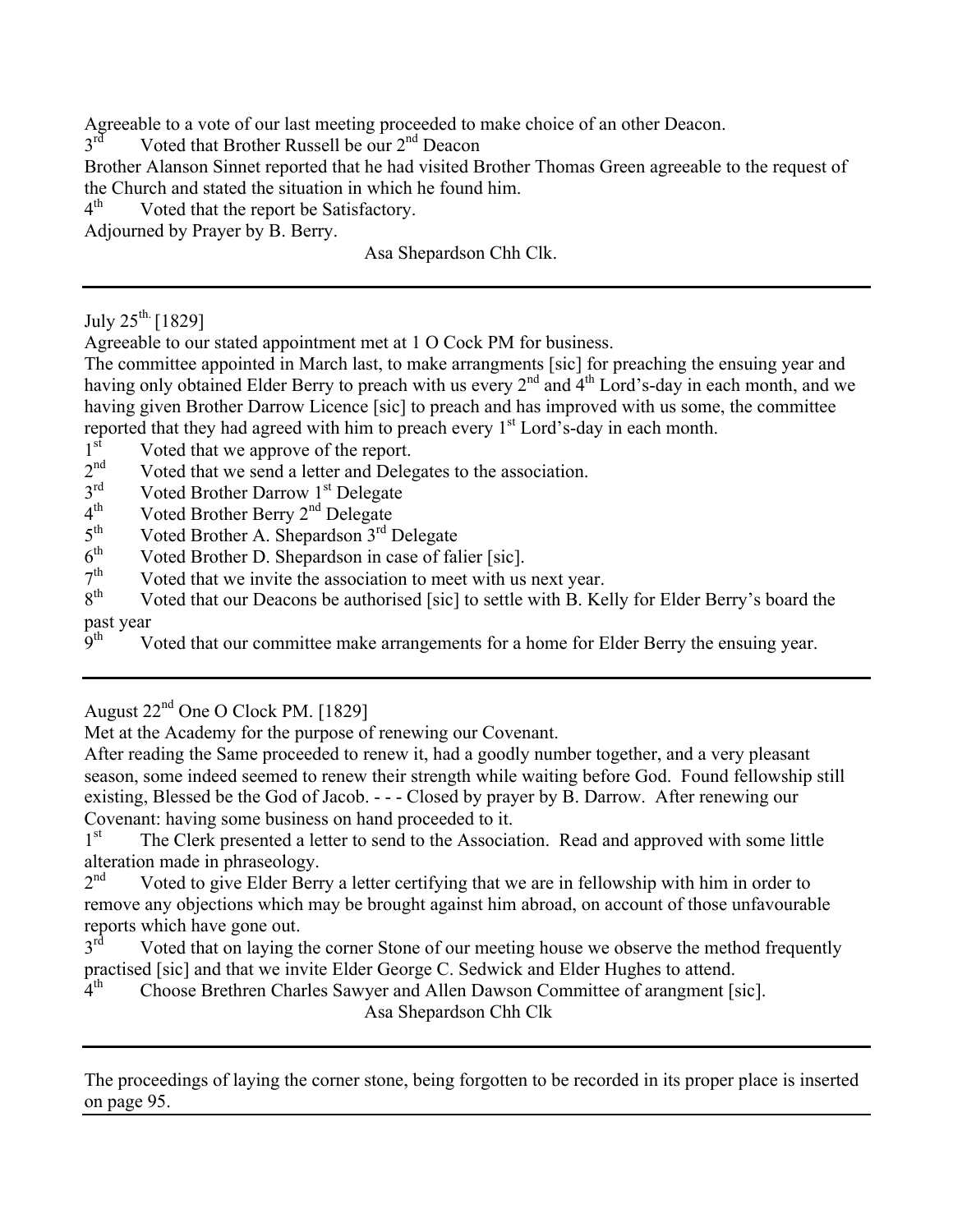September  $26<sup>th</sup>$ . [1829]

Being our annual meeting,

- $1<sup>st</sup>$  Appointed Elder Berry Moderator,<br>  $2<sup>nd</sup>$  And Asa Shenardson Clerk for the
- $2<sup>nd</sup>$  And Asa Shepardson Clerk for the ensuing year.<br> $3<sup>rd</sup>$  Voted to give Brother Levi Morton a letter of rec
- Voted to give Brother Levi Morton a letter of recommendation.

October  $24^{\text{th}}$ . [1829]

Renewed our covenant, found fellowship existing the members generally expressed a want of Spirituality, although some few expressed pleasant seasons since our last Covenant meeting. Brother John Strickler having removed his residence requested a letter of recommendation and dismission  $1<sup>st</sup>$  Voted to give him one.

Asa Shepardson Chh Clk.

November  $21<sup>st</sup>$  [1829]

Through the inclemency of the weather had no meeting.

Saturday Dec  $26<sup>th</sup>$ . [1829]

Met for the purpose of renewing our covenant. the members generrally [sic] expressed a great degree of coldness, and want of engagedness in the cause, but still we found fellowship existing.

Met (by invitation of the Rev. Mr. Little) at the Congregational Meeting house, on Monday Sep.  $21<sup>st</sup>$ 1829 at 2 O,Clock. PM. From thence proceeded to the place of building in the following order.

- 1. Master Builder
- 2. Building Committee
- 3. Clergy
- 4. Ladies
- 5. Gentlemen

Services commenced at the building by Eld. Geo. C. Sedwick, of Zanesville.

1. Sung the 102 Psalm 2 part C.M.

2. Prayer

3. A Glass Jar sealed was then deposited in an excavation made in a Stone laid at the North East Corner, according to ancient custom; containing the following articles. Viz.

One No. of "The Western Religions Magazine" containing the History of the Granville Baptist Church. Baptist Confession of Faith.

The practical uses of the Ordinance of Baptism.

The Columbian Star.

The Christian Watchman.

- The third report of the American tract society.
- Christian Almanach for 1830.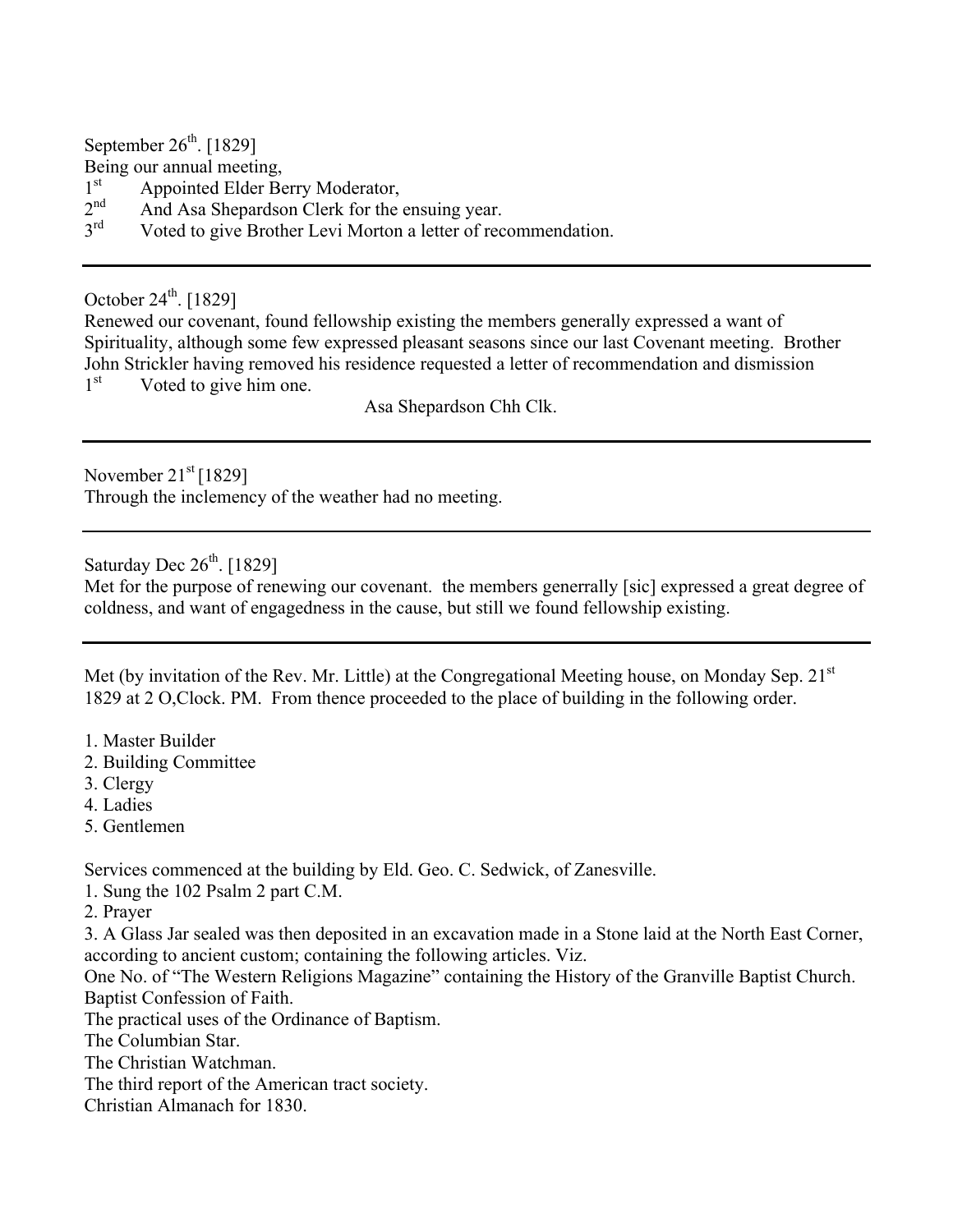Ketridge's Address on temperance.

Account of the formation and present state of the Granville Temperate society.

A large stone was then let down upon it and properly adjusted by the Master Builder and was then pronounced by Eld. Sedwick to be "well laid true and trusty."

The procession then returned in the same order to the Meeting House where they attentively listened to an appropriate address delivered by Eld. Sedwick founded on 1 Peter  $2<sup>nd</sup> 4.5$ .

The exercises of the day were closed by singing the 133 Psalm C.M.

Asa Shepardson Chh. Clk.

Saturday Jan'y 23rd 1830

Met at the Academy for Chh business 2 O.Clock P.M. Singing, prayer by B. Allen Darrow Our Clerk being absent.<br>1<sup>st</sup> Voted

 $1<sup>st</sup>$  Voted B. Darrow act as Clk protem.<br>  $2<sup>nd</sup>$  Voted that those who lead in worship

Voted that those who lead in worship be requested to commence worship at half past ten O.Clock A.M. and One O.Clock. P.M. if 2 or 3 members are present.<br>3<sup>rd</sup> Voted to accent the r enort of Deacon Daniel Shenardson with

Voted to accept the r eport of Deacon Daniel Shepardson with regard to Chh funds. Brother Berry closed by prayer.

James Berry Moderator Allen Darrow Clk protem

Feb'y.  $27^{th}$  [1830]

Met at one O.Clock. P.M. for Covenant meeting, the meeting being opened by singing, prayer, reading, and a short address by Eld. Berry, proceeded to renew our Covenant, had a goodly number together and a very interesting meeting and were happy to find love peace and fellowship among the members. Blessed be God.

After renewing our Covenant B. Daniel Shepardson presented to the Chh for consideration the propriety of calling to ordination B. Allen Darrow. Licensed theretofore After some consultation on the subject.

 $1<sup>st</sup>$  Voted that Brother Darrow be ordained Evangelist on thte  $29<sup>th</sup>$  of March. (Meeting to commence half past ten A.M.)<br> $2<sup>nd</sup>$  Voted that F

Voted that Elders George C. Sedwick – Hughes Owen Owens. – Carpenter Azariah Hanks together with Eld. Berry be invited to attend and assist us on the occasion.<br>3<sup>rd</sup> Voted that our Deacons (viz) Daniel Shenardson and Elijah Russell

Voted that our Deacons (viz) Daniel Shepardson and Elijah Russell, be ordained on the same  $\frac{day}{4^{\text{th}}}$ .

Voted that Eld. Sedwick be invited to preach the introductory Sermon for the ordination of B. Darrow.

 $5<sup>th</sup>$  And Eld. Carpenter, in case of falier [sic] Eld. Hanks for our deacons.<br> $6<sup>th</sup>$  Voted that Eld. Berry give the invitation to the Elders

- $6<sup>th</sup>$  Voted that Eld. Berry give the invitation to the Elders.<br> $7<sup>th</sup>$  Voted that B. Sawyer endeavour to procure the Congre
- Voted that B. Sawyer endeavour to procure the Congregational Meeting House for our meetings. James Berry Moderator.

Asa Shepardson Chh Clk.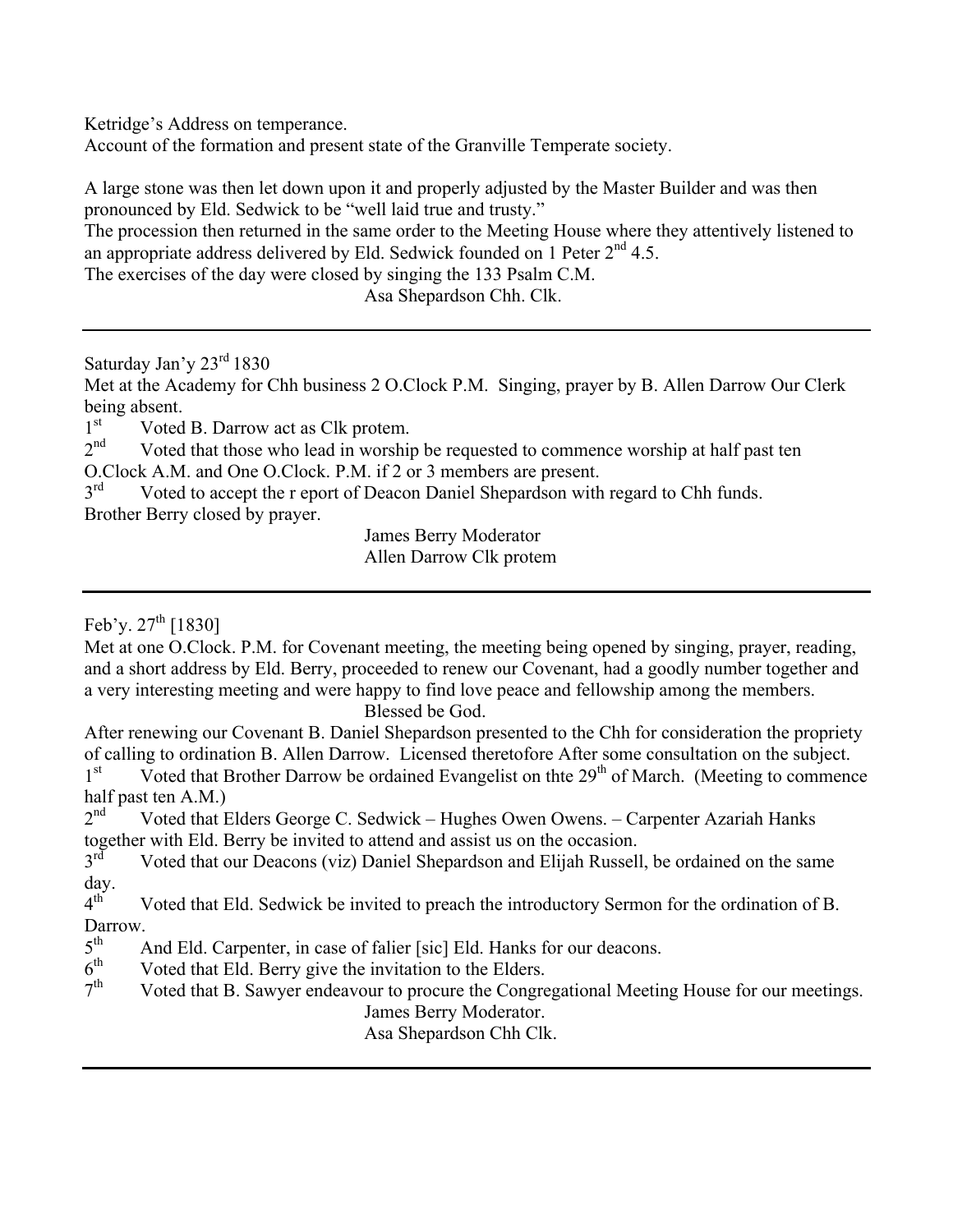March  $27<sup>th</sup>$  [1830]

The meeting being opened by Brother Darrow and our Moderator and Clerk being absent.

 $1<sup>st</sup>$  Choose B. Darrow Mod'r and<br> $2<sup>nd</sup>$  B. Alanson Sinnet Clk. For the

 $2<sup>nd</sup>$  B. Alanson Sinnet Clk. For the day.<br> $3<sup>rd</sup>$  Voted to receive Brother Isaiah Mill

Voted to receive Brother Isaiah Miller, Esther Miller, his wife and Elizabeth Fowls, by Letter as members of this Church.

Elder George C. Sedwick being present closed the meeting by prayer and praise. Alanson Sinnet Chh Clk protem

March 29<sup>th</sup>. [1830]

Agreeable to our former appointment met at the Congregational Meeting House, for the purpose of Ordination. Council presant [sic]. Elder Geo. C. Sedwick.

Eld - - Hughs.

Eld Owen Owens.

Eld Azariah Hanks.

Eld James Berry.

Elder Sedwick Commenced the exercises by, first reading and singing the 10 hymn 1<sup>st</sup> Book Second, Prayer. Third Sung 133<sup>rd</sup> Psalm C.M. then delivered a Sermon from  $2<sup>nd</sup>$  Timothy 2 Chap 15 verse – and then Prayer by Eld Hanks. The ministers then descended from the Pulpit to the Deacon Seat, Elder Sedwick called forward B. Darrow, questioned him in regard to his religious expearance [sic], his exercises in regard to preaching, and his views on the most important Subjects of religion. B. Darrow then knelt down, and the Elders laid on their hands which was accompanied by prayer by Eld Hanks. - - The right hand of fellowship given by Eld Hughs - - Elder Berry presented him with the Bible, and Eld Sedwick gave the Charge.

- - - - - - - - - - - - - - - - - - - - - - - - - - - - - - - - - - - - - - - - - - - - - - - - - - - - - -

The Deacons were then Call'd forward, and a very Short address to them by Eld Sedwick. The imposition of hands then took place Eld Darrow prayed Eld Berry gave the right hand of fellowship. After which Eld Sedwick made a very short address to the assembly.

Concluding prayer by Rev Mr. Little pastor of the Congregational Church. Then Sung the 119<sup>th</sup> Psalm  $3<sup>rd</sup>$  part. Benediction by Eld Darrow.

James Berry Mod Asa Shepardson Clk

April  $17^{th}$  [1830]

Met at the house of Brother Kelly's (being an extra meeting) at four O Clock PM for the purpose of Chooseing [sic] a pastor for the ensuing year.

Deacon Russell opened the meeting by singing and prayer.<br>1<sup>st</sup> Choose Deacon Shenardson moderator our moderat

 $1<sup>st</sup>$  Choose Deacon Shepardson moderator our moderator being absent.<br> $2<sup>nd</sup>$  Voted that one of the Elders residing in the Church be chosen as our

Voted that one of the Elders residing in the Church be chosen as our pastor of the Chh for the ensuing year.<br>3<sup>rd</sup> Voted

 $3<sup>rd</sup>$  Voted to make choice by ballot.<br> $4<sup>th</sup>$  Voted that Elder Berry be our pa

Voted that Elder Berry be our pastor this ensuing year.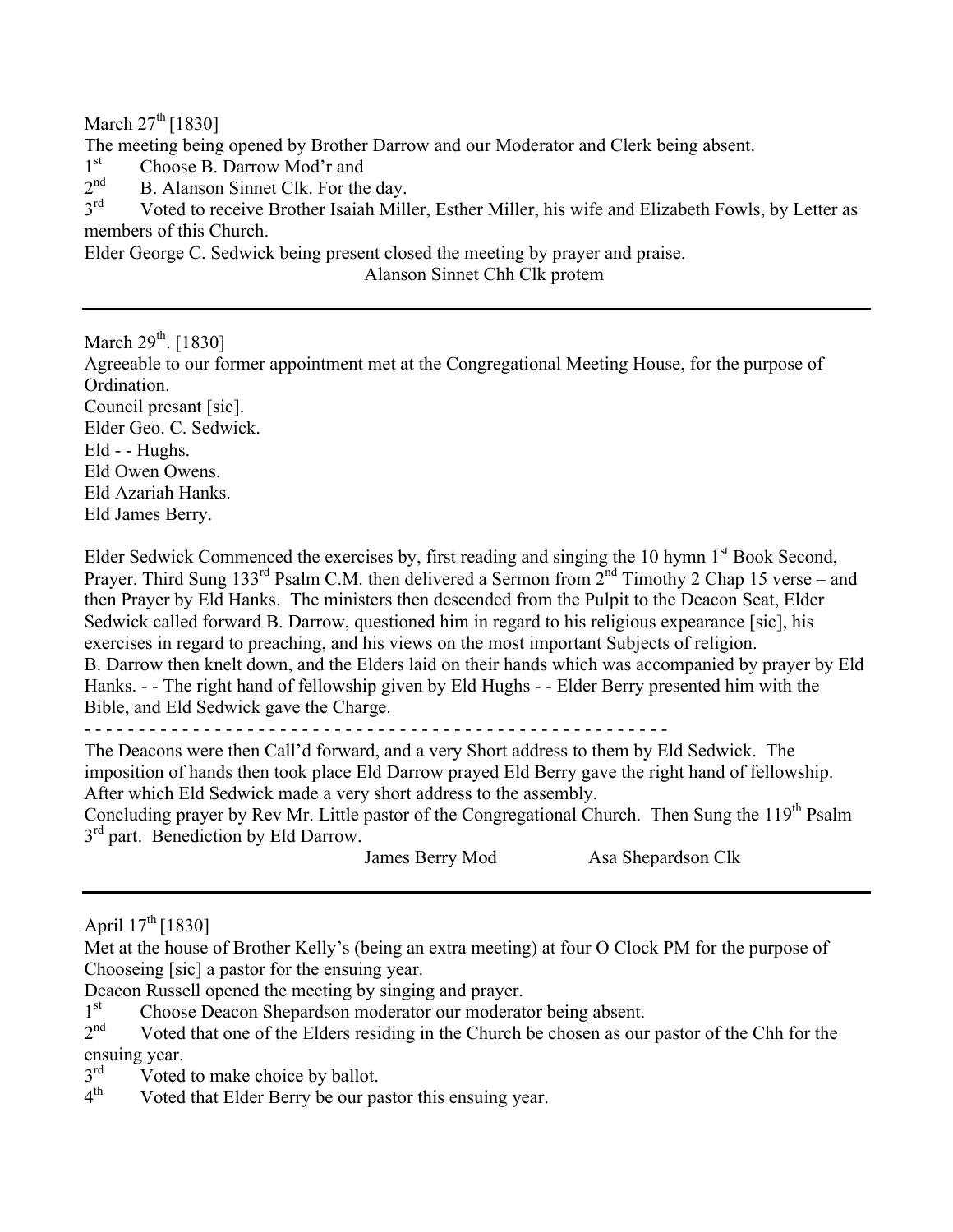$5<sup>th</sup>$  Voted that brethren Alanson Sinnet Charles Sawyer and Stephen Ashton be our committee to make arangment [sic] for preaching the ensuing year and circulate a subscription. Asa Shepardson Chh Clk

### April  $24^{th}$  [1830]

Covenant meeting being opened in the usual way, proceeded to renew it, and found the Church to be in union and fellowship, with the exception of three or four members.

Prayer by B. Alanson Sinnet.<br>1<sup>st</sup> Voted that we meet the

 $1<sup>st</sup>$  Voted that we meet the Convention at their annual meeting in May with a Letter and Delegate.<br> $2<sup>nd</sup>$  Choose elder James Berry Delegate to meet the Convention and in case of falier [sic] Elder All

Choose elder James Berry Delegate to meet the Convention and in case of falier [sic] Elder Allen Darrow.

 $3<sup>rd</sup>$  Voted that Elder Darrow write the Letter.<br>  $4<sup>th</sup>$  Voted that it be the wish of the Church for

Voted that it be the wish of the Church for our Committee if they can to obtain Eld Berry to preach with us one half of the time and Eld Darrow the other half for the ensuing year.

Asa Shepardson Clk

May  $22^{nd}$ . [1830]

Being our meeting of business met at the house of Brother Kelly's, The meeting being opened in the usual way proceeded to business.

1<sup>st</sup> Choose Brother Kelly moderator protem.

The committee appointed to make arrangments [sic] for preaching the ensuing year, reported that they had obtained Elder Berry to preach with us half the time and Elder Darrow the other half.<br> $2<sup>nd</sup>$  Voted that we annophate the proceedings of the committee

 $2<sup>nd</sup>$  Voted that we approbate the proceedings of the committee.<br> $3<sup>rd</sup>$  That the committe [sic] make such arrangement in regard to

That the committe [sic] make such arrangement in regard to the subscription for our two preachers, as they think proper either to have the subscription in conjunction or separate.

 $4<sup>th</sup>$  Voted that we give Sister Maretta Atwood a Letter or recommendation and dismission.<br> $5<sup>th</sup>$  Voted that Elder Berry and Elder Darrow visit Brethren Erastus Allyn Joseph Ashton C

Voted that Elder Berry and Elder Darrow visit Brethren Erastus Allyn Joseph Ashton Cyrus Brooks Harris Thurston and Benson Case and enquire the cause of their absence and make return at our next meeting.

6 Sister Polly Rose and S Anna Case to visit S Mehitabel King enquire the cause of her absence and make report to the Chh.

### Saturday  $26<sup>th</sup>$  of June. [1830]

Tomorrow being our Communion season met at the house of Brother Dusenberry for the purpose of renewing our covenant, Elder Berry opened the meeting by prayer, and reading the  $76<sup>th</sup>$  and  $77<sup>th</sup>$  Psalms and made some few observations, read our Covenant and proceeded to renew it. - - -

Found many to complain of a coldness and want of engagedness in the cause but still found the members in general in fellowship with the Church.

Polly Smith related a very pleasing expearance [sic] and expressed a desire to become a member with us and after reading to her our articles of Faith and she expressing that her mind was satisfyed [sic] and felt as though she could subscribe to them

1<sup>st</sup> Voted unanimously to see her as a candidate for Baptism.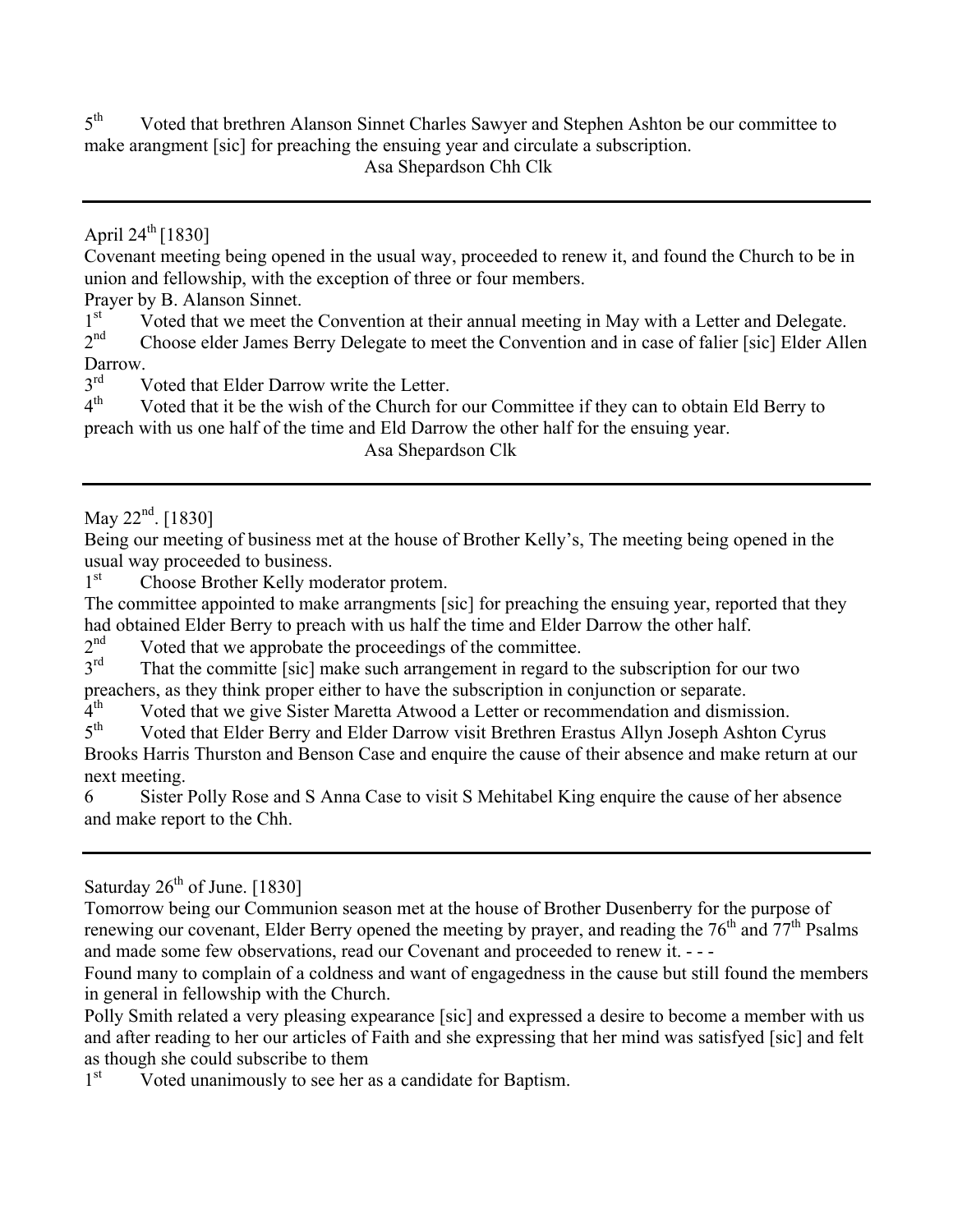Whereas some little difference had heretofore arisen betwixt two of our members (viz) Daniel Shepardson and Hannah Granger in a former meeting, it was brought worward [sic] for settlement after some time spent on the subject and Deacon Russell having heard some conversation which took place betwixt the parties which conversation seemed to be the cause of the difference before theChurch.<br>2<sup>nd</sup> Voted to receive Brother Russells testimony after which a reconciliation being not fully obt

- $2<sup>nd</sup>$  Voted to receive Brother Russells testimony after which a reconciliation being not fully obtained.<br> $3<sup>rd</sup>$  Voted to refer it to the parties
- Voted to refer it to the parties.

Lord's Day June 27 [1830] Sister Polly Smith Baptised, and rec the right hand of fellowship. Deacon Daniel Shepardson and Sister Hannah Granger reported to the Church that their differences were amicably setteled [sic].

Saturday July 24. [1830]

Met for business, after opened the meeting in the usual way proceeded.

The report of our committee for visiting absent members call'd for. And being not ready to report in full.<br> $1^{\text{st}}$ 

 $1<sup>st</sup>$  Voted that the same committee continue their inquirey [sic] and report hereafter.<br>  $2<sup>nd</sup>$  Voted that Brethren Daniel Shenardson Alanson Sinnet Charles Sawyer William

Voted that Brethren Daniel Shepardson Alanson Sinnet Charles Sawyer William Rose Isaiah

Miller be our Committee to make arangment [sic] for the meeting of the Association.

 $3<sup>rd</sup>$  Voted that our next covenant meeting be changed from the fourth to the third.<br> $4<sup>th</sup>$  Voted that Sister Alder have a letter of recommend and dismission

Voted that Sister Alder have a letter of recommend and dismission.

Asa Shepardson Chh Clk

Saturday August  $21<sup>st</sup>$  [1830]

Met for the purpose of renewing our covenant and meeting was very thin being but a few present.

August  $27^{th}$  [1830]

A Letter from the Church to the Association presented, read and approved. Elders james Berry and Allen Darrow, and Brother Asa Shepardson appointed messengers to the Association Asa Shepardson Chh Clk

September  $25<sup>th</sup>$  [1830]

Being our annual meeting appointed.

 $1<sup>st</sup>$  Elder Darrow moderator for the ensuing year.<br> $2<sup>nd</sup>$  Asa Shenardson Clerk for the ensuing year.

Asa Shepardson Clerk for the ensuing year.

Those members which were to be visited by our Elders on account of absence we could not at this time ascertain in regard to them in full therefore  $3<sup>rd</sup>$  Voted that the same committee cont

Voted that the same committee continue their enquiry and report hereafter.

Sister Granger having heretofore stopt [sic] her walk with the Church and she expressing her feelings that she wished to state her feelings before this Church in preference to having the Chh appoint a committee to converse with her on the subject.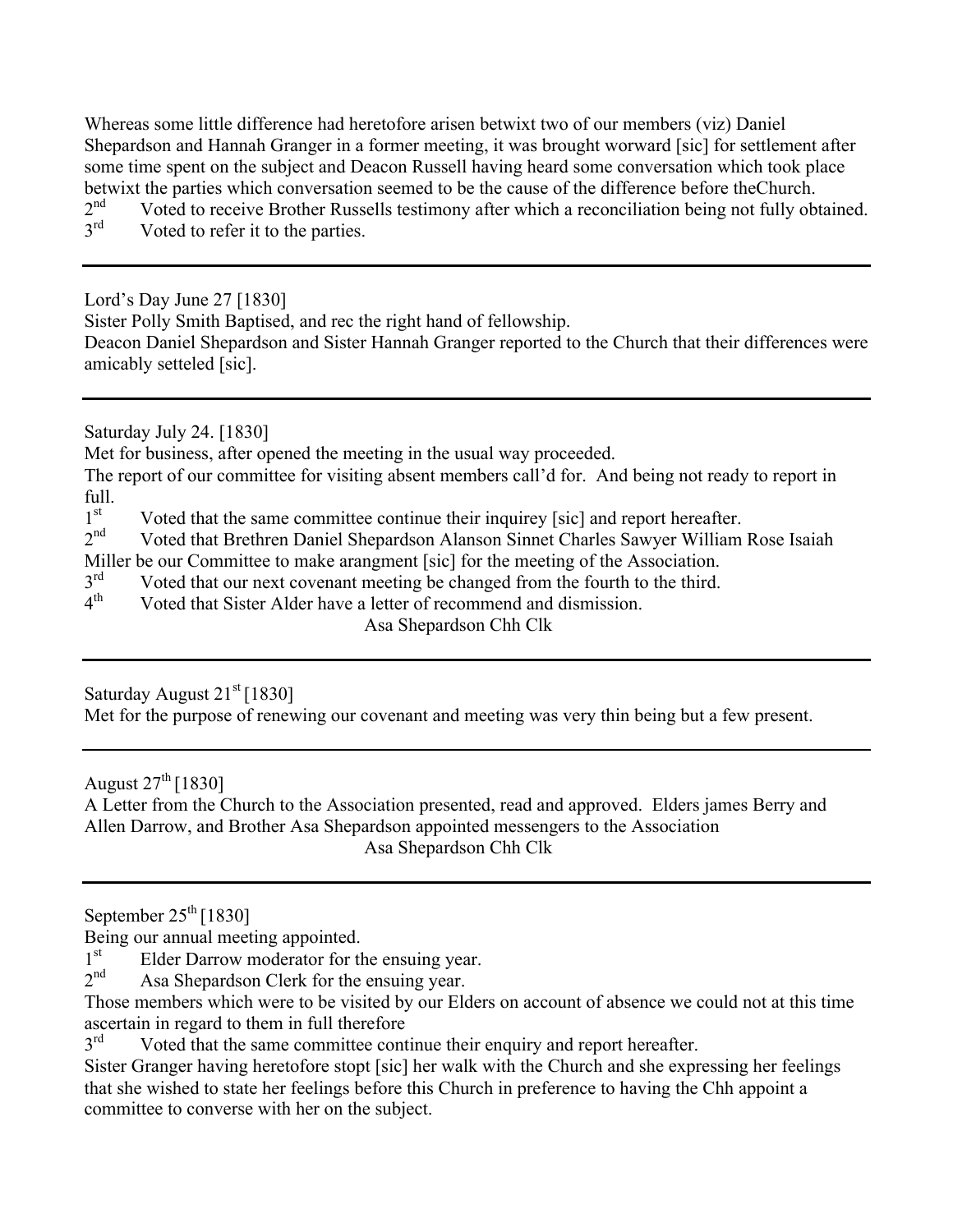$4<sup>th</sup>$  Voted that she express her mind before the Chh. She then informed us that her burden was with Elder Berry only.

After some time spent on the subject.

5<sup>th</sup> Voted that a committe [sic] of three (viz) Charles Sawyer Daniel Shepardson and Stephen Ashton converse with Elder Berry on this subject to see if a reconciliation cannot be had betwixt the parties.

Brother Miller having sold cider and cakes on Lord's-day where people were assembled for worship to the grieveance [sic] of his brethren. Came forward and made an acknowledgement  $6<sup>th</sup>$  Voted to receive it as satisfactory

Voted to receive it as satisfactory.

Saturday Oct  $23^{\text{rd}}$ . [1830]

Met at Brother Baker's according to our monthly appointment for the purpose of renewing our covenant, the moderator spend the meeting by singing and prayer, read the covenant and proceeded to renew it, had a goodly number together, and were happy to find the Chh as a boddy [sic] in fellowship and union. Abagail Shepardson related her expearance [sic] and manifested a desire to become a member of the Church.<br> $1<sup>st</sup>$ 

Voted to receive her as a candidate for Baptism

Brother Miller being about to remove, requested Letters of recommendation and dismission for himself his wife and sister Elizabeth Fowls.<br> $2<sup>nd</sup>$  Voted to give them Letters

Voted to give them Letters.

Lords-day Oct  $24^{\text{th}}$ . [1830]

Elder Berry Baptised Sister Abagail Shepardson and gave her the right hand of [fellowship] in behalf of the Church Asa Shepardson Chh Clk.

November  $27^{\text{th}}$ . [1830]

Met at the Methodist Meeting house for business

The meeting being opened in the usual way, Call'd for references. The committee appointed in May last to visit delinquent members reported that they had not fully ascertain'd in regard to any of them except Brother Benson Case.<br>1<sup>st</sup> Voted that the

Voted that the report from B Benson Case be received as satisfactory.

Heard the report from Sister King.<br> $2<sup>nd</sup>$  Voted that it be satisfactory

Voted that it be satisfactory.

The committee appointed to try to effect a reconciliation betwixt Brother Berry and Sister Granger, Reported no reconciliation.<br> $3<sup>rd</sup>$  Voted that the comm

 $3<sup>rd</sup>$  Voted that the committee continue their exertions and report hereafter.<br>  $4<sup>th</sup>$  Voted that we have an extra meeting on the 24<sup>th</sup> of December at half pa

Voted that we have an extra meeting on the  $24<sup>th</sup>$  of December at half past ten O Clock AM for the purpose of attending to the business now in question.

Mary Peters related her expearance [sic] with a view of joining the Church.<br> $5<sup>th</sup>$  Voted to receive her as a candidate for bantism

Voted to receive her as a candidate for baptism.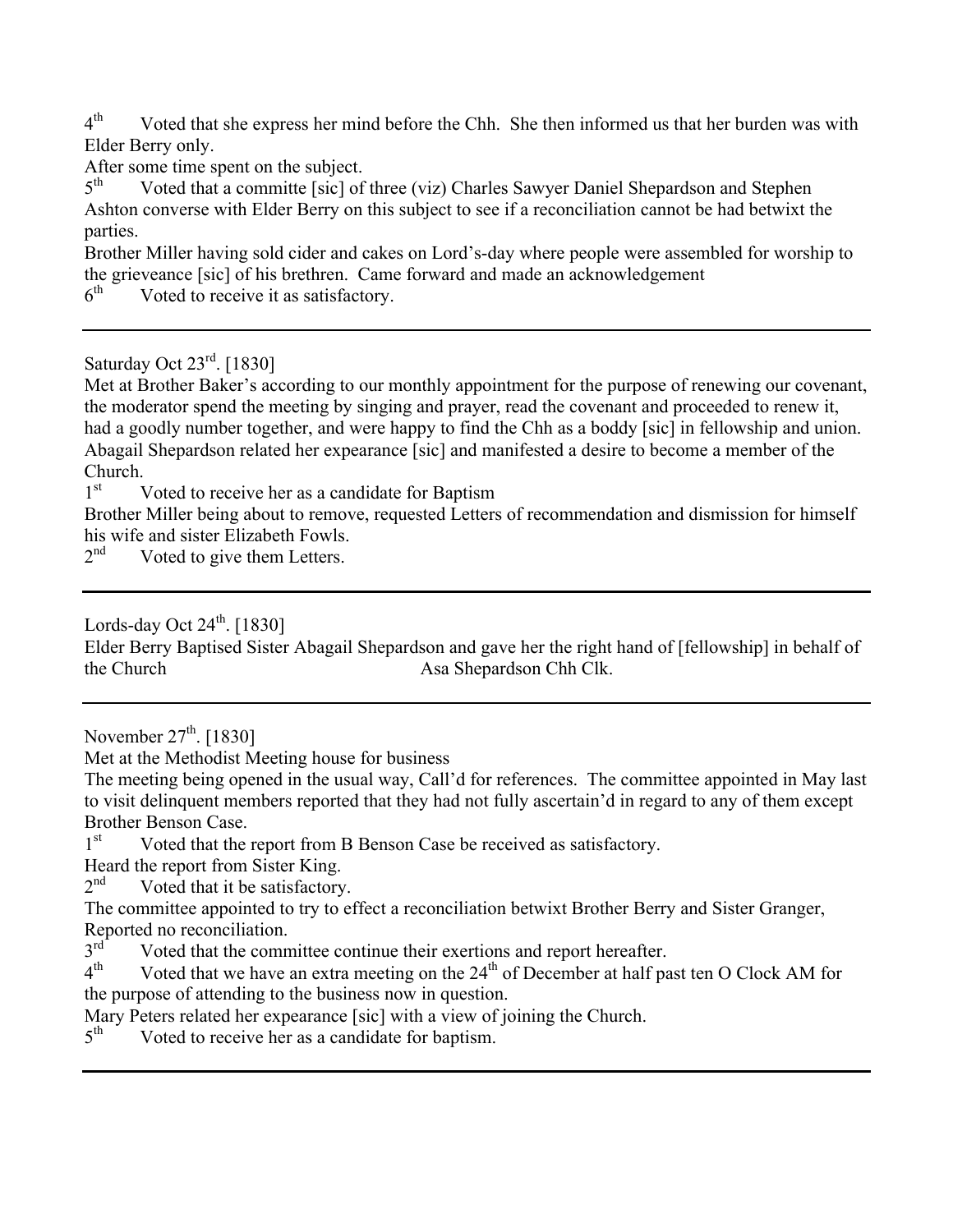Lords-day Nov  $25^{th}$ . [1830] Sister Mary Peters Baptised

Lords-day Dec  $12^{th}$  [1830] Sister Lydia Philbrook related her expearance [sic] was received and Baptised.

December  $24<sup>th</sup>$  [1830]

Agreeable to our former resolution met at the house of Elder Darrow.

The meeting being opened in the usual way and some appropriate remarks made by Eld Darrow proceeded to the business of the day.

The committee call'd upon for their report.

Reported that the difficulty existing in the mind of Sister Granger towards Eld Berry were removed, by Eld Berry makeing [sic] a statement and acknowledgment of the things before the Church. Which thing Eld Berry did.

1<sup>st</sup> Voted that the report be satisfactory and that the committee be discharged (After which Deacon Shepardson Stated to the Chh that while himself and Brother Ashton were labouring with her (viz) Sister Granger in order that she might become reconciled to Eld Berry, she stated that there were liars in the church and she could prove it, this he said she stated at the first interview they had with her, and at the second brother Ashton being absent she denyed [sic] it, Sister Granger then said she was willing to acknowledge before the Chh what she did say and stated that she said that there was lieing [sic] in the Church,and she still said she could prove it if she was put to it.

Some members thinking that Deacon Shepardson had ought to taken the steps of a private labour with her before bringing it to the Chh after some time spent on the subject)

 $2<sup>nd</sup>$  Resolved that the whole difficulty be refered [sic] back to its origin and that Sister Granger go to the member whoever it may be and endeavour to effect a reconciliation and to make known to the committee the result of her visit and that the committe [sic] report the same to the Church Asa Shepardson Chh Clk.

Saturday  $25<sup>th</sup>$  Dec. [1830]

Met at the Academy for the purpose of renewing our Covenant and found (notwithstanding some very serious difficulties existing in the Church) the members present to be in fellowship and determined to go forward to communion on the morrow.

Lords-day  $26^{th}$  Dec [1830] The two Sisters recently baptised rec the right hand of fellowship.

January  $22<sup>nd</sup>$ . 1831

Met for business, heard the report from brethren Erastus Allyn and Harris Thurston.

1<sup>st</sup> Voted that the report be satisfactory.

Received a letter from Cyrus Brooks stating to us that he did not Believe our doctrine, did not enjoy religion, thought himself not fit to belong to any Chh, wish'd us not to call on him for he should not give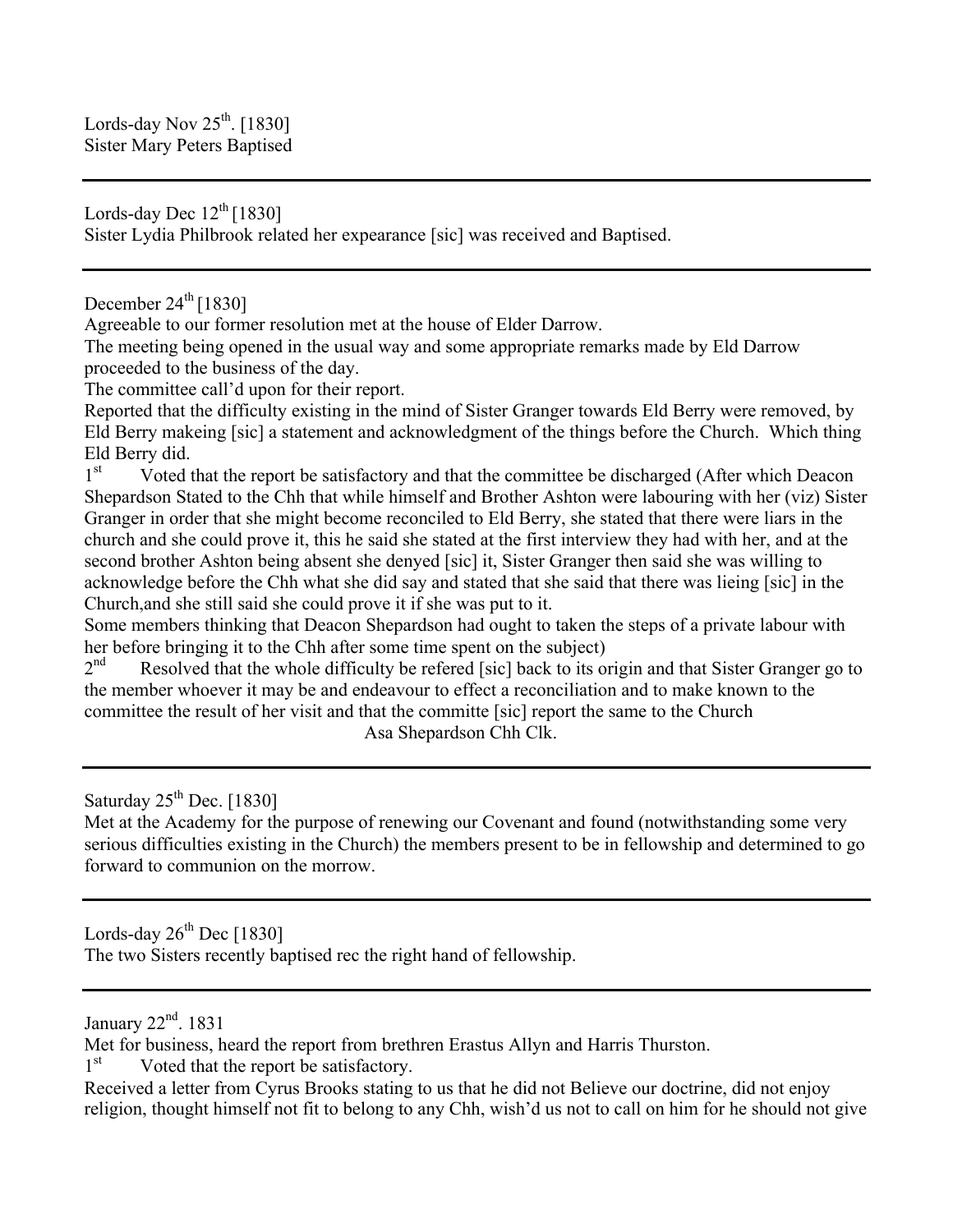us satisfaction, and considered himself under no more obligations to us than any other denomination of Christians.

No regular information from Brother Ashton.

 $2<sup>nd</sup>$  Voted that Eld Darrow visit Sister Betsa Rose and inquire the cause of absence.<br> $3<sup>rd</sup>$  Voted that Brethren Charles Sawver, Alanson Sinnet and Asa Shenardson be a C

Voted that Brethren Charles Sawyer, Alanson Sinnet and Asa Shepardson be a Committee to visit Brother and Sister Kelly and enquire the reason of their stopping their walk with the Church………… Deacon Vance being present stated that he had been excluded from the Licking Chh and that as he thought unrighteously, and that he had a desire to become a member with us and wished us to ascertain whether his exclusion be just or not.

 $4<sup>th</sup>$  Resolved that Elder Berry and our two Deacons be a committee to go into an examination in regard to Deacon Vance's exclusion.

February  $26<sup>th</sup>$ . [1831]

Renewed our Covenant once more, had a goodly number together and found the Chh in Fellowship Sister Luna Rose stated to the Church that she had become dissatisfyed [sic] with us on account of close communion and requested a certificate for the purpose of joining the Congregational Church, time failing the business was postponed.

John E. Vance, Mahlon Holden and their Wives stated that they wish'd to become members with us and presented certificates signed by Elder James Berry certifying that they had related their expearances [sic] before a number of Baptist members from different Churches, had rec their approbation and been Baptised by him…. But as they had no letters from any regular Chh thought best to rec them on a relation of their expearances [sic].

They then proceeded to relate their expearances {sic] and were cordially rec, one at a time, by a unanimous vote of the Chh.

Lords-day Feb  $27<sup>th</sup>$ . [1831]

The four members rec yesterday rec the right hand of fellowship. After which we celabrated [sic] the Lords supper, had a goodly number together and enjoyed a very pleasant season. Asa Shepardson Chh Clk.

March  $26^{th}$  [1831]

After opening the meeting in the usual way (our meeting being in our meeting house) proceeded to business, first enquirey [sic] made for references.

Brother Berry reported in regard to Cyrus Brooks

 $1<sup>st</sup>$  Voted the report not satisfactory.<br>  $2<sup>nd</sup>$  Voted that Cyrus Brooks be exclu

Voted that Cyrus Brooks be excluded from our fellowship and communion and that the Clk notify him of the Same

The case of Brother Joseph Ashton call'd and postponed.

The case of Sister Granger brought forward and postponed.

Report from Sister Betsa Rose by Elder Darrow<br> $3<sup>rd</sup>$  Voted the report satisfactory

Voted the report satisfactory.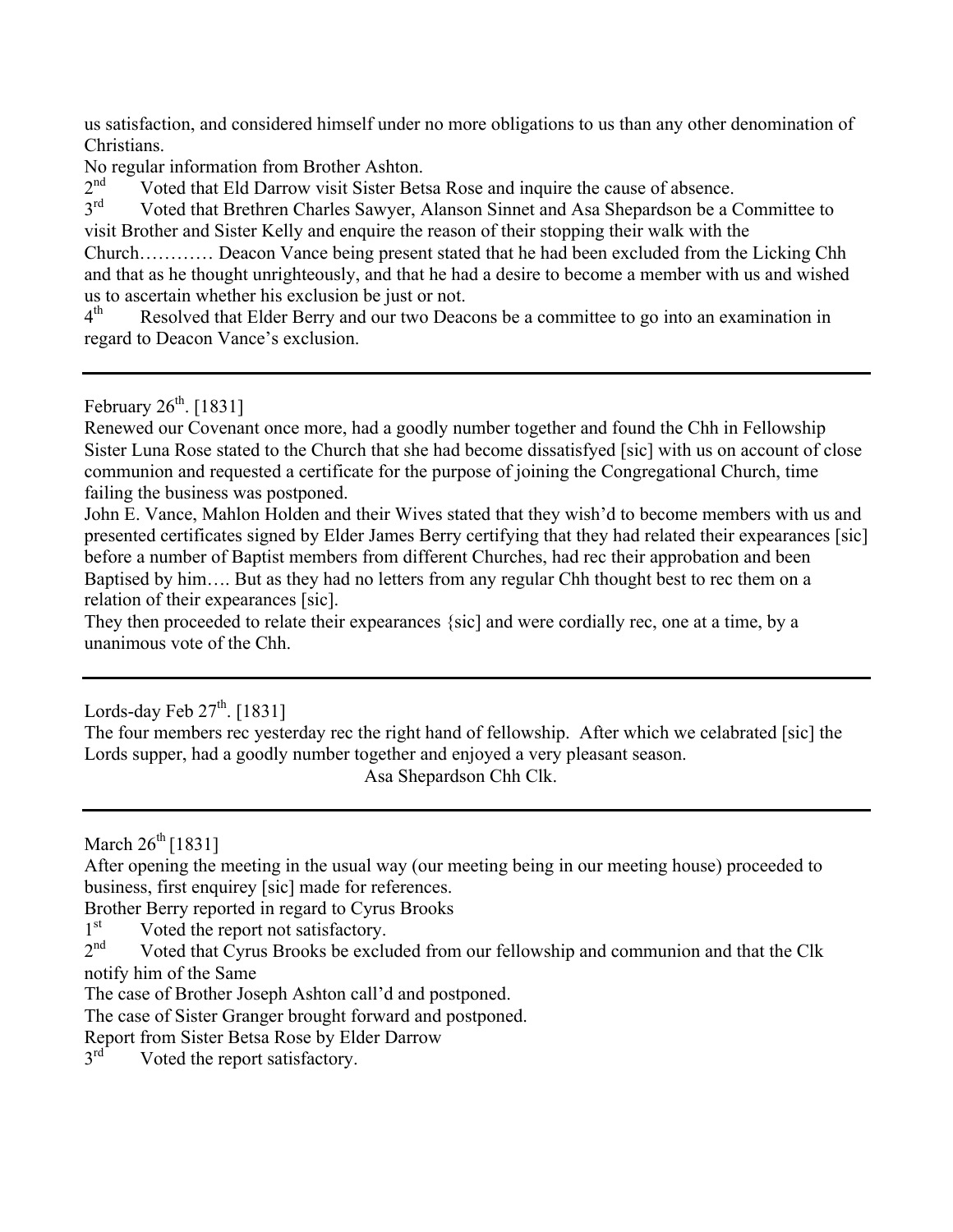The committe [sic] appointed to visit B and S Kelly reported that the reason he could not walk with the Church was that he could not rec bread broken by Eld Berry and handed by Deacon Shepardson. She seem'd burdened with the Same thing but still gave no decided answer.

 $4<sup>th</sup>$  Voted that we rec the report of the committe [sic] on their part and exonerate them.<br> $5<sup>th</sup>$  Voted that a committee be appointed to visit B and S Kelly and request an explanati

Voted that a committee be appointed to visit B and S Kelly and request an explanation of their objections against those members and endeavour a reconciliation

 $6<sup>th</sup>$  Voted that Brethren Wm Rose Alanson Sinnet and Geo Gardner be said committee. The request of Deacon Vance postponed.

The request of Luna Rose taken into consideration and whereas she had declared that she could not fellowship us on our plan of communion. Therefore  $7<sup>th</sup>$  Voted that it would be inconsistent for us to g

 $7<sup>th</sup>$  Voted that it would be inconsistent for us to give her a letter  $8<sup>th</sup>$  Voted that Elder Darrow write a letter to her stating to her the

Voted that Elder Darrow write a letter to her stating to her the reasons why we cannot give her a letter.<br> $9^{\text{th}}$ 

Resolved that our meeting be adjourned to the fourth Saturday in April at ten O Clock AM for the purpose of transacting business which we have on hand.

Asa Shepardson Chh Clk.

Lords-day March  $27<sup>th</sup>$  [1831]

At the intermission Sister Anna Chamberlin related her expearance [sic] and was rec by giving her the right hand of fellowship she having been previously Baptised by Elder Berry.

Saturday April 23<sup>rd</sup>. Ten O Clock AM. [1831]

Met agreeable to adjournment and transacted the following business.

The committee appointed to visit Joseph Ashton reported that he was sorry that he had neglected meeting +c.

1<sup>st</sup> The report was received as satisfactory.

The case of Hannah Granger on account of her ill health was put over

The committee appointed to visit B and S Kelly not prepared to report.

The committee appointed to attend the South Fork Church to enquire respecting Deacon Vance's exclusion Reported that they attended their meeting had recourse to their records found that Deacon

Vance was excluded for joining a temperance society and declaring an unfellowship with the Church.<br> $2<sup>nd</sup>$  The report accepted  $2<sup>nd</sup>$  The report accepted.<br> $3<sup>rd</sup>$  Voted that the case o

 $3<sup>rd</sup>$  Voted that the case of Brother Vance be defered [sic] untill [sic] our next meeting.<br> $4<sup>th</sup>$  Resolved that we send a delegate to the Convention

 $4<sup>th</sup>$  Resolved that we send a delegate to the Convention<br> $5<sup>th</sup>$  Appointed Elder Darrow

 $5<sup>th</sup>$  Appointed Elder Darrow.<br> $6<sup>th</sup>$  Appointed Elder Berry an

Appointed Elder Berry and Elder Darrow as delegates from the Chh to attend the meeting of the Education Society to be held in Lancaster on the fourth monday in May.<br> $7<sup>th</sup>$  Resolved that we invite the Convention to meet with us next vear

 $7<sup>th</sup>$  Resolved that we invite the Convention to meet with us next year.<br> $8<sup>th</sup>$  Annointed Wm Rose Geo Gardner and Asa Shenardson a Commit

Appointed Wm Rose Geo Gardner and Asa Shepardson a Committee to make arrangements for Preaching the ensuing year…………

At one O Clock PM. The Covenant meeting open'd and found the Church in Fellowship and resolved to go forward to Communion on the morrow.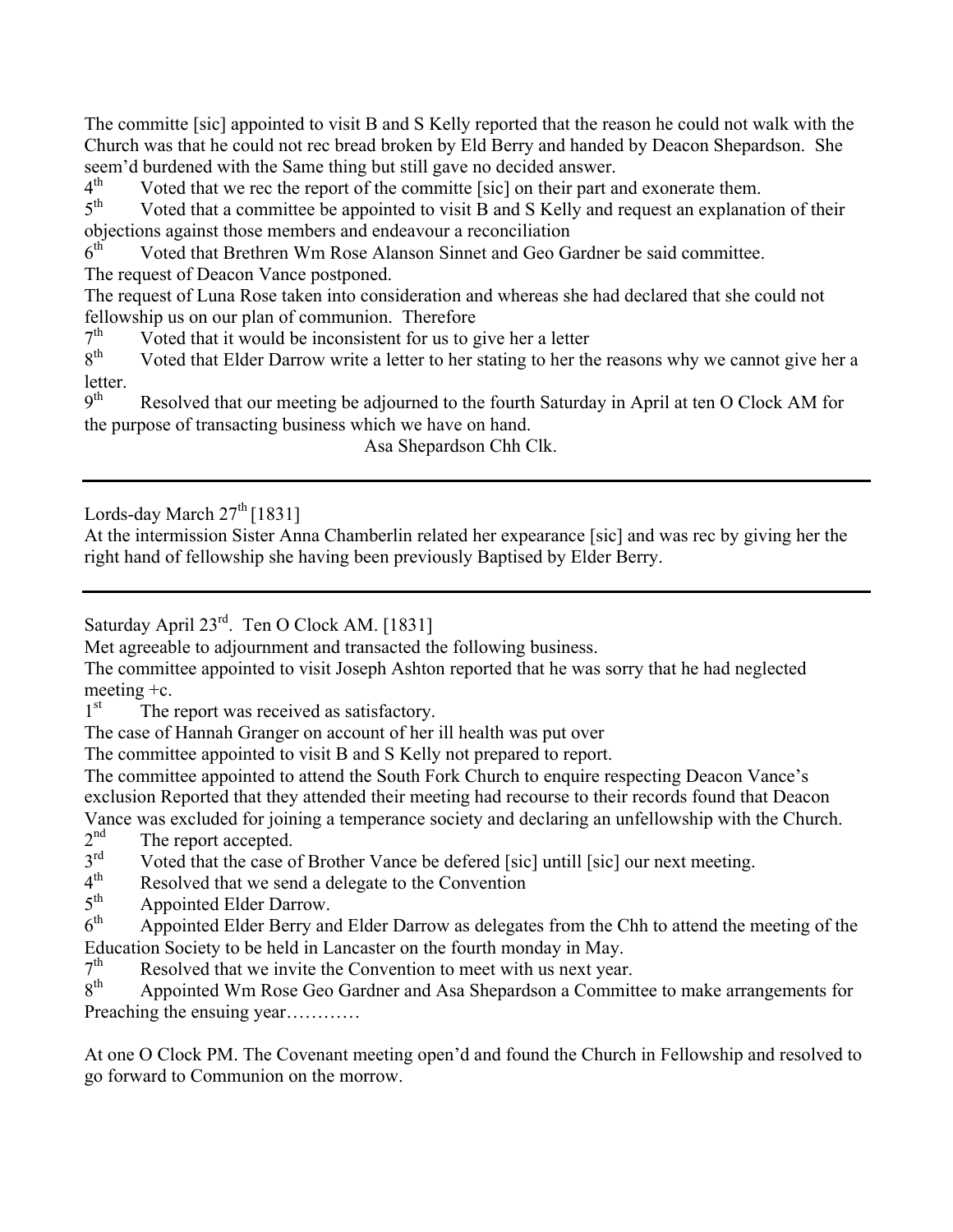George Armstrong and Alice his wife wishing to become members of the Church presented a Certificate of their Baptism Signed by Eld Berry, related their expearance [sic]  $q<sup>th</sup>$  And were received as member of the Chh

And were received as member of the Chh.

Whiten Holsclaw related his expearance [sic],

10<sup>th</sup> And was rec as a candidate for Baptism.

Lords-day April  $24^{\text{th}}$  [1831]

Elder Berry Baptised Brother Whiten Holsclaw gave him and the other two members rec yesterday the right hand of fellowship and administered the Lords supper.

Saturday, May  $21<sup>st</sup>$  one O Clock PM. [1831]

Again met for the purpose of setting in order things wanting in the house of God, the meeting being opened by Eld Darrow by singing, Eld George C Sedwick being with us prayed, read a part of the fifth Chapt [sic] of Paul's Epistle to the Ephesians and made some observations on the same, in regard to our duty to love one another.

After which call'd for references.

No report from Sister Granger.

The committe [sic] appointed to visit B and S Kelly reported that they had gone in pursuit of their business but did not find B Kelly at home the business therefore was put over

The case of Deacon Vance brought forward.

 $1<sup>st</sup>$  Voted that we hear his expearance [sic] in consequence of his having no letter of recommendation. After hearing his relation.<br> $2<sup>nd</sup>$  Voted to rec him as a member of this

Voted to rec him as a member of this Chh

The committee appointed to make arrangements for preaching the ensuing year reported that they had agreed with our two ministering Breathing to preach with us each half of the time, but found that our ministers had made such other arrangements with other Churches that seemed to interfear [sic], after some time spent on the subject left it until some arrangement can be made.<br> $3<sup>rd</sup>$  Voted that our delegate to the convention have a certificate from the

Voted that our delegate to the convention have a certificate from the church stating his appointment<br> $4^{\text{th}}$  Voted

Voted that Sister Squire have a letter of recommendation, She being about to go on a journey at a distance.<br> $5^{\text{th}}$  R

Resolved that Brethren Charles Sawyer and Luther Woods be a committee to enquire after Levi Morton and Sally Nicoll.

 $6<sup>th</sup>$  Resolved that Brethren Alanson Sinnet and Deacon Russell be a committee to enquire of Brother Dusenberry the cause of his leaving his seat at the Lords table and request him to take it again.

Asa Shepardson Chh Clk.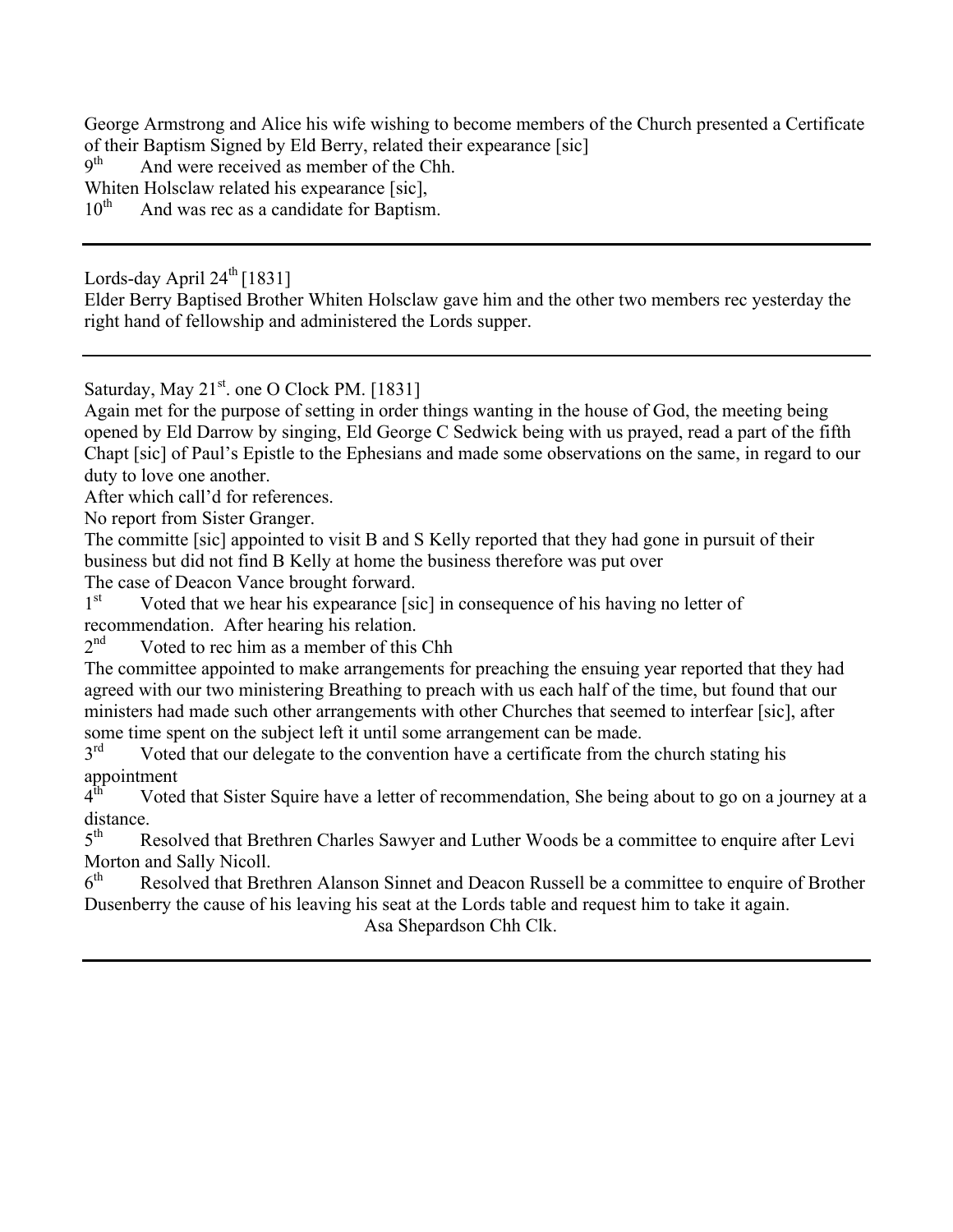Saturday June  $25<sup>th</sup>$ . [1831]

Read and renewed the covenant and found the Church in fellowship. After which

1<sup>st</sup> Received Sarah Holden by Letter.

Mary English related her expearance [sic] and was<br> $2<sup>nd</sup>$  received a candidate for Bantism

- $2<sup>nd</sup>$  received a candidate for Baptism<br> $3<sup>rd</sup>$  Voted that Elder Berry take the na
- Voted that Elder Berry take the pastoral care of the Church the ensuing year.

Asa Shepardson Chh Clk.

Lords-day June  $26<sup>th</sup>$ . [1831] Sister Mary English Baptised, She and Sister Sarah Holden and Brother John Vance rec the wright [sic] hand of fellowship.

After which we attended the ordinance of the supper

Saturday July  $23^{\text{rd}}$  [1831]

The meeting opened, call'd for references. The case of Sister Granger call'd. The committee reported that she said that the difficulty betwixt her and the member whom she had charged with lieing [sic] was amicably seteled [sic] and that since the settlement the member perhaps fearing that Sister Granger were not fully reconciled to them they had sent by a member of the Church to know if she was satisfyed [sic] finding the business in this situation thought best to leave it untill [sic] the Committee can obtain the evidence of the second person

From Brother and sister Kelly no information

Heard the report from Sally Nicoll by the committee which was that she acknowledged she had danced but seemed rather to justify herself on the ground that she did not think that she was a Christian

1<sup>st</sup> Voted that the Clerk write to her and prefer the Charge of dancing against her and cite her before the Church to answer to the same.

Since the committee appointed a visit [to] Brother Levi Morton he has been with us and communed and we feel perfectly satisfyed [sic] that we have no cause of complaint with him.

From Brother Dusenberry the report was that he had wandered away and feared he knows nothing about religion could not go forward in religious duties because he could not act the hypocrite and conjectured that the Church had ought against him but he had nothing against the Chh.

 $2<sup>nd</sup>$  Resolved that the Labour be continued by the same Committee.

Brother Alexander Holden having been excluded from the Licking Chh at the same time that Brother John Vance was excluded and implicated in the same charges, requested to become a member with us, After hearing his expearance [sic].<br> $3<sup>rd</sup>$  Voted to received [sic] him

Voted to received [sic] him and gave him the right hand of fellowship.

Elder Berry said he thought that he could make arrangements so as to preach with us on the first and third Lords-days instead of the second and fourth, with this proviso.<br>4<sup>th</sup> Resolved that we change our Covenant meetings and Commun

Resolved that we change our Covenant meetings and Communion from the fourth to the first. Brother Russell presented to the Church rather by way of query whether it be our duty as a Chh to support Sister Santee (she having become chargeable) or throw her upon the Township. After some remarks made on the subject.<br> $5<sup>th</sup>$  Voted that the Clerk rite [sic] a su

Voted that the Clerk rite [sic] a subscription to be paid in cash in six months from date and circulate it among the members to ascertain what can be obtained for her support for one year. Adjourned till ten O Clock on Saturday August  $27<sup>th</sup>$ . Asa Shepardson Chh Clk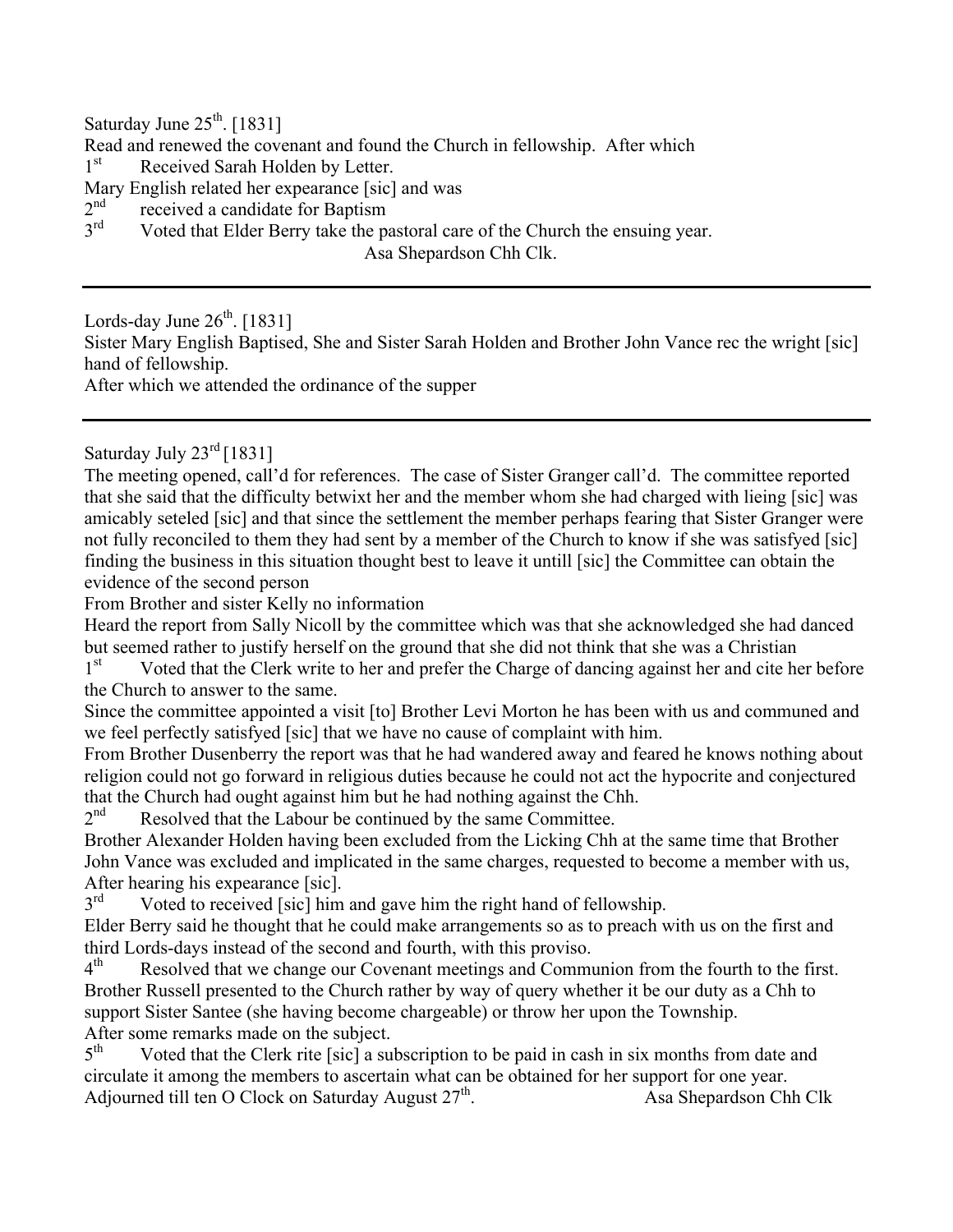Saturday August  $27<sup>th</sup>$ . [1831]

Met agreeable to adjournment the meeting being opened in the usual manner, proceeded to business the case of Sister Granger call'd. Deacon Shepardson stated he had not obtained the testimony he had the privilege to obtain therefore

1<sup>st</sup> Voted that the business rest as it is for the present

The remainder of references on the Book had not time to attend to.

 $2<sup>nd</sup>$  Resolved to send three Delegates and a Letter to the Association.<br> $3<sup>rd</sup>$  Appointed Eld Berry Eld Darrow and Alanson Sinnet Delegates

 $3<sup>rd</sup>$  Appointed Eld Berry Eld Darrow and Alanson Sinnet Delegates.<br> $4<sup>th</sup>$  In case of falier [sic] Brother Whiting Holsclaw

 $4<sup>th</sup>$  In case of falier [sic] Brother Whiting Holsclaw  $5<sup>th</sup>$  Voted to request the Association to give us a vis

Voted to request the Association to give us a visitation meeting to commence on the Saturday before the fifth Lords-day in April next.<br> $6<sup>th</sup>$  Voted to send one dollar

Voted to send one dollar to the Association for the purpose of obtaining the minutes. The meeting then closed and the Covenant meeting commenced. Read the Covenant and proceeded to renew it. Found many members low in their minds and some young members seemed as though they could not go forward to communion still the Chh in general manifested a union and fellowship.

Asa Shepardson Chh Clk.

Lords-day Aug  $28<sup>th</sup>$  [1831]

Yesterday after covenant meeting Brother Joseph English related his expearance [sic] was received as a member for Baptism and today Baptised and rec the right hand of fellowship and with us partook of the Lords-supper.

Saturday September 24<sup>th</sup> One O Clock P.M. [1831]

Met for our annual meeting, the meeting being opened in the usual manner proceeded to choose.<br>1<sup>st</sup> Elder Allen Darrow Moderator for the ensuing year

 $1<sup>st</sup>$  Elder Allen Darrow Moderator for the ensuing year.<br>  $2<sup>nd</sup>$  Asa Shenardson Clk

 $2<sup>nd</sup>$  Asa Shepardson Clk.<br> $3<sup>rd</sup>$  Voted that we choose

 $3<sup>rd</sup>$  Voted that we choose a Treasurer annually on the same day of Choosing a moderator and Clk.<br> $4<sup>th</sup>$  Voted that Deacon Shenardson be our Treasurer the ensuing year. References call'd for

Voted that Deacon Shepardson be our Treasurer the ensuing year. References call'd for. Deacon Shepardson stated that in regard to the difficulty which has been long existing betwixt him and Sister Granger that he had conversed with her and She had told him who the person was that had been sent with a message to her from the member whom she had charged with stating a falshood [sic] and Brother Shepardson Stated that he was satisfyed [sic] on the subject  $5<sup>th</sup>$  Voted that we are satisfyed [sic] with the settelment [sic] in r

Voted that we are satisfyed [sic] with the settelment [sic] in regard to all the old difficulty which has been of long standing

Heard the report of the committee appointed to visit Brother and Sister Kelly which was that they should give no explanation of their burden with Elder Berry and Deacon Shepardson  $6<sup>th</sup>$  Voted that the Committee have done their duty and that they be discha

Voted that the Committee have done their duty and that they be discharged.

The case of Sister Sally Nicoll call'd but as we had not rec the information whether she had received the citation from the Church to attend and answer to the charge against her therefore put it over and at the same time.<br> $7<sup>th</sup>$  Apr

Appointed Sister Betsa Case to converse with her on the subject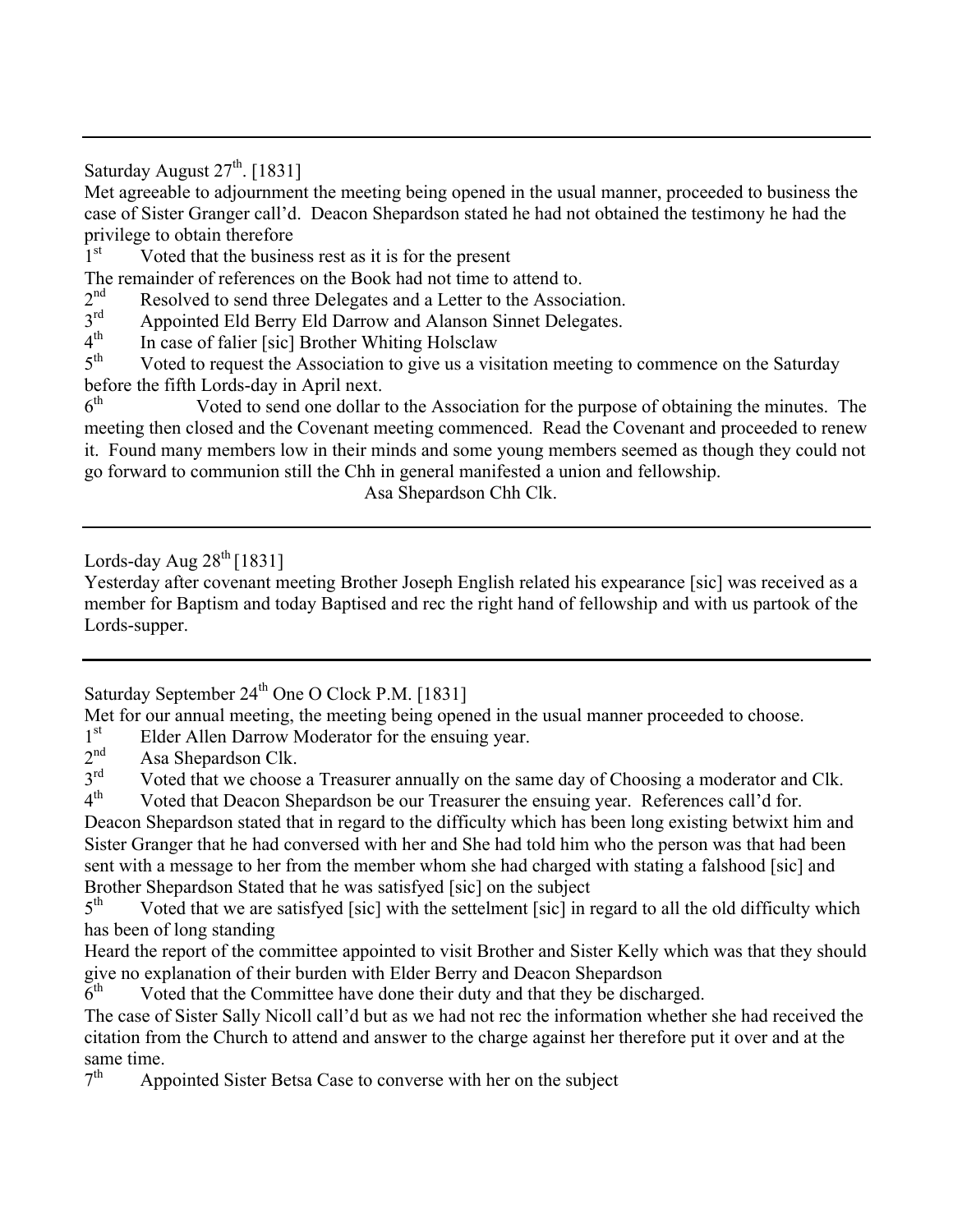Brother Dusenberry being present stated that he had no hardness with any of the Chh said he had got far from the enjoyment of religion was to [sic] much engrossed with the things of this world had felt as though he could not act the part of a hypocrite therefore could not engage in Christian duties but still wished for the prosperity of the Church and wished he could feel as he formerly had done. Some observations were then made to him by a number of the Brethren as designed to comfort and strengthen him to resume his place in the Chh. He then confessed his wrong in neglecting his duty and said he felt resolved to take his place.<br> $8<sup>th</sup>$  Voted that we feel satisfyed [s]

 $8<sup>th</sup>$  Voted that we feel satisfyed [sic] with his confession and resolve  $9<sup>th</sup>$  Voted that we hear from our Deacons in regard to getting a home

Voted that we hear from our Deacons in regard to getting a home for Sister Santee. The report was no home.

The meeting closed by Prayer by the Moderator.

Asa Shepardson Chh Clk.

October  $1<sup>st</sup>$  [1831]

Being the second day of a four day meeting Mariah Holden related her expearance [sic] and was received as a candidate for Baptism, her parents living at Some distance and wishing to have her Baptised in their own neighbourhood her Baptism was deferred for that purpose.

October  $20^{th}$  [1831] Elder Berry Baptised Sister Maria Holden at Hog-run

Saturday  $22<sup>nd</sup>$ . [1831]

Being our Covenant meeting. Elder Berry opened the meeting By singing and Prayer,a nd then reading the 96<sup>th</sup> Psalm and makeing [sic] some few appropriate remarks from the same in regard to praising God.

Read the covenant and proceeded to renew it, and whereas the Lord in great mercy has recently appeared for our help has renewed us in the spirit of our minds and already brought some to rejoice in a crucifyed [sic] Saviour and many more to tremble before God on account of their Sins, we had a goodly number together many more than we have had at a covenant meeting for some time we had truely [sic] a pleasant meeting found the Chh in fellowship and some members who had for some time been negligent in regard to filling their seats with the Chh acknowledged their faults and manifested a resolution to resume their place

After renewing the covenant some came forward and expressed a desire to unite with us.

Obed Holsclaw related his expearance {sic] was rec.

Aaron Pond related his expearance [sic] and rec.

Lovina Sinnet related her expearance [sic] and rec.

1<sup>st</sup> Voted to give Sister Hannah McAllister (formerly Hannah Cramer) a letter of recommendation and dismission She being about to remove from the place

 $2<sup>nd</sup>$  Voted that we meet on monday evening next at 6 O Clock PM for the purpose of makeing [sic] some arrangement in regard to supporting Sister Santee

Asa Shepardson Chh Clk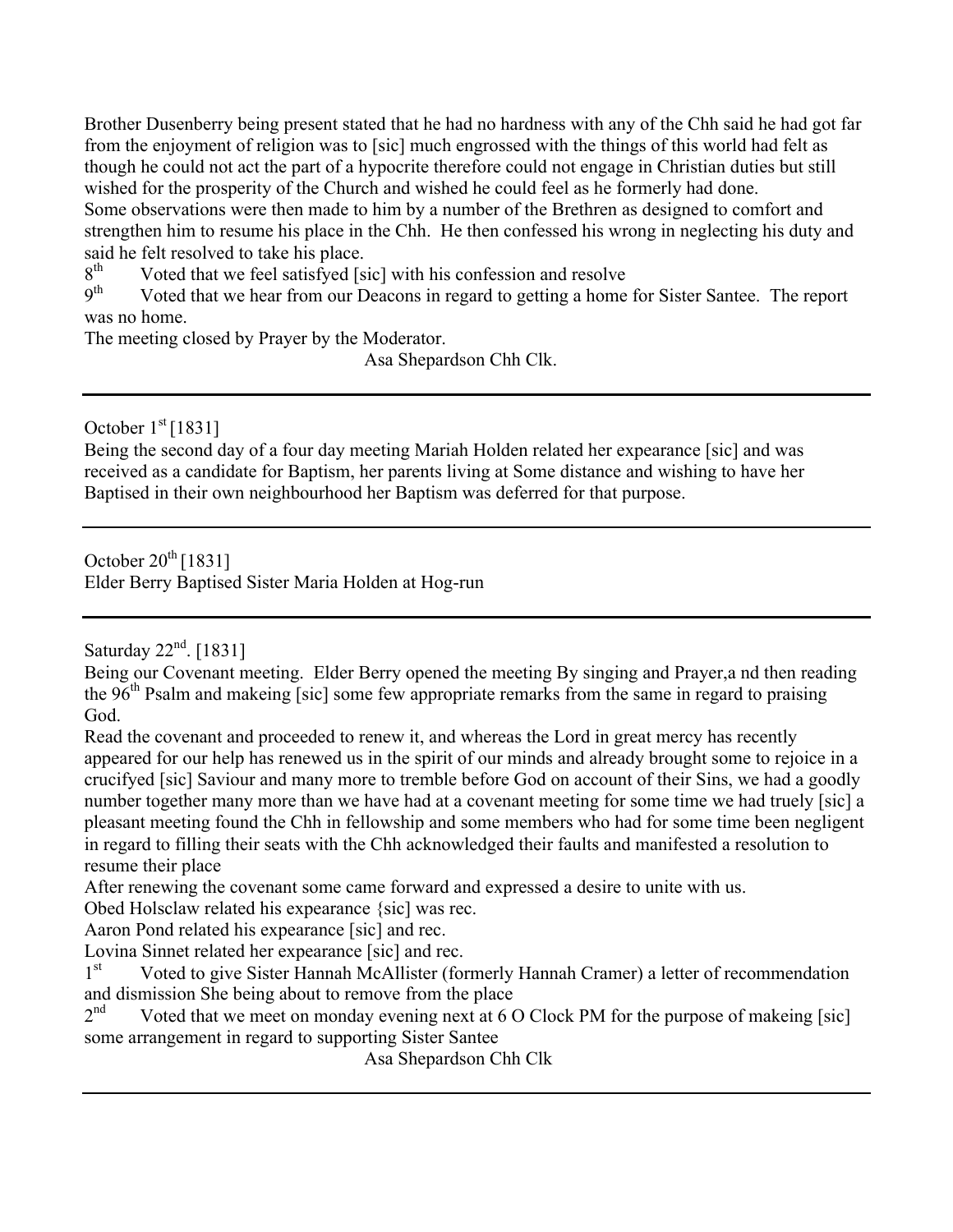Lords'day October 23<sup>rd</sup> [1831]

At the intermission we assembled on the bank of our little Jourdan and Elder Berry Baptised Sister Lovina Sinnet in the presence of a large and Solemn assembly

October  $24^{\text{th}}$  [1831]

Met according to appointment.

Opened the meeting by Prayer.

- $1<sup>st</sup>$  Choose Deacon Shepardson Mod'r<br> $2<sup>nd</sup>$  Voted that we consider the case of S
- $2<sup>nd</sup>$  Voted that we consider the case of Sister Santee<br> $3<sup>rd</sup>$  Voted that we make application to the Trustees of
- $3<sup>rd</sup>$  Voted that we make application to the Trustees of the Township for her support.<br>  $4<sup>th</sup>$  Voted that our Deacons make the application
- Voted that our Deacons make the application

October  $27<sup>th</sup>$  [1831] In the evening held a conference Myron Gardner and Frederick Gardner related their expearances [sic] and were rec as candidates for Baptism

Lords-day Oct  $30^{th}$ . [1831] Elder Berry Baptised Brethren Myron Gardner Frederick Gardner and Aaron Pond.

Lords-day November  $13^{th}$ . [1831] Elder Darrow Baptised Brother Obed Holsclaw

Saturday Nov 26<sup>th</sup> [1831]

Met at 10 O Clock according to a previous appointment to attend to Church business the meeting being opened in the usual way<br>1<sup>st</sup> Voted that Brothe

- Voted that Brother Alanson Sinnet Serve as moderator protem our moderator being absent references then call'd for - - the case of  $B + S$  Kelly call'd - - - -  $2<sup>nd</sup>$  Voted that the reason they have given for not going with
- Voted that the reason they have given for not going with the church are not sufficient for absenting themselves
- $3<sup>rd</sup>$  Voted that we cite them to appear before the Church and make an explanation of their reasons for not walking with us.<br> $4<sup>th</sup>$  Voted that they h
- Voted that they be cited to attend at our next meeting of business.
- The committee to visit S Sally Nicoll not present.<br> $5<sup>th</sup>$  Resolved that in future we have our arrang
- $5<sup>th</sup>$  Resolved that in future we have our arrangement for preaching commence with the year.<br> $6<sup>th</sup>$  Voted that a committee of three be appointed to make arrangement for preaching for the
- Voted that a committee of three be appointed to make arrangement for preaching for the ensuing year.
- 7 Brethren Charles Sawyer Alanson Sinnet and Daniel Dusenberry said committee.<br>8<sup>th</sup> Whereas Luna Rose has left us and joined the Presbyterian Church in consequence
- Whereas Luna Rose has left us and joined the Presbyterian Church in consequence of which we consider her no longer a member with us.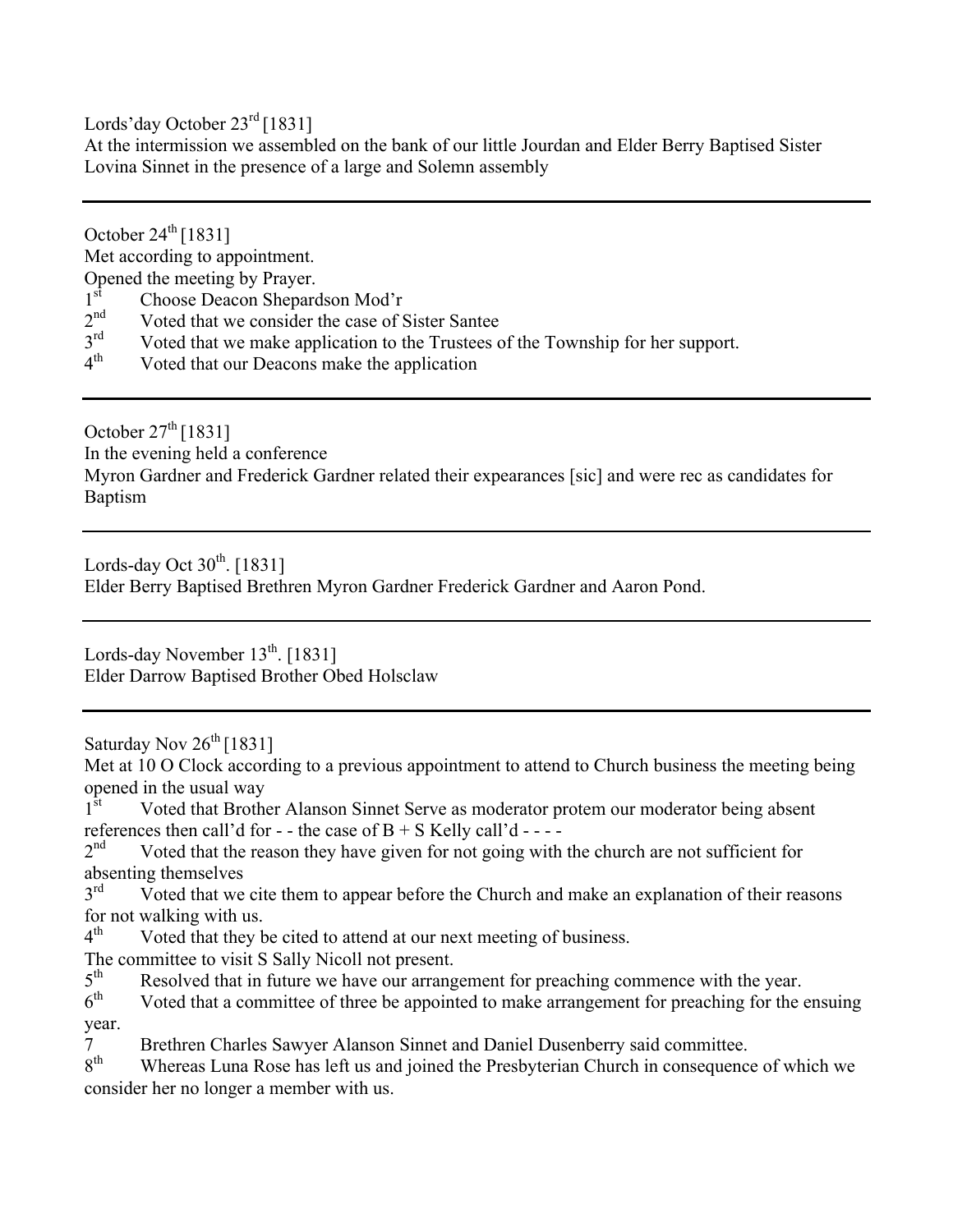Sister Mehitabel King made a request for a letter of recommendation in order to join the Presbyterian  $\frac{\text{Chh}}{\text{q}^{\text{th}}}$ 

 $9<sup>th</sup>$  Voted that Elder Darrow inform her that we cannot give her a letter  $10<sup>th</sup>$  On motion appointed B Luther Woods to visit Sister Granger and in

On motion appointed B Luther Woods to visit Sister Granger and inform her that they are dissatisfied with the remarks prematurely made against the Church at our last Chh meeting by way of censure, and wish her to make acknowledgement to the Church for the Same.

Asa Shepardson Chh Clk

Saturday Dec  $24<sup>th</sup>$ . [1831]

Renewed our Covenant and found the Chh in fellowship and prepared to go forward to communion.

Jan 21th 1832.

Met agreeable to our monthly appointment for the purpose of setting in order things wanting in the house of God. At the commencement of the meeting the moderator read the  $13<sup>th</sup>$  of Pauls  $1<sup>st</sup>$  Letter to the Church at Corinth.

After which proceeded to business References call'd for. The case of Brother and sister Kelly call'd The vote taken at the last meeting of business read. Brother and Sister Kelly both present after some time spent on the subject

1<sup>st</sup> Resolved that Brethren Daniel Shepardson and Hugh Kelly withdraw and converse together on the subject of Brother Kellys ? with B Shepardson if may be he may get his mind relieved. Heard the report from Sister Case in regard to S Sally Nicoll.<br> $2<sup>nd</sup>$  Resolved that the report from S Case be satisfactory at

 $2<sup>nd</sup>$  Resolved that the report from S Case be satisfactory and she be discharged.<br> $3<sup>rd</sup>$  Resolved that Sally Nicoll be Excluded from our fellowship and Communic

Resolved that Sally Nicoll be Excluded from our fellowship and Communion.

Sister Grangers case brought worward [sic], She present made an acknowledgement for the remarks made against the Chh

 $4<sup>th</sup>$  Voted the confession satisfactory

Brethren Shepardson and Kelly returned to the meeting Brother and Sister Kelly acknowledged they had been in the fault in absenting themselves from the Chh

 $5<sup>th</sup>$  Voted their Confession satisfactory.<br> $6<sup>th</sup>$  Resolved that this meeting be adjoint

Resolved that this meeting be adjourned to next Saturday 28<sup>th</sup> of this month One O Clock PM at this place for the purpose of examining the Chh accord on page 108 [Dec. 24, 1830] Sister Granger being dissatisfied with the record there made as it relates to her.

Meet according to adjournment Deacon Shepardson opened the meeting by prayer Brother A Sinnet Chosen Moderator  $+ C$  Sawyer Clerk protem brother Asa Shepardson previously requested that he be excused (?) from serving as Clerk, voted that the the [sic] records on the Church book be read and examined to see if any thing there be that is not in accordance with the views of the Church voted to adjourn to meet Saturday at 1 O P.M. At this place

C Sawyer, Clerk protem

January 28<sup>th</sup> 1832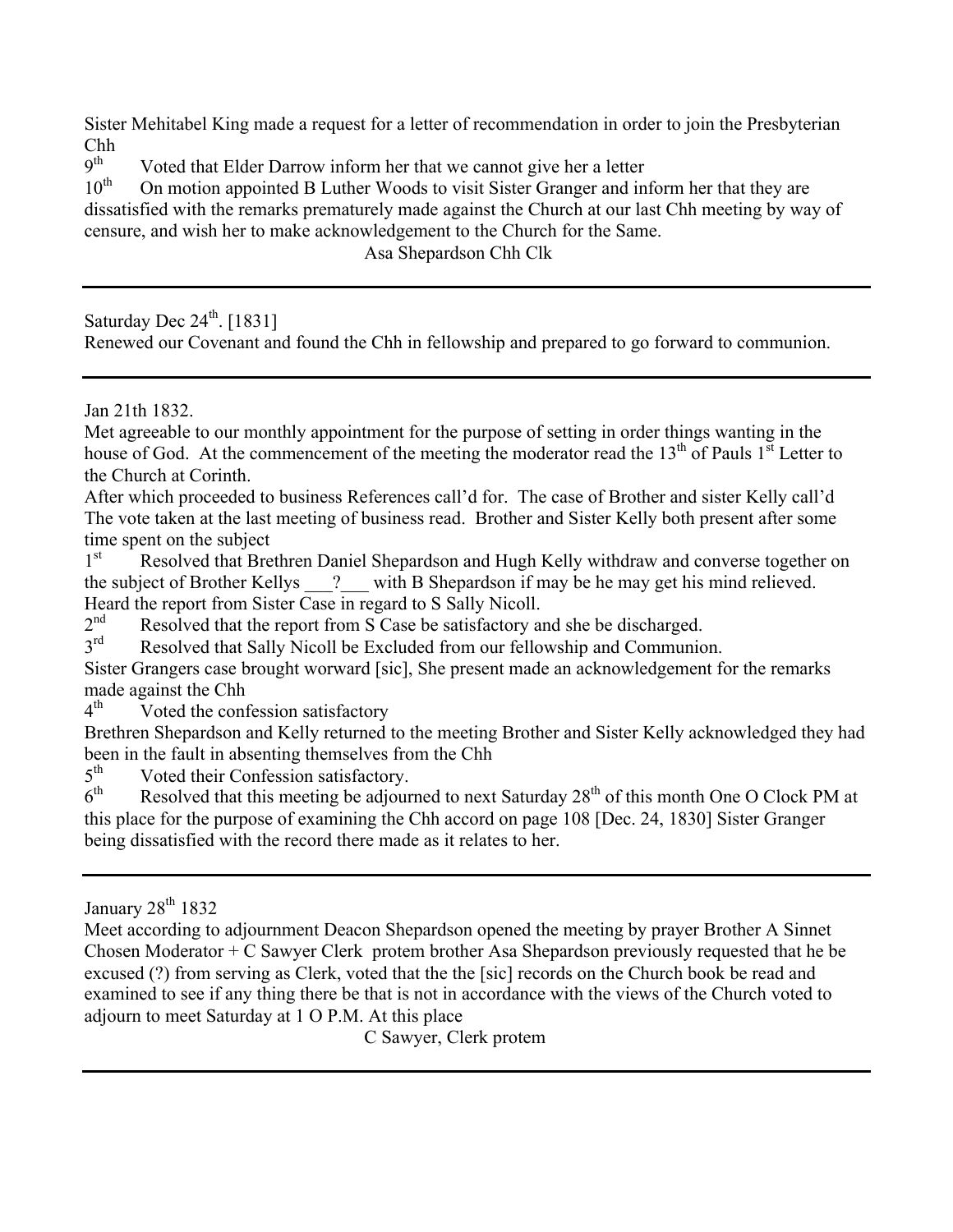February  $4^{th}$  1832

Met according to adjournment Bro D Shepardson opened the Meeting by Singing 130 Hymn 1st Book and by Prayer, Chose Bro C. Sawyer Clerk protem

1<sup>st</sup> voted that we receive our Church records as they now Stand

2d voted that the Church do not Criminate Sister Granger where it is stated on Page 108 [Dec. 24, 1830] in this book that "Brother Ashton being absent She denied it."

3 voted that Brother Daniel Jewitt Jr. be received into this church in full fellowship by letter from Miller Township Church

4 voted that our meetings begin at 11 A.M. on sabbath days hereafter.

5 voted that Eld Darrow be our Treasurer for to receive the monies which may be raised at our monthly Concert of prayer for the aid of the  $B_{2}$ ? Union  $6<sup>th</sup>$  voted that the minutes be read Brother Jewitt praying

voted that the minutes be read Brother Jewitt praying meeting Closed –

C Sawyer Clerk protem

February  $25^{\text{th}}$  [1832]

Met for the purpose of renewing our covenant our moderator not present Brother Whitney opened the meeting by Singing and Prayer, after which the moderator came in, sang another Psalm and expressed something of his own feelings and made some observations to the Chh. after which the members proceeded to express their feelings, had a goodly number present, and found fellowship existing and the members determined on going forward - - - - - -

After renewing our covenant.

Elder Berry stated that some of the Brethren in and about Newark had thought it expedient to constitute a Baptist Church in Newark and wished to know the mind of the Church.<br>1<sup>st</sup> On motion Resolved that the Clerk be authorised [sic] to give Lett

On motion Resolved that the Clerk be authorised [sic] to give Letters to such members belonging to the Church as may wish to join the new contemplated Church in Newark, provided they Call for them.  $2<sup>nd</sup>$  Voted that as Sister Granger had requested to take her place again in the church that we receive her again to fellowship.

Asa Shepardson Chh Clk.

March  $24^{th}$ . [1832]

Met for the purpose of transacting such business as may come before us.

The meeting being opened as usual and our Moderator being absent.

1<sup>st</sup> Resolved that Brother Dusenberry be our Moderator for the day.

Mehitabel King having joined the Congregational Church.<br>2<sup>nd</sup> Resolved that we withdraw our Chh fellowshin from

 $2<sup>nd</sup>$  Resolved that we withdraw our Chh fellowship from her  $3<sup>rd</sup>$  Voted that we call after the following members (viz) Eras

Voted that we call after the following members (viz) Erastus Allyn Harris Thurston and his wife Joseph Ashton + Elizabeth Rose and enquire the cause of their Absence and request them to come to our next meeting of business in May and give the reason of their absence

4th Appointed Sister Smith to visit Sister Rose

Asa Shepardson visit B and S Thurston.

And Brother Dusenberry visit Brethren Erastus Allyn and Joseph Ashton.

Brother Alanson Sinnet stated that he is calculating to be gone from home the ensuing Summer and wished us to give him a letter of recommendation.<br> $5<sup>th</sup>$  Voted to give him a letter

Voted to give him a letter.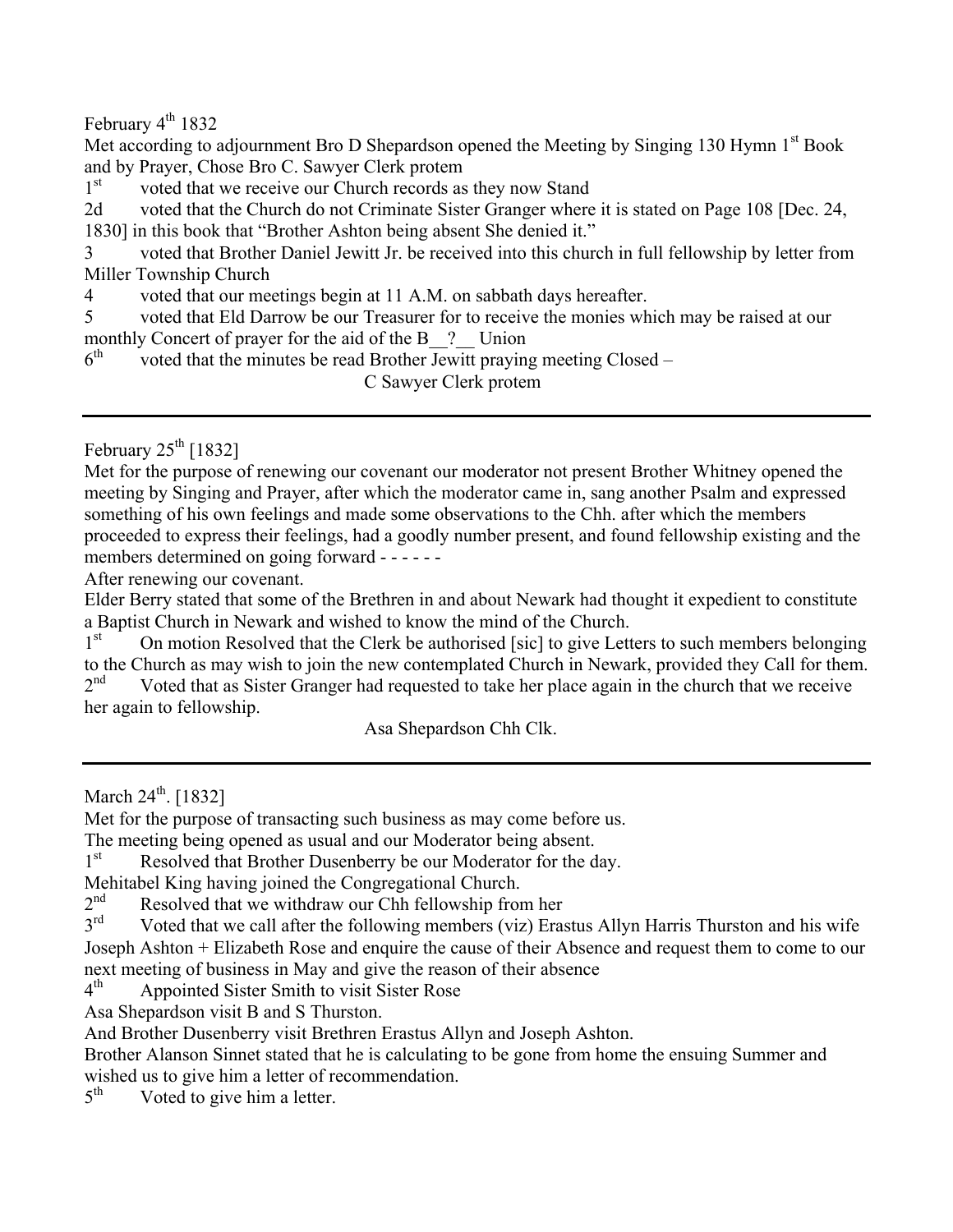Brother Thomas Evans presented a letter of recommend and dismission from the Welch Chh requesting to become a member with us but Brother Alanson Sinnet said that he had some objections to his becomeing [sic] a member after some discussion on the subject concluded to let the business rest untill [sic] Brother Sinnet have an interview with Brother Evans in order that he may become reconciled to him.

Asa Shepardson Chh Clk.

Lords-day April  $8^{th}$ . [1832] Elder Darrow and his wife, calculating to set out on a Journey on the morrow, requested and received a letter of recommendation.

Saturday April 21<sup>st</sup> One O Clock PM. [1832]

Met agreeable to our monthly appointment for the purpose of renewing our Covenant the meeting being opened in the usual way, read our Covenant and proceeded to renew it, we had a goodly number together, after the Brethren had related their feelings, sung part of a hymn Brother Whitney prayed, the Sisters then expressed their minds, found the Chh in fellowship and nothing to prevent us from going forward to Communion, we feel that we have abundant reason to bless God that we are at peace among ourselves, and that our situation as a body is so much more pleasant and agreeable than some time past. O may he who is the teacher of his people keep us from jars and divisions.

Asa Shepardson Chh Clk.

Lords-day May  $13^{th}$ . [1832]

Elder Joshua Bradley having been appointed as a traveling Agent for the Granville Literary and Theological institution, and being with us, Preached in the morning and again half past seven P.M. after which he presented a letter of recommend and dismission from the Chh in Indianapolic, requesting to become a member with us.

 $1<sup>st</sup>$  Voted that he be received as a member of this Church.<br> $2<sup>nd</sup>$  At his request Voted to give him a letter recommending

At his request Voted to give him a letter recommending him to the Churches wherever he may go.

May  $19^{th}$ . [1832]

Met for the purpose of transacting business the meeting being opened in the usual way

1<sup>st</sup> Appointed Deacon Shepardson Mod'r protem

Brother and sister Thurston being present stated that they did not feel exactly to agree with us on our views of the doctrine of election we wished them to state to us what course they wished to take in regard to going with the Chh. They desired some more time to mature the thing in their minds.<br> $2<sup>nd</sup>$  Voted that they have two months for this nurnose.

Voted that they have two months for this purpose.

The labour with of [sic] Elizabeth Rose continued

Brethren Erastus Allyn and Joseph Ashton and Brother Dusenberry the committee to visit them all absent.

Brother Thomas Evans again renewed his request to become a member with us.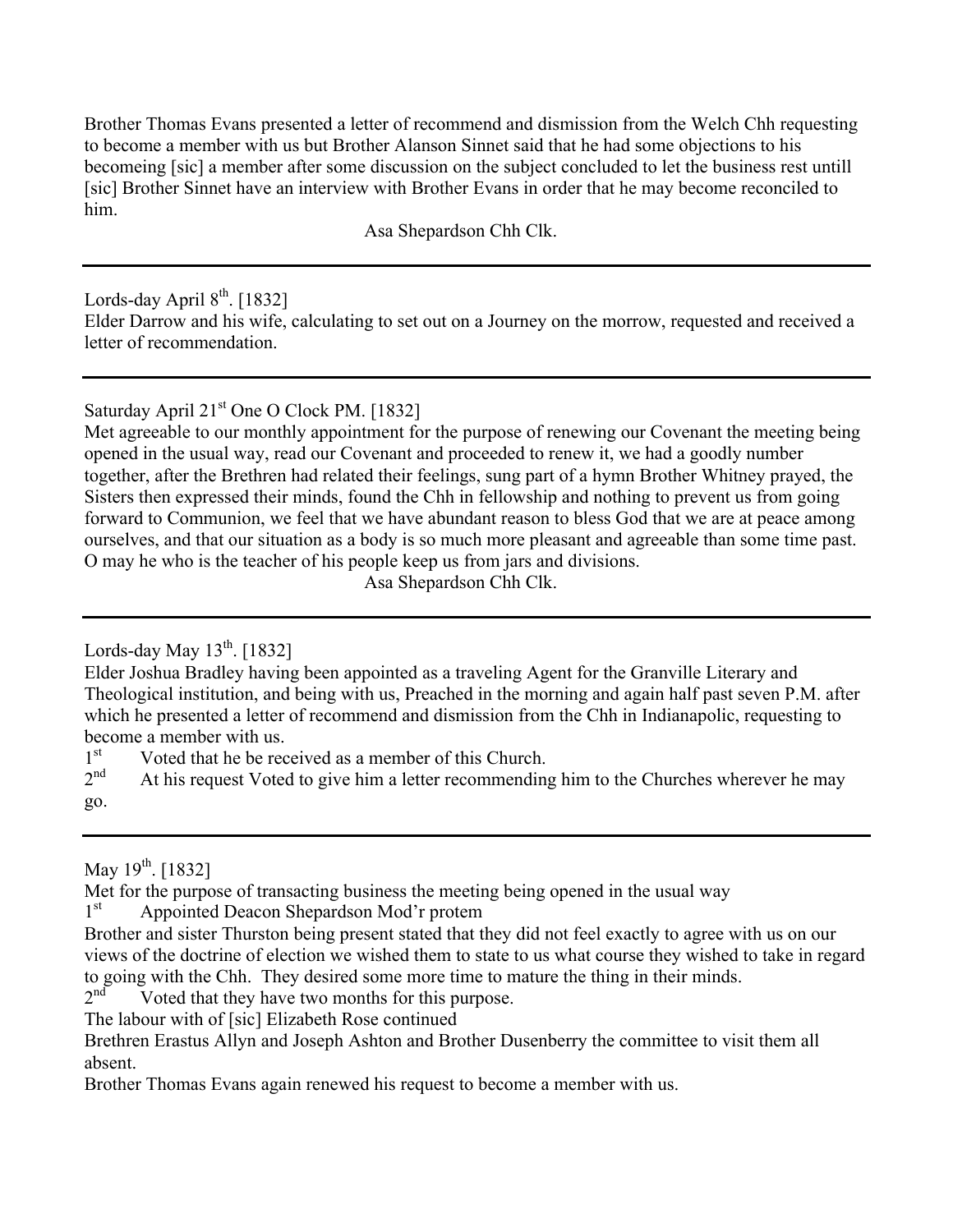Brother Alanson Sinnet said he had an interview with B Evans but their differences were not adjusted but said he had determined not to go into an investigation of the thing with B Evans and should submit the thing to the Chh  $3<sup>rd</sup>$  Voted to rec

 $3<sup>rd</sup>$  Voted to rec Professor John Pratt as a member of this Chh by his letter of recommend.<br> $4<sup>th</sup>$  Voted to rec Sister Mary Pratt By Letter

 $4<sup>th</sup>$  Voted to rec Sister Mary Pratt By Letter.<br> $5<sup>th</sup>$  Voted that Elder Berry be our Delegate to

Voted that Elder Berry be our Delegate to the Convention, in case of falier [sic] Brother Woods. Brethren Evans and Sinnet and Sister Sinnet withdrew and had another interview, returned and stated not yet reconciled with B Evans and especially S Sinnet.

Resolved that they have another interview and that they call in such aid as they think proper to endeavour to effect a reconcilation [sic].

Asa Shepardson Clk.

Lords-day May  $27<sup>th</sup>$  [1832] Sister Granger being about to go a journey to New England requested and received a letter of recommend to the Churches of our Faith and order

Saturday June 23<sup>rd</sup>. [1832]

Being our covenant meeting our Moderator not present Deacon Shepardson opened the meeting by singing the 4<sup>th</sup> Hymn 2<sup>nd</sup> Book. Brother French prayed. Proceeded to renew our Covenant and found the Chh in fellowship

After which opened a door for business if any

Brother Whiting Holsclaw said he had heretofore been led away with the doctrine of New lights so call'd and had even joined with them as a member but had since become convinced of his error and confessed his fault and wished to return

1<sup>st</sup> On motion resolved that he be restored to the fellowship of the Chh.

Sung the hymn "Blest be the tie that binds"

Brother French closed the meeting by Prayer.

Asa Shepardson Chh Clk.

Lords-day June  $24^{\text{th}}$  [1832]

Brother Whiten Holsclaw being about to remove out of the bounds of the Church for the present, requested and received a Letter of recommend.

Saturday One O Clock July 21<sup>st</sup>. [1832]

Being our meeting for business and our moderator being absent.

1<sup>st</sup> Voted that Deacon Russell be moderator protem References call'd for.

Brother Alanson Sinnet stated that he would withdraw his objections against Brother Thomas Evans heretofore made against him.<br>2<sup>nd</sup> Voted to receive Broth

Voted to receive Brother Evans as a member of this Church.

Brother Daniel Jewit having previously stated to the Church that whereas he had for some time past been in the habit of improveing [sic] his gift in a public way, he wished to know whether the Church would approbate his procedure. The business having been put by, was brought forward at this time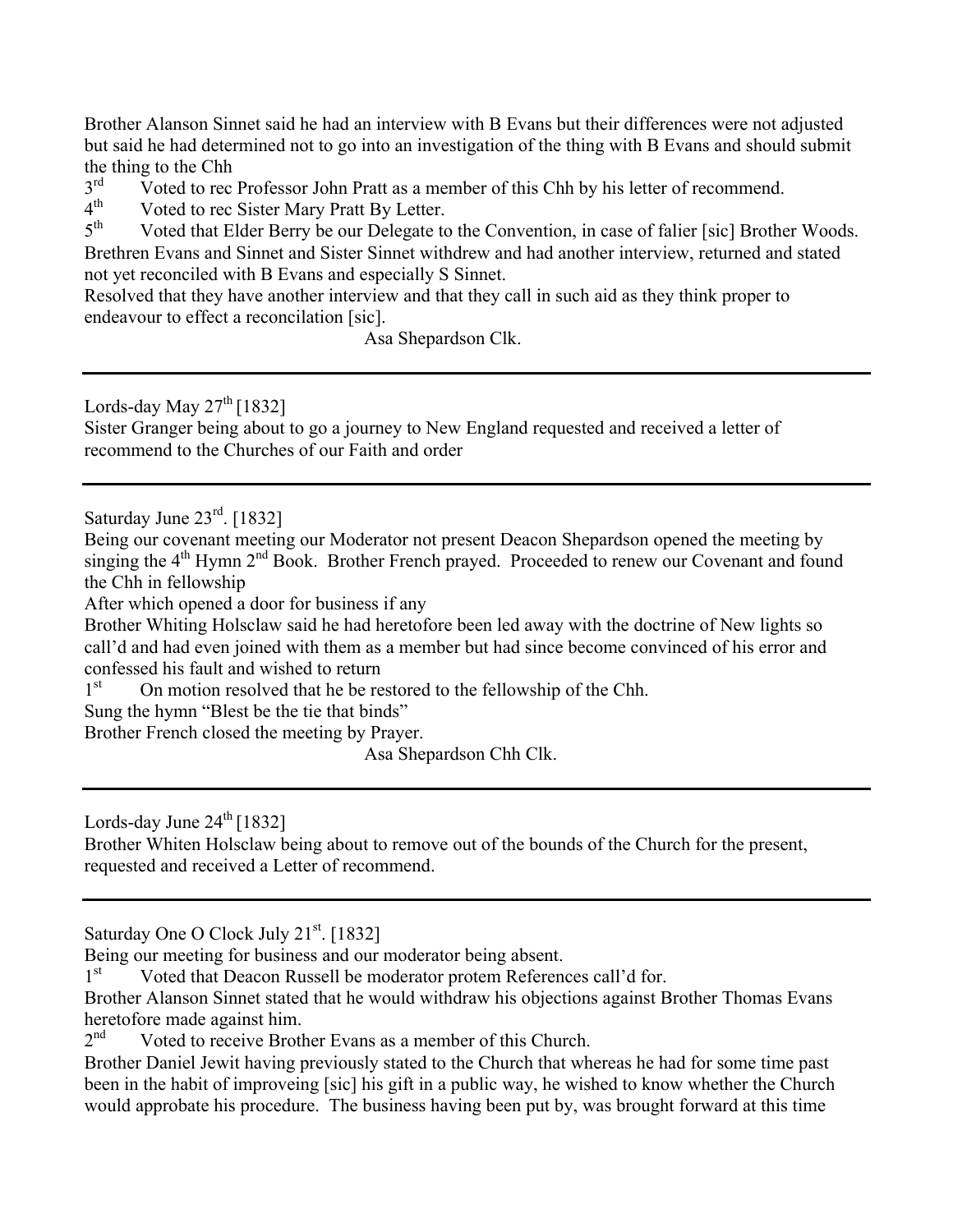$3<sup>rd</sup>$  Voted that his request be attended to.

After hearing Brother Jewit relate something of the exercises of his mind in regard to preaching  $4<sup>th</sup>$  Voted that we give Brother Jewit a letter approbating his improving his gift in public as Voted that we give Brother Jewit a letter approbating his improving his gift in public as heretofore, where God in his providence shall open a door for him.

Brother and Sister Thurston having come in since the commencement of the meeting. Their case was taken under consideration.

After sometime spent in conversing with them on the subject they seemed to think that they should enjoy themselves better if they were amongst the methodist, but wished us to give them Letters of dismission in order that they might go where they pleased.

We told them we could not dismiss them in that way, but a number of the Church as individuals manifested their feelings on the subject, that they wished not to retain them in the Chh contrary to their feelings, but wished them to feel at liberty to act their minds, but no vote taken on the subject. Brother Jewet closed the meeting by prayer. Asa Shepardson Clk.

Lords-day August  $12^{th}$ . [1832]

Voted to give Sister Mary Woods, formerly Mary Sinnet, a letter of recommendation and dismission.

Saturday August  $25<sup>th</sup>$ . One O Clock PM. [1832]

Being our Covenant day, opened the meeting by singing and prayer, read our covenant and proceeded to renew it, found the Church in peace and fellowship…..

After which Prof Carter and his wife presented letters of recommend wishing to become members with us.<br> $1<sup>st</sup>$ 

Voted to receive them as members of this church.

Brother Alexander H. Fink presented a letter also wishing to become a member.<br> $2<sup>nd</sup>$  Voted to receive him

- $2<sup>nd</sup>$  Voted to receive him.<br> $3<sup>rd</sup>$  Voted that Prof Pratt b
- $3<sup>rd</sup>$  Voted that Prof Pratt be one of our Delegates to the Association  $4<sup>th</sup>$  Voted Asa Shenardson  $2<sup>nd</sup>$  Delegate
- $4<sup>th</sup>$  Voted Asa Shepardson  $2<sup>nd</sup>$  Delegate.<br>  $5<sup>th</sup>$  Voted Brother Alanson Sinnett  $3<sup>rd</sup>$  De
- $5<sup>th</sup>$  Voted Brother Alanson Sinnett  $3<sup>rd</sup>$  Del.<br>6<sup>th</sup> Voted B Joel Philbrook in case of falier
- Voted B Joel Philbrook in case of falier [sic].

A Letter to the association read.

 $7<sup>th</sup>$  And approved.

Brother Frink Closed by Prayer.

Asa Shepardson Chh Clk.

- 1st Voted that Prof Carter serve as moderator the ensuring year and,<br> $2<sup>nd</sup>$  Asa Shenardson Clk
- $2<sup>nd</sup>$  Asa Shepardson Clk.<br> $3<sup>rd</sup>$  Deacon Shepardson T
- Deacon Shepardson Treasurer.

The treasurer for last year stated that he was not fully prepared to make a regular report References call'd for.

Saturday Sep 22. [1832]

Being our annual meeting, and opened by singing a hymn, and prayer by Prof Carter, proceeded to the business of the day, read the rules of Decorum incerted [sic] on page  $50^{th}$ . [June 25, 1825]  $1^{st}$  Voted that Prof Carter serve as moderator the ensuring year and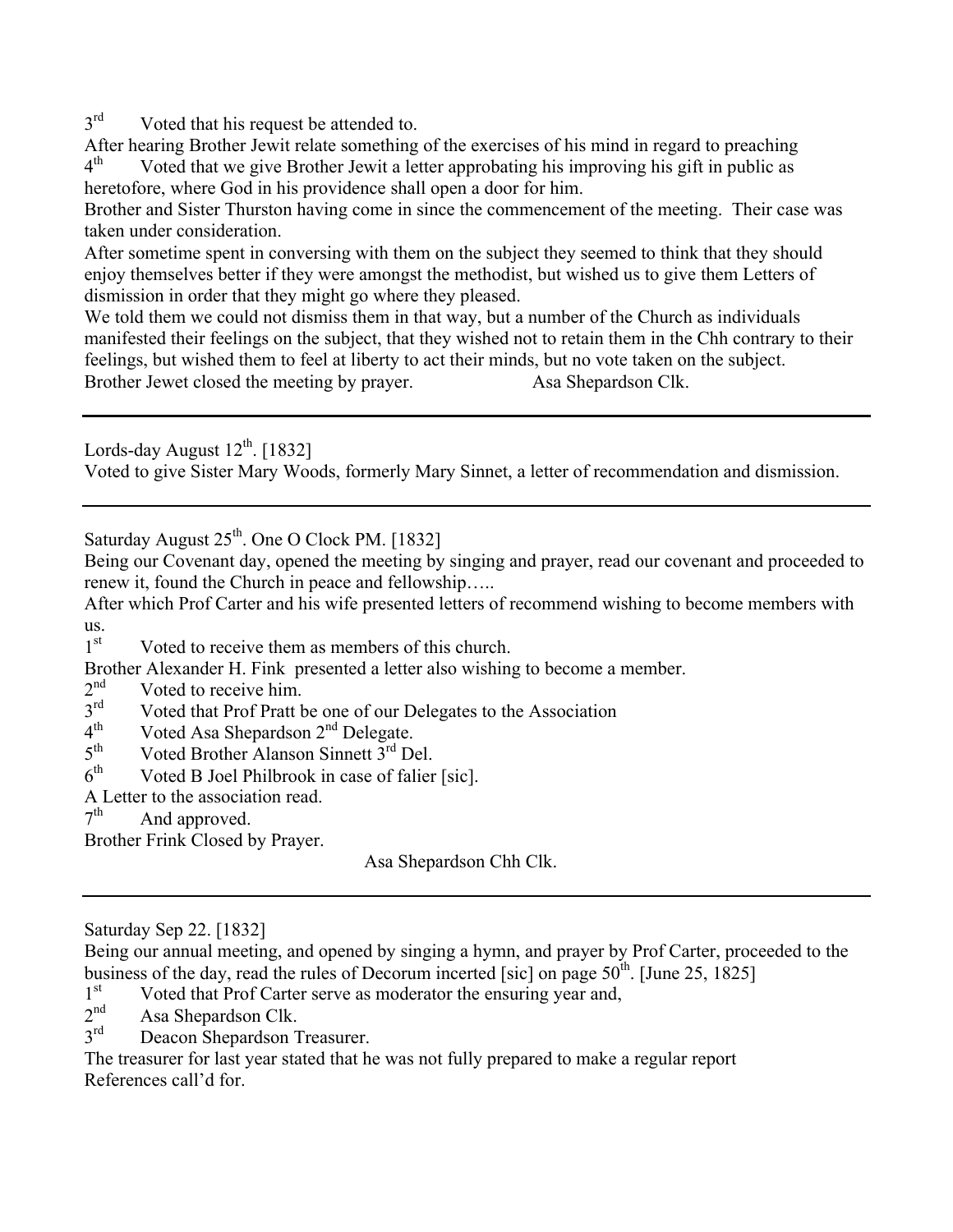Asa Shepardson stated that he had visited Harris Thurston and his wife again and they had informed him that they had united with the methodist Church, in consequence of which  $4<sup>th</sup>$  Voted that we withdraw our Church fellowship from them

Voted that we withdraw our Church fellowship from them

A report have [sic] been circulated that Louisa Thomas had joined the Christian Chh.<br> $5<sup>th</sup>$  Voted that Eld Berry and B George Gardner be a Committee to convene with

Voted that Eld Berry and B George Gardner be a Committee to convene with her and make return

A Letter was presented to the Church from Whiting Holsclaw directed to Rev J N Walter stating that he still wished to be in fellowship with him which plainly seems to contradict the confession he made to us in June last when he received from us a letter of recommendation.

 $5<sup>th</sup>[sic]$  Voted that Elder Berry write to him on the subject. – Our Committee for obtaining preaching stated that their [sic] was some prospect of obtaining Eld George C Sedwick, and wished to know the mind of the Chh on the subject.

 $6<sup>th</sup>$  Voted unanimously that we wish our committe [sic] to engage Eld Sedwick for us to take the Pastoral care of the Chh.

Brother Mahlon Holden having moved into the bounds of the St. Albans Church requested a letter for himself nd wife in order to join them.<br> $7<sup>th</sup>$  Voted to give them letters of re

Voted to give them letters of recommend and dismission.

The minutes of the meeting read and approved Deacon Shepardson Closed by prayer.

Asa Shepardson Chh Clk.

October  $27^{th}$ . [1832]

Met for the purpose of renewing our Covenant, the meeting being opened by prayer and singing, read our covenant and proceeded to renew it. Our Moderator being absent and Eld Richmond Taggart being providentially with us.

1<sup>st</sup> Appointed him Moderator for the day. Found the Church in fellowship and the members fishing to go forward on the morrow.

Sister Electa Wing related her expearance [sic].

 $2<sup>nd</sup>$  Voted to received [sic] her as a candidate for Baptism

Asa Shepardson Clk.

Lords-day Oct  $28<sup>th</sup>$ . [1832]

Elder Richmond Taggart Baptised Sister Electa Wing, gave her the right hand of fellowship in behalf of the Church, and administered to us the ordinance of the Lords-supper.

 $1<sup>st</sup>$  Resolved unanimously that we hold a four days meeting.<br> $2<sup>nd</sup>$  Resolved that the meeting commence on Wensday [sic] the

2<sup>nd</sup> Resolved that the meeting commence on Wensday [sic] the 5<sup>th</sup> of December at One O Clock PM<br>  $3^{rd}$  Resolved that we meet on Thursday previous to the commencement of our protracted meeting at

Resolved that we meet on Thursday previous to the commencement of our protracted meeting at one O Clock PM and hold a meeting or Prayer and fasting

Asa Shepardson Chh Clk.

Lords-day Nov  $18^{th}$ . [1832]

Elder Gear Preached with us, and when about Closing the exercises of the day requested the members of the Church to tarry, for the purpose of consulting on the expediency of shortly holding a protraced [sic] meeting, After some consultation on the subject the following resolutions were past [sic]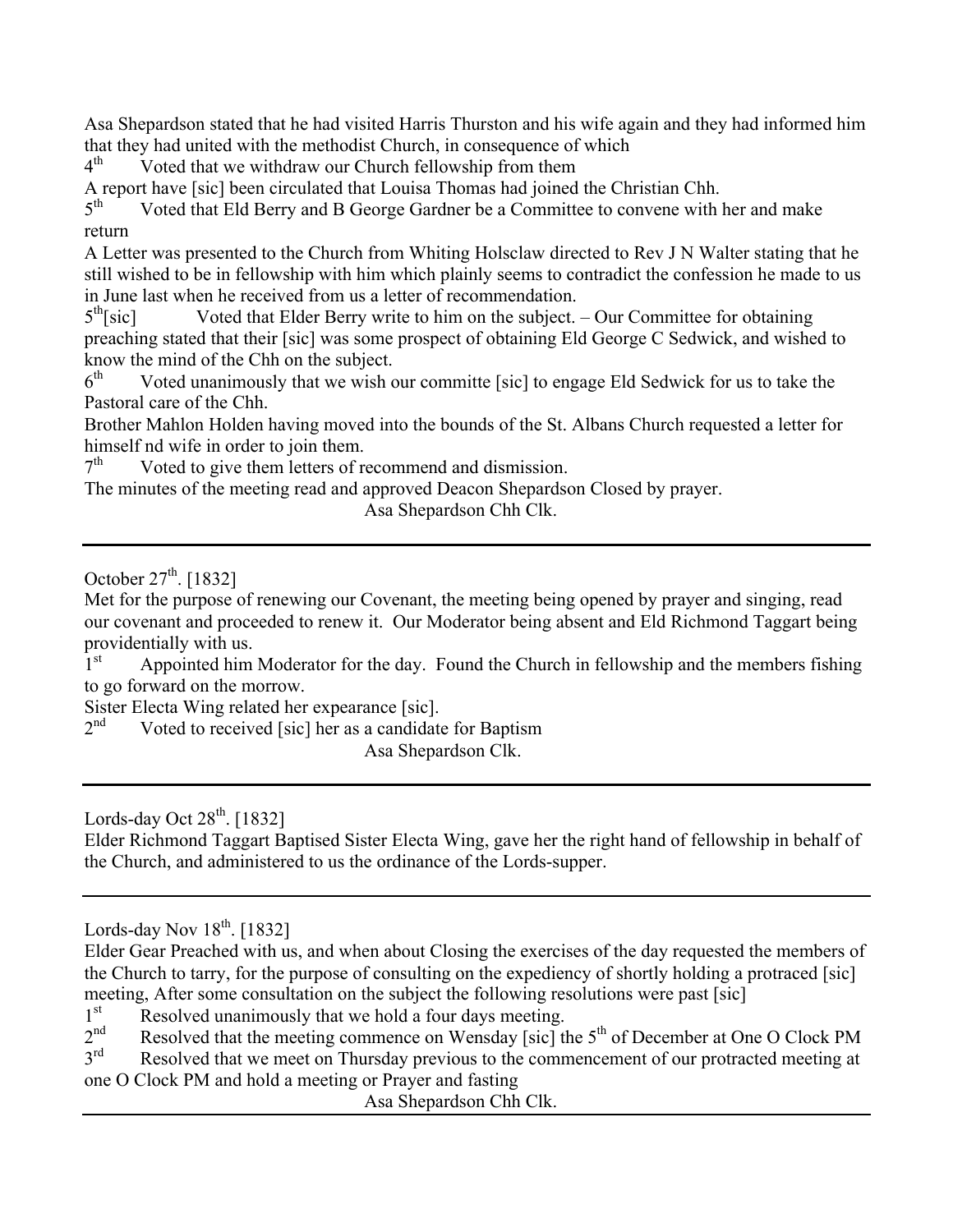Saturday Nov 24. [1832]

1<sup>st</sup> Elder Gear being with us was appointed Mod'r for the day at the request of Prof Carter our standing moderator. References call'd for.

Whereas Louisa Thomas had left the Chh and joined the New lights so call'd and manifests no desire to come back.<br> $2<sup>nd</sup>$  Vote

Voted that we withdraw our Chh fellowship from her.

Elder Gear appointed to visit Sister Mary Cubberley on account of her joining the New lights<br>3<sup>rd</sup> Appointed Brethren Charles Sawyer, Daniel Dusenberry and Alexander H Frink a con

Appointed Brethren Charles Sawyer, Daniel Dusenberry and Alexander H Frink a committee to make arrangements for preaching the ensuing year.

Mary Cubberly being now present related her feeling in regard to the Church. Said she had no hardness against the Chh but still wish'd to remain where she was.

Sung the hymn, "Am I a soldier of the cross"

Brother William Roberts related his expearance [sic]<br>4<sup>th</sup> Voted to receive him as a candidate for Bantis

Voted to receive him as a candidate for Baptism

Sister Jerusha Gear related her expearance [sic].<br> $5<sup>th</sup>$  Voted to receive her as a member after he

 $5<sup>th</sup>$  Voted to receive her as a member after being Baptised<br> $6<sup>th</sup>$  Voted to rec Sister Nancy Mallory by Letter

 $6<sup>th</sup>$  Voted to rec Sister Nancy Mallory by Letter.<br> $7<sup>th</sup>$  Voted to rec Sister Laura R. Jones by Letter.

 $7<sup>th</sup>$  Voted to rec Sister Laura R. Jones by Letter.<br> $8<sup>th</sup>$  Voted to rec Brother William Whitney by Le

Voted to rec Brother William Whitney by Letter.

Deacon Shepardson Prayed

Asa Shepardson Chh Clk.

Lords-day Nov  $25^{th}$  [1832]

Elder Gear Baptised Brother Roberts and Sister Gear his wife. - - - - - - - and at the Close of the meeting Sister Eliza Asher presented a Letter of recommend for admission into the Church.

1<sup>st</sup> Voted to receive her.

Lords-day Dec  $16^{th}$  [1832]

Whereas God in his good providence towards us as a Church has very lately revived his work with us and blessed us in our protracted meeting and brought some from darkness to his marvelous light and some manifested a desire to put on Christ visibly, and next saturday being our covenant meeting appointed at one O Clock PM Changed the appointment to ten O Clock AM.

Saturday Dec  $22<sup>nd</sup>$ . [1832]

Met agreeable to appointment.

Elder Hiram Gear opened the meeting by singing the 340<sup>th</sup> hymn in Millers Selection and prayer, after which read our Covenant and proceeded to renew it, found the Chh in fellowship and many of the members manifested that they had recently expearanced [sic] soul reviving seasons in view of Gods goodness towards them and for what he is doing for us as a people.

Daniel Wildman related his expearance [sic].

1<sup>st</sup> Voted to receive him as a Candidate for Baptism.

Sarah Woodard related her expearance [sic].<br> $2<sup>nd</sup>$  Voted to rec her for Bantism

Voted to rec her for Baptism.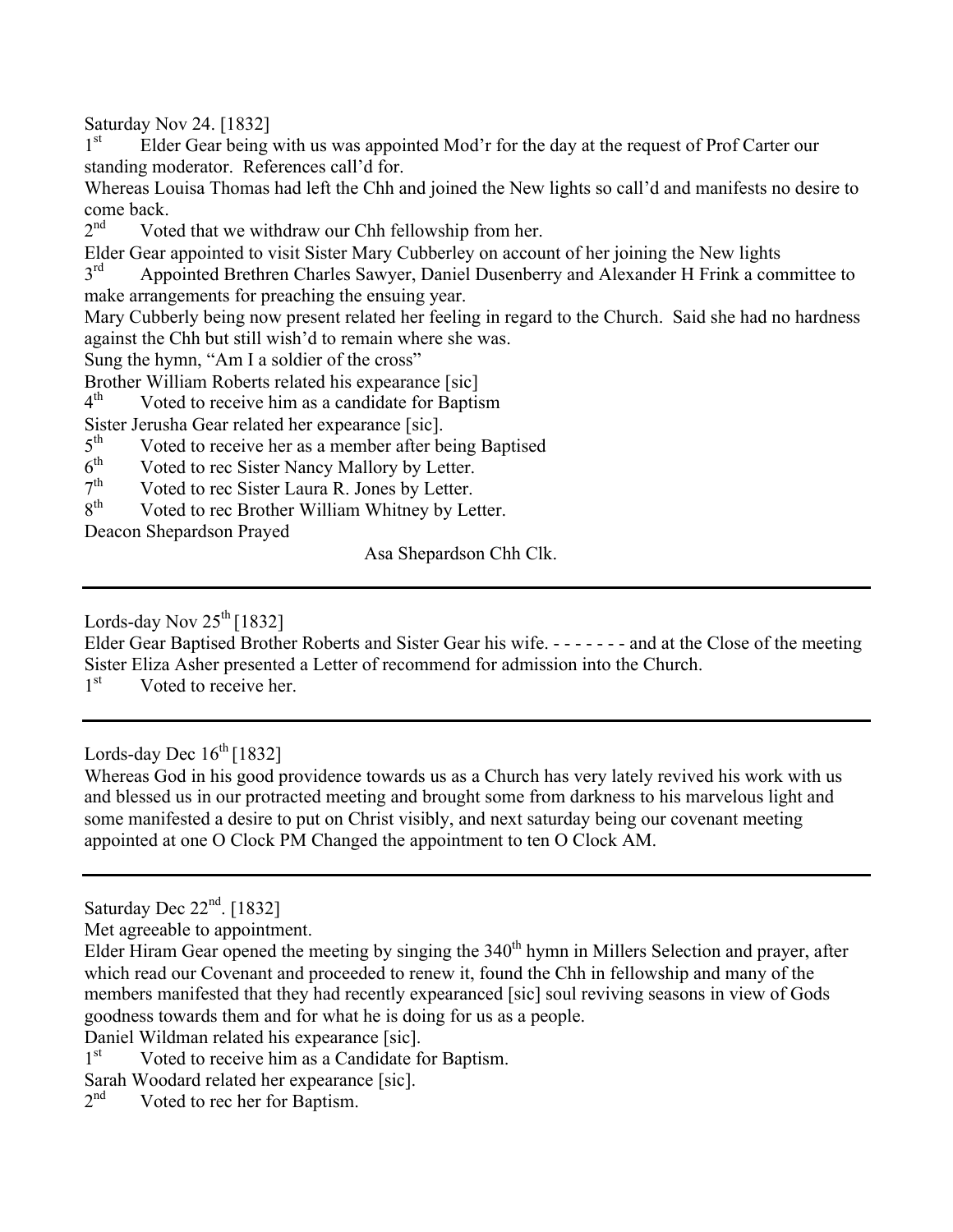Rebecca Cubberley related.<br> $3<sup>rd</sup>$  Voted to rec her too

 $3<sup>rd</sup>$  Voted to rec her too for Baptism.<br>  $4<sup>th</sup>$  Voted to rec Brother Timothy His

Voted to rec Brother Timothy Hixon by Letter.

Saturday January  $26<sup>th</sup> 1833$ .

Met for the purpose of of [sic] transacting Business relative to the Church.

The meeting being opened in the usual way and the Moderator being absent.

1<sup>st</sup> Voted that Deacon Shepardson serve as moderator for the day. References called for. Brother Dusenberry reported he had seen Brother Allyn but not Brother Ashton<br>2<sup>nd</sup> Voted that B Dusenberry be discharged and a new committee an

Voted that B Dusenberry be discharged and a new committee appointed to visit them and report in one month.<br> $3<sup>rd</sup>$  Announ

 $3<sup>rd</sup>$  Appointed Brethren Alanson Sinnet and Myron Gardner Said committee  $4<sup>th</sup>$  Voted that S Laura Jones be an additional committee with S Polly Smith

Voted that S Laura Jones be an additional committee with S Polly Smith to visit S Elizabeth Rose and report next month.<br> $5<sup>th</sup>$  Voted Elder Berry be

Voted Elder Berry be discharged as a Committee in regard to B Whiting Holsclaw, and a new committee to write to him and prefer the charge of Practising [sic] deceipt [sic], and site [sic] him to come before the Chh and answer to the charge.

 $6<sup>th</sup>$  Voted Brother Daniel Jewett Jr. and Alexander H Frink Said Committee  $7<sup>th</sup>$  Voted that Elder Gear be discharged as a Committee to visit Mary Cubbe

 $7<sup>th</sup>$  Voted that Elder Gear be discharged as a Committee to visit Mary Cubberley.<br> $8<sup>th</sup>$  Voted that Mary Cubberley be dropt [sic] from our list.

 $8<sup>th</sup>$  Voted that Mary Cubberley be dropt [sic] from our list.<br> $9<sup>th</sup>$  Voted that our Committee for makeing [sic] arrangement

Voted that our Committee for makeing [sic] arrangement for Preaching, make arrangement also for making fires in the meeting house lighting it +c.<br> $10^{th}$  Voted that an addition of two be made to the

 $10<sup>th</sup>$  Voted that an addition of two be made to the Committee just mentioned.<br> $11<sup>th</sup>$  Voted that Alanson Sinnet be one of the committee.

 $11<sup>th</sup>$  Voted that Alanson Sinnet be one of the committee.<br> $12<sup>th</sup>$  Voted that Prof Pratt be the other

Voted that Prof Pratt be the other.

13<sup>th</sup> Appointed Gideon Dagget Alexander H Frink Pascal Carter, Daniel Wildman and Alanson

Sinnet a Committee to make arrangement for our singing  $14<sup>th</sup>$  Voted to give sister Lucretia Allyn a Letter of reco

Voted to give sister Lucretia Allyn a Letter of recommend and dismission.

Asa Shepardson Chh Clk.

Saturday Feb  $23^{\text{rd}}$  [1833]

Met for the purpose of renewing our covenant.

Elder Kerr being with us, opened the meeting by singing and Prayer. After which read the covenant and proceeded to renew it. Found the members in union and fellowship, and manifested a desire of going forward with the Church. After which sung the 350<sup>th</sup> Hymn Millers Selection, and opened a door for hearing expearances [sic] The following persons came forward and gave a relation of their expearances [sic] and were received as candidates for Baptism.

Abner Wright, Cynthia Smith, Sally Jewet, nancy Sinnet, Philip Ewings, Marcas Morton.

 $1<sup>st</sup>$  Voted to receive Sister Mabel Thrall by Letter.<br>  $2<sup>nd</sup>$  Voted to receive Matilda Bailey by Letter.

Voted to receive Matilda Bailey by Letter

Heard the report of the Committee appointed to write to Brother Whiting Holsclaw, that they had done according to their directions in writing to him prefering [sic] the Charge of practising [sic] deceit upon the Church, and requesting him to attend on this day to answer to said charge. Also heard a letter from him directed to the Clk. in which he stated that he could not attend manifested a desire to remove the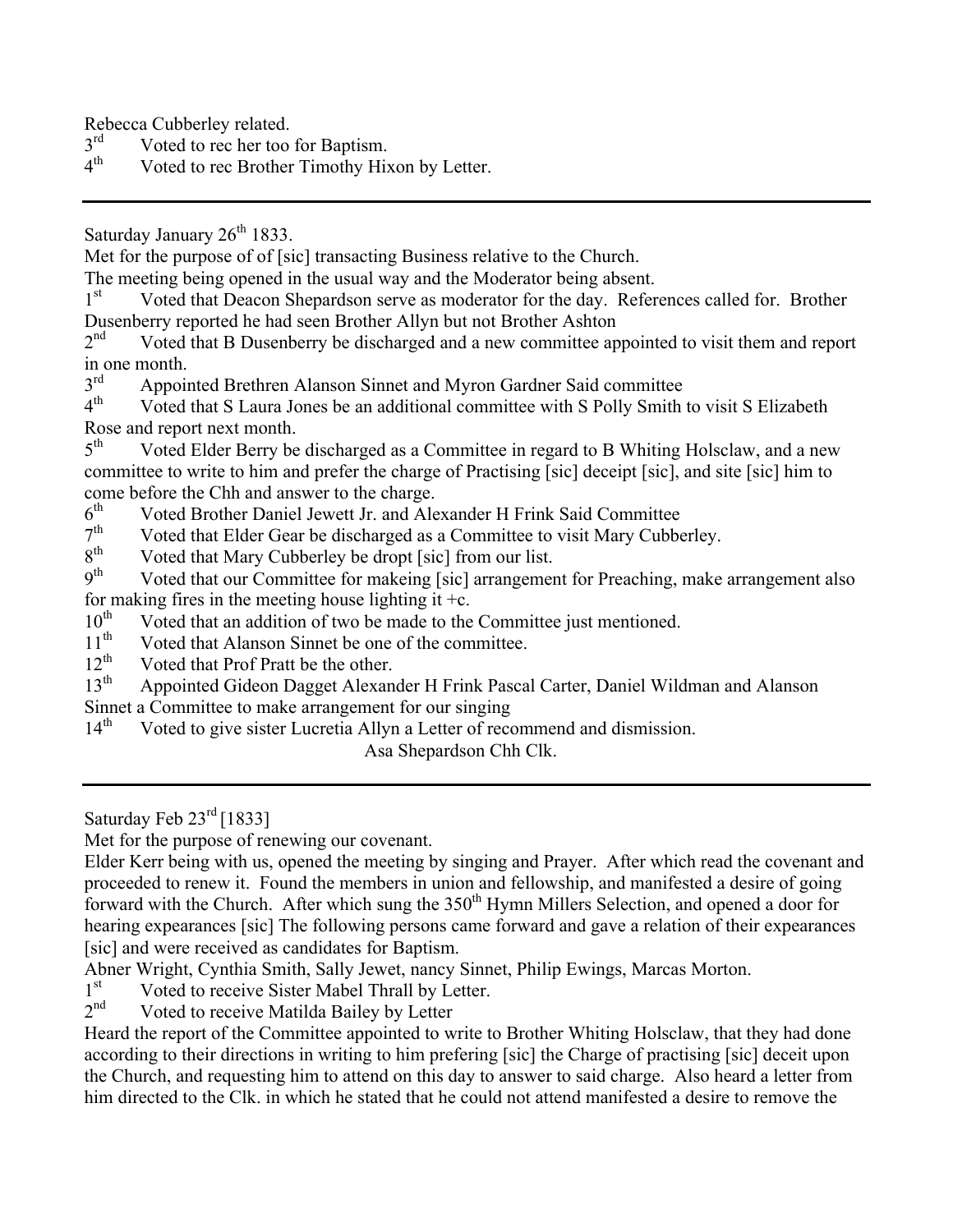difficulty, denyed [sic] the Charge preferred by the Church, Said in a letter which he had some time since wrote to Elder Darrow he had stated the reasons of his writing to Mr. Walters as he did if they may be called he says, seemed very anxious to maintain his place in the Church, and to have his case postponed till he could come to the Church himself.<br>3<sup>rd</sup> Voted that the business remain as it is untill l

 $3<sup>rd</sup>$  Voted that the business remain as it is untill [sic] we see him.<br> $4<sup>th</sup>$  Voted that the committee be discharged

Voted that the committee be discharged.

Heard the report of the Committee appointed to see Brethren Erastus Allyn and Joseph Ashton which was in regard to B Allyn that the reason of his absenting himself was that he was burdened with one member of the Chh that he had tryed [sic] to have the difficulty removed, but had not succeeded, acknowledged he had ought to have come to the Church and made known the reason of his staying away, Said he would endeavour to have every thing righted, and come and take his place in the Church again. - - In regard to B Ashton our committee said we found him in a cold state of mind he said about one year ago he left off praying and reading The Bible and since that time had had no enjoyment, said he had no hardness against anyone in the Chh the committee exorted [sic] him to do his duty, he said he would try to do so.<br>5<sup>th</sup> Voted that t

Voted that the report of the committee be received and the Committee be discharged. The report of our Committee from Sister Elizabeth Rose was that the reason she assigned for not walking with the Church is wholly owing to her improper conduct, and a want of sufficient humility to come forward and confess her fault. She appeared fully sensible of the impropriety of the course she had pursued, and acknowledged that the fruit of it was nothing but remorse of conchence [sic].

 $6<sup>th</sup>$  Voted that the Committee be discharged.<br>  $7<sup>th</sup>$  Voted that the Committee be reannointed

Voted that the Committee be reappointed.

Asa Shepardson Clk

Lords-day Feb  $24^{\text{th}}$ . [1833]

Elder Kerr Baptised Philip Ewings, Abner Wright, Sarah Woodward and Rebecca Cubberley. And gave them and the two Sisters rec yesterday by Letter the right hand of fellowship in behalf of the Chh. And administered the Lords-supper.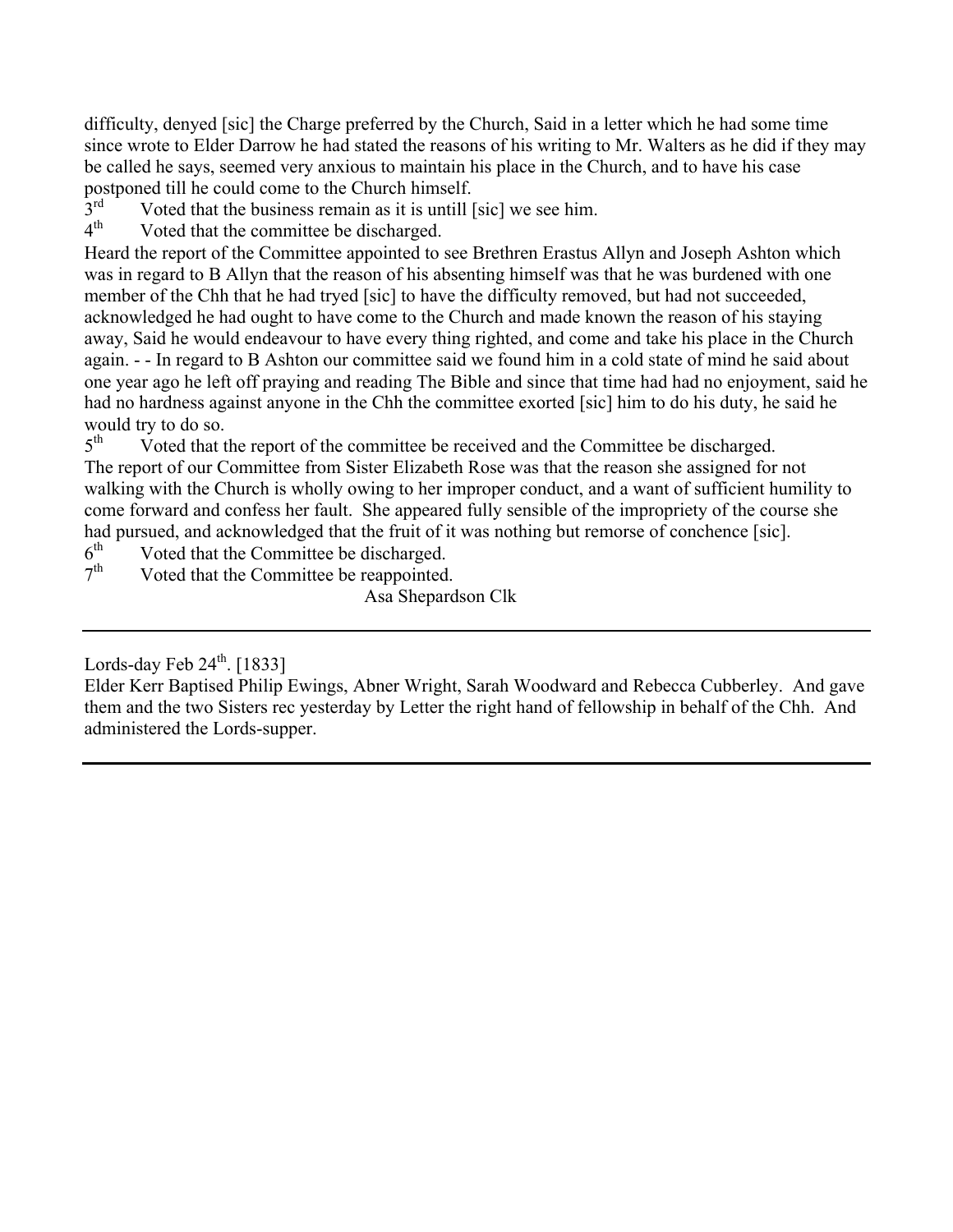Saturday March 23<sup>rd</sup> [1833]

Met for business, some time spent in singing and prayer, the proceedings of the last meeting then read and proceeded to business.

1st Voted to give Sister Jerusha Gear a letter of recommendation and dismission.<br> $2<sup>nd</sup>$  Voted to give brother Wm Whitney a letter of licence [sic] to preach the gospi

Voted to give brother Wm Whitney a letter of licence [sic] to preach the gospel where god in this providence may open a door for him<br>3<sup>rd</sup> Voted that Asa Shenardson re

 $3<sup>rd</sup>$  Voted that Asa Shepardson rec a Letter of recommend and dismission.<br>
4<sup>th</sup> Voted that Brother Alexander H Frink be our Clerk

 $4<sup>th</sup>$  Voted that Brother Alexander H Frink be our Clerk<br> $5<sup>th</sup>$  Voted that a new book be procured for the keeping

Voted that a new book be procured for the keeping of the records of the church and that the most material matter in the former records be transcribed into such book, by the Clerk on a committee appointed for that purpose<br> $6<sup>th</sup>$  Voted that a commi

Voted that a committee be appointed for the purpose of investigating all matters of difference between members of the church, and all causes of difficulty to come before the church, and that when such causes cannot be otherwise removed the committee shall lay them before the Church

 $7<sup>th</sup>$  Voted that Br. Tho's Evans receive a letter of reccommendation [sic] and dismission.

#### A.H. Frink Church Clerk

Church Meeting Mrch  $28<sup>th</sup> 1833$ 

1. On motion resolved that brother J. H. Williams receive a letter of dismission from the church according to his request

2. and give brother Orson B Craft a letter of dismission by his request

On motion resolved that sister Rebecca Morrison receive at her request a letter of dismission.

On motion resolved that brother Cubberley and his wife receive letterz [sic] of dismission from the church according to their request

On motion resolved that brother Asa Shepardson be appointed Clerk instead of A.H. Frink resigned.

Church Meeting Nov  $29<sup>th</sup> 1834$ 

1. Miss Pricilla Runkle presented a letter of recommendation upon which she was received a member with us.

2. Mrs Samantha Woodruff was voted a letter of dismission according to her request

3. On motion Resolved that Prof. Carter brother Roberts receive the approbation of the church in the exercise of their gifts in preaching

4. Resolved that Prof. Carter be signed to preach before the church as some time best suiting his Commission (?)

5. On motion Resolved that a subscription be drawn made payable monthly for the defraying of the expenses of the church and society

6. Resolved that Deacon Shepardson Alanson Sinnet and A H. Frink be a committee to notify the members of the plan adopted for paying (?) the above subscription.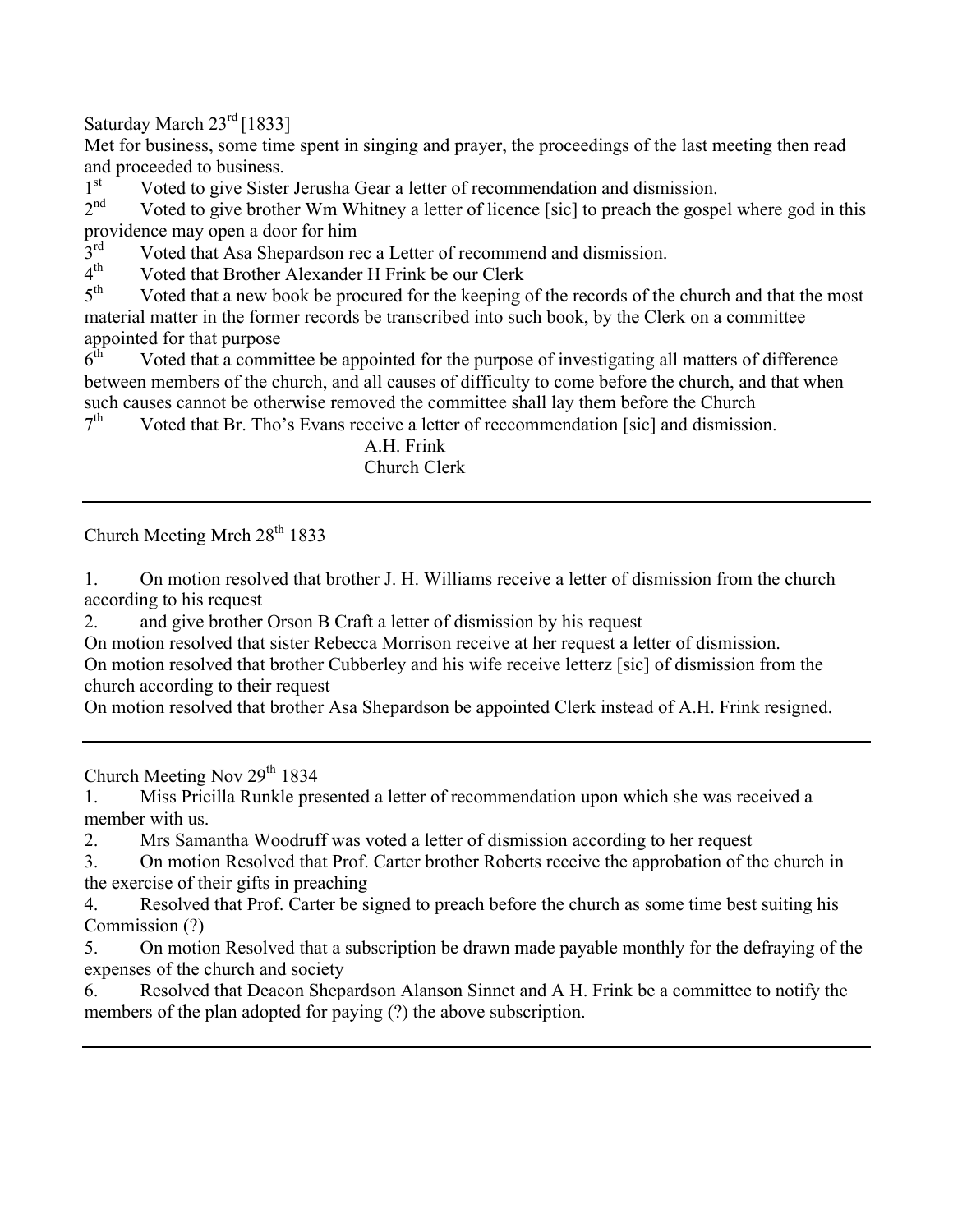Covenant Meeting Dec 27<sup>th</sup> 1834 1. The committee reported and then report defended

Church Meeting Jan.  $24<sup>th</sup> 1835$ 

1. Resolved that Brethren A. Shepardson and James Peasler be added to the Prudential commission

2. Resolved that for the ensuing year the following persons constitute the Executive Council A.H.

Frink Asa Shepardson Hiram Boardman Myron Gardner and David Anderson

Covenant Meeting Feb. 21<sup>st</sup> 1835

Voted to receive Hannah Ball as a candidate for baptism after hearing her experience

That Sister Susan Cubberley receive a letter of dismission and commendation

On balloting for a deacon Brother Jonathan Wilson was unanimously elected

After the recommendation of the prudential [?] committee on motion resolved that Anna Chamberland be excluded from the church

Resolved that Dn. Spelman be appointed Treasurer

Church Meeting July  $20^{th}$  1834 [?]

1. Anson S. Knapp related his experience before the church with a [sic] to uniting after which by vote of the church it was resolved that he be received after baptism.

2d By vote Mrs. Harriett Sawyer was received on the recommendation of her letter.

3d Voted that Brother that [sic] Weaver receive a letter of dismission.<br> $4<sup>th</sup>$  Also that Brother Roberts receive a letter of dismission

 $4<sup>th</sup>$  Also that Brother Roberts receive a letter of dismission  $5<sup>th</sup>$  Resolved that the subject of the adoption of the articles

Resolved that the subject of the adoption of the articles be defered [sic] until our next covenant meeting  $6^{\text{th}}$ 

 $6<sup>th</sup>$  The committee on the case of Mr A reported progress and the business was forth defered [sic]<br> $7<sup>th</sup>$  The following persons were appointed delagates [sic] to the Association Mr. Carr. Mr. Sinnet

The following persons were appointed delagates [sic] to the Association Mr. Carr, Mr. Sinnet, and Prof. Carter and Mr. Wildman in case of failur [sic]

Covenant Meeting Aug  $30<sup>th</sup> 1834$ .

1. On motion it was resolved that C.L. Bagley [?] receive license to preach

2. On motion Resolved that Brother Wm Allyn B. G. Allgood & Daniel Jewett receive letter of dismission and commendation

3. The committee on Mr. Anderson's case reported that had written to the Hamilton church but that no answer had been obtained and that they further advised that Mr. Anderson be received into the church upon his Christian experience if it should [sic] satisfactory. The report was adopted and the Committee discharged.

4. On motion Resolved that the advice of the committee be adopted

5. The letter presented from the Association was read and adopted.